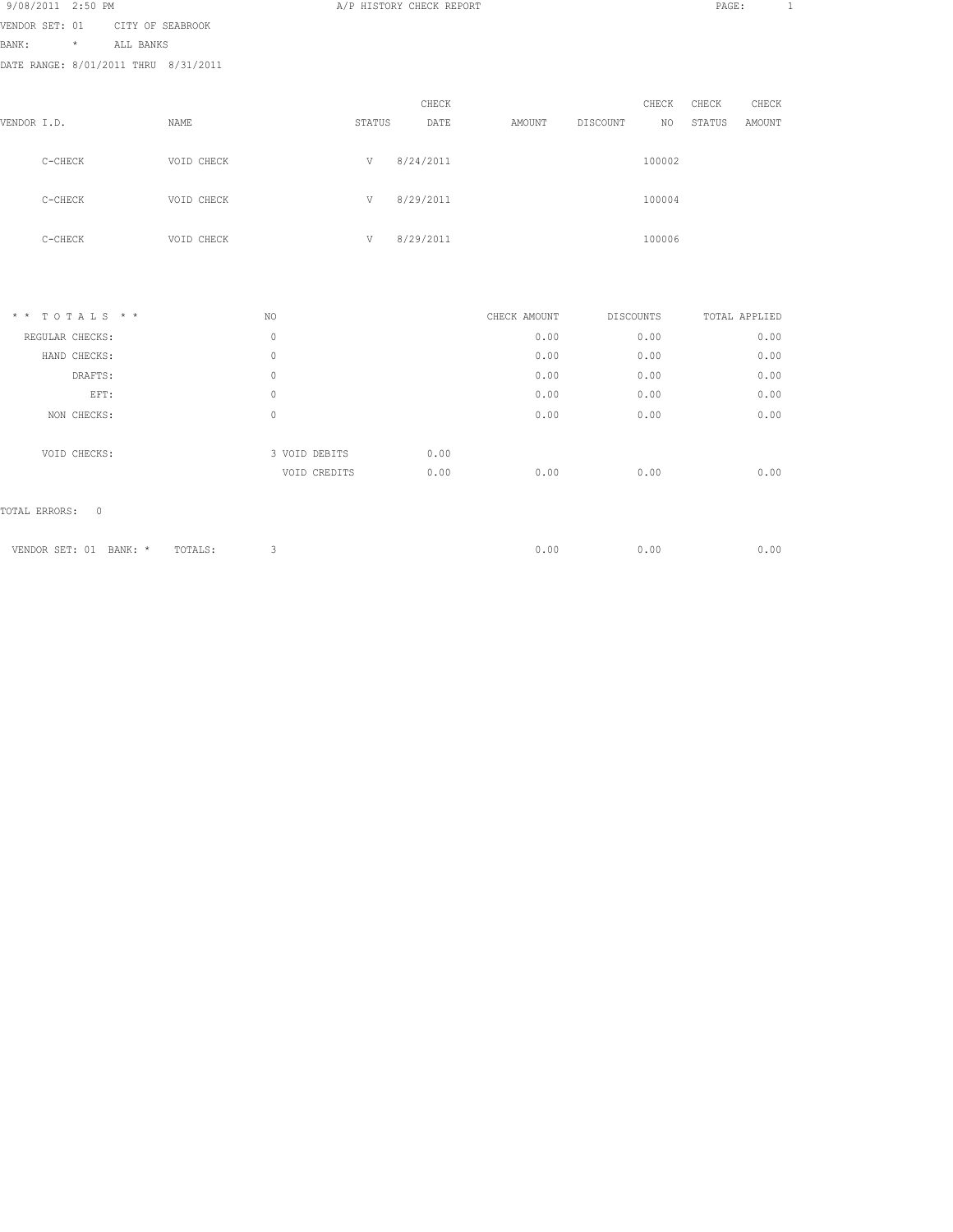| 9/08/2011 2:50 PM |  |  |                |
|-------------------|--|--|----------------|
| VENDOR SET: 99    |  |  | CITY OF SEABRO |

ABROOK

BANK: \* ALL BANKS

DATE RANGE: 8/01/2011 THRU 8/31/2011

|             |           |            |        | CHECK     |        |          | CHECK  | CHECK  | CHECK  |
|-------------|-----------|------------|--------|-----------|--------|----------|--------|--------|--------|
| VENDOR I.D. |           | NAME       | STATUS | DATE      | AMOUNT | DISCOUNT | NO     | STATUS | AMOUNT |
|             | C-CHECK   | VOID CHECK | V      | 8/03/2011 |        |          | 108992 |        |        |
|             | C-CHECK   | VOID CHECK | V      | 8/10/2011 |        |          | 109013 |        |        |
|             | C-CHECK   | VOID CHECK | V      | 8/17/2011 |        |          | 109109 |        |        |
|             | C-CHECK   | VOID CHECK | V      | 8/17/2011 |        |          | 109110 |        |        |
|             | $C-CHECK$ | VOID CHECK | V      | 8/17/2011 |        |          | 109111 |        |        |
|             |           |            |        |           |        |          |        |        |        |

A/P HISTORY CHECK REPORT PAGE: 2

| $C-CHECK$ | VOID CHECK | $\overline{U}$ | 8/31/2011 | 109250 |
|-----------|------------|----------------|-----------|--------|
|           |            |                |           |        |

| TOTALS * *<br>$\star$ $\star$        | NO            |      | CHECK AMOUNT | <b>DISCOUNTS</b> | TOTAL APPLIED |
|--------------------------------------|---------------|------|--------------|------------------|---------------|
| REGULAR CHECKS:                      | $\circ$       |      | 0.00         | 0.00             | 0.00          |
| HAND CHECKS:                         | $\circ$       |      | 0.00         | 0.00             | 0.00          |
| DRAFTS:                              | $\circ$       |      | 0.00         | 0.00             | 0.00          |
| EFT:                                 | $\mathbb O$   |      | 0.00         | 0.00             | 0.00          |
| NON CHECKS:                          | $\mathbb O$   |      | 0.00         | 0.00             | 0.00          |
| VOID CHECKS:                         | 6 VOID DEBITS | 0.00 |              |                  |               |
|                                      | VOID CREDITS  | 0.00 | 0.00         | 0.00             | 0.00          |
| $\mathbf{0}$<br>TOTAL ERRORS:        |               |      |              |                  |               |
| VENDOR SET: 99<br>BANK: *<br>TOTALS: | 6             |      | 0.00         | 0.00             | 0.00          |
| TOTALS:<br>BANK: *                   | 9             |      | 0.00         | 0.00             | 0.00          |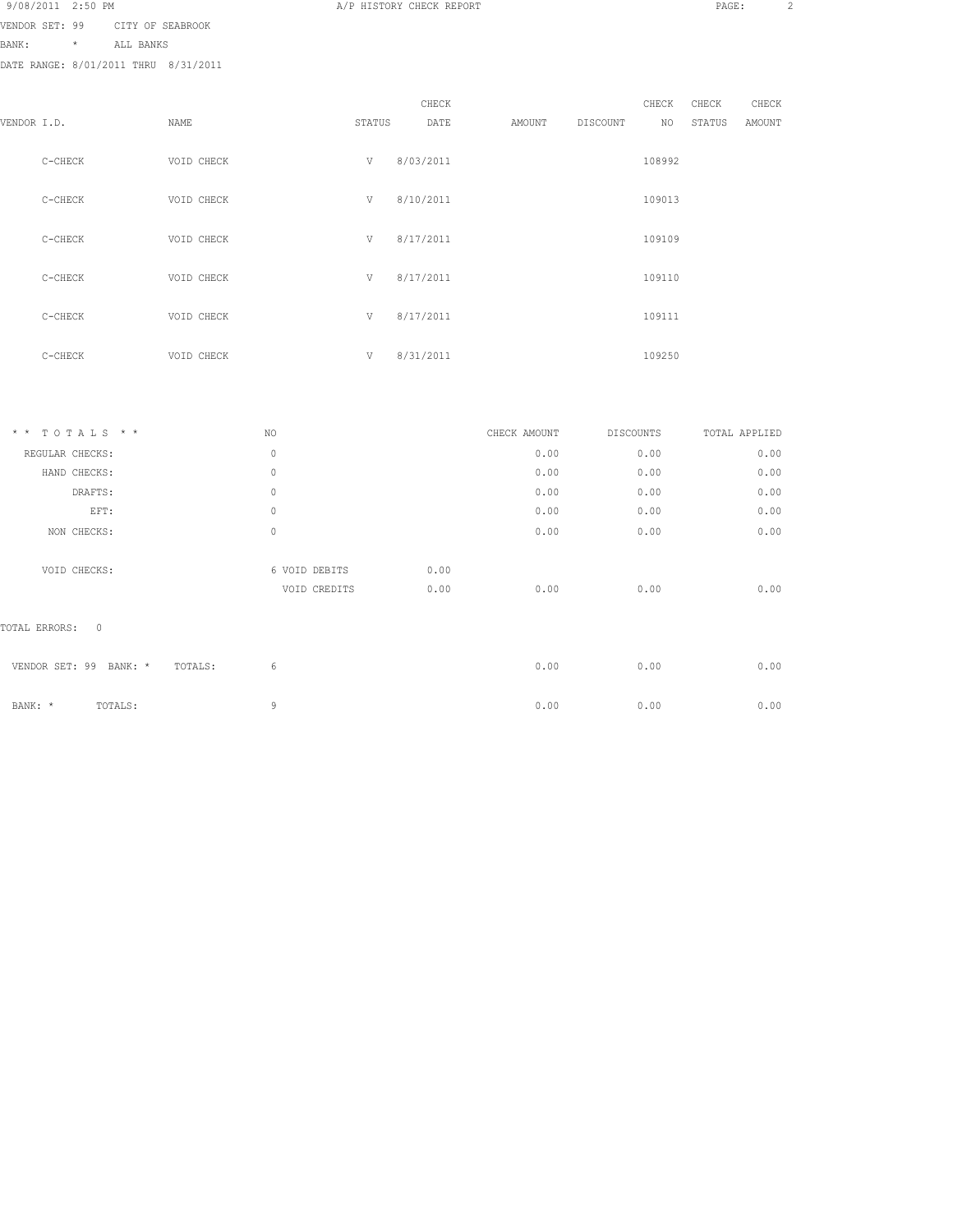| 9/08/2011 2:50 PM |                                      |                          | A/P HISTORY CHECK REPORT |           |                       |           | PAGE:         | 3             |
|-------------------|--------------------------------------|--------------------------|--------------------------|-----------|-----------------------|-----------|---------------|---------------|
| VENDOR SET: 08    | CITY OF SEABROOK                     |                          |                          |           |                       |           |               |               |
| BANK:             | 08<br>Debt Service Fund              |                          |                          |           |                       |           |               |               |
|                   | DATE RANGE: 8/01/2011 THRU 8/31/2011 |                          |                          |           |                       |           |               |               |
|                   |                                      |                          |                          |           |                       |           |               |               |
|                   |                                      |                          |                          | CHECK     |                       | CHECK     | CHECK         | CHECK         |
| VENDOR I.D.       |                                      | NAME                     | STATUS                   | DATE      | AMOUNT                | DISCOUNT  | NO.<br>STATUS | AMOUNT        |
| 0002              |                                      | BANK OF AMERICA, NA      |                          |           |                       |           |               |               |
|                   | I-1110041957                         | OBLIGATION 265           | R 8/24/2011              |           |                       | 001117    |               |               |
|                   | 08 808-6325                          | REDEMPTION OF BONDS      | OBLIGATION 265           |           | 305,000.00            |           |               |               |
|                   | 08 808-6350                          | INTEREST ON BONDS & CERT | OBLIGATION 265           |           | 104,047.66            |           |               | 409,047.66    |
|                   |                                      |                          |                          |           | *** VENDOR TOTALS *** | 1 CHECKS  |               | 409,047.66    |
| 0007              |                                      | THE BANK OF NEW YORK     |                          |           |                       |           |               |               |
|                   | I-2521572890                         | ADMIN FEE                | R                        | 8/31/2011 |                       | 001118    |               |               |
|                   | 08 808-5470                          | DEBT SERVICE AGENT       | ADMIN FEE                |           | 750.00                |           |               | 750.00        |
|                   |                                      |                          |                          |           | *** VENDOR TOTALS *** | 1 CHECKS  |               | 750.00        |
|                   |                                      |                          |                          |           |                       |           |               |               |
|                   |                                      |                          |                          |           |                       |           |               |               |
|                   | $*$ * TOTALS * *                     | NO.                      |                          |           | CHECK AMOUNT          | DISCOUNTS |               | TOTAL APPLIED |
| REGULAR CHECKS:   |                                      | $\overline{c}$           |                          |           | 409,797.66            | 0.00      |               | 409,797.66    |
|                   |                                      |                          |                          |           |                       |           |               |               |

| REGULAR CHECKS: | $\sim$        |      | 409,797.66 | 0.00 | 409,797.66 |
|-----------------|---------------|------|------------|------|------------|
| HAND CHECKS:    | 0             |      | 0.00       | 0.00 | 0.00       |
| DRAFTS:         | 0             |      | 0.00       | 0.00 | 0.00       |
| EFT:            | 0             |      | 0.00       | 0.00 | 0.00       |
| NON CHECKS:     | 0             |      | 0.00       | 0.00 | 0.00       |
|                 |               |      |            |      |            |
| VOID CHECKS:    | 0 VOID DEBITS | 0.00 |            |      |            |
|                 | VOID CREDITS  | 0.00 | 0.00       | 0.00 | 0.00       |

|                            | G/L ACCOUNT    | NAME                     | AMOUNT     |      |            |
|----------------------------|----------------|--------------------------|------------|------|------------|
|                            |                |                          |            |      |            |
|                            | 08 808-5470    | DEBT SERVICE AGENT       | 750.00     |      |            |
|                            | 808-6325<br>08 | REDEMPTION OF BONDS      | 305,000.00 |      |            |
|                            | 808-6350<br>08 | INTEREST ON BONDS & CERT | 104,047.66 |      |            |
|                            |                | *** FUND TOTAL ***       | 409,797.66 |      |            |
|                            |                |                          |            |      |            |
| VENDOR SET: 08<br>BANK: 08 | TOTALS:        | $\overline{c}$           | 409,797.66 | 0.00 | 409,797.66 |
|                            |                |                          |            |      |            |
| BANK: 08<br>TOTALS:        |                | $\overline{c}$           | 409,797.66 | 0.00 | 409,797.66 |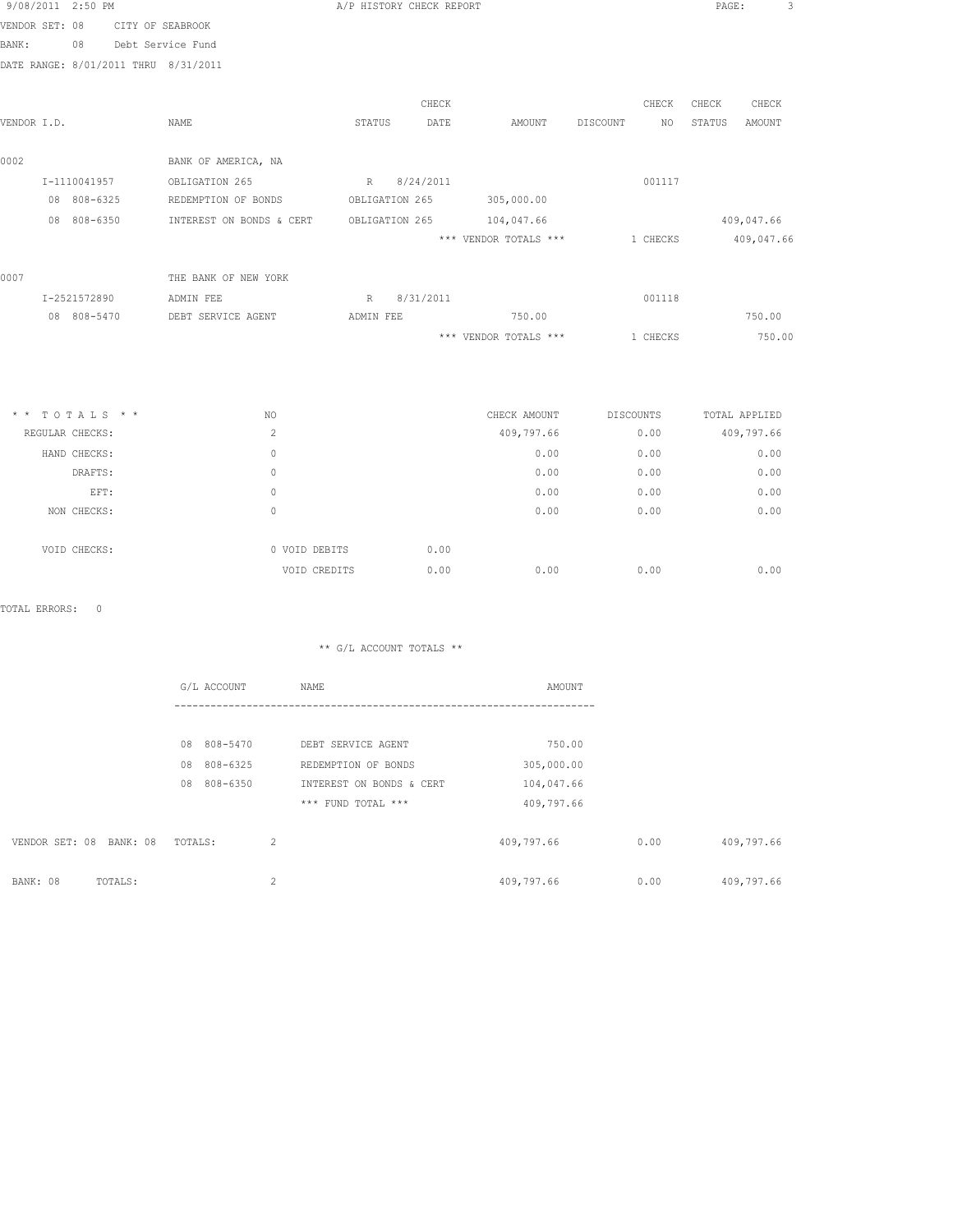|             | 9/08/2011 2:50 PM                    |                                                  |             | A/P HISTORY CHECK REPORT    |                                         |                 | PAGE:         | 4      |
|-------------|--------------------------------------|--------------------------------------------------|-------------|-----------------------------|-----------------------------------------|-----------------|---------------|--------|
|             | VENDOR SET: 70                       | CITY OF SEABROOK                                 |             |                             |                                         |                 |               |        |
| BANK:       | 70 SEDC 2                            |                                                  |             |                             |                                         |                 |               |        |
|             | DATE RANGE: 8/01/2011 THRU 8/31/2011 |                                                  |             |                             |                                         |                 |               |        |
|             |                                      |                                                  |             |                             |                                         |                 |               |        |
|             |                                      |                                                  |             | CHECK                       |                                         | CHECK           | CHECK CHECK   |        |
| VENDOR I.D. |                                      | NAME                                             |             | STATUS DATE                 | AMOUNT DISCOUNT                         | NO <sub>N</sub> | STATUS AMOUNT |        |
|             |                                      |                                                  |             |                             |                                         |                 |               |        |
| 0006        |                                      | GULF COAST LIMESTONE                             |             |                             |                                         |                 |               |        |
|             | I-565422 GRAVEL                      |                                                  |             | R 8/24/2011                 |                                         | 004240          |               |        |
|             |                                      | 70 707-5182 TRAIL MAINTENANCE                    | GRAVEL      |                             | 4, 151.23                               |                 | 4,151.23      |        |
|             |                                      |                                                  |             |                             | *** VENDOR TOTALS ***                   | 1 CHECKS        | 4,151.23      |        |
|             |                                      |                                                  |             |                             |                                         |                 |               |        |
| 0098        |                                      | KNUDSON LP                                       |             |                             |                                         |                 |               |        |
|             | I-0003258IN                          | GATEWAY                                          |             | R 8/17/2011                 |                                         | 004239          |               |        |
|             |                                      | 70 707-5617 ECONOMIC DEV PROJECTS                | GATEWAY     |                             | 1,554.92                                |                 | 1,554.92      |        |
|             |                                      |                                                  |             |                             | *** VENDOR TOTALS ***                   | 1 CHECKS        | 1,554.92      |        |
|             |                                      |                                                  |             |                             |                                         |                 |               |        |
| 0115        |                                      | NATIONAL SIGNS LTD                               |             |                             |                                         |                 |               |        |
|             | I-201108304715                       | GATEWAY SIGN APPLICATION R 8/31/2011             |             |                             |                                         | 004243          |               |        |
|             |                                      | 70 707-5617 ECONOMIC DEV PROJECTS                |             |                             | GATEWAY SIGN APPLICA 74,835.00          |                 | 74,835.00     |        |
|             |                                      |                                                  |             |                             | *** VENDOR TOTALS ***                   | 1 CHECKS        | 74,835.00     |        |
| 0113        |                                      | PRINT MAILERS INC                                |             |                             |                                         |                 |               |        |
|             | I-193557                             | INVITE & POSTCARD                                |             | R 8/24/2011                 |                                         | 004241          |               |        |
|             | 70 707-5610                          | BUSINESS INCENTIVES                              |             | INVITE & POSTCARD           | 1,075.24                                |                 | 1,075.24      |        |
|             |                                      |                                                  |             |                             | *** VENDOR TOTALS ***                   | 1 CHECKS        | 1,075.24      |        |
|             |                                      |                                                  |             |                             |                                         |                 |               |        |
| 0106        |                                      | QUEST BUSINESS STRATEGIES                        |             |                             |                                         |                 |               |        |
|             | I-008110040                          | JULY11 SEDC SUPPORT                              |             | R 8/10/2011                 |                                         | 004237          |               |        |
|             | 70 707-5227                          | PROF FEES-CONSULTANT                             |             |                             | JULY11 SEDC SUPPORT 1,036.25            |                 | 1,036.25      |        |
|             |                                      |                                                  |             |                             | *** VENDOR TOTALS *** 1 CHECKS 1,036.25 |                 |               |        |
|             |                                      |                                                  |             |                             |                                         |                 |               |        |
| 0114        |                                      | FAITH SHALLIS                                    |             |                             |                                         |                 |               |        |
|             |                                      | I-201108234712 POSTAGE REIMBURSEMENT R 8/24/2011 |             |                             |                                         | 004242          |               |        |
|             |                                      | 70 707-4010 OFFICE SUPPLIES                      |             | POSTAGE REIMBURSEMEN 106.21 |                                         |                 | 106.21        |        |
|             |                                      |                                                  |             |                             | *** VENDOR TOTALS ***                   | 1 CHECKS        |               | 106.21 |
|             |                                      |                                                  |             |                             |                                         |                 |               |        |
| 0096        |                                      | TRG FUNDING CORP                                 |             |                             |                                         |                 |               |        |
|             | I-201108304716                       | AUG11 POINT SERVICES                             |             | R 8/31/2011                 |                                         | 004244          |               |        |
|             | 70 707-5227                          | PROF FEES-CONSULTANT                             |             | AUG11 POINT SERVICES        | 3,500.00                                |                 |               |        |
|             | I-201108304717                       | APR11 POINT SERVICE                              | R           | 8/31/2011                   |                                         | 004244          |               |        |
|             | 70 707-5227                          | PROF FEES-CONSULTANT                             |             | APR11 POINT SERVICE         | 3,500.00                                |                 |               |        |
|             | I-201108304718                       | JULY11 POINT SERVICE                             | $\mathbb R$ | 8/31/2011                   |                                         | 004244          |               |        |
|             | 70 707-5227                          | PROF FEES-CONSULTANT                             |             | JULY11 POINT SERVICE        | 3,500.00                                |                 |               |        |
|             | I-201108304719                       | MAY11 POINT SERVICE                              | R           | 8/31/2011                   |                                         | 004244          |               |        |
|             | 70 707-5227                          | PROF FEES-CONSULTANT                             |             | MAY11 POINT SERVICE         | 3,500.00                                |                 |               |        |
|             | I-201108304720                       | JUNE11 POINT SERVICE                             | R           | 8/31/2011                   |                                         | 004244          |               |        |
|             | 70 707-5227                          | PROF FEES-CONSULTANT                             |             | JUNE11 POINT SERVICE        | 3,500.00                                |                 | 17,500.00     |        |
|             |                                      |                                                  |             |                             | *** VENDOR TOTALS ***                   | 1 CHECKS        | 17,500.00     |        |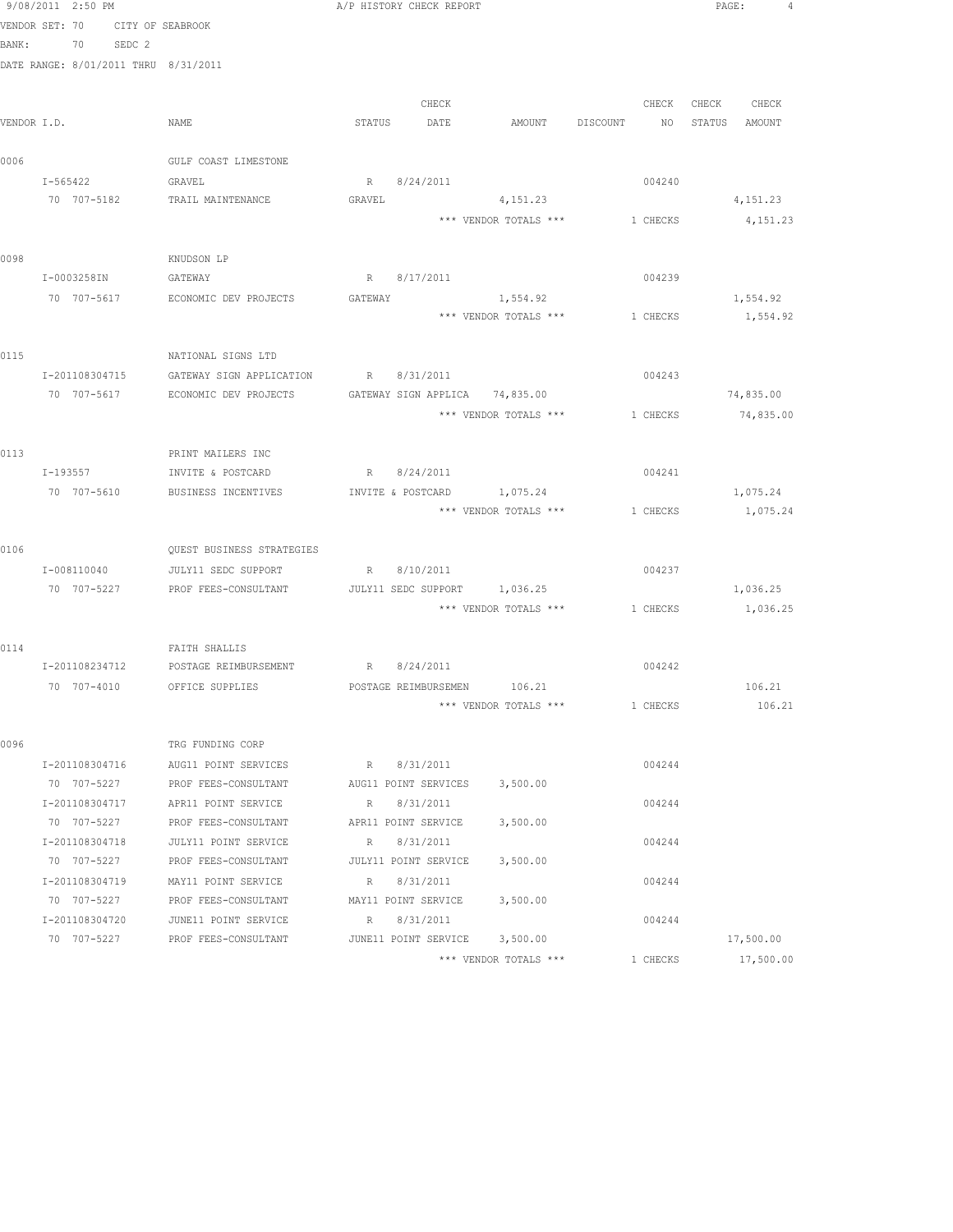| 9/08/2011 2:50 PM          |              |        |                  |                | A/P HISTORY CHECK REPORT |       |              |           |       | PAGE:  |               | 5 |
|----------------------------|--------------|--------|------------------|----------------|--------------------------|-------|--------------|-----------|-------|--------|---------------|---|
| VENDOR SET: 70             |              |        | CITY OF SEABROOK |                |                          |       |              |           |       |        |               |   |
| BANK:                      | 70           | SEDC 2 |                  |                |                          |       |              |           |       |        |               |   |
| DATE RANGE: 8/01/2011 THRU |              |        | 8/31/2011        |                |                          |       |              |           |       |        |               |   |
|                            |              |        |                  |                |                          |       |              |           |       |        |               |   |
|                            |              |        |                  |                |                          | CHECK |              |           | CHECK | CHECK  | CHECK         |   |
| VENDOR I.D.                |              |        | NAME             |                | STATUS                   | DATE  | AMOUNT       | DISCOUNT  | NO    | STATUS | AMOUNT        |   |
|                            |              |        |                  |                |                          |       |              |           |       |        |               |   |
|                            |              |        |                  |                |                          |       |              |           |       |        |               |   |
| $*$ * TOTALS * *           |              |        |                  | NO.            |                          |       | CHECK AMOUNT | DISCOUNTS |       |        | TOTAL APPLIED |   |
| REGULAR CHECKS:            |              |        |                  | $\overline{7}$ |                          |       | 100,258.85   |           | 0.00  |        | 100,258.85    |   |
|                            | HAND CHECKS: |        |                  | $\circ$        |                          |       | 0.00         |           | 0.00  |        | 0.00          |   |
|                            | DRAFTS:      |        |                  | $\mathbf{0}$   |                          |       | 0.00         |           | 0.00  |        | 0.00          |   |
|                            | EFT:         |        |                  | $\mathbf{0}$   |                          |       | 0.00         |           | 0.00  |        | 0.00          |   |
|                            | NON CHECKS:  |        |                  | $\circ$        |                          |       | 0.00         |           | 0.00  |        | 0.00          |   |
|                            |              |        |                  |                |                          |       |              |           |       |        |               |   |
|                            | VOID CHECKS: |        |                  | 0 VOID DEBITS  |                          | 0.00  |              |           |       |        |               |   |
|                            |              |        |                  | VOID CREDITS   |                          | 0.00  | 0.00         |           | 0.00  |        | 0.00          |   |

|                         | G/L ACCOUNT    | NAME                  | AMOUNT     |      |            |
|-------------------------|----------------|-----------------------|------------|------|------------|
|                         |                |                       |            |      |            |
|                         | 70 707-4010    | OFFICE SUPPLIES       | 106.21     |      |            |
|                         | 70 707-5182    | TRAIL MAINTENANCE     | 4,151.23   |      |            |
|                         | 707-5227<br>70 | PROF FEES-CONSULTANT  | 18,536.25  |      |            |
|                         | 707-5610<br>70 | BUSINESS INCENTIVES   | 1,075.24   |      |            |
|                         | 70<br>707-5617 | ECONOMIC DEV PROJECTS | 76,389.92  |      |            |
|                         |                | *** FUND TOTAL ***    | 100,258.85 |      |            |
|                         |                |                       |            |      |            |
| VENDOR SET: 70 BANK: 70 | TOTALS:        | $\overline{7}$        | 100,258.85 | 0.00 | 100,258.85 |
|                         |                |                       |            |      |            |
| BANK: 70<br>TOTALS:     |                | $\overline{7}$        | 100,258.85 | 0.00 | 100,258.85 |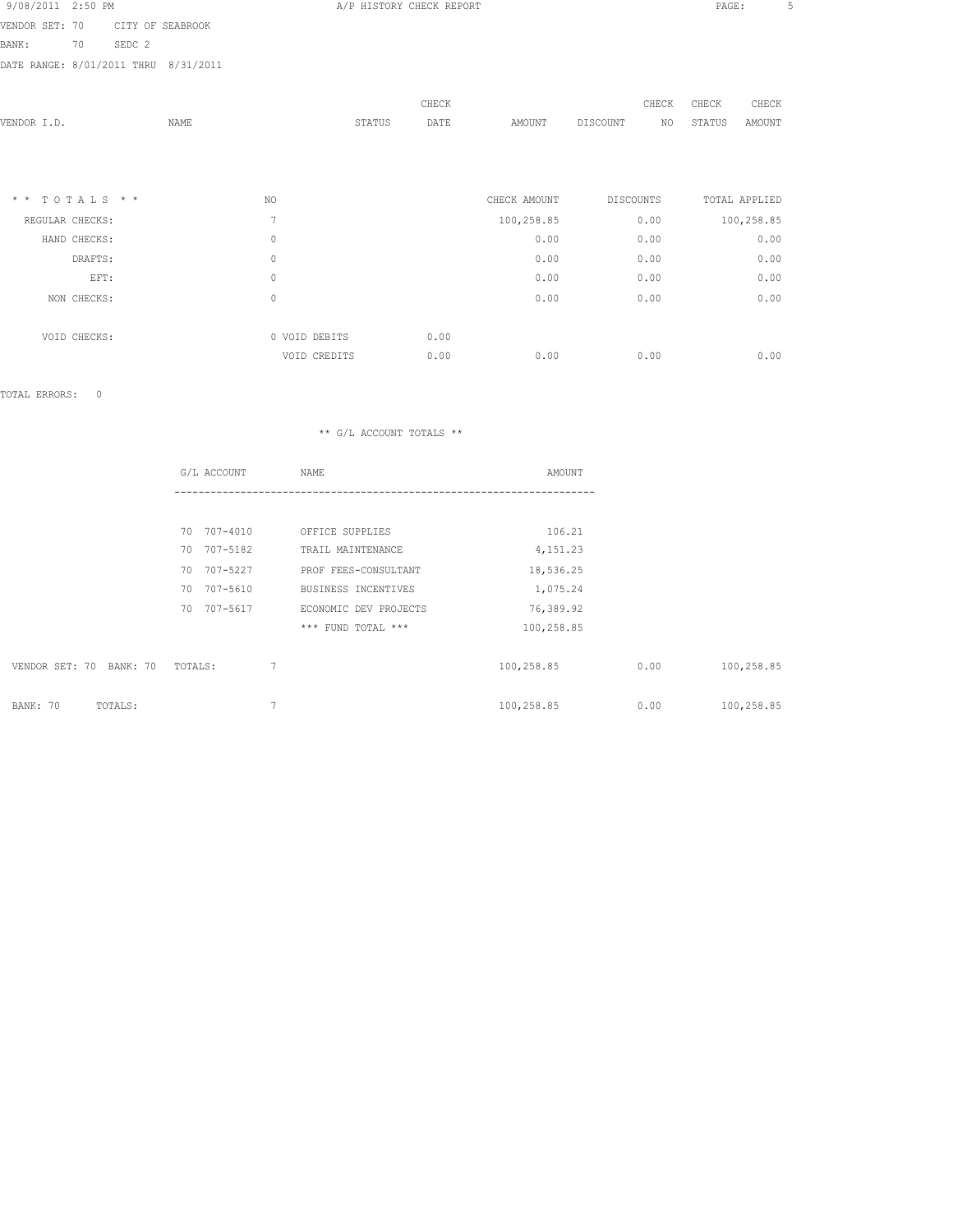| 9/08/2011 2:50 PM |                                      |                        |        | A/P HISTORY CHECK REPORT      |                       |                  |          | PAGE:  | 6             |
|-------------------|--------------------------------------|------------------------|--------|-------------------------------|-----------------------|------------------|----------|--------|---------------|
| VENDOR SET: 72    |                                      | CITY OF SEABROOK       |        |                               |                       |                  |          |        |               |
| BANK:             | 72<br>EDA                            |                        |        |                               |                       |                  |          |        |               |
|                   | DATE RANGE: 8/01/2011 THRU 8/31/2011 |                        |        |                               |                       |                  |          |        |               |
|                   |                                      |                        |        | CHECK                         |                       |                  | CHECK    | CHECK  | CHECK         |
| VENDOR I.D.       |                                      | NAME                   | STATUS | DATE                          | AMOUNT                | DISCOUNT         | NO.      | STATUS | AMOUNT        |
| 0002              |                                      | COBB FENDLEY           |        |                               |                       |                  |          |        |               |
| $I - 235044$      |                                      | ENGINEERING CONSULTING | R      | 8/17/2011                     |                       |                  | 004238   |        |               |
|                   | 72 720-5215                          | PROF FEES - ENGR       |        | ENGINEERING CONSULTI 3,600.00 |                       |                  |          |        | 3,600.00      |
|                   |                                      |                        |        |                               | *** VENDOR TOTALS *** |                  | 1 CHECKS |        | 3,600.00      |
|                   |                                      |                        |        |                               |                       |                  |          |        |               |
|                   | $* * TOTALS **$                      | NO.                    |        |                               | CHECK AMOUNT          | <b>DISCOUNTS</b> |          |        | TOTAL APPLIED |
| REGULAR CHECKS:   |                                      | 1                      |        |                               | 3,600.00              |                  | 0.00     |        | 3,600.00      |
|                   | HAND CHECKS:                         | $\Omega$               |        |                               | 0.00                  |                  | 0.00     |        | 0.00          |
|                   | DRAFTS:                              | $\mathbf{0}$           |        |                               | 0.00                  |                  | 0.00     |        | 0.00          |
|                   | EFT:                                 | $\mathbf{0}$           |        |                               | 0.00                  |                  | 0.00     |        | 0.00          |

| NON CHECKS:  |               |      | 0.00 | 0.00 | 0.00 |
|--------------|---------------|------|------|------|------|
| VOID CHECKS: | 0 VOID DEBITS | 0.00 |      |      |      |
|              | VOID CREDITS  | 0.00 | 0.00 | 0.00 | 0.00 |

|                         | G/L ACCOUNT | NAME               | AMOUNT   |      |          |
|-------------------------|-------------|--------------------|----------|------|----------|
|                         |             |                    |          |      |          |
|                         | 72 720-5215 | PROF FEES - ENGR   | 3,600.00 |      |          |
|                         |             | *** FUND TOTAL *** | 3,600.00 |      |          |
|                         |             |                    |          |      |          |
| VENDOR SET: 72 BANK: 72 | TOTALS:     |                    | 3,600.00 | 0.00 | 3,600.00 |
|                         |             |                    |          |      |          |
| BANK: 72<br>TOTALS:     |             |                    | 3,600.00 | 0.00 | 3,600.00 |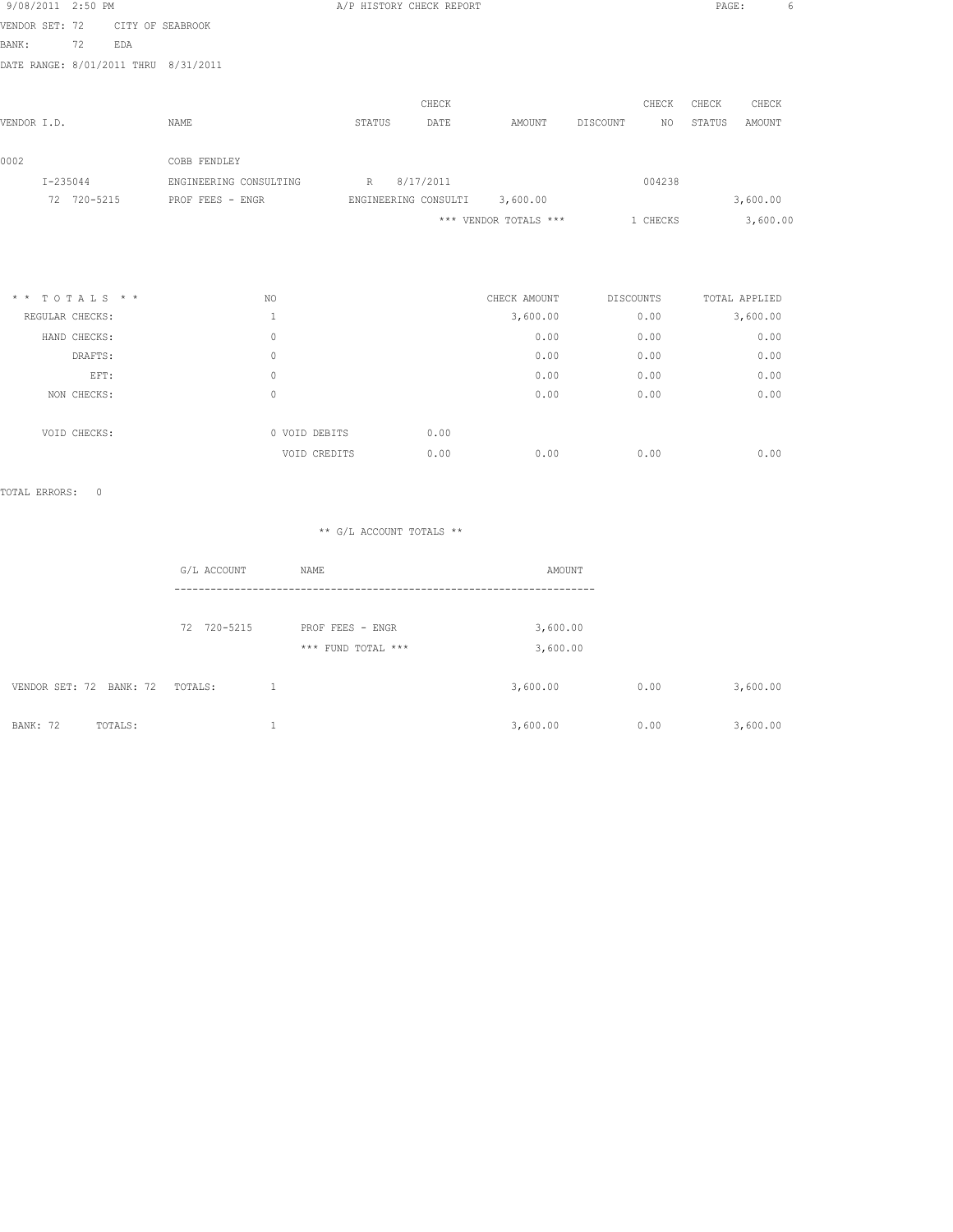|             | 9/08/2011 2:50 PM                    |                                                                             |                | A/P HISTORY CHECK REPORT |                               |                                  |          | $\texttt{PAGE}$ : | 7                 |
|-------------|--------------------------------------|-----------------------------------------------------------------------------|----------------|--------------------------|-------------------------------|----------------------------------|----------|-------------------|-------------------|
|             | VENDOR SET: 99 CITY OF SEABROOK      |                                                                             |                |                          |                               |                                  |          |                   |                   |
|             |                                      | BANK: AP ACCTS PAYABLE DISBURSEMEN                                          |                |                          |                               |                                  |          |                   |                   |
|             | DATE RANGE: 8/01/2011 THRU 8/31/2011 |                                                                             |                |                          |                               |                                  |          |                   |                   |
|             |                                      |                                                                             |                |                          |                               |                                  |          |                   |                   |
|             |                                      |                                                                             |                | CHECK                    |                               |                                  |          |                   | CHECK CHECK CHECK |
| VENDOR I.D. |                                      | NAME                                                                        |                | STATUS DATE              |                               | AMOUNT DISCOUNT NO STATUS AMOUNT |          |                   |                   |
|             |                                      |                                                                             |                |                          |                               |                                  |          |                   |                   |
| 1           |                                      | JESSICA GLOVER UNPOST                                                       |                |                          |                               |                                  |          |                   |                   |
|             | M-CHECK                              | JESSICA GLOVER UNPOST V 8/01/2011                                           |                |                          |                               |                                  | 108025   |                   | 497.00CR          |
|             |                                      |                                                                             |                |                          |                               |                                  |          |                   |                   |
| 2074        |                                      | A & H GLASS                                                                 |                |                          |                               |                                  |          |                   |                   |
|             | I-247776                             | BULLET PROOF GLASS FOR COURT R 8/24/2011                                    |                |                          |                               |                                  | 109175   |                   |                   |
|             | 77 770-6050                          | FACILITIES                                                                  |                |                          | BULLET PROOF GLASS F 4,775.00 |                                  |          |                   | 4,775.00          |
|             |                                      |                                                                             |                |                          | *** VENDOR TOTALS ***         |                                  | 1 CHECKS |                   | 4,775.00          |
| 1750        |                                      | A & L AUTOMOTIVE                                                            |                |                          |                               |                                  |          |                   |                   |
|             |                                      |                                                                             |                |                          |                               |                                  | 108942   |                   |                   |
|             | $I-8145$<br>01 200-5110              | P1 OIL CHANGE<br>MAINT-AUTOS & EQUIPMENT P1 OIL CHANGE                      |                | R 8/03/2011              | 63.75                         |                                  |          |                   | 63.75             |
|             |                                      |                                                                             |                |                          |                               |                                  |          |                   |                   |
| 1750        |                                      | A & L AUTOMOTIVE                                                            |                |                          |                               |                                  |          |                   |                   |
|             | $I - 14925$                          |                                                                             |                |                          |                               |                                  | 109008   |                   |                   |
|             |                                      | 01  200-5110  MAINT-AUTOS & EQUIPMENT  P17 TIRE REPAIR  49.75               |                |                          |                               |                                  |          |                   |                   |
|             | $I - 7772$                           | P5 OIL CHANGE                                                               |                | R 8/10/2011              |                               |                                  | 109008   |                   |                   |
|             |                                      | 01  200-5110   MAINT-AUTOS & EQUIPMENT   P5 OIL CHANGE                      |                |                          | 24.00                         |                                  |          |                   |                   |
|             | $I-8157$                             | STRATUS INSPECTION                                                          |                | R 8/10/2011              |                               |                                  | 109008   |                   |                   |
|             | 01 200-5110                          | MAINT-AUTOS & EQUIPMENT STRATUS INSPECTION                                  |                |                          | 68.75                         |                                  |          |                   |                   |
|             | $I-8160$                             | PT CRUISER AC SERVICE                                                       |                | R 8/10/2011              |                               |                                  | 109008   |                   |                   |
|             | 01 200-5110                          | MAINT-AUTOS & EQUIPMENT                                                     |                | PT CRUISER AC SERVIC     | 96.75                         |                                  |          |                   |                   |
|             | $I-8162$                             | P3 DOOR LATCH                                                               |                | R 8/10/2011              |                               |                                  | 109008   |                   |                   |
|             | 01 200-5110                          | MAINT-AUTOS & EQUIPMENT P3 DOOR LATCH                                       |                |                          | 148.26                        |                                  |          |                   |                   |
|             | $I-8163$                             | MUSTANG INSPECTION                                                          |                | R 8/10/2011              |                               |                                  | 109008   |                   |                   |
|             | 01 200-5110                          | MAINT-AUTOS & EQUIPMENT MUSTANG INSPECTION 74.75                            |                |                          |                               |                                  |          |                   | 462.26            |
|             |                                      |                                                                             |                |                          |                               |                                  |          |                   |                   |
| 1750        |                                      | A & L AUTOMOTIVE                                                            |                |                          |                               |                                  |          |                   |                   |
|             |                                      | I-8195 P44 OIL CHANGE                                                       |                | R 8/17/2011              |                               |                                  | 109052   |                   |                   |
|             | 01 200-5110                          | MAINT-AUTOS & EQUIPMENT                                                     | P44 OIL CHANGE |                          | 24.00                         |                                  |          |                   |                   |
|             | $I-8203$                             | FORD RANGER REPAIR                                                          |                | R 8/17/2011              |                               |                                  | 109052   |                   |                   |
|             | 01 210-5110                          | MAINT- AUTOS & EQUIP                                                        |                | FORD RANGER REPAIR       | 38.50                         |                                  |          |                   |                   |
|             | I-8220                               | P12 REPAIR                                                                  |                | R 8/17/2011              |                               |                                  | 109052   |                   |                   |
|             | 01 200-5110                          | MAINT-AUTOS & EQUIPMENT P12 REPAIR                                          |                |                          | 198.50                        |                                  |          |                   |                   |
|             | $I-8225$                             | P16 OIL CHANGE                                                              |                | R 8/17/2011              |                               |                                  | 109052   |                   |                   |
|             | 01 200-5110                          | MAINT-AUTOS & EQUIPMENT P16 OIL CHANGE                                      |                |                          | 24.00                         |                                  |          |                   | 285.00            |
|             |                                      |                                                                             |                |                          |                               |                                  |          |                   |                   |
| 1750        |                                      | A & L AUTOMOTIVE                                                            |                |                          |                               |                                  |          |                   |                   |
|             | $I-8116$                             | P30 INSPECTION                                                              |                | R 8/24/2011              | 39.75                         |                                  | 109118   |                   |                   |
|             | $I-8189$                             | 01 220-5110 MAINT-AUTOS & EQUIP P30 INSPECTION                              |                |                          |                               |                                  |          |                   |                   |
|             |                                      | P17 TIRE REPAIR<br>01  200-5110   MAINT-AUTOS & EQUIPMENT   P17 TIRE REPAIR |                | R 8/24/2011              | 10.00                         |                                  | 109118   |                   |                   |
|             | I-8232                               | P24 TIRE REPAIR                                                             |                | R 8/24/2011              |                               |                                  | 109118   |                   |                   |
|             | 01 200-5110                          | MAINT-AUTOS & EQUIPMENT P24 TIRE REPAIR                                     |                |                          | 20.00                         |                                  |          |                   |                   |
|             | I-8233                               | P27 REPAIR                                                                  |                | R 8/24/2011              |                               |                                  | 109118   |                   |                   |
|             | 01 200-5110                          | MAINT-AUTOS & EQUIPMENT P27 REPAIR                                          |                |                          | 38.36                         |                                  |          |                   |                   |
|             | $I-8243$                             | P19 OIL CHANGE                                                              |                | R 8/24/2011              |                               |                                  | 109118   |                   |                   |
|             | 01 200-5110                          | MAINT-AUTOS & EQUIPMENT P19 OIL CHANGE                                      |                |                          | 24.00                         |                                  |          |                   | 132.11            |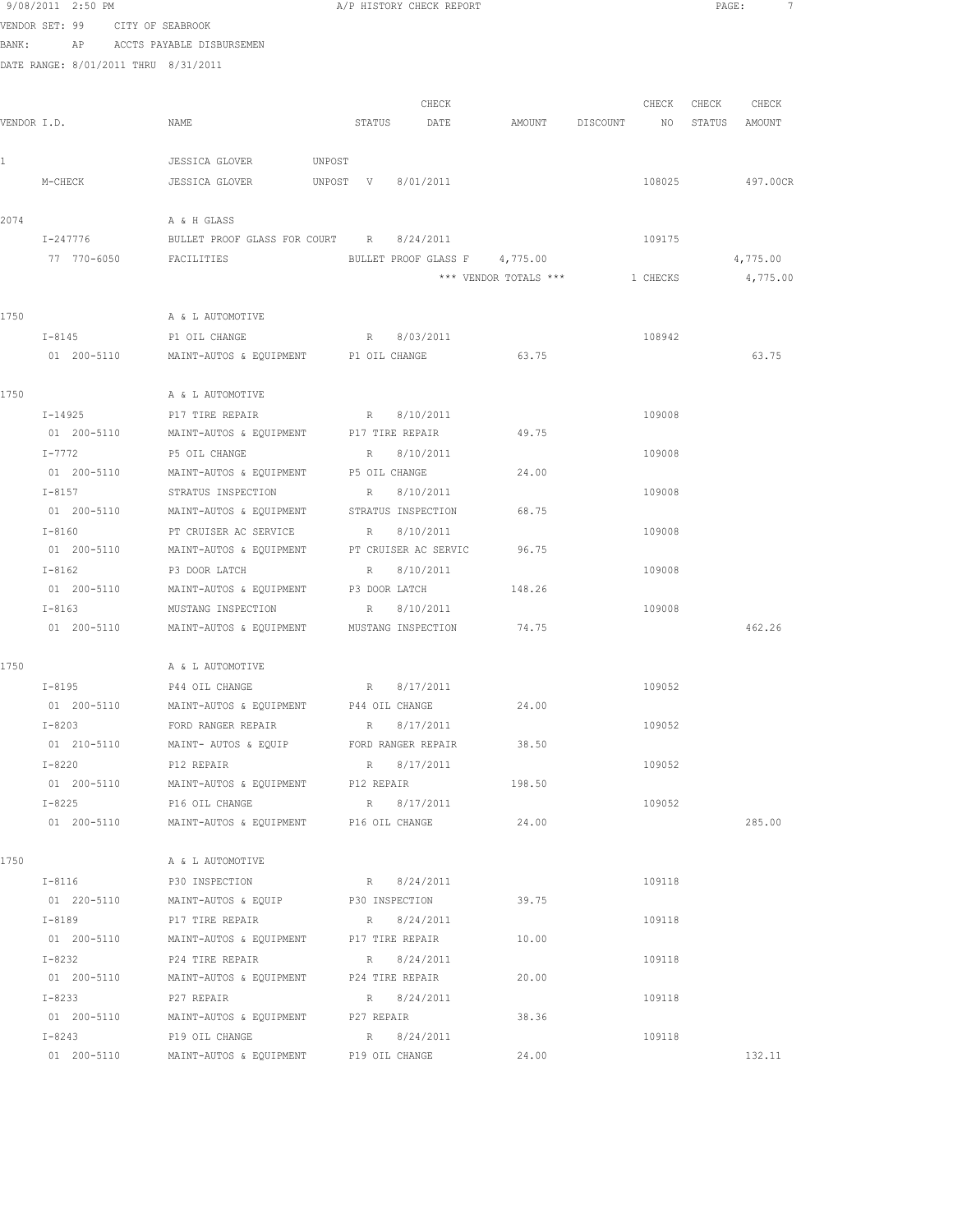|      | 9/08/2011 2:50 PM                    |                                                               | A/P HISTORY CHECK REPORT      |                       |                                | PAGE:<br>- 8     |
|------|--------------------------------------|---------------------------------------------------------------|-------------------------------|-----------------------|--------------------------------|------------------|
|      | VENDOR SET: 99 CITY OF SEABROOK      |                                                               |                               |                       |                                |                  |
|      | BANK: AP ACCTS PAYABLE DISBURSEMEN   |                                                               |                               |                       |                                |                  |
|      | DATE RANGE: 8/01/2011 THRU 8/31/2011 |                                                               |                               |                       |                                |                  |
|      |                                      |                                                               |                               |                       |                                |                  |
|      |                                      |                                                               | CHECK                         |                       | CHECK                          | CHECK CHECK      |
|      | VENDOR I.D.                          | NAME                                                          | STATUS DATE                   | AMOUNT DISCOUNT       |                                | NO STATUS AMOUNT |
| 1750 |                                      | A & L AUTOMOTIVE                                              |                               |                       |                                |                  |
|      | $I-8270$                             | P23 OIL CHANGE                                                | R 8/31/2011                   |                       | 109197                         |                  |
|      | 01 200-5110                          | MAINT-AUTOS & EQUIPMENT P23 OIL CHANGE                        |                               | 22.00                 |                                | 22.00            |
|      |                                      |                                                               |                               | *** VENDOR TOTALS *** | 5 CHECKS                       | 965.12           |
|      |                                      |                                                               |                               |                       |                                |                  |
| 2024 |                                      | A C COLLINS FORD INC                                          |                               |                       |                                |                  |
|      | I-511553                             | AUTO REPAIR                                                   | R 8/24/2011                   |                       | 109119                         |                  |
|      |                                      | 01  200-5110   MAINT-AUTOS & EQUIPMENT   AUTO REPAIR          |                               | 161.07                |                                | 161.07           |
|      |                                      |                                                               |                               |                       | *** VENDOR TOTALS *** 1 CHECKS | 161.07           |
| 0560 |                                      | ACT PIPE & SUPPLY INC                                         |                               |                       |                                |                  |
|      | I-561963 METER BOXES                 |                                                               | R 8/10/2011                   |                       | 109009                         |                  |
|      |                                      | 20 902-5130 MAINT-WATER SYSTEM MINOR METER BOXES              |                               | 499.20                |                                | 499.20           |
|      |                                      |                                                               |                               |                       |                                |                  |
| 0560 |                                      | ACT PIPE & SUPPLY INC                                         |                               |                       |                                |                  |
|      | I-512101                             | REPAIR CLAMPS                                                 | R 8/31/2011                   |                       | 109198                         |                  |
|      | 20 902-5130                          | MAINT-WATER SYSTEM MINOR                                      | REPAIR CLAMPS                 | 752.00                |                                |                  |
|      | I-570950                             | REPAIR CLAMPS                                                 | R 8/31/2011                   |                       | 109198                         |                  |
|      | 20 902-5130                          | MAINT-WATER SYSTEM MINOR REPAIR CLAMPS                        |                               | 405.60                |                                |                  |
|      | I-572100                             | REPAIR CLAMPS                                                 | R<br>8/31/2011                |                       | 109198                         |                  |
|      | 20 902-5130                          | MAINT-WATER SYSTEM MINOR                                      | REPAIR CLAMPS                 | 812.25                |                                | 1,969.85         |
|      |                                      |                                                               |                               | *** VENDOR TOTALS *** | 2 CHECKS                       | 2,469.05         |
| 0005 |                                      | ADMIRAL LINEN & UNIFORM                                       |                               |                       |                                |                  |
|      | I-JL00871 LINEN SERVICE              |                                                               | R 8/10/2011                   |                       | 109010                         |                  |
|      |                                      | 50 501-5340 DETENTION SUPPLIES                                | LINEN SERVICE                 | 113.46                |                                |                  |
|      | I-JL10019                            | LINEN SERVICE                                                 | R 8/10/2011                   |                       | 109010                         |                  |
|      |                                      | 50 501-5340 DETENTION SUPPLIES LINEN SERVICE                  |                               | 118.46                |                                |                  |
|      | I-JL19151                            | LINEN SERVICE                                                 | R 8/10/2011                   |                       | 109010                         |                  |
|      | 50 501-5340                          | DETENTION SUPPLIES                                            | LINEN SERVICE                 | 125.89                |                                |                  |
|      | I-JL28297                            | LINEN SERVICE                                                 | R 8/10/2011                   |                       | 109010                         |                  |
|      |                                      | 50 501-5340 DETENTION SUPPLIES                                | LINEN SERVICE                 | 125.89                |                                | 483.70           |
|      |                                      |                                                               |                               | *** VENDOR TOTALS *** | 1 CHECKS                       | 483.70           |
|      |                                      |                                                               |                               |                       |                                |                  |
| 2053 |                                      | ADT SECURITY SERVICES INC                                     |                               |                       |                                |                  |
|      | I-50269340                           | SECURITY SERVICE                                              | R 8/03/2011                   |                       | 108943                         |                  |
|      |                                      | 41 410-5030 RENTALS & SERVICE AGREEMENTS SECURITY SERVICE     |                               | 167.40                |                                | 167.40           |
| 2053 |                                      | ADT SECURITY SERVICES INC                                     |                               |                       |                                |                  |
|      | I-51324240                           | SECURITY SYSTEM INSTALLATION R 8/17/2011                      |                               |                       | 109053                         |                  |
|      | 41 410-5180                          | MAINT-BLDG AND GROUNDS                                        | SECURITY SYSTEM INST 1,201.50 |                       |                                |                  |
|      | I-52728131                           | SECURITY SYSTEM                                               | R 8/17/2011                   |                       | 109053                         |                  |
|      | 41 410-5180                          | MAINT-BLDG AND GROUNDS                                        | SECURITY SYSTEM               | 1,201.50              |                                |                  |
|      | I-52737947                           | SERVICE CHARGE                                                | R 8/17/2011                   |                       | 109053                         |                  |
|      |                                      | 41 410-5030 RENTALS & SERVICE AGREEMENTS SERVICE CHARGE 56.00 |                               |                       |                                | 2,459.00         |
|      |                                      |                                                               |                               | *** VENDOR TOTALS *** | 2 CHECKS                       | 2,626.40         |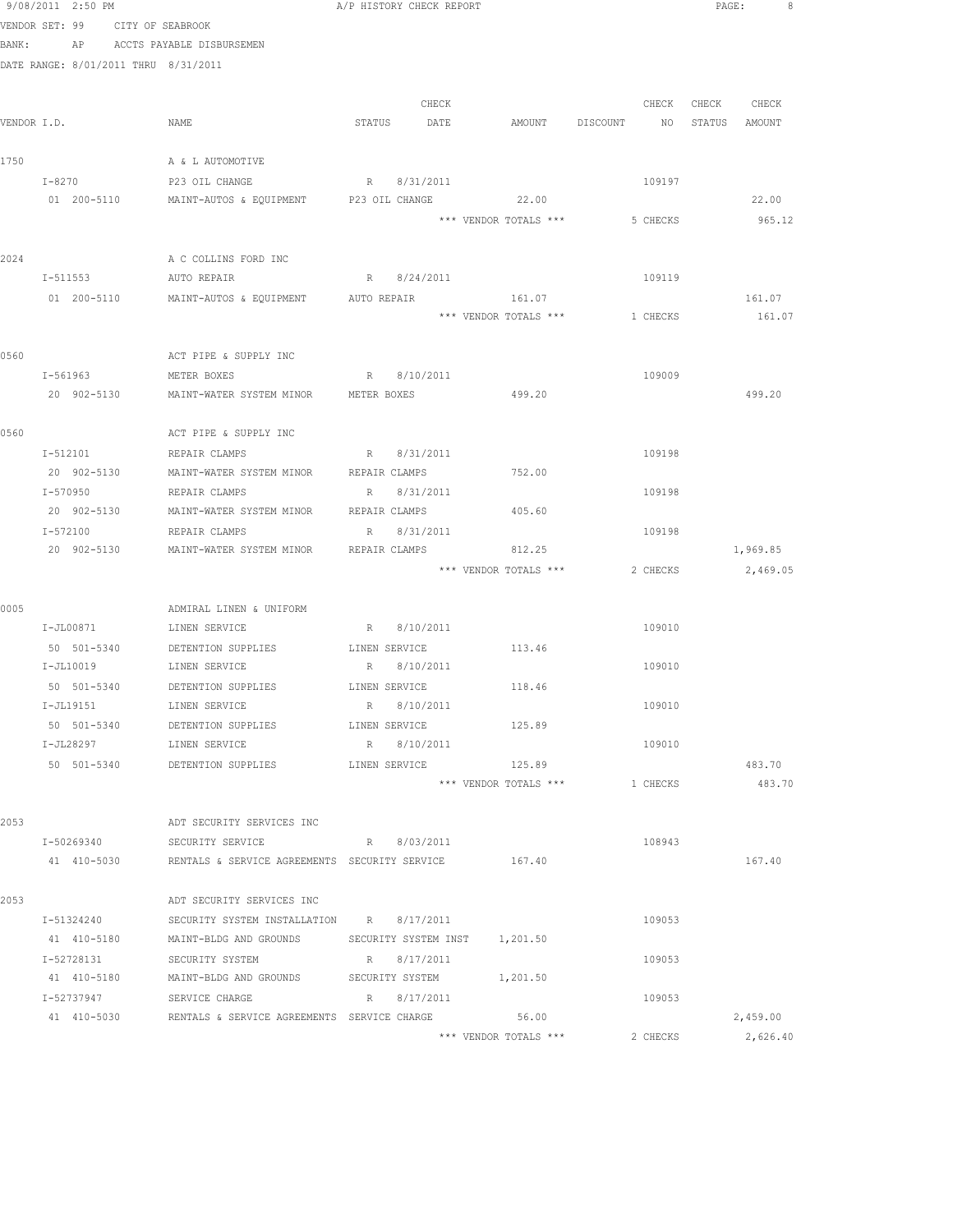|       | 9/08/2011 2:50 PM                    |                                | A/P HISTORY CHECK REPORT |                       |                | PAGE:<br>9       |
|-------|--------------------------------------|--------------------------------|--------------------------|-----------------------|----------------|------------------|
|       | VENDOR SET: 99                       | CITY OF SEABROOK               |                          |                       |                |                  |
| BANK: |                                      | AP ACCTS PAYABLE DISBURSEMEN   |                          |                       |                |                  |
|       | DATE RANGE: 8/01/2011 THRU 8/31/2011 |                                |                          |                       |                |                  |
|       |                                      |                                |                          |                       |                |                  |
|       |                                      |                                | CHECK                    |                       | CHECK          | CHECK<br>CHECK   |
|       | VENDOR I.D.                          | NAME                           | STATUS<br>DATE           | AMOUNT                | DISCOUNT<br>ΝO | STATUS<br>AMOUNT |
| 1167  |                                      | ADVANCED MOBILE TECHNOLOGY     |                          |                       |                |                  |
|       | $I-1011$                             | P3 RADAR REPAIR                | R 8/31/2011              |                       | 109199         |                  |
|       | 01 200-5170                          | MAINT-RADIO EQUIPMENT          | P3 RADAR REPAIR          | 137.00                |                |                  |
|       | $I-1012$                             | P3 BULB                        | 8/31/2011<br>R           |                       | 109199         |                  |
|       | 01 200-5170                          | MAINT-RADIO EQUIPMENT          | P3 BULB                  | 25.00                 |                | 162.00           |
|       |                                      |                                |                          | *** VENDOR TOTALS *** | 1 CHECKS       | 162.00           |
| 0006  |                                      | AFLAC                          |                          |                       |                |                  |
|       | I-354226                             | PREMIUM                        | R 8/24/2011              |                       | 109121         |                  |
|       | 01 001-1030                          | AFLAC INSURANCE DEDUCTS        | PREMIUM                  | 2,535.60              |                | 2,535.60         |
|       |                                      |                                |                          | *** VENDOR TOTALS *** | 1 CHECKS       | 2,535.60         |
|       |                                      |                                |                          |                       |                |                  |
| 1230  |                                      | ALWAYS SAFETY & 1ST AID        |                          |                       |                |                  |
|       | I-27756                              | SAFETY GLASSES                 | 8/17/2011<br>$E =$       |                       | 999999         |                  |
|       | 01 400-4400                          | MISC SUPPLIES                  | SAFETY GLASSES           | 156.00                |                | 156.00           |
| 1230  |                                      | ALWAYS SAFETY & 1ST AID        |                          |                       |                |                  |
|       | I-27747                              | GATORADE                       | 8/24/2011<br>$E = 1$     |                       | 999999         |                  |
|       | 20 902-4400                          | MISC SUPPLIES                  | GATORADE                 | 105.00                |                |                  |
|       | 20 912-4400                          | MISC SUPPLIES                  | GATORADE                 | 105.00                |                | 210.00           |
|       |                                      |                                |                          | *** VENDOR TOTALS *** | 2 CHECKS       | 366.00           |
| 2067  |                                      | AMAZON                         |                          |                       |                |                  |
|       | I-201108164660                       | JULY11 STATEMENT               | 8/17/2011<br>R           |                       | 109054         |                  |
|       | 01 700-4010                          | OFFICE SUPPLIES                | JULY11 STATEMENT         | 41.16                 |                |                  |
|       | 01 103-4150                          | SMALL TOOLS & EQUIPMENT        | JULY11 STATEMENT         | 1,518.51              |                |                  |
|       | 01 200-4150                          | SMALL TOOLS & EQUIP            | JULY11 STATEMENT         | 203.62                |                |                  |
|       | 79 790-4150                          | SMALL TOOLS & EQUIP            | JULY11 STATEMENT         | 533.93                |                | 2,297.22         |
|       |                                      |                                |                          | *** VENDOR TOTALS *** | 1 CHECKS       | 2,297.22         |
| 1611  |                                      | AMERICAN JANITORIAL SERVICES L |                          |                       |                |                  |
|       | I-17517                              | JANITORIAL SERVICES            | R 8/17/2011              |                       | 109055         |                  |
|       | 01 107-5175                          | JANITORIAL SERVICES            | JANITORIAL SERVICES      | 850.00                |                |                  |
|       | 01 200-5175                          | JANITORIAL SERVICES            | JANITORIAL SERVICES      | 875.00                |                |                  |
|       | $I - 17655$                          | JANITORIAL SUPPLIES            | R 8/17/2011              |                       | 109055         |                  |
|       | 01 400-4400                          | MISC SUPPLIES                  | JANITORIAL SUPPLIES      | 173.47                |                | 1,898.47         |
|       |                                      |                                |                          | *** VENDOR TOTALS *** | 1 CHECKS       | 1,898.47         |
| 0836  |                                      | APOLLO TIRE & WHEEL            |                          |                       |                |                  |
|       | $I-6057$                             |                                |                          |                       | 108944         |                  |
|       | 01 500-5110                          | TIRE<br>MAINT-AUTOS & EQUIP    | 8/03/2011<br>R<br>TIRE   | 92.00                 |                |                  |
|       | $I - 6063$                           | PLUG                           | R<br>8/03/2011           |                       | 108944         |                  |
|       | 01 400-5110                          | MAINT-AUTOS & EQUIPMENT        | PLUG                     | 6.00                  |                |                  |
|       | I-6077                               | BALANCE                        | R<br>8/03/2011           |                       | 108944         |                  |
|       | 20 902-5110                          | MAINT-AUTOS & EQUIPMENT        | BALANCE                  | 7.00                  |                |                  |
|       | I-6142                               | TIRE                           | 8/03/2011<br>R           |                       | 108944         |                  |
|       | 01 400-5110                          | MAINT-AUTOS & EQUIPMENT        | TIRE                     | 79.00                 |                | 184.00           |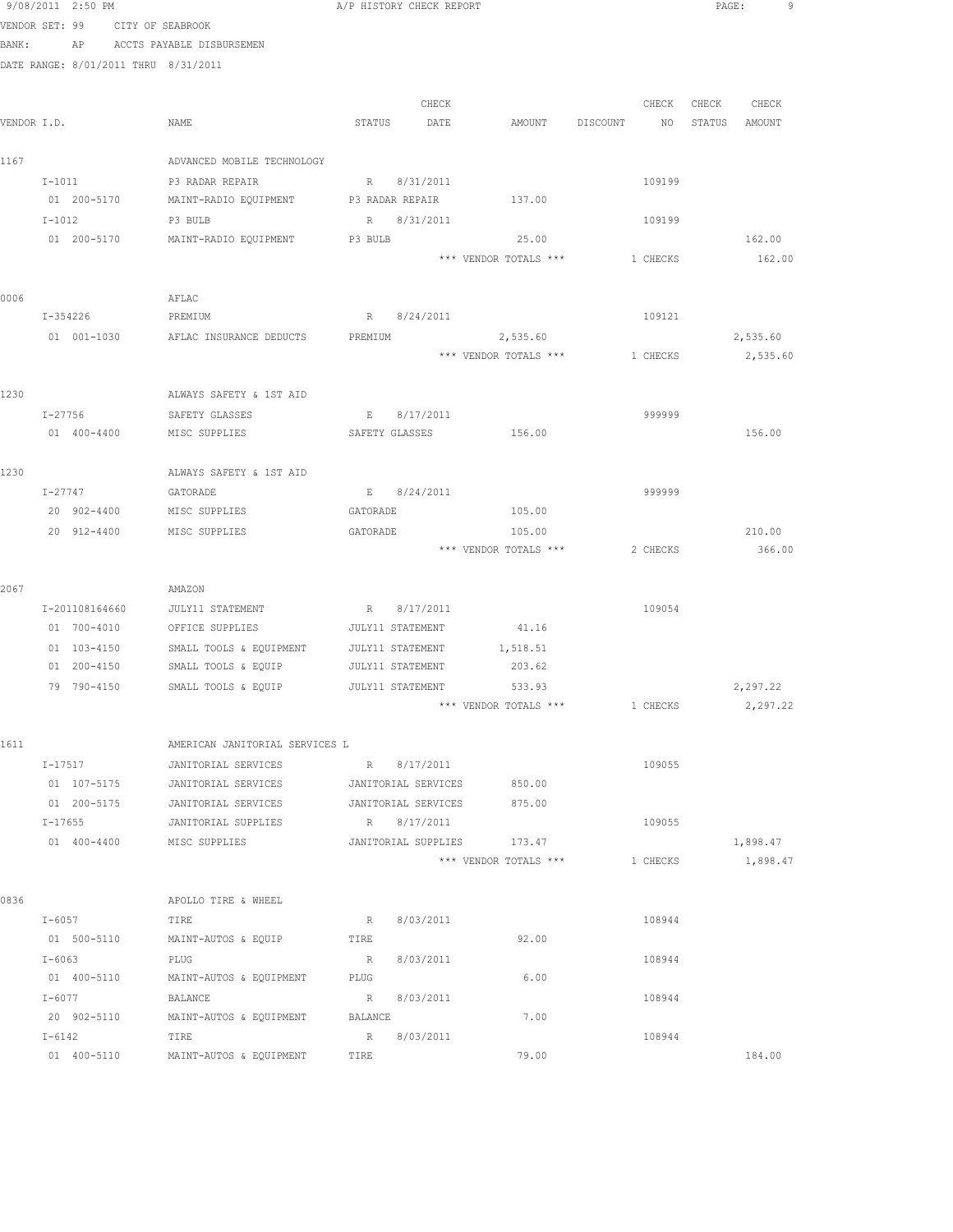|             | 9/08/2011 2:50 PM                    |                                    |                | A/P HISTORY CHECK REPORT         |                                |          |                  | PAGE:<br>10 |
|-------------|--------------------------------------|------------------------------------|----------------|----------------------------------|--------------------------------|----------|------------------|-------------|
|             | VENDOR SET: 99 CITY OF SEABROOK      |                                    |                |                                  |                                |          |                  |             |
| BANK:       |                                      | AP ACCTS PAYABLE DISBURSEMEN       |                |                                  |                                |          |                  |             |
|             | DATE RANGE: 8/01/2011 THRU 8/31/2011 |                                    |                |                                  |                                |          |                  |             |
|             |                                      |                                    |                |                                  |                                |          |                  |             |
|             |                                      |                                    |                | CHECK                            |                                | CHECK    | CHECK CHECK      |             |
| VENDOR I.D. |                                      | NAME                               | STATUS         | DATE                             | AMOUNT DISCOUNT                |          | NO STATUS AMOUNT |             |
| 0836        |                                      | APOLLO TIRE & WHEEL                |                |                                  |                                |          |                  |             |
|             | $I - 6323$                           | USED TIRE                          |                | R 8/24/2011                      |                                | 109122   |                  |             |
|             | 01 400-5110                          | MAINT-AUTOS & EQUIPMENT            | USED TIRE      |                                  | 27.00                          |          |                  | 27.00       |
|             |                                      |                                    |                |                                  |                                |          |                  |             |
| 0836        |                                      | APOLLO TIRE & WHEEL                |                |                                  |                                |          |                  |             |
|             | I-6461                               | TIRE PATCH                         |                | R 8/31/2011                      |                                | 109200   |                  |             |
|             | 20 902-5110                          | MAINT-AUTOS & EQUIPMENT            | TIRE PATCH     |                                  | 12.00                          |          |                  | 12.00       |
|             |                                      |                                    |                |                                  | *** VENDOR TOTALS ***          | 3 CHECKS |                  | 223.00      |
|             |                                      |                                    |                |                                  |                                |          |                  |             |
| 0169        |                                      | ARC                                |                |                                  |                                |          |                  |             |
|             | I-23735054                           | LEASE PAYMENT                      |                | R 8/24/2011                      |                                | 109123   |                  |             |
|             | 01 600-5030                          |                                    |                |                                  |                                |          |                  | 245.03      |
|             |                                      |                                    |                |                                  | *** VENDOR TOTALS *** 1 CHECKS |          |                  | 245.03      |
|             |                                      |                                    |                |                                  |                                |          |                  |             |
| 1443        |                                      | AT&T                               |                |                                  |                                |          |                  |             |
|             | I-201108024605<br>01 400-5400        | TELEPHONE<br>TELEPHONE             | R<br>TELEPHONE | 8/03/2011                        | 206.98                         | 108945   |                  | 206.98      |
|             |                                      |                                    |                |                                  |                                |          |                  |             |
| 1443        |                                      | AT&T                               |                |                                  |                                |          |                  |             |
|             | I-201108094641                       | TELEPHONE                          |                | R 8/10/2011                      |                                | 109011   |                  |             |
|             | 01 200-5400                          | TELEPHONE                          | TELEPHONE      |                                  | 219.17                         |          |                  | 219.17      |
|             |                                      |                                    |                |                                  |                                |          |                  |             |
| 1443        |                                      | AT&T                               |                |                                  |                                |          |                  |             |
|             | I-201108164659                       | TELEPHONE                          |                | R 8/17/2011                      |                                | 109056   |                  |             |
|             | 01 400-5400                          | TELEPHONE                          | TELEPHONE      |                                  | 158.71                         |          |                  | 158.71      |
|             |                                      |                                    |                |                                  |                                |          |                  |             |
| 1443        |                                      | AT&T                               |                |                                  |                                |          |                  |             |
|             | I-201108164661 TELEPHONE             |                                    | R 8/17/2011    |                                  |                                | 109057   |                  |             |
|             | 15 150-5400                          | TELEPHONE                          | TELEPHONE      |                                  | 101.69                         |          |                  | 101.69      |
| 1443        |                                      | AT&T                               |                |                                  |                                |          |                  |             |
|             | I-201108164662                       | TELEPHONE                          |                | R 8/17/2011                      |                                | 109058   |                  |             |
|             | 15 150-5400                          | TELEPHONE                          | TELEPHONE      |                                  | 86.75                          |          |                  | 86.75       |
|             |                                      |                                    |                |                                  |                                |          |                  |             |
| 1443        |                                      | AT&T                               |                |                                  |                                |          |                  |             |
|             | I-201108234695                       | TELEPHONE                          |                | R 8/24/2011                      |                                | 109124   |                  |             |
|             | 01 210-5400                          | TELEPHONE                          | TELEPHONE      |                                  | 102.15                         |          |                  |             |
|             | 01 500-5400                          | TELEPHONE                          | TELEPHONE      |                                  | 39.45                          |          |                  |             |
|             | 20 902-5400                          | TELEPHONE                          | TELEPHONE      |                                  | 39.45                          |          |                  |             |
|             | 20 912-5400                          | TELEPHONE                          | TELEPHONE      |                                  | 39.45                          |          |                  | 220.50      |
|             |                                      |                                    |                |                                  | *** VENDOR TOTALS ***          | 6 CHECKS |                  | 993.80      |
|             |                                      |                                    |                |                                  |                                |          |                  |             |
| 0914        |                                      | AUTO ZONE COMMERCIAL               |                |                                  |                                |          |                  |             |
|             | C-1491329480<br>01 400-4400          | TAMPER PROOF BITS<br>MISC SUPPLIES |                | R 8/10/2011<br>TAMPER PROOF BITS | 10.81CR                        | 109012   |                  |             |
|             | C-1491335122                         | MUSTANG BATTERY                    |                | R 8/10/2011                      |                                | 109012   |                  |             |
|             | 01 200-5110                          | MAINT-AUTOS & EQUIPMENT            |                | MUSTANG BATTERY                  | 36.45CR                        |          |                  |             |
|             | C-1491336066                         | BATTERY                            |                | R 8/10/2011                      |                                | 109012   |                  |             |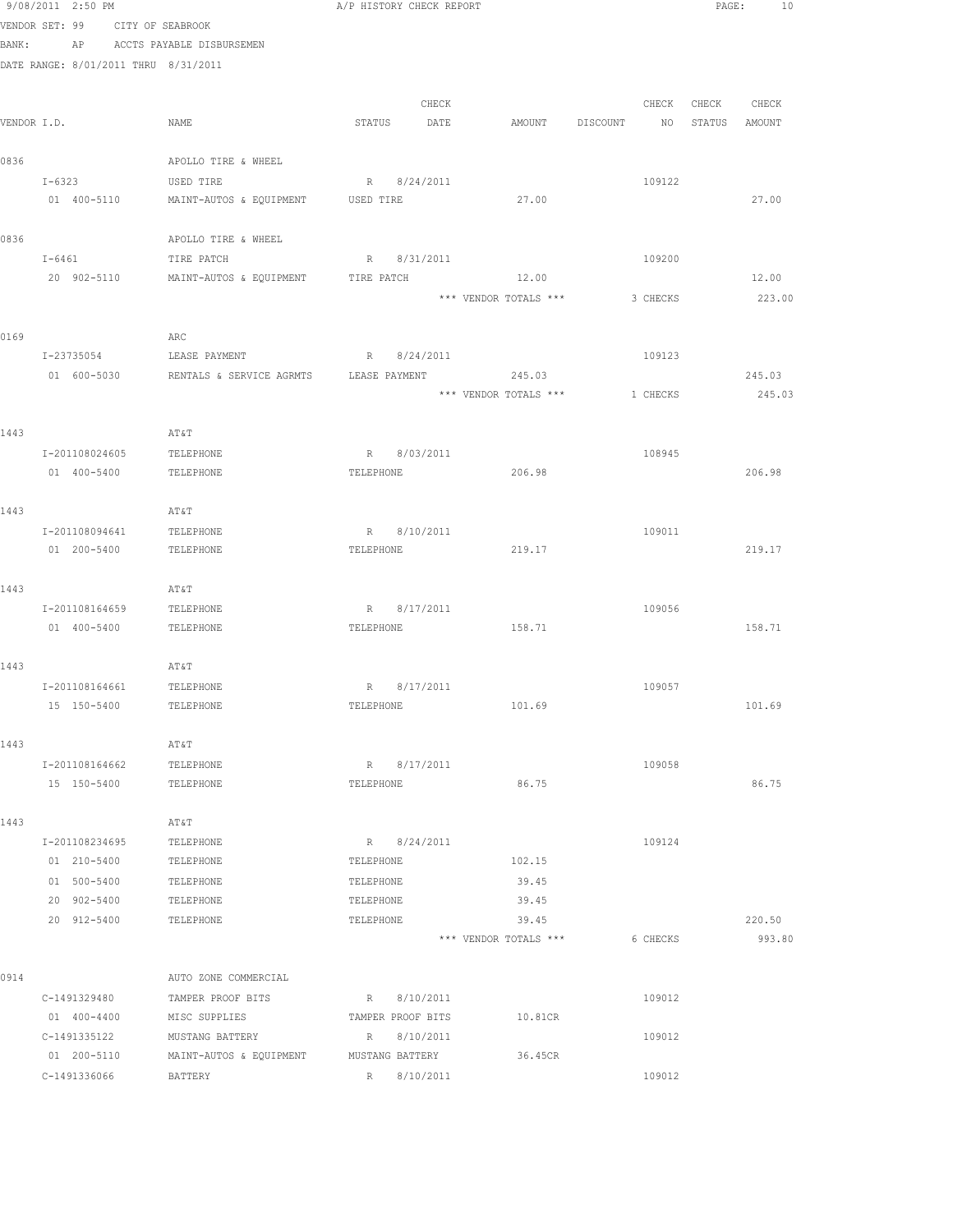| 9/08/2011 | 2:50 PM |  |  |
|-----------|---------|--|--|
|-----------|---------|--|--|

VENDOR SET: 99 CITY OF SEABROOK BANK: AP ACCTS PAYABLE DISBURSEMEN

DATE RANGE: 8/01/2011 THRU 8/31/2011

|             |                         |                                                     |               | CHECK |                               | CHECK    | CHECK | CHECK         |
|-------------|-------------------------|-----------------------------------------------------|---------------|-------|-------------------------------|----------|-------|---------------|
| VENDOR I.D. |                         | NAME                                                | STATUS        | DATE  | AMOUNT DISCOUNT NO            |          |       | STATUS AMOUNT |
| 0914        |                         | AUTO ZONE COMMERCIAL CONT                           |               |       |                               |          |       |               |
|             | C-1491336066            | BATTERY                                             | R 8/10/2011   |       |                               | 109012   |       |               |
|             | 01 200-5110             | MAINT-AUTOS & EQUIPMENT BATTERY                     |               |       | 239.98CR                      |          |       |               |
|             | I-1491329476            | TAMPER PROOF BITS R 8/10/2011                       |               |       |                               | 109012   |       |               |
|             | 01 400-4400             | MISC SUPPLIES TAMPER PROOF BITS                     |               |       | 10.81                         |          |       |               |
|             | I-1491335124            | MUSTANGE BATTERY R 8/10/2011                        |               |       |                               | 109012   |       |               |
|             | 01 200-5110             | MAINT-AUTOS & EQUIPMENT MUSTANGE BATTERY            |               |       | 74.95                         |          |       |               |
|             | I-1491336067            | BATTERY                                             | R 8/10/2011   |       |                               | 109012   |       |               |
|             | 01 200-5110             | MAINT-AUTOS & EQUIPMENT                             | BATTERY       |       | 239.98                        |          |       |               |
|             | I-1491336354            | P36 BULB                                            | R 8/10/2011   |       |                               | 109012   |       |               |
|             | 01 200-5110             | MAINT-AUTOS & EQUIPMENT P36 BULB                    |               |       | 31.99                         |          |       | 70.49         |
| 0914        |                         | AUTO ZONE COMMERCIAL                                |               |       |                               |          |       |               |
|             | I-1491329479            | TAMPER PROOF BITS                                   | R 8/17/2011   |       |                               | 109059   |       |               |
|             | 20 912-5120             | MAINT-SEWER SYSTEM MINOR TAMPER PROOF BITS          |               |       | 9.99                          |          |       |               |
|             |                         | I-1491346352 BULLS EYE LIGHT                        | R 8/17/2011   |       |                               | 109059   |       |               |
|             | 01 500-5110             | MAINT-AUTOS & EQUIP BULLS EYE LIGHT                 |               |       | 3.19                          |          |       | 13.18         |
| 0914        |                         | AUTO ZONE COMMERCIAL                                |               |       |                               |          |       |               |
|             | C-1491349365            | P9 RETURNED PART                                    | R 8/24/2011   |       |                               | 109125   |       |               |
|             | 01 200-5110             | MAINT-AUTOS & EQUIPMENT P9 RETURNED PART            |               |       | 7.99CR                        |          |       |               |
|             | I-1491349356            | P9 PART                                             | R 8/24/2011   |       |                               | 109125   |       |               |
|             | 01 200-5110             | MAINT-AUTOS & EQUIPMENT P9 PART                     |               |       | 7.99                          |          |       |               |
|             | I-1491349364            | P9 FUSES                                            | R 8/24/2011   |       |                               | 109125   |       |               |
|             | 01 200-5110             | MAINT-AUTOS & EQUIPMENT P9 FUSES                    |               |       | 7.99                          |          |       |               |
|             | I-1491350668            | H-50 BULB                                           | R 8/24/2011   |       |                               | 109125   |       |               |
|             | 01 210-5110             | MAINT- AUTOS & EQUIP H-50 BULB                      |               |       | 8.78                          |          |       | 16.77         |
| 0914        |                         | AUTO ZONE COMMERCIAL                                |               |       |                               |          |       |               |
|             | I-1491350759 P27 BULB   |                                                     | R 8/31/2011   |       |                               | 109201   |       |               |
|             |                         | 01  200-5110   MAINT-AUTOS & EQUIPMENT   P27   BULB |               |       | 4.39                          |          |       |               |
|             | I-1491358571            | PARTS                                               | R 8/31/2011   |       |                               | 109201   |       |               |
|             | 01 400-5110             | MAINT-AUTOS & EQUIPMENT                             | PARTS         |       | 27.95                         |          |       | 32.34         |
|             |                         |                                                     |               |       | *** VENDOR TOTALS ***         | 4 CHECKS |       | 132.78        |
| 1375        |                         | BAY AREA CVB                                        |               |       |                               |          |       |               |
|             | $I-500$                 | FALL 2011 ADVERTISING COOP R 8/31/2011              |               |       |                               | 109202   |       |               |
|             | 15 150-5010 ADVERTISING |                                                     |               |       | FALL 2011 ADVERTISIN 2,990.00 |          |       | 2,990.00      |
|             |                         |                                                     |               |       | *** VENDOR TOTALS ***         | 1 CHECKS |       | 2,990.00      |
| 0025        |                         | BAY AREA ELECTRIC INC                               |               |       |                               |          |       |               |
|             |                         | I-9590 COURT REMODEL                                | E 8/03/2011   |       |                               | 999999   |       |               |
|             |                         | 77 770-5180 MAINT OFFICE-BUILD                      | COURT REMODEL |       | 210.67                        |          |       | 210.67        |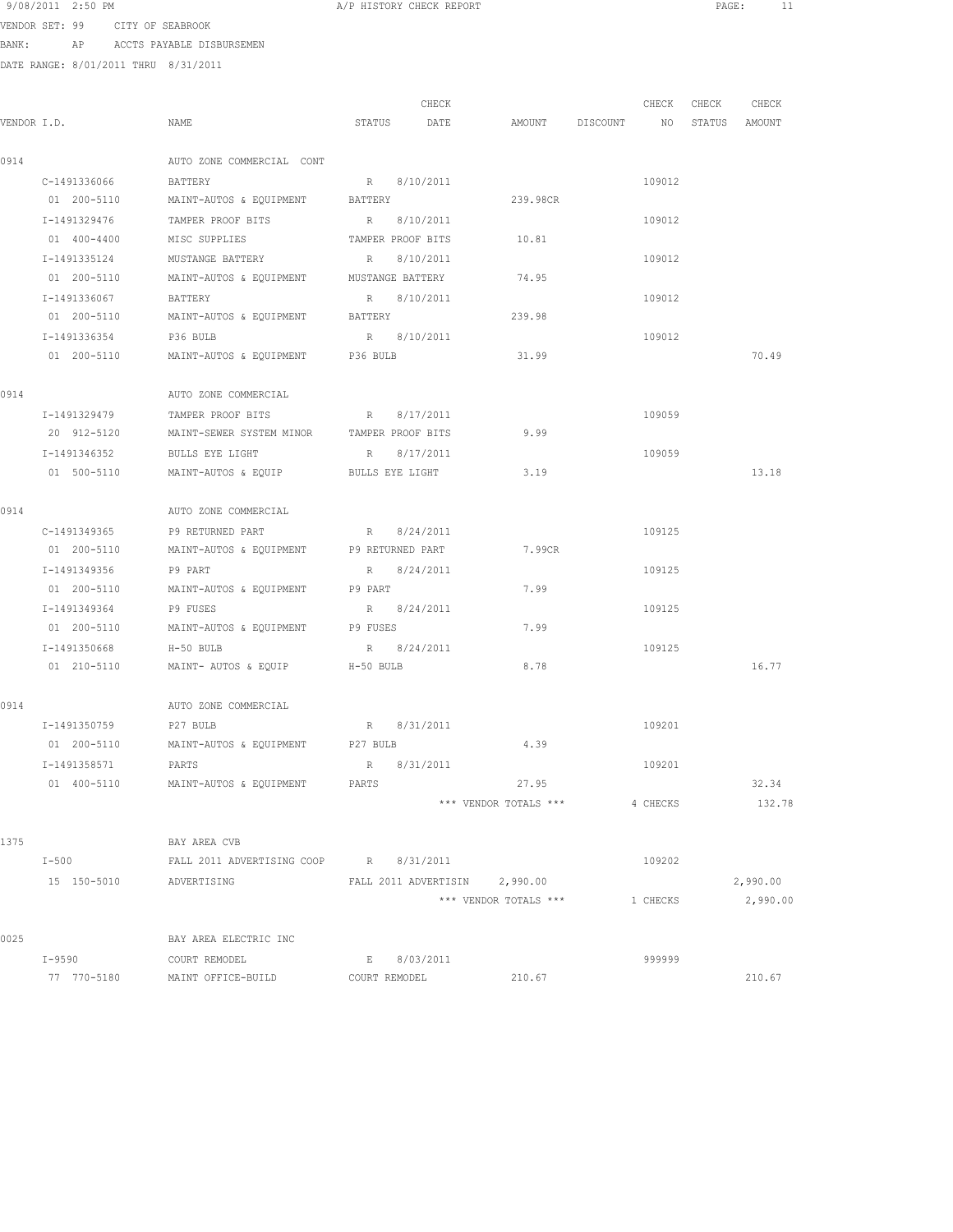| 9/08/2011 2:50 PM                    |                                                     | A/P HISTORY CHECK REPORT |                                |          | PAGE:<br>- 12    |
|--------------------------------------|-----------------------------------------------------|--------------------------|--------------------------------|----------|------------------|
| VENDOR SET: 99                       | CITY OF SEABROOK                                    |                          |                                |          |                  |
| BANK:                                | AP ACCTS PAYABLE DISBURSEMEN                        |                          |                                |          |                  |
| DATE RANGE: 8/01/2011 THRU 8/31/2011 |                                                     |                          |                                |          |                  |
|                                      |                                                     |                          |                                |          |                  |
|                                      |                                                     | CHECK                    |                                | CHECK    | CHECK CHECK      |
| VENDOR I.D.                          | NAME                                                | DATE<br>STATUS           | AMOUNT DISCOUNT                | NO       | STATUS<br>AMOUNT |
|                                      |                                                     |                          |                                |          |                  |
| 0025                                 | BAY AREA ELECTRIC INC                               |                          |                                |          |                  |
| $I - 9603$                           | ELECTRICAL WORK                                     | E 8/10/2011              |                                | 999999   |                  |
| 77 770-5180                          | MAINT OFFICE-BUILD                                  | ELECTRICAL WORK          | 345.65                         |          | 345.65           |
|                                      |                                                     |                          | *** VENDOR TOTALS ***          | 2 CHECKS | 556.32           |
| 1064                                 |                                                     |                          |                                |          |                  |
| I-53747                              | BAY AREA RENTALS INC<br>CONCRETE                    | R 8/03/2011              |                                | 108946   |                  |
| 01 500-5140                          | MAINT STREETS                                       | CONCRETE                 | 139.95                         |          | 139.95           |
|                                      |                                                     |                          |                                |          |                  |
| 1064                                 | BAY AREA RENTALS INC                                |                          |                                |          |                  |
| I-53877                              | CONCRETE                                            | R 8/24/2011              |                                | 109126   |                  |
| 01 500-5140                          | MAINT STREETS                                       | CONCRETE                 | 298.90                         |          | 298.90           |
|                                      |                                                     |                          | *** VENDOR TOTALS ***          | 2 CHECKS | 438.85           |
|                                      |                                                     |                          |                                |          |                  |
| 1701                                 | BAYTOWN SAND AND CLAY                               |                          |                                |          |                  |
| I-31521                              | BANK SAND                                           | R 8/24/2011              |                                | 109128   |                  |
| 20 902-5130                          | MAINT-WATER SYSTEM MINOR                            | BANK SAND                | 240.00                         |          | 240.00           |
|                                      |                                                     |                          | *** VENDOR TOTALS ***          | 1 CHECKS | 240.00           |
|                                      |                                                     |                          |                                |          |                  |
| 0932                                 | DEANNA BELL                                         |                          |                                |          |                  |
| I-201108164664                       | PETTY CASH REIMBURSEMENT                            | R 8/17/2011              |                                | 109060   |                  |
| 01 200-4005                          | SUPPLIES-POLICE OPERATION                           |                          | PETTY CASH REIMBURSE 86.73     |          | 86.73            |
|                                      |                                                     |                          | *** VENDOR TOTALS *** 1 CHECKS |          | 86.73            |
|                                      |                                                     |                          |                                |          |                  |
| 1220                                 | BIRCH COMMUNICATIONS INC                            |                          |                                |          |                  |
|                                      | I-201108094643 TELEPHONE<br>01  107-5400  TELEPHONE | E 8/10/2011<br>TELEPHONE | 13.48                          | 999999   |                  |
| 01 200-5400                          | TELEPHONE                                           | TELEPHONE                | 13.47                          |          |                  |
| 01 400-5400                          | TELEPHONE                                           | TELEPHONE                | 193.46                         |          |                  |
| 01 106-5400                          | TELEPHONE                                           | TELEPHONE                | 578.14                         |          |                  |
| 01 210-5400                          | TELEPHONE                                           | TELEPHONE                | 178.30                         |          |                  |
| 20 902-5400                          | TELEPHONE                                           | TELEPHONE                | 20.36                          |          |                  |
| 20 912-5400                          | TELEPHONE                                           | TELEPHONE                | 61.06                          |          | 1,058.27         |
|                                      |                                                     |                          | *** VENDOR TOTALS ***          | 1 CHECKS | 1,058.27         |
|                                      |                                                     |                          |                                |          |                  |
| 0043                                 | BOSONE, INC                                         |                          |                                |          |                  |
| I-54981                              | TOWING SERVICE                                      | E 8/17/2011              |                                | 999999   |                  |
| 01 200-5110                          | MAINT-AUTOS & EQUIPMENT                             | TOWING SERVICE           | 75.00                          |          | 75.00            |
|                                      |                                                     |                          | *** VENDOR TOTALS ***          | 1 CHECKS | 75.00            |
|                                      |                                                     |                          |                                |          |                  |
| 0428                                 | BROOKSIDE EQUIPMENT SALES                           |                          |                                |          |                  |
| I-IL24870                            | MOWER PARTS                                         | R 8/10/2011              |                                | 109014   |                  |
| 01 400-5110                          | MAINT-AUTOS & EQUIPMENT                             | MOWER PARTS              | 270.10                         |          | 270.10           |
|                                      |                                                     |                          | *** VENDOR TOTALS ***          | 1 CHECKS | 270.10           |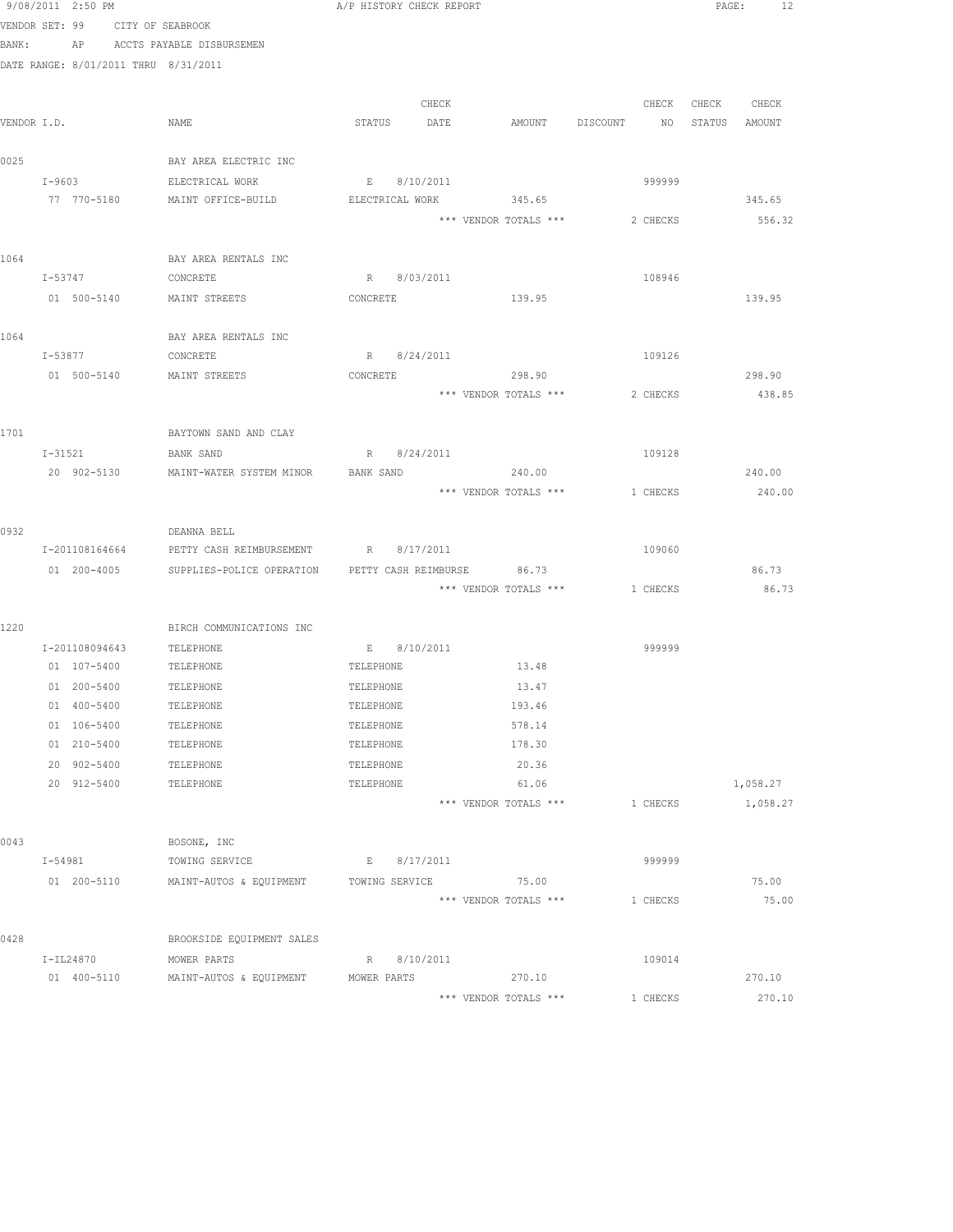|       | 9/08/2011 2:50 PM                    |                                           | A/P HISTORY CHECK REPORT |                       |                                  | 13<br>PAGE:       |
|-------|--------------------------------------|-------------------------------------------|--------------------------|-----------------------|----------------------------------|-------------------|
|       | VENDOR SET: 99 CITY OF SEABROOK      |                                           |                          |                       |                                  |                   |
| BANK: |                                      | AP ACCTS PAYABLE DISBURSEMEN              |                          |                       |                                  |                   |
|       | DATE RANGE: 8/01/2011 THRU 8/31/2011 |                                           |                          |                       |                                  |                   |
|       |                                      |                                           |                          |                       |                                  |                   |
|       |                                      |                                           | CHECK                    |                       |                                  | CHECK CHECK CHECK |
|       | VENDOR I.D.                          | NAME                                      | STATUS DATE              |                       | AMOUNT DISCOUNT NO STATUS AMOUNT |                   |
|       |                                      |                                           |                          |                       |                                  |                   |
| 1403  |                                      | BUSINESS SOLUTIONS INTL                   |                          |                       |                                  |                   |
|       | I-106684                             | COPIER RENTAL                             | R 8/10/2011              |                       | 109015                           |                   |
|       | 01 107-5030                          | RENTALS & SERVICE AGRMTS                  | COPIER RENTAL            | 202.00                |                                  | 202.00            |
|       |                                      |                                           |                          | *** VENDOR TOTALS *** | 1 CHECKS                         | 202.00            |
| 1534  |                                      | BUCCANEER CONSTRUCTION                    |                          |                       |                                  |                   |
|       | I-201108024633 MATERIALS             |                                           | R 8/03/2011              |                       | 108948                           |                   |
|       | 77 770-5180                          | MAINT OFFICE-BUILD                        | MATERIALS                | 475.64                |                                  |                   |
|       | I-201108024634                       | LABOR                                     | R 8/03/2011              |                       | 108948                           |                   |
|       | 77 770-5180                          | MAINT OFFICE-BUILD                        | LABOR                    | 3,000.00              |                                  | 3,475.64          |
|       |                                      |                                           |                          | *** VENDOR TOTALS *** | 1 CHECKS                         | 3,475.64          |
|       |                                      |                                           |                          |                       |                                  |                   |
| 1552  |                                      | BUSINESS CARD M/G                         |                          |                       |                                  |                   |
|       | I-201108024609                       | JULY11 STATEMENT                          | R 8/03/2011              |                       | 108949                           |                   |
|       | 01 100-5300                          | TRAINING & CONFERENCE                     | JULY11 STATEMENT         | 373.90                |                                  |                   |
|       |                                      | 01 100-5465 MISC EXPENDITURES             | JULY11 STATEMENT         | 7.58                  |                                  | 381.48            |
|       |                                      |                                           |                          |                       |                                  |                   |
| 1552  |                                      | BUSINESS CARD M/G                         |                          |                       |                                  |                   |
|       | I-201108304723                       | AUG11 STATEMENT                           | R 8/31/2011              |                       | 109203                           |                   |
|       | 01 107-4010                          | OFFICE SUPPLIES                           | AUG11 STATEMENT          | 15.25                 |                                  |                   |
|       | 15 150-5475                          | COUNCIL CONTINGENCY                       | AUG11 STATEMENT          | 161.98                |                                  |                   |
|       | 01 100-4150                          | SMALL EQUIPMENT                           | AUG11 STATEMENT          | 279.99                |                                  |                   |
|       | 01 100-5300                          | TRAINING & CONFERENCE                     | AUG11 STATEMENT          | 419.00                |                                  |                   |
|       | 01 001-0710                          | PREPAID EXPENSE                           | AUG11 STATEMENT          | 309.00                |                                  |                   |
|       | 01 100-5465                          | MISC EXPENDITURES                         | AUG11 STATEMENT          | 1.00                  |                                  | 1,186.22          |
|       |                                      |                                           |                          | *** VENDOR TOTALS *** | 2 CHECKS                         | 1,567.70          |
|       |                                      |                                           |                          |                       |                                  |                   |
| 1550  |                                      | BUSINESS CARD A/C                         |                          |                       |                                  |                   |
|       | I-201108024607                       | <b>JULY11 STATEMENT</b>                   | 8/03/2011<br>R           |                       | 108950                           |                   |
|       | 20 902-5130                          | MAINT-WATER SYSTEM MINOR JULY11 STATEMENT |                          | 134.10                |                                  |                   |
|       | 41 410-4150                          | SMALL TOOLS & EQUIP JULY11 STATEMENT      |                          | 109.99                |                                  |                   |
|       | 20 912-5300                          | TRAINING CONFERENCE                       | JULY11 STATEMENT         | 250.00                |                                  | 494.09            |
|       |                                      |                                           |                          |                       |                                  |                   |
| 1550  | I-201108304727                       | BUSINESS CARD A/C<br>AUG11 STATEMENT      | R 8/31/2011              |                       | 109204                           |                   |
|       | 01 107-5295                          | SAFETY COMMITTEE                          | AUG11 STATEMENT          | 50.05                 |                                  |                   |
|       | 01 400-4400                          | MISC SUPPLIES                             | AUG11 STATEMENT          | 54.68                 |                                  |                   |
|       | 01 500-4400                          | MISC SUPPLIES                             | AUG11 STATEMENT          | 54.68                 |                                  |                   |
|       | 20 902-4400                          | MISC SUPPLIES                             | AUG11 STATEMENT          | 54.68                 |                                  |                   |
|       | 20 912-4400                          | MISC SUPPLIES                             | AUG11 STATEMENT          | 54.67                 |                                  |                   |
|       | 20 902-5300                          | TRAINING & CONFERENCE AUG11 STATEMENT     |                          | 395.86                |                                  |                   |
|       | 20 912-5300                          | TRAINING CONFERENCE AUG11 STATEMENT       |                          | 239.20                |                                  | 903.82            |
|       |                                      |                                           |                          | *** VENDOR TOTALS *** | 2 CHECKS                         | 1,397.91          |
|       |                                      |                                           |                          |                       |                                  |                   |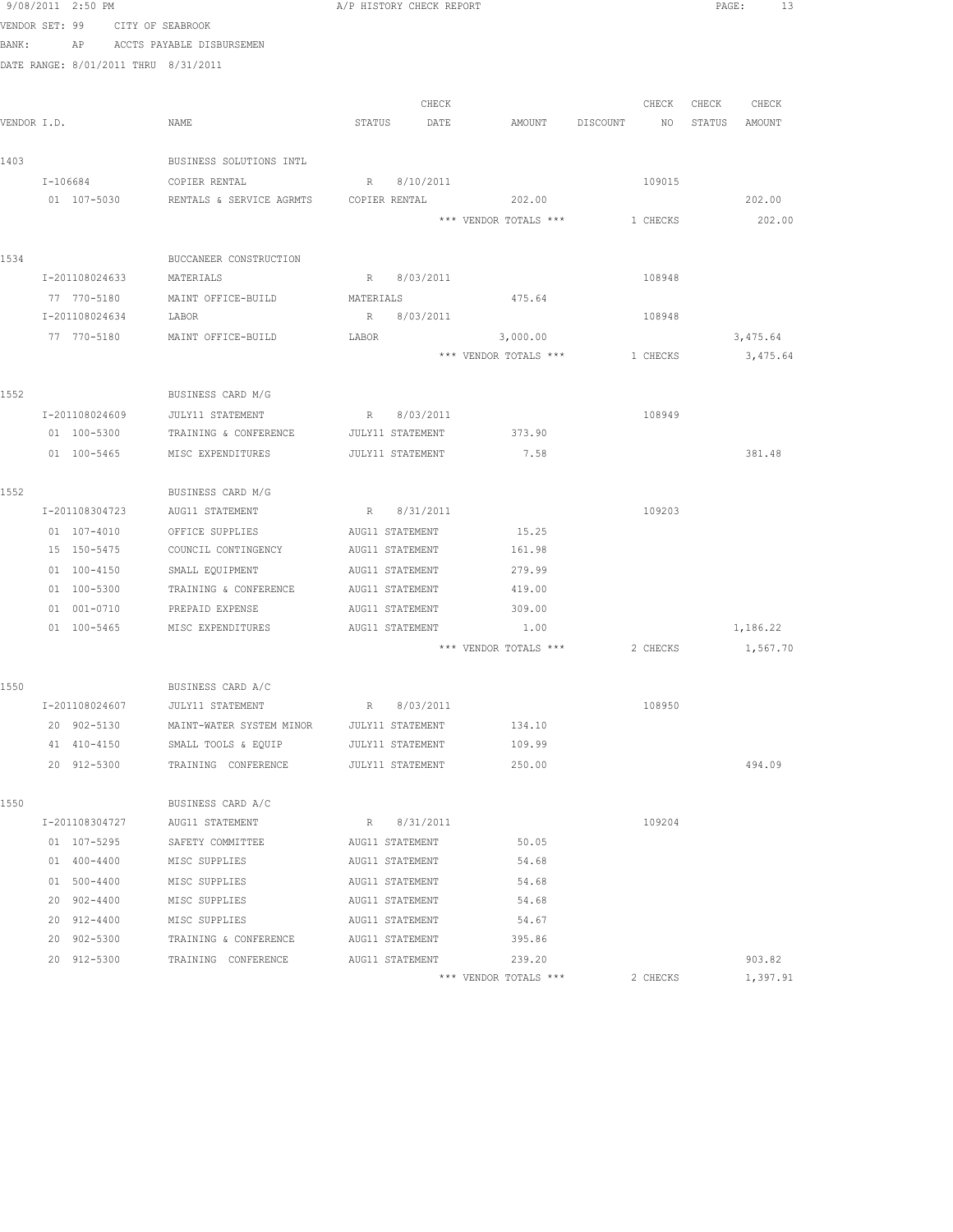| VENDOR SET: 99 | CITY OF SEABROOK                     |                                   |                  |                         |                           |          |       |          |
|----------------|--------------------------------------|-----------------------------------|------------------|-------------------------|---------------------------|----------|-------|----------|
| BANK:          |                                      | AP ACCTS PAYABLE DISBURSEMEN      |                  |                         |                           |          |       |          |
|                | DATE RANGE: 8/01/2011 THRU 8/31/2011 |                                   |                  |                         |                           |          |       |          |
|                |                                      |                                   |                  |                         |                           |          |       |          |
|                |                                      |                                   | CHECK            |                         |                           | CHECK    | CHECK | CHECK    |
| VENDOR I.D.    |                                      | NAME                              | STATUS DATE      | AMOUNT                  | DISCOUNT NO STATUS AMOUNT |          |       |          |
|                |                                      |                                   |                  |                         |                           |          |       |          |
| 1556           |                                      | BUSINESS CARD C/P                 |                  |                         |                           |          |       |          |
|                | I-201108024610                       | JULY11 STATEMENT                  | R 8/03/2011      |                         |                           | 108951   |       |          |
|                | 41 410-5465                          | MISC EXPENDITURES                 | JULY11 STATEMENT | 105.00                  |                           |          |       |          |
|                | 01 107-4010                          | OFFICE SUPPLIES                   | JULY11 STATEMENT | 37.00                   |                           |          |       |          |
|                | 01 102-5041                          | IT HARDWARE/SOFTWARE              | JULY11 STATEMENT | 19.00                   |                           |          |       |          |
|                | 01 102-5020                          | DUES & SUBSCRIPTIONS              | JULY11 STATEMENT | 80.00                   |                           |          |       |          |
|                | 01 102-5465                          | MISC EXPENSE                      | JULY11 STATEMENT | 13.90                   |                           |          |       | 254.90   |
| 1556           |                                      | BUSINESS CARD C/P                 |                  |                         |                           |          |       |          |
|                | I-201108304725                       | AUG11 STATEMENT                   | R 8/31/2011      |                         |                           | 109205   |       |          |
|                | 20 905-4010                          | OFFICE SUPPLIES                   | AUG11 STATEMENT  | 821.79                  |                           |          |       |          |
|                | 01 102-5041                          | IT HARDWARE/SOFTWARE              | AUG11 STATEMENT  | 19.00                   |                           |          |       |          |
|                | 01 102-5465                          | MISC EXPENSE                      | AUG11 STATEMENT  | 15.05                   |                           |          |       | 855.84   |
|                |                                      |                                   |                  | *** VENDOR TOTALS ***   |                           | 2 CHECKS |       | 1,110.74 |
|                |                                      |                                   |                  |                         |                           |          |       |          |
| 2061           |                                      | BUSINESS CARD G/R                 |                  |                         |                           |          |       |          |
|                |                                      | I-201108024612 JULY11 STATEMENT   | R 8/03/2011      |                         |                           | 108952   |       |          |
|                |                                      | 01 100-5300 TRAINING & CONFERENCE |                  | JULY11 STATEMENT 501.40 |                           |          |       | 501.40   |
|                |                                      |                                   |                  | *** VENDOR TOTALS ***   |                           | 1 CHECKS |       | 501.40   |
|                |                                      |                                   |                  |                         |                           |          |       |          |
| 1816           |                                      | BUSINESS CARD G/S                 |                  |                         |                           |          |       |          |
|                | I-201108024608                       | JULY11 STATEMENT                  | R 8/03/2011      |                         |                           | 108953   |       |          |
|                | 01 200-4150                          | SMALL TOOLS & EQUIP               | JULY11 STATEMENT | 36.97                   |                           |          |       |          |
|                | 01 103-4150                          | SMALL TOOLS & EQUIPMENT           | JULY11 STATEMENT | 151.24                  |                           |          |       |          |
|                | 01 103-5465                          | MISC EXPENDITURES                 | JULY11 STATEMENT | 58.95                   |                           |          |       | 247.16   |
|                |                                      |                                   |                  | *** VENDOR TOTALS ***   |                           | 1 CHECKS |       | 247.16   |
| 2061           |                                      | BUSINESS CARD G/R                 |                  |                         |                           |          |       |          |
|                |                                      | I-201108304724 AUG11 STATEMENT    | R 8/31/2011      |                         |                           | 109206   |       |          |
|                | 01 100-5300                          | TRAINING & CONFERENCE             | AUG11 STATEMENT  | 27.50                   |                           |          |       | 27.50    |
|                |                                      |                                   |                  | *** VENDOR TOTALS ***   |                           | 1 CHECKS |       | 27.50    |
|                |                                      |                                   |                  |                         |                           |          |       |          |
| 1816           |                                      | BUSINESS CARD G/S                 |                  |                         |                           |          |       |          |
|                | I-201108304722                       | AUG11 STATEMENT                   | R 8/31/2011      |                         |                           | 109207   |       |          |
|                | 01 107-4150                          | SMALL EQUIPMENT                   | AUG11 STATEMENT  | 1,126.74                |                           |          |       |          |
|                | 01 103-4150                          | SMALL TOOLS & EQUIPMENT           | AUG11 STATEMENT  | 469.42                  |                           |          |       |          |
|                | 79 790-4150                          | SMALL TOOLS & EQUIP               | AUG11 STATEMENT  | 54.99                   |                           |          |       |          |
|                | 01 103-5465                          | MISC EXPENDITURES                 | AUG11 STATEMENT  | 19.15                   |                           |          |       | 1,670.30 |
|                |                                      |                                   |                  | *** VENDOR TOTALS ***   |                           | 1 CHECKS |       | 1,670.30 |
| 1555           |                                      | BUSINESS CARD K/T                 |                  |                         |                           |          |       |          |
|                | I-201108024611                       | <b>JULY11 STATEMENT</b>           | R 8/03/2011      |                         |                           | 108954   |       |          |
|                | 01 600-5465                          | MISC EXPENDITURES                 | JULY11 STATEMENT | 30.71                   |                           |          |       | 30.71    |
|                |                                      |                                   |                  |                         |                           |          |       |          |

9/08/2011 2:50 PM A/P HISTORY CHECK REPORT PAGE: 14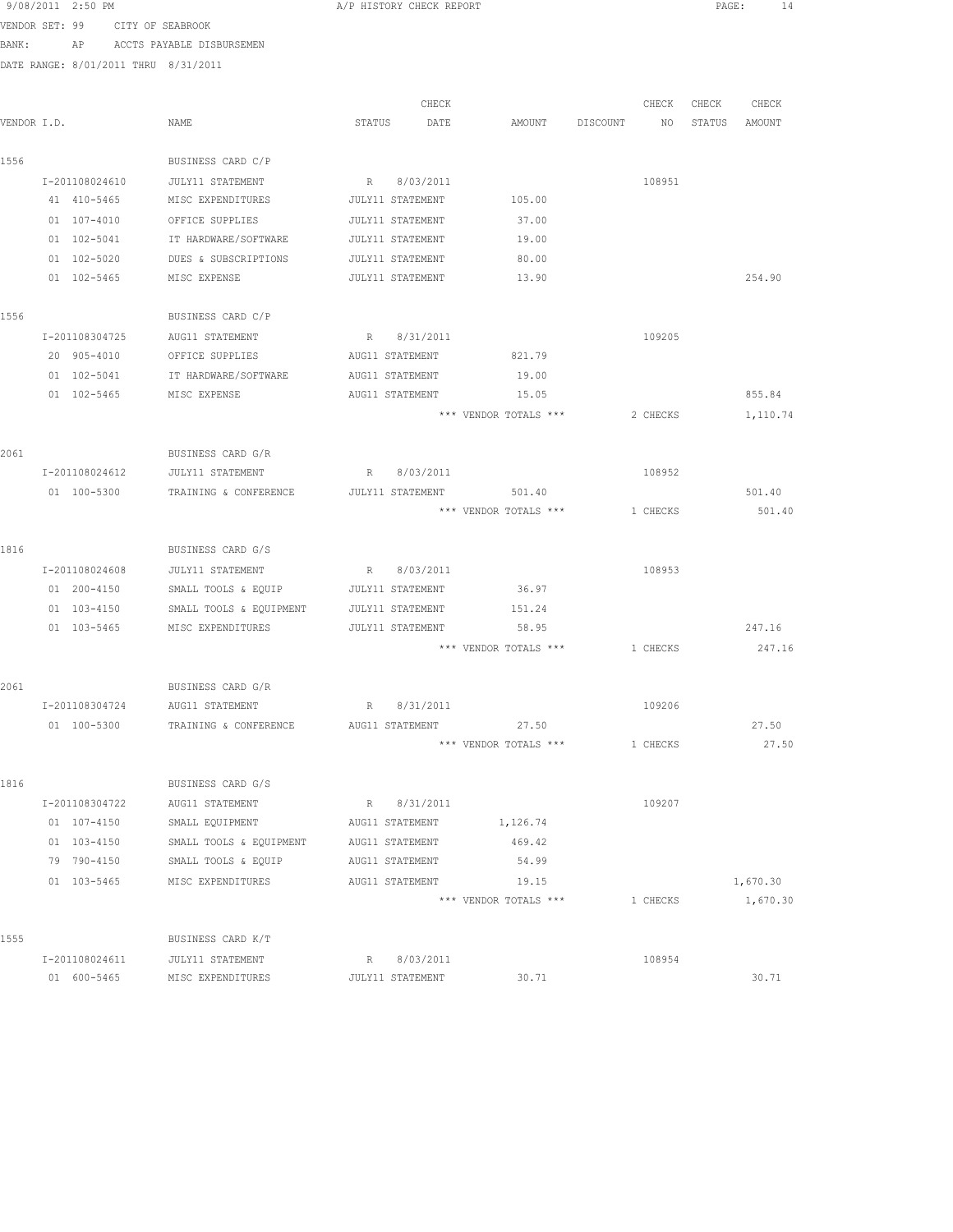|       | 9/08/2011 2:50 PM                    |                                                               |          | A/P HISTORY CHECK REPORT |                                |          |          | PAGE:  | 15       |
|-------|--------------------------------------|---------------------------------------------------------------|----------|--------------------------|--------------------------------|----------|----------|--------|----------|
|       | VENDOR SET: 99 CITY OF SEABROOK      |                                                               |          |                          |                                |          |          |        |          |
| BANK: |                                      | AP ACCTS PAYABLE DISBURSEMEN                                  |          |                          |                                |          |          |        |          |
|       | DATE RANGE: 8/01/2011 THRU 8/31/2011 |                                                               |          |                          |                                |          |          |        |          |
|       |                                      |                                                               |          |                          |                                |          |          |        |          |
|       |                                      |                                                               |          | CHECK                    |                                |          | CHECK    | CHECK  | CHECK    |
|       | VENDOR I.D.                          | NAME                                                          | STATUS   | DATE                     | AMOUNT                         | DISCOUNT | NO       | STATUS | AMOUNT   |
|       |                                      |                                                               |          |                          |                                |          |          |        |          |
| 1555  |                                      | BUSINESS CARD K/T                                             |          |                          |                                |          |          |        |          |
|       | I-201108304726                       | AUG11 STATEMENT                                               |          | R 8/31/2011              |                                |          | 109208   |        |          |
|       | 01 600-5240                          | CONTRACT SVCS-MOWING/DEMOLITIOAUG11 STATEMENT                 |          |                          | 2.08                           |          |          |        |          |
|       | 01 600-5465                          | MISC EXPENDITURES                                             |          | AUG11 STATEMENT          | 10.55                          |          |          |        |          |
|       | 01 600-5020                          | DUES & SUBSCRIPTIONS                                          |          | AUG11 STATEMENT          | 93.60                          |          |          |        | 106.23   |
|       |                                      |                                                               |          |                          | *** VENDOR TOTALS ***          |          | 2 CHECKS |        | 136.94   |
|       |                                      |                                                               |          |                          |                                |          |          |        |          |
| 1553  |                                      | BUSINESS CARD N/H                                             |          |                          |                                |          |          |        |          |
|       | I-201108094642                       | JULY11 STATEMENT                                              |          | R 8/10/2011              |                                |          | 109016   |        |          |
|       | 50 501-5497                          | C.I.D.                                                        |          | JULY11 STATEMENT         | 65.00                          |          |          |        |          |
|       | 50 501-5465                          | MISC EXPENDITURES                                             |          | JULY11 STATEMENT         | 65.00                          |          |          |        | 130.00   |
|       |                                      |                                                               |          |                          | *** VENDOR TOTALS *** 1 CHECKS |          |          |        | 130.00   |
|       |                                      |                                                               |          |                          |                                |          |          |        |          |
| 1693  |                                      | BUSINESS CARD S/L                                             |          |                          |                                |          |          |        |          |
|       | I-201108024613                       | JULY11 STATEMENT                                              | R        | 8/03/2011                |                                |          | 108955   |        |          |
|       | 01 600-5310                          | UNIFORMS & LAUNDRY                                            |          | JULY11 STATEMENT         | 145.00                         |          |          |        | 145.00   |
| 1693  |                                      | BUSINESS CARD S/L                                             |          |                          |                                |          |          |        |          |
|       | I-201108304728                       | AUG11 STATEMENT                                               |          | R 8/31/2011              |                                |          | 109209   |        |          |
|       | 01 600-5240                          | CONTRACT SVCS-MOWING/DEMOLITIOAUG11 STATEMENT                 |          |                          | 123.00                         |          |          |        |          |
|       | 01 600-5465                          | MISC EXPENDITURES                                             |          | AUG11 STATEMENT          | 15.89                          |          |          |        |          |
|       | 01 600-5310                          | UNIFORMS & LAUNDRY                                            |          | AUG11 STATEMENT          | 67.07                          |          |          |        |          |
|       | 01 600-5110                          | MAINT-AUTOS & EQUIP                                           |          | AUG11 STATEMENT          | 107.16                         |          |          |        | 313.12   |
|       |                                      |                                                               |          |                          | *** VENDOR TOTALS ***          |          | 2 CHECKS |        | 458.12   |
|       |                                      |                                                               |          |                          |                                |          |          |        |          |
| 1429  |                                      | CAL-TECH CALIBRATION, INC.                                    |          |                          |                                |          |          |        |          |
|       | $I - 6740$                           | BACKFLOW TEST KIT                                             |          | R 8/17/2011              |                                |          | 109061   |        |          |
|       |                                      | 20 902-5130 MAINT-WATER SYSTEM MINOR BACKFLOW TEST KIT 127.00 |          |                          |                                |          |          |        | 127.00   |
|       |                                      |                                                               |          |                          | *** VENDOR TOTALS ***          |          | 1 CHECKS |        | 127.00   |
|       |                                      |                                                               |          |                          |                                |          |          |        |          |
| 1397  |                                      | CDW GOVERNMENT, INC.                                          |          |                          |                                |          |          |        |          |
|       | I-ZCJ1092                            | JUDGE LAPTOP                                                  |          | R 8/03/2011              |                                |          | 108956   |        |          |
|       | 79 790-4150                          | SMALL TOOLS & EQUIP                                           |          | JUDGE LAPTOP             | 1,452.36                       |          |          |        |          |
|       | $I-ZCV5259$                          | SOFTWARE                                                      |          | R 8/03/2011              |                                |          | 108956   |        |          |
|       | 01 001-0710                          | PREPAID EXPENSE                                               | SOFTWARE |                          | 3,043.70                       |          |          |        |          |
|       | 01 107-4150                          | SMALL EQUIPMENT                                               | SOFTWARE |                          | 1,521.85                       |          |          |        | 6,017.91 |
|       |                                      |                                                               |          |                          |                                |          |          |        |          |
| 1397  |                                      | CDW GOVERNMENT, INC.                                          |          |                          |                                |          |          |        |          |
|       | $C-ZFX0893$                          | REFUND                                                        |          | R 8/17/2011              |                                |          | 109062   |        |          |
|       | 79 790-4150                          | SMALL TOOLS & EQUIP                                           | REFUND   |                          | 215.00CR                       |          |          |        |          |
|       | $I-ZFT1936$                          | PORT REPLICATOR                                               | R        | 8/17/2011                |                                |          | 109062   |        |          |
|       | 79 790-4150                          | SMALL TOOLS & EQUIP                                           |          | PORT REPLICATOR          | 352.60                         |          |          |        |          |
|       | $I-ZGS5863$                          | HARDWARE                                                      |          | R 8/17/2011              |                                |          | 109062   |        |          |
|       | 01 200-5041                          | IT HARDWARE                                                   | HARDWARE |                          | 5,224.36                       |          |          |        | 5,361.96 |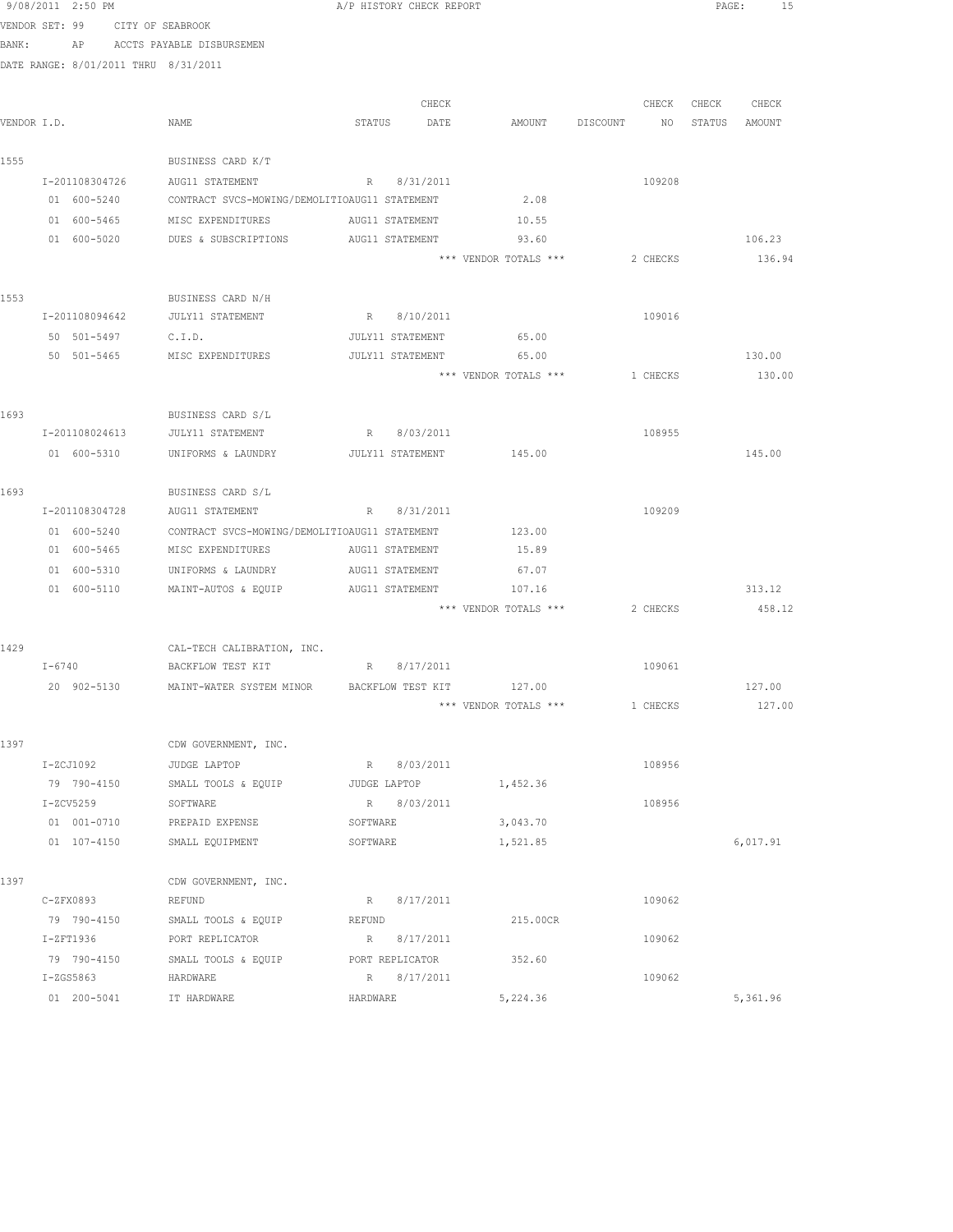|       | 9/08/2011 2:50 PM                    |                               |         | A/P HISTORY CHECK REPORT |                       |                | PAGE:<br>16   |
|-------|--------------------------------------|-------------------------------|---------|--------------------------|-----------------------|----------------|---------------|
|       | VENDOR SET: 99 CITY OF SEABROOK      |                               |         |                          |                       |                |               |
| BANK: |                                      | AP ACCTS PAYABLE DISBURSEMEN  |         |                          |                       |                |               |
|       | DATE RANGE: 8/01/2011 THRU 8/31/2011 |                               |         |                          |                       |                |               |
|       |                                      |                               |         |                          |                       |                |               |
|       |                                      |                               |         | CHECK                    |                       | CHECK          | CHECK CHECK   |
|       | VENDOR I.D.                          | NAME                          | STATUS  | DATE                     | AMOUNT                | DISCOUNT<br>NO | STATUS AMOUNT |
| 1397  |                                      | CDW GOVERNMENT, INC.          |         |                          |                       |                |               |
|       | I-ZJW5704                            | SERVER                        |         | R 8/31/2011              |                       | 109210         |               |
|       | 01 107-4150                          | SMALL EQUIPMENT               | SERVER  |                          | 7,296.96              |                | 7,296.96      |
|       |                                      |                               |         |                          | *** VENDOR TOTALS *** | 3 CHECKS       | 18,676.83     |
|       |                                      |                               |         |                          |                       |                |               |
| 1053  |                                      | CENTERPOINT ENERGY            |         |                          |                       |                |               |
|       | I-201108024616                       | UTILITY                       |         | R 8/03/2011              |                       | 108957         |               |
|       | 01 400-5410                          | UTILITIES                     | UTILITY |                          | 17.73                 |                | 17.73         |
|       |                                      |                               |         |                          |                       |                |               |
| 1053  |                                      | CENTERPOINT ENERGY            |         |                          |                       |                |               |
|       | I-201108164666                       | UTILITY                       |         | R 8/17/2011              |                       | 109063         |               |
|       | 15 150-5410                          | UTILITIES                     | UTILITY |                          | 14.73                 |                | 14.73         |
|       |                                      |                               |         |                          |                       |                |               |
| 1053  | I-201108164667                       | CENTERPOINT ENERGY<br>UTILITY | R       | 8/17/2011                |                       | 109064         |               |
|       | 01 107-5410                          | UTILITIES                     | UTILITY |                          | 14.73                 |                | 14.73         |
|       |                                      |                               |         |                          |                       |                |               |
| 1053  |                                      | CENTERPOINT ENERGY            |         |                          |                       |                |               |
|       | I-201108164668                       | UTILITY                       |         | R 8/17/2011              |                       | 109065         |               |
|       | 01 107-5410                          | UTILITIES                     | UTILITY |                          | 25.63                 |                | 25.63         |
|       |                                      |                               |         |                          |                       |                |               |
| 1053  |                                      | CENTERPOINT ENERGY            |         |                          |                       |                |               |
|       | I-201108234698                       | UTILITY                       |         | R 8/24/2011              |                       | 109130         |               |
|       | 01 400-5410                          | UTILITIES                     | UTILITY |                          | 18.09                 |                | 18.09         |
|       |                                      |                               |         |                          |                       |                |               |
| 1053  | I-201108234699 UTILITY               | CENTERPOINT ENERGY            |         | R 8/24/2011              |                       | 109131         |               |
|       | 01  400-5410   UTILITIES             |                               |         |                          | UTILITY 18.09         |                | 18.09         |
|       |                                      |                               |         |                          |                       |                |               |
| 1053  |                                      | CENTERPOINT ENERGY            |         |                          |                       |                |               |
|       | I-201108234701                       | UTILITY                       |         | R 8/24/2011              |                       | 109132         |               |
|       | 20 902-5410                          | UTILITIES                     | UTILITY |                          | 21.44                 |                | 21.44         |
|       |                                      |                               |         |                          |                       |                |               |
| 1053  |                                      | CENTERPOINT ENERGY            |         |                          |                       |                |               |
|       | I-201108234702                       | UTILITY                       |         | R 8/24/2011              |                       | 109133         |               |
|       | 01 500-5410                          | UTILITIES                     | UTILITY |                          | 7.43                  |                |               |
|       | 20 902-5410                          | UTILITIES                     | UTILITY |                          | 7.43                  |                |               |
|       | 20 912-5410 UTILITIES                |                               | UTILITY |                          | 7.42                  |                | 22.28         |
|       |                                      |                               |         |                          | *** VENDOR TOTALS *** | 8 CHECKS       | 152.72        |
| 2029  |                                      | CERTIFIED WIRING SOLUTIONS    |         |                          |                       |                |               |
|       | I-110032                             | SECURITY CAMERA WORK          |         | E 8/25/2011              |                       | 999999         |               |
|       | 01 107-4150                          | SMALL EQUIPMENT               |         | SECURITY CAMERA WORK     | 675.00                |                | 675.00        |
|       |                                      |                               |         |                          | *** VENDOR TOTALS *** | 1 CHECKS       | 675.00        |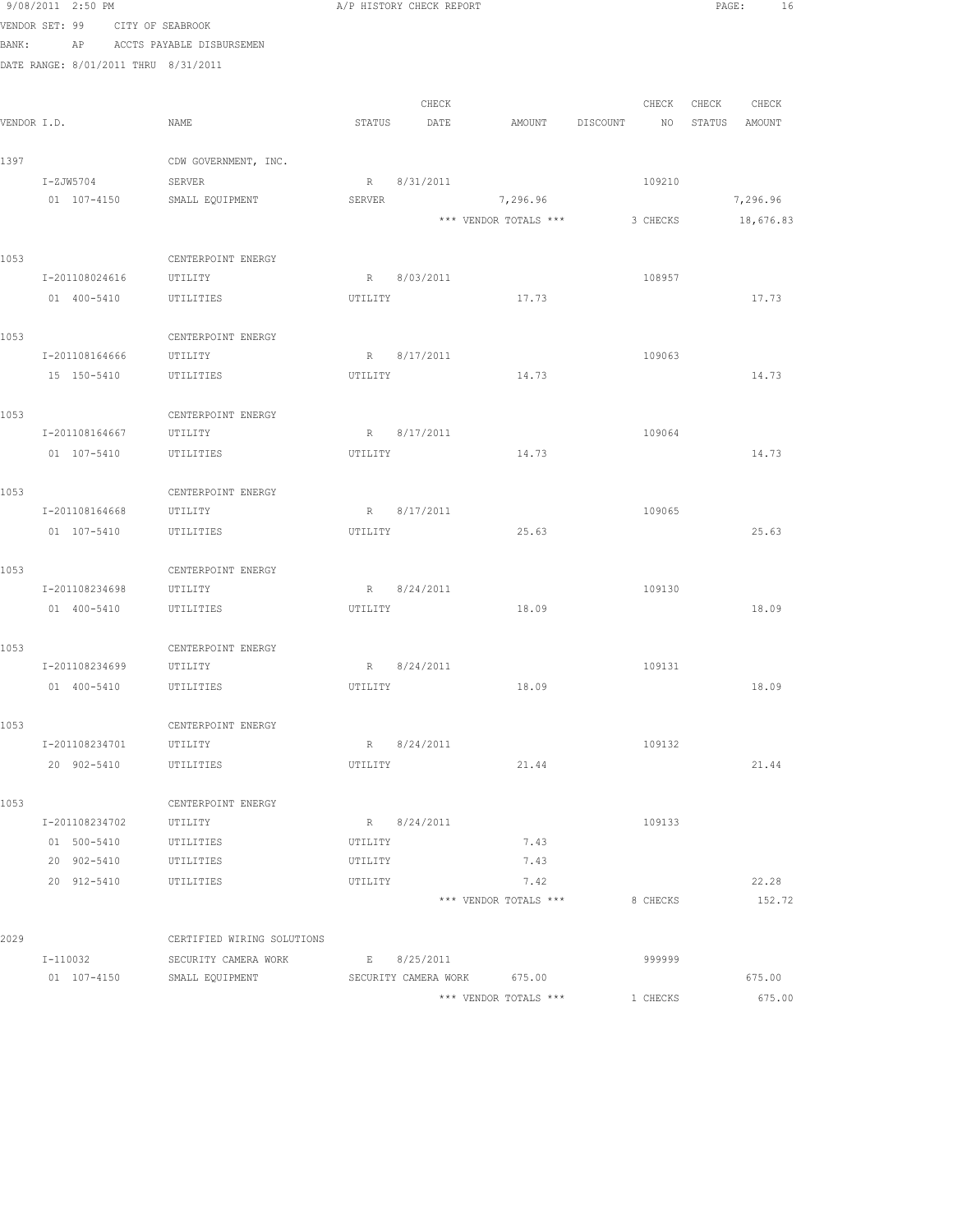|             | 9/08/2011 2:50 PM |                                      |                                                    |         | A/P HISTORY CHECK REPORT |                                  |          |                   | PAGE: 17  |
|-------------|-------------------|--------------------------------------|----------------------------------------------------|---------|--------------------------|----------------------------------|----------|-------------------|-----------|
|             |                   | VENDOR SET: 99 CITY OF SEABROOK      |                                                    |         |                          |                                  |          |                   |           |
| BANK:       |                   |                                      | AP ACCTS PAYABLE DISBURSEMEN                       |         |                          |                                  |          |                   |           |
|             |                   | DATE RANGE: 8/01/2011 THRU 8/31/2011 |                                                    |         |                          |                                  |          |                   |           |
|             |                   |                                      |                                                    |         |                          |                                  |          |                   |           |
|             |                   |                                      |                                                    |         | CHECK                    |                                  |          | CHECK CHECK CHECK |           |
| VENDOR I.D. |                   |                                      | NAME                                               |         | STATUS DATE              | AMOUNT DISCOUNT NO STATUS AMOUNT |          |                   |           |
| 0935        |                   |                                      | ARTURO CHAIREZ                                     |         |                          |                                  |          |                   |           |
|             |                   | I-201108034637                       | TRAVEL EXPENSES                                    |         | R 8/03/2011              |                                  | 109005   |                   |           |
|             | 20 912-5300       |                                      | TRAINING CONFERENCE                                |         |                          | TRAVEL EXPENSES 173.95           |          |                   | 173.95    |
|             |                   |                                      |                                                    |         |                          | *** VENDOR TOTALS *** 1 CHECKS   |          |                   | 173.95    |
| 1516        |                   |                                      | CHAMPION ENERGY SERVICES                           |         |                          |                                  |          |                   |           |
|             |                   | I-B1108122294 UTILITY                |                                                    |         | R 8/24/2011              |                                  | 109135   |                   |           |
|             |                   | 41 410-5410                          | UTILITIES                                          | UTILITY |                          | 194.88                           |          |                   | 194.88    |
|             |                   |                                      |                                                    |         |                          | *** VENDOR TOTALS ***            | 1 CHECKS |                   | 194.88    |
| 0051        |                   |                                      | CHEVRON                                            |         |                          |                                  |          |                   |           |
|             |                   | I-30703080                           | FUEL                                               |         | R 8/03/2011              |                                  | 108958   |                   |           |
|             |                   |                                      | 01 200-4030 GAS & OIL/OUTSIDE SUPPLY FUEL          |         |                          | 114.84                           |          |                   | 114.84    |
|             |                   |                                      |                                                    |         |                          |                                  |          |                   |           |
| 0051        |                   |                                      | CHEVRON                                            |         |                          |                                  |          |                   |           |
|             |                   | I-31090406 FUEL                      |                                                    | R       | 8/31/2011                |                                  | 109211   |                   |           |
|             |                   |                                      | 01 200-4030 GAS & OIL/OUTSIDE SUPPLY               | FUEL    |                          | 189.59                           |          |                   | 189.59    |
|             |                   |                                      |                                                    |         |                          | *** VENDOR TOTALS ***            | 2 CHECKS |                   | 304.43    |
| 1486        |                   |                                      | CHILD SUPPORT, HARRIS                              |         |                          |                                  |          |                   |           |
|             |                   |                                      | I-CS3201108024632 CHILD SUPPORT                    |         | D 8/02/2011              |                                  | 000000   |                   |           |
|             |                   | 01 001-1032                          | OTHER PAYROLL DEDUCTIONS                           |         | CHILD SUPPORT            | 300.00                           |          |                   | 300.00    |
|             |                   |                                      |                                                    |         |                          |                                  |          |                   |           |
| 1486        |                   |                                      | CHILD SUPPORT, HARRIS                              |         |                          |                                  |          |                   |           |
|             |                   |                                      | I-CS3201108164690 CHILD SUPPORT                    |         | D 8/16/2011              |                                  | 000000   |                   |           |
|             |                   |                                      | 01 001-1032 OTHER PAYROLL DEDUCTIONS CHILD SUPPORT |         |                          | 300.00                           |          |                   | 300.00    |
| 1486        |                   |                                      | CHILD SUPPORT, HARRIS                              |         |                          |                                  |          |                   |           |
|             |                   | I-CS3201108304745                    | CHILD SUPPORT                                      |         | $D$ 8/30/2011            |                                  | 000000   |                   |           |
|             |                   |                                      | 01 001-1032 OTHER PAYROLL DEDUCTIONS               |         | CHILD SUPPORT            | 300.00                           |          |                   | 300.00    |
|             |                   |                                      |                                                    |         |                          | *** VENDOR TOTALS ***            | 3 CHECKS |                   | 900.00    |
|             |                   |                                      |                                                    |         |                          |                                  |          |                   |           |
| 2075        |                   |                                      | CITY OF HOUSTON HEALTH DEPT                        |         |                          |                                  |          |                   |           |
|             | I-611313100       |                                      | RABIES TESTING                                     |         | R 8/31/2011              |                                  | 109212   |                   |           |
|             |                   | 01 210-4401                          | VETERINARY SUPPLIES                                |         | RABIES TESTING           | 440.00                           |          |                   | 440.00    |
|             |                   |                                      |                                                    |         |                          | *** VENDOR TOTALS ***            | 1 CHECKS |                   | 440.00    |
| 0056        |                   |                                      | CITY OF PASADENA-WTR DEPT                          |         |                          |                                  |          |                   |           |
|             |                   | I-201108094645                       | WATER                                              |         | R 8/10/2011              |                                  | 109017   |                   |           |
|             |                   |                                      | 20 902-5451 PASADENA WATER SUPPLY                  | WATER   |                          | 54,235.69                        |          |                   | 54,235.69 |
|             |                   |                                      |                                                    |         |                          | *** VENDOR TOTALS ***            | 1 CHECKS |                   | 54,235.69 |
| 0057        |                   |                                      | CITY OF SEABROOK                                   |         |                          |                                  |          |                   |           |
|             |                   | I-201108024614                       | UTILITY                                            |         | R 8/03/2011              |                                  | 108959   |                   |           |
|             | 01 107-5410       |                                      | UTILITIES                                          | UTILITY |                          | 788.08                           |          |                   |           |
|             | 01 200-5410       |                                      | UTILITIES                                          | UTILITY |                          | 9.50                             |          |                   |           |
|             |                   | 01 400-5410                          | UTILITIES                                          | UTILITY |                          | 2,046.73                         |          |                   |           |
|             |                   | 41 410-5410                          | UTILITIES                                          | UTILITY |                          | 516.50                           |          |                   |           |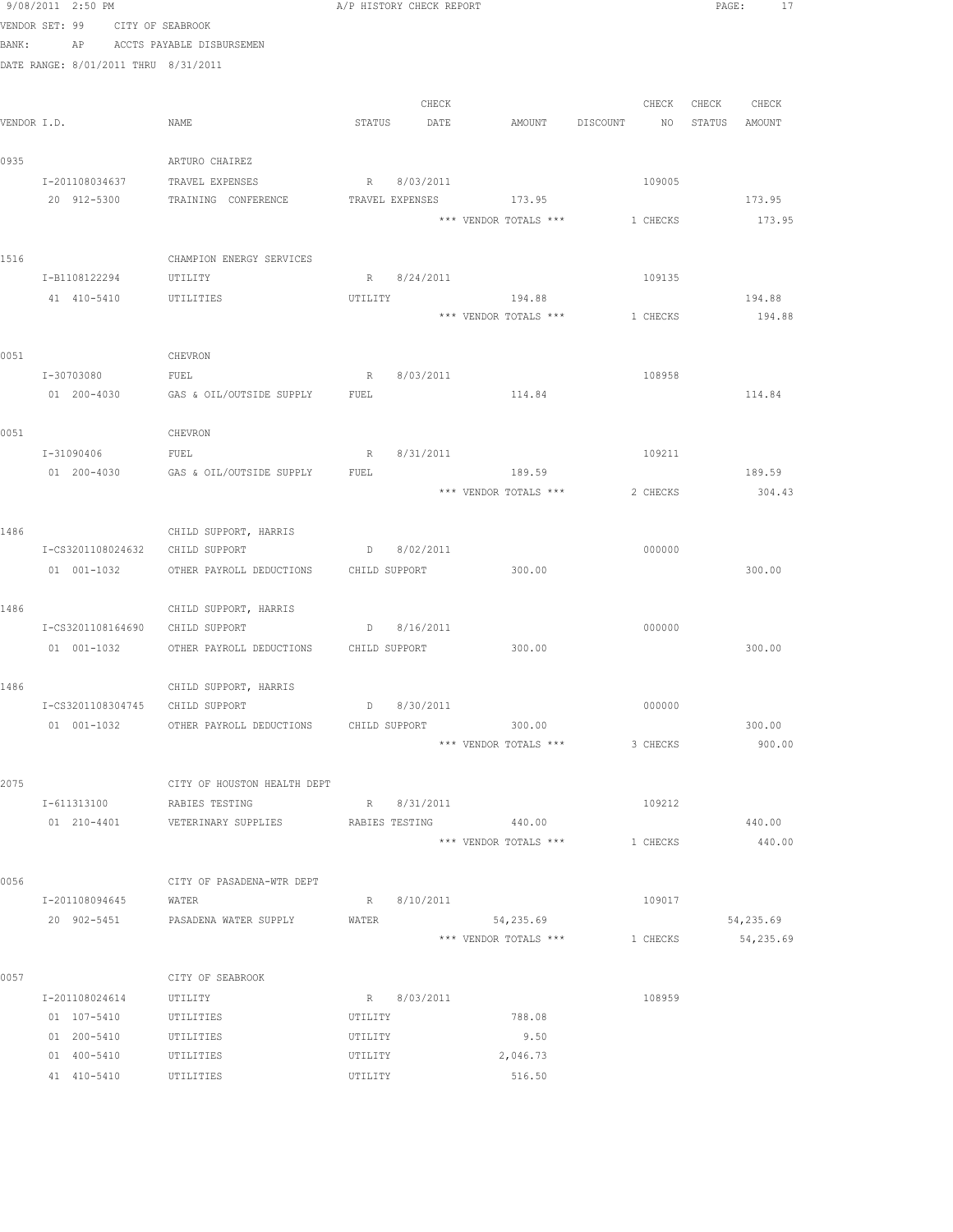|             | 9/08/2011 2:50 PM |                |                                                                    |             | A/P HISTORY CHECK REPORT |                             |          |          | PAGE:  | 18         |
|-------------|-------------------|----------------|--------------------------------------------------------------------|-------------|--------------------------|-----------------------------|----------|----------|--------|------------|
|             |                   |                | VENDOR SET: 99 CITY OF SEABROOK                                    |             |                          |                             |          |          |        |            |
| BANK:       |                   |                | AP ACCTS PAYABLE DISBURSEMEN                                       |             |                          |                             |          |          |        |            |
|             |                   |                | DATE RANGE: 8/01/2011 THRU 8/31/2011                               |             |                          |                             |          |          |        |            |
|             |                   |                |                                                                    |             |                          |                             |          |          |        |            |
|             |                   |                |                                                                    |             | CHECK                    |                             |          | CHECK    | CHECK  | CHECK      |
| VENDOR I.D. |                   |                | NAME                                                               | STATUS      | DATE                     | AMOUNT                      | DISCOUNT | NO       | STATUS | AMOUNT     |
|             |                   |                |                                                                    |             |                          |                             |          |          |        |            |
| 0057        |                   |                | CITY OF SEABROOK<br>CONT                                           |             |                          |                             |          |          |        |            |
|             | I-201108024614    |                | UTILITY                                                            |             | R 8/03/2011              |                             |          | 108959   |        |            |
|             | 20 912-5410       |                | UTILITIES                                                          | UTILITY     |                          | 5,513.49                    |          |          |        |            |
|             | 01 500-5410       |                | UTILITIES                                                          | UTILITY     |                          | 62.75                       |          |          |        |            |
|             | 15 150-5410       |                | UTILITIES                                                          | UTILITY     |                          | 86.59                       |          |          |        | 9,023.64   |
|             |                   |                |                                                                    |             |                          |                             |          |          |        |            |
| 0057        |                   |                | CITY OF SEABROOK                                                   |             |                          |                             |          |          |        |            |
|             | I-201108094646    |                | DUMPSTER                                                           |             | R 8/10/2011              |                             |          | 109018   |        |            |
|             | 01 107-5410       |                | UTILITIES                                                          | DUMPSTER    |                          | 302.59                      |          |          |        |            |
|             | 01 400-5410       |                | UTILITIES                                                          | DUMPSTER    |                          | 1,157.73                    |          |          |        |            |
|             | 01 500-5410       |                | UTILITIES                                                          | DUMPSTER    |                          | 42.83                       |          |          |        |            |
|             | 20 902-5410       |                | UTILITIES                                                          | DUMPSTER    |                          | 42.83                       |          |          |        |            |
|             | 20 912-5410       |                | UTILITIES                                                          | DUMPSTER    |                          | 141.77                      |          |          |        | 1,687.75   |
|             |                   |                |                                                                    |             |                          | *** VENDOR TOTALS ***       |          | 2 CHECKS |        | 10,711.39  |
|             |                   |                |                                                                    |             |                          |                             |          |          |        |            |
| 2055        |                   | I-201108024618 | DIANE CLARK<br>JUDGE FEES                                          |             | R 8/03/2011              |                             |          | 108960   |        |            |
|             | 01 700-3310       |                | MUNICIPAL JUDGES' FEES                                             | JUDGE FEES  |                          | 4,612.50                    |          |          |        | 4,612.50   |
|             |                   |                |                                                                    |             |                          | *** VENDOR TOTALS ***       |          | 1 CHECKS |        | 4,612.50   |
|             |                   |                |                                                                    |             |                          |                             |          |          |        |            |
| 1487        |                   |                | CLEAR CREEK WATERSHED STEERING                                     |             |                          |                             |          |          |        |            |
|             | I-201108304734    |                | FY2012 OPERATING EXPENSES                                          | R 8/31/2011 |                          |                             |          | 109213   |        |            |
|             | 01 001-0710       |                | PREPAID EXPENSE                                                    |             |                          | FY2012 OPERATING EXP 363.60 |          |          |        | 363.60     |
|             |                   |                |                                                                    |             |                          | *** VENDOR TOTALS ***       | 1 CHECKS |          |        | 363.60     |
|             |                   |                |                                                                    |             |                          |                             |          |          |        |            |
| 0060        |                   |                | CLEAR LAKE EMERGENCY MED CORPS                                     |             |                          |                             |          |          |        |            |
|             |                   |                | I-201108304721 SEPT11 AMBULANCE CONTRACT E 8/31/2011               |             |                          |                             |          | 999999   |        |            |
|             |                   |                | 01 107-5230 CONTRACT-AMBULANCE SERV SEPT11 AMBULANCE CON 14,596.13 |             |                          |                             |          |          |        | 14,596.13  |
|             |                   |                |                                                                    |             |                          | *** VENDOR TOTALS ***       |          | 1 CHECKS |        | 14,596.13  |
|             |                   |                |                                                                    |             |                          |                             |          |          |        |            |
| 1898        |                   |                | CMRS/POC                                                           |             |                          |                             |          |          |        |            |
|             | I-201108164665    |                | POSTAGE                                                            |             | R 8/17/2011              |                             |          | 109066   |        |            |
|             | 01 107-4011       |                | POSTAGE                                                            | POSTAGE     |                          | 1,000.00                    |          |          |        | 1,000.00   |
|             |                   |                |                                                                    |             |                          | *** VENDOR TOTALS ***       |          | 1 CHECKS |        | 1,000.00   |
|             |                   |                |                                                                    |             |                          |                             |          |          |        |            |
| 1293        |                   |                | COBB, FENDLEY & ASSOC INC.                                         |             |                          |                             |          |          |        |            |
|             | I-235026          |                | ROW ACQUISITION SERVICES                                           |             | R 8/11/2011              |                             |          | 109051   |        |            |
|             | 13 130-6077       |                | ACQUISITION                                                        |             | ROW ACOUISITION SERV     | 38,952.47                   |          |          |        | 38, 952.47 |
|             |                   |                |                                                                    |             |                          |                             |          |          |        |            |
| 1293        |                   |                | COBB, FENDLEY & ASSOC INC.                                         |             |                          |                             |          |          |        |            |
|             | $I - 235043$      |                | ENGINEERING CONSULTING                                             |             | R 8/17/2011              |                             |          | 109067   |        |            |

 01 107-5215 PROF FEES-ENGINEERING ENGINEERING CONSULTI 2,689.65 2,689.65 \*\*\* VENDOR TOTALS \*\*\* 2 CHECKS 41,642.12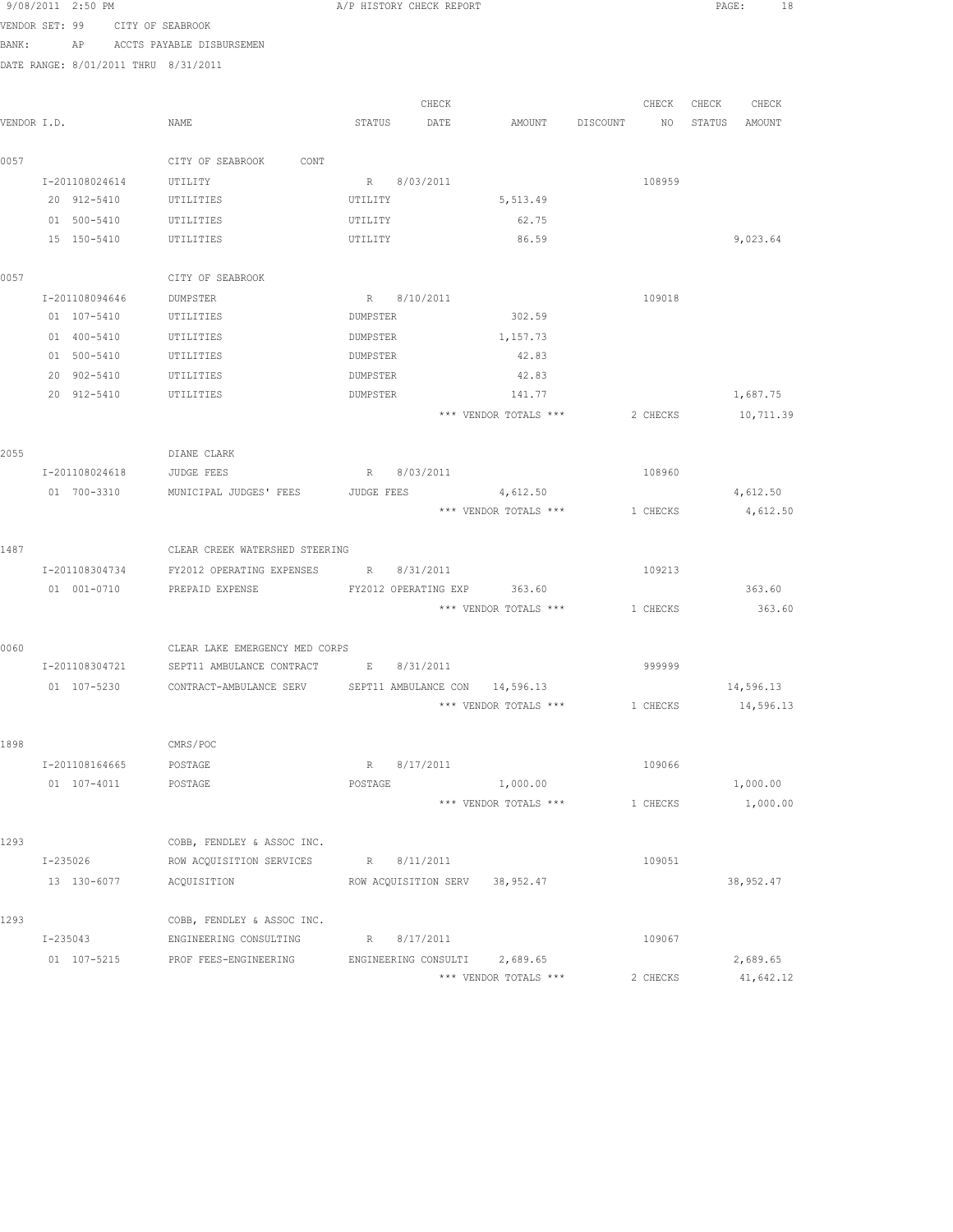|             | 9/08/2011 2:50 PM                    |                                       | A/P HISTORY CHECK REPORT    |                                |          |          | PAGE:  | 19              |  |
|-------------|--------------------------------------|---------------------------------------|-----------------------------|--------------------------------|----------|----------|--------|-----------------|--|
|             | VENDOR SET: 99                       | CITY OF SEABROOK                      |                             |                                |          |          |        |                 |  |
| BANK:       | AP                                   | ACCTS PAYABLE DISBURSEMEN             |                             |                                |          |          |        |                 |  |
|             | DATE RANGE: 8/01/2011 THRU 8/31/2011 |                                       |                             |                                |          |          |        |                 |  |
|             |                                      |                                       |                             |                                |          |          |        |                 |  |
|             |                                      |                                       | CHECK                       |                                |          | CHECK    | CHECK  | CHECK           |  |
| VENDOR I.D. |                                      | NAME                                  | STATUS<br>DATE              | AMOUNT                         | DISCOUNT | ΝO       | STATUS | AMOUNT          |  |
|             |                                      |                                       |                             |                                |          |          |        |                 |  |
| 1588        | I-201108024615                       | COMCAST                               |                             |                                |          | 108961   |        |                 |  |
|             | 20 912-5030                          | INTERNET<br>RENTALS & SERVICE AGRMTS  | 8/03/2011<br>R<br>INTERNET  | 67.71                          |          |          |        | 67.71           |  |
|             |                                      |                                       |                             |                                |          |          |        |                 |  |
| 1588        |                                      | COMCAST                               |                             |                                |          |          |        |                 |  |
|             | I-201108024617                       | INTERNET                              | R<br>8/03/2011              |                                |          | 108962   |        |                 |  |
|             | 01 107-5030                          | RENTALS & SERVICE AGRMTS              | INTERNET                    | 8.34                           |          |          |        | 8.34            |  |
|             |                                      |                                       |                             |                                |          |          |        |                 |  |
| 1588        |                                      | COMCAST                               |                             |                                |          |          |        |                 |  |
|             | I-201108024619                       | INTERNET                              | 8/03/2011<br>R              |                                |          | 108963   |        |                 |  |
|             | 01 107-5030                          | RENTALS & SERVICE AGRMTS              | INTERNET                    | 658.58                         |          |          |        | 658.58          |  |
|             |                                      |                                       |                             |                                |          |          |        |                 |  |
| 1588        |                                      | COMCAST                               |                             |                                |          |          |        |                 |  |
|             | I-201108094644                       | INTERNET                              | 8/10/2011<br>R              |                                |          | 109019   |        |                 |  |
|             | 01 500-5030                          | RENTALS & SERVICE AGRMTS              | INTERNET                    | 23.48                          |          |          |        |                 |  |
|             | 20 902-5030                          | RENTALS & SERVICE AGRMTS              | INTERNET                    | 23.48                          |          |          |        |                 |  |
|             | 20 912-5030                          | RENTALS & SERVICE AGRMTS              | INTERNET                    | 23.48                          |          |          |        | 70.44           |  |
| 1588        |                                      | COMCAST                               |                             |                                |          |          |        |                 |  |
|             | I-201108164669                       | INTERNET                              | 8/17/2011<br>R              |                                |          | 109068   |        |                 |  |
|             | 15 150-5030                          | RENTALS & SERVICE AGREEMENTS INTERNET |                             | 130.86                         |          |          |        | 130.86          |  |
|             |                                      |                                       |                             |                                |          |          |        |                 |  |
| 1588        |                                      | COMCAST                               |                             |                                |          |          |        |                 |  |
|             | I-201108234700                       | INTERNET                              | R<br>8/24/2011              |                                |          | 109136   |        |                 |  |
|             | 01 400-5030                          | RENTALS & SERVICE AGRMTS              | INTERNET                    | 88.57                          |          |          |        | 88.57           |  |
|             |                                      |                                       |                             |                                |          |          |        |                 |  |
| 1588        |                                      | COMCAST                               |                             |                                |          |          |        |                 |  |
|             | I-201108234703                       | INTERNET                              | 8/24/2011<br>R              |                                |          | 109137   |        |                 |  |
|             | 01 200-5030                          | RENTALS & SERVICE AGRMTS              | INTERNET                    | 84.59                          |          |          |        | 84.59           |  |
| 1588        |                                      | COMCAST                               |                             |                                |          |          |        |                 |  |
|             | I-201108304735                       | INTERNET                              | R 8/31/2011                 |                                |          | 109214   |        |                 |  |
|             | 01 107-5030                          | RENTALS & SERVICE AGRMTS              | INTERNET                    | 658.58                         |          |          |        | 658.58          |  |
|             |                                      |                                       |                             | *** VENDOR TOTALS ***          |          | 8 CHECKS |        | 1,767.67        |  |
|             |                                      |                                       |                             |                                |          |          |        |                 |  |
| 1090        |                                      | CROWN TROPHY                          |                             |                                |          |          |        |                 |  |
|             | I-1114691                            | NAME PLATES                           | R 8/03/2011                 |                                |          | 108964   |        |                 |  |
|             |                                      | 01 107-4010 OFFICE SUPPLIES           | NAME PLATES                 | 18.00                          |          |          |        |                 |  |
|             | I-1114805                            | PLAQUE FOR JOE PIRTLE                 | R 8/03/2011                 |                                |          | 108964   |        |                 |  |
|             |                                      | 01 107-4010 OFFICE SUPPLIES           | PLAQUE FOR JOE PIRTL 140.00 |                                |          |          |        | 158.00          |  |
|             |                                      |                                       |                             |                                |          |          |        |                 |  |
| 1090        |                                      | CROWN TROPHY                          |                             |                                |          |          |        |                 |  |
|             | I-1115137                            | 6 NAMEPLATES                          | R 8/31/2011                 |                                |          | 109215   |        |                 |  |
|             | 01 107-4010                          | OFFICE SUPPLIES                       | 6 NAMEPLATES                | 54.00<br>*** VENDOR TOTALS *** |          | 2 CHECKS |        | 54.00<br>212.00 |  |
|             |                                      |                                       |                             |                                |          |          |        |                 |  |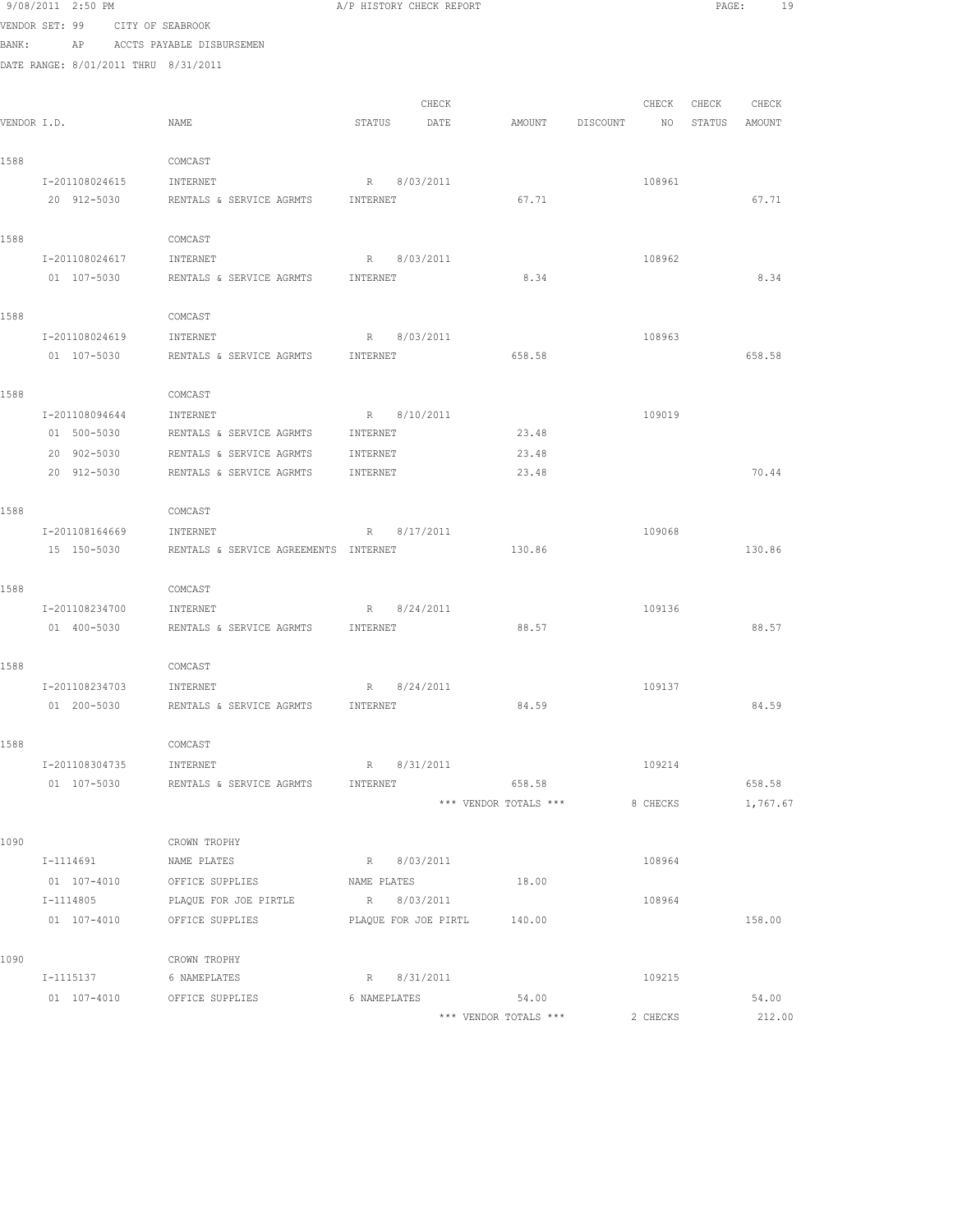|       | 9/08/2011 2:50 PM                    |                                                   | A/P HISTORY CHECK REPORT   |                       |                                | PAGE:             | 20    |
|-------|--------------------------------------|---------------------------------------------------|----------------------------|-----------------------|--------------------------------|-------------------|-------|
|       | VENDOR SET: 99 CITY OF SEABROOK      |                                                   |                            |                       |                                |                   |       |
| BANK: |                                      | AP ACCTS PAYABLE DISBURSEMEN                      |                            |                       |                                |                   |       |
|       | DATE RANGE: 8/01/2011 THRU 8/31/2011 |                                                   |                            |                       |                                |                   |       |
|       |                                      |                                                   |                            |                       |                                |                   |       |
|       |                                      |                                                   | CHECK                      |                       |                                | CHECK CHECK CHECK |       |
|       | VENDOR I.D.                          | NAME                                              | STATUS DATE                | AMOUNT                | DISCOUNT NO STATUS AMOUNT      |                   |       |
|       |                                      |                                                   |                            |                       |                                |                   |       |
| 2058  |                                      | DAHILL                                            |                            |                       |                                |                   |       |
|       |                                      | I-774993 COPIER LEASE                             | R 8/17/2011                |                       | 109069                         |                   |       |
|       |                                      | 01 107-5030 RENTALS & SERVICE AGRMTS COPIER LEASE |                            | 45.15                 |                                |                   |       |
|       | $I-81F54A$                           | COPIER LEASE                                      | R 8/17/2011                |                       | 109069                         |                   |       |
|       |                                      | 01 107-4010 OFFICE SUPPLIES                       | COPIER LEASE               | 35.00                 |                                | 80.15             |       |
|       |                                      |                                                   |                            | *** VENDOR TOTALS *** | 1 CHECKS                       | 80.15             |       |
|       |                                      |                                                   |                            |                       |                                |                   |       |
| 1691  |                                      | LAURA D DAVIS                                     |                            |                       |                                |                   |       |
|       | I-201108164671                       | AUG11 EXPENSES                                    | R 8/17/2011                |                       | 109071                         |                   |       |
|       | 01 100-3300                          | MAYOR & COUNCIL FEES                              | AUG11 EXPENSES             | 150.00                |                                | 150.00            |       |
|       |                                      |                                                   |                            | *** VENDOR TOTALS *** | 1 CHECKS                       | 150.00            |       |
|       |                                      |                                                   |                            |                       |                                |                   |       |
| 0930  |                                      | DIGITEX CORPORATION                               |                            |                       |                                |                   |       |
|       |                                      | I-115805 COPIER LEASE                             | R<br>8/10/2011             |                       | 109020                         | 77.37             |       |
|       | 01 200-5030                          | RENTALS & SERVICE AGRMTS COPIER LEASE 677.37      |                            |                       |                                |                   |       |
|       |                                      |                                                   |                            | *** VENDOR TOTALS *** | 1 CHECKS                       |                   | 77.37 |
| 1982  |                                      | DIGNA CORPORATION                                 |                            |                       |                                |                   |       |
|       | I-201108024635                       | PROGRESS PAYMENT                                  | R 8/03/2011                |                       | 108965                         |                   |       |
|       | 01 107-6050                          | FACILITIES                                        | PROGRESS PAYMENT           | 15,302.68             |                                |                   |       |
|       | 01 001-1005                          | ACCTS PAYABLE/RETAINAGE                           | PROGRESS PAYMENT           | 24,199.75             |                                |                   |       |
|       | 01 001-1005                          | ACCTS PAYABLE/RETAINAGE                           | PROGRESS PAYMENT           | 765.13CR              |                                | 38,737.30         |       |
|       |                                      |                                                   |                            |                       | *** VENDOR TOTALS *** 1 CHECKS | 38,737.30         |       |
|       |                                      |                                                   |                            |                       |                                |                   |       |
| 1232  |                                      | DISA INC.                                         |                            |                       |                                |                   |       |
|       |                                      | I-429204 DRUG TESTING                             | R 8/10/2011                |                       | 109021                         |                   |       |
|       |                                      | 01 107-3145 DRUG TESTING                          | DRUG TESTING 46.50         |                       |                                | 46.50             |       |
|       |                                      |                                                   |                            |                       |                                |                   |       |
| 1232  |                                      | DISA INC.                                         |                            |                       |                                |                   |       |
|       | I-431804                             | DRUG TESTING                                      | 8/24/2011<br>R             |                       | 109138                         |                   |       |
|       | 01 107-3145                          | DRUG TESTING                                      | DRUG TESTING               | 46.50                 |                                | 46.50             |       |
|       |                                      |                                                   |                            | *** VENDOR TOTALS *** | 2 CHECKS                       |                   | 93.00 |
|       |                                      |                                                   |                            |                       |                                |                   |       |
| 1453  |                                      | PAUL R DUNPHEY                                    |                            |                       |                                |                   |       |
|       | I-201108164670                       | AUG11 EXPENSES                                    | R 8/17/2011                |                       | 109072                         |                   |       |
|       | 01 100-3300                          | MAYOR & COUNCIL FEES                              | AUG11 EXPENSES             | 150.00                |                                | 150.00            |       |
|       |                                      |                                                   |                            | *** VENDOR TOTALS *** | 1 CHECKS                       | 150.00            |       |
|       |                                      |                                                   |                            |                       |                                |                   |       |
| 0068  |                                      | DXI INDUSTRIES, INC                               |                            |                       |                                |                   |       |
|       | I-0550881611                         | SODIUM HYPO                                       | R 8/03/2011                |                       | 108966                         |                   |       |
|       | 01 400-4090                          | POOL SUPPLIES                                     | SODIUM HYPO                | 284.36                |                                | 284.36            |       |
|       |                                      |                                                   |                            |                       |                                |                   |       |
| 0068  |                                      | DXI INDUSTRIES, INC                               |                            |                       |                                |                   |       |
|       | I-0550919811                         | SODIUM HYPO                                       | R 8/10/2011                |                       | 109022                         |                   |       |
|       | 20 912-5280                          | CHEMICAL SUPPLIES                                 | SODIUM HYPO                | 2,922.76              |                                |                   |       |
|       | I-0550963311<br>01 400-4090          | SODIUM HYPO<br>POOL SUPPLIES                      | R 8/10/2011<br>SODIUM HYPO | 409.40                | 109022                         | 3,332.16          |       |
|       |                                      |                                                   |                            |                       |                                |                   |       |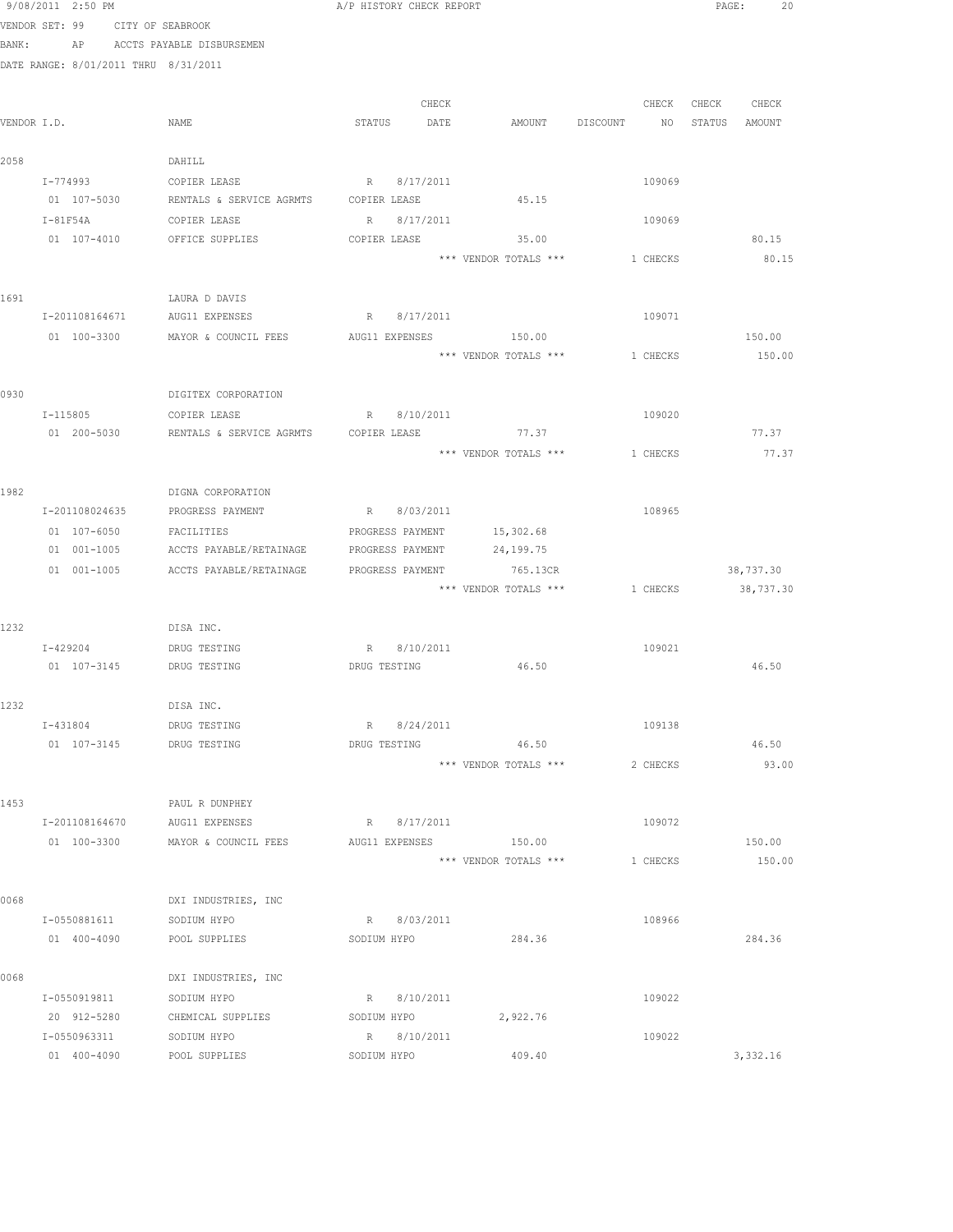|       | 9/08/2011 2:50 PM                    |                                                       |             | A/P HISTORY CHECK REPORT |                                         |          | PAGE:             | 21               |
|-------|--------------------------------------|-------------------------------------------------------|-------------|--------------------------|-----------------------------------------|----------|-------------------|------------------|
|       | VENDOR SET: 99 CITY OF SEABROOK      |                                                       |             |                          |                                         |          |                   |                  |
| BANK: |                                      | AP ACCTS PAYABLE DISBURSEMEN                          |             |                          |                                         |          |                   |                  |
|       | DATE RANGE: 8/01/2011 THRU 8/31/2011 |                                                       |             |                          |                                         |          |                   |                  |
|       |                                      |                                                       |             |                          |                                         |          |                   |                  |
|       |                                      |                                                       |             | CHECK                    |                                         |          | CHECK CHECK CHECK |                  |
|       | VENDOR I.D.                          | NAME                                                  |             | STATUS DATE              | AMOUNT DISCOUNT NO STATUS AMOUNT        |          |                   |                  |
|       |                                      |                                                       |             |                          |                                         |          |                   |                  |
| 0068  |                                      | DXI INDUSTRIES, INC                                   |             |                          |                                         |          |                   |                  |
|       | I-DE050146311                        | CYLINDER DEMURRAGE                                    |             | R 8/24/2011              |                                         | 109139   |                   |                  |
|       | 20 902-5280                          | CHEMICAL SUPPLIES                                     |             | CYLINDER DEMURRAGE       | 48.00                                   |          |                   | 48.00            |
|       |                                      |                                                       |             |                          |                                         |          |                   |                  |
| 0068  |                                      | DXI INDUSTRIES, INC                                   |             |                          |                                         |          |                   |                  |
|       | I-0551077111                         | SODIUM HYPO                                           |             | R 8/31/2011              |                                         | 109218   |                   |                  |
|       |                                      | 01 400-4090 POOL SUPPLIES                             | SODIUM HYPO |                          | 356.00                                  |          |                   | 356.00           |
|       |                                      |                                                       |             |                          | *** VENDOR TOTALS ***                   | 4 CHECKS |                   | 4,020.52         |
|       |                                      |                                                       |             |                          |                                         |          |                   |                  |
| 0070  |                                      | EASTEX ENVIRONMENTAL LABORATOR<br>LABORATORY FEES     |             |                          |                                         | 109073   |                   |                  |
|       | I-C1107268                           | 20 912-5285 LABORATORY FEES                           |             | R 8/17/2011              | 800.00                                  |          |                   |                  |
|       |                                      |                                                       |             | LABORATORY FEES          | *** VENDOR TOTALS *** 1 CHECKS          |          |                   | 800.00<br>800.00 |
|       |                                      |                                                       |             |                          |                                         |          |                   |                  |
| 1143  |                                      | ENTERPRISE RENT-A-CAR                                 |             |                          |                                         |          |                   |                  |
|       | I-201108094647 CAR RENTAL            |                                                       |             | R 8/10/2011              |                                         | 109023   |                   |                  |
|       |                                      | 09 901-5030 RENTAL & SERVICE AGRMTS CAR RENTAL 675.00 |             |                          |                                         |          |                   | 675.00           |
|       |                                      |                                                       |             |                          | *** VENDOR TOTALS *** 1 CHECKS          |          |                   | 675.00           |
|       |                                      |                                                       |             |                          |                                         |          |                   |                  |
| 2072  |                                      | ERGOMETRICS                                           |             |                          |                                         |          |                   |                  |
|       | I-110501                             | TESTING MATERIALS                                     |             | R 8/17/2011              |                                         | 109075   |                   |                  |
|       |                                      | 01 200-4005 SUPPLIES-POLICE OPERATION                 |             | TESTING MATERIALS        | 528.60                                  |          |                   | 528.60           |
|       |                                      |                                                       |             |                          | *** VENDOR TOTALS ***                   | 1 CHECKS |                   | 528.60           |
|       |                                      |                                                       |             |                          |                                         |          |                   |                  |
| 0076  |                                      | FEDERAL EXPRESS CORP                                  |             |                          |                                         |          |                   |                  |
|       | I-759866350 POSTAGE                  |                                                       |             | R 8/24/2011              |                                         | 109140   |                   |                  |
|       | 01  107-4011  POSTAGE                |                                                       | POSTAGE     |                          | 115.10                                  |          |                   | 115.10           |
|       |                                      |                                                       |             |                          | *** VENDOR TOTALS *** $1$ CHECKS 115.10 |          |                   |                  |
|       |                                      |                                                       |             |                          |                                         |          |                   |                  |
| 2007  |                                      | FIRST CHECK                                           |             |                          |                                         |          |                   |                  |
|       | $I-2122$                             | PERSONNEL HISTORY                                     |             | R 8/10/2011              |                                         | 109024   |                   |                  |
|       | 01 107-3145                          | DRUG TESTING                                          |             | PERSONNEL HISTORY        | 24.00                                   |          |                   | 24.00            |
|       |                                      |                                                       |             |                          | *** VENDOR TOTALS ***                   | 1 CHECKS |                   | 24.00            |
|       |                                      |                                                       |             |                          |                                         |          |                   |                  |
| 1602  |                                      | FIRST CHOICE POWER                                    |             |                          |                                         |          |                   |                  |
|       | I-201108024620                       | UTILITY                                               |             | R 8/03/2011              |                                         | 108967   |                   |                  |
|       | 01 400-5410                          | UTILITIES                                             | UTILITY     |                          | 58.05                                   |          |                   |                  |
|       |                                      | 01 500-5411 UTILITIES - STREET LIGHTS                 | UTILITY     |                          | 3,421.31                                |          |                   |                  |
|       | 01 200-5410                          | UTILITIES                                             | UTILITY     |                          | 94.29                                   |          |                   |                  |
|       | 20 912-5410 UTILITIES                |                                                       | UTILITY     |                          | 13.84                                   |          |                   |                  |
|       | 20 902-5410 UTILITIES                |                                                       | UTILITY     |                          | 96.03                                   |          |                   | 3,683.52         |
|       |                                      |                                                       |             |                          | *** VENDOR TOTALS ***                   | 1 CHECKS |                   | 3,683.52         |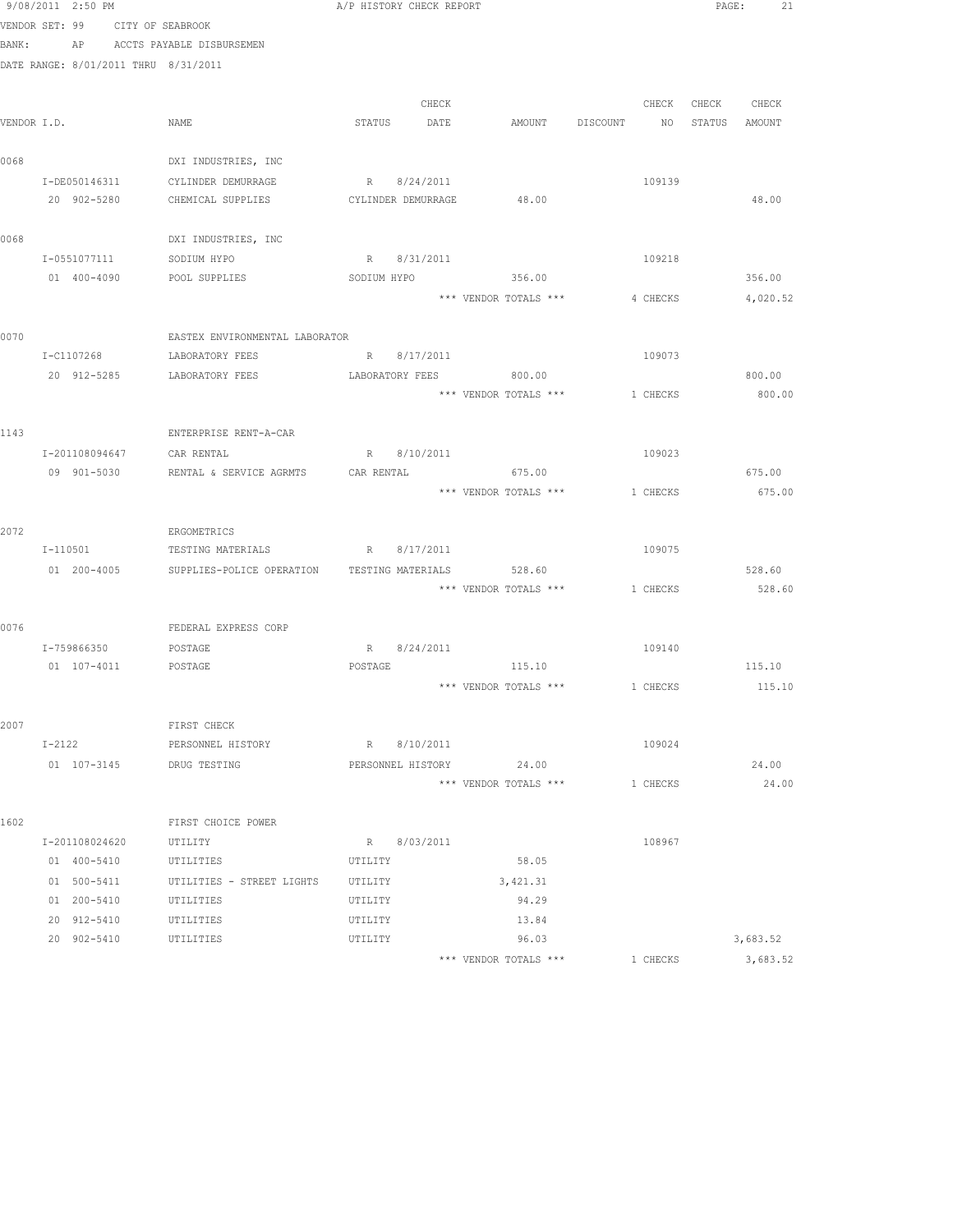|             | 9/08/2011 2:50 PM                    |                                                    | A/P HISTORY CHECK REPORT |                          |                       |                                  |          |                   | 22<br>PAGE: |
|-------------|--------------------------------------|----------------------------------------------------|--------------------------|--------------------------|-----------------------|----------------------------------|----------|-------------------|-------------|
|             | VENDOR SET: 99 CITY OF SEABROOK      |                                                    |                          |                          |                       |                                  |          |                   |             |
| BANK:       |                                      | AP ACCTS PAYABLE DISBURSEMEN                       |                          |                          |                       |                                  |          |                   |             |
|             | DATE RANGE: 8/01/2011 THRU 8/31/2011 |                                                    |                          |                          |                       |                                  |          |                   |             |
|             |                                      |                                                    |                          |                          |                       |                                  |          |                   |             |
|             |                                      |                                                    |                          | CHECK                    |                       |                                  |          | CHECK CHECK CHECK |             |
| VENDOR I.D. |                                      | NAME                                               | STATUS DATE              |                          |                       | AMOUNT DISCOUNT NO STATUS AMOUNT |          |                   |             |
|             |                                      |                                                    |                          |                          |                       |                                  |          |                   |             |
| 0927        |                                      | FITCH SERVICES INC                                 |                          |                          |                       |                                  |          |                   |             |
|             | I-9979                               | CALIBRATE FLOWMETER                                | R 8/03/2011              |                          |                       |                                  | 108968   |                   |             |
|             | 20 912-5030                          | RENTALS & SERVICE AGRMTS  CALIBRATE FLOWMETER      |                          |                          | 275.00                |                                  |          |                   | 275.00      |
|             |                                      |                                                    |                          |                          | *** VENDOR TOTALS *** |                                  | 1 CHECKS |                   | 275.00      |
| 1748        |                                      | FRY'S ELECTRONICS                                  |                          |                          |                       |                                  |          |                   |             |
|             | C-4503470                            | REFUND                                             | R 8/03/2011              |                          |                       |                                  | 108969   |                   |             |
|             | 01 103-4150                          | SMALL TOOLS & EQUIPMENT                            | REFUND                   |                          | 39.99CR               |                                  |          |                   |             |
|             | C-4550675                            | REFUND                                             | R 8/03/2011              |                          |                       |                                  | 108969   |                   |             |
|             | 01 103-4150                          | SMALL TOOLS & EQUIPMENT                            | REFUND                   |                          | 39.99CR               |                                  |          |                   |             |
|             | I-4616710                            | ELECTRONIC PARTS                                   | R 8/03/2011              |                          |                       |                                  | 108969   |                   |             |
|             | 01 103-4150                          | SMALL TOOLS & EQUIPMENT                            | ELECTRONIC PARTS         |                          | 79.98                 |                                  |          |                   |             |
|             | I-4619383                            | ELECTRONIC EQUIPMENT                               | R 8/03/2011              |                          |                       |                                  | 108969   |                   |             |
|             | 01 103-4150                          | SMALL TOOLS & EQUIPMENT ELECTRONIC EQUIPMENT 60.96 |                          |                          |                       |                                  |          |                   | 60.96       |
|             |                                      |                                                    |                          |                          |                       |                                  |          |                   |             |
| 1748        |                                      | FRY'S ELECTRONICS                                  |                          |                          |                       |                                  |          |                   |             |
|             | I-4667785                            | LAPTOP                                             | R                        | 8/31/2011                |                       |                                  | 109219   |                   |             |
|             | 01 200-4150                          | SMALL TOOLS & EQUIP                                | LAPTOP                   |                          | 699.99                |                                  |          |                   | 699.99      |
|             |                                      |                                                    |                          |                          | *** VENDOR TOTALS *** |                                  | 2 CHECKS |                   | 760.95      |
|             |                                      |                                                    |                          |                          |                       |                                  |          |                   |             |
| 1769        |                                      | G & K SERVICES INC                                 |                          |                          |                       |                                  |          |                   |             |
|             | I-201108094640                       | UNIFORM SERVICE                                    | E 8/10/2011              |                          |                       |                                  | 999999   |                   |             |
|             | 01 500-5310                          | UNIFORMS & LAUNDRY                                 | UNIFORM SERVICE          |                          | 149.52                |                                  |          |                   |             |
|             | 20 902-5310                          | UNIFORMS & LAUNDRY                                 | UNIFORM SERVICE          |                          | 149.52                |                                  |          |                   |             |
|             | 20 912-5310                          | UNIFORMS & LAUNDRY                                 | UNIFORM SERVICE          |                          | 149.52                |                                  |          |                   |             |
|             | 01 400-5310                          | UNIFORMS & LAUNDRY                                 | UNIFORM SERVICE          |                          | 140.00                |                                  |          |                   | 588.56      |
|             |                                      |                                                    |                          |                          |                       |                                  |          |                   |             |
| 1769        |                                      | G & K SERVICES INC                                 |                          |                          |                       |                                  |          |                   |             |
|             | I-201108164658                       | MATS                                               | Е                        | 8/17/2011                | 140.00                |                                  | 999999   |                   | 140.00      |
|             | 01 107-5030                          | RENTALS & SERVICE AGRMTS                           | MATS                     |                          | *** VENDOR TOTALS *** |                                  | 2 CHECKS |                   | 728.56      |
|             |                                      |                                                    |                          |                          |                       |                                  |          |                   |             |
| 0082        |                                      | GALVESTON COUNTY HEALTH DISTRI                     |                          |                          |                       |                                  |          |                   |             |
|             | I-1827                               | POTABLE WATER SAMPLING                             | R 8/17/2011              |                          |                       |                                  | 109076   |                   |             |
|             | 20 902-5285                          | LABORATORY FEES                                    |                          | POTABLE WATER SAMPLI     | 180.00                |                                  |          |                   | 180.00      |
|             |                                      |                                                    |                          |                          | *** VENDOR TOTALS *** |                                  | 1 CHECKS |                   | 180.00      |
|             |                                      |                                                    |                          |                          |                       |                                  |          |                   |             |
| 0652        |                                      | GFOAT-GOVERNMENT FINANCE                           |                          |                          |                       |                                  |          |                   |             |
|             | I-201108094648                       | MEMBERSHIP RENEWAL                                 | R 8/10/2011              |                          |                       |                                  | 109025   |                   |             |
|             | 01 102-5020                          | DUES & SUBSCRIPTIONS                               |                          | MEMBERSHIP RENEWAL 95.00 |                       |                                  |          |                   | 95.00       |
|             |                                      |                                                    |                          |                          | *** VENDOR TOTALS *** |                                  | 1 CHECKS |                   | 95.00       |
|             |                                      |                                                    |                          |                          |                       |                                  |          |                   |             |
| 2042        |                                      | MIKE GIANGROSSO                                    |                          |                          |                       |                                  |          |                   |             |
|             | I-201108164675                       | AUG11 EXPENSES                                     | R 8/17/2011              |                          |                       |                                  | 109077   |                   |             |
|             | 01 100-3300                          | MAYOR & COUNCIL FEES                               | AUG11 EXPENSES           |                          | 150.00                |                                  |          |                   | 150.00      |
|             |                                      |                                                    |                          |                          | *** VENDOR TOTALS *** |                                  | 1 CHECKS |                   | 150.00      |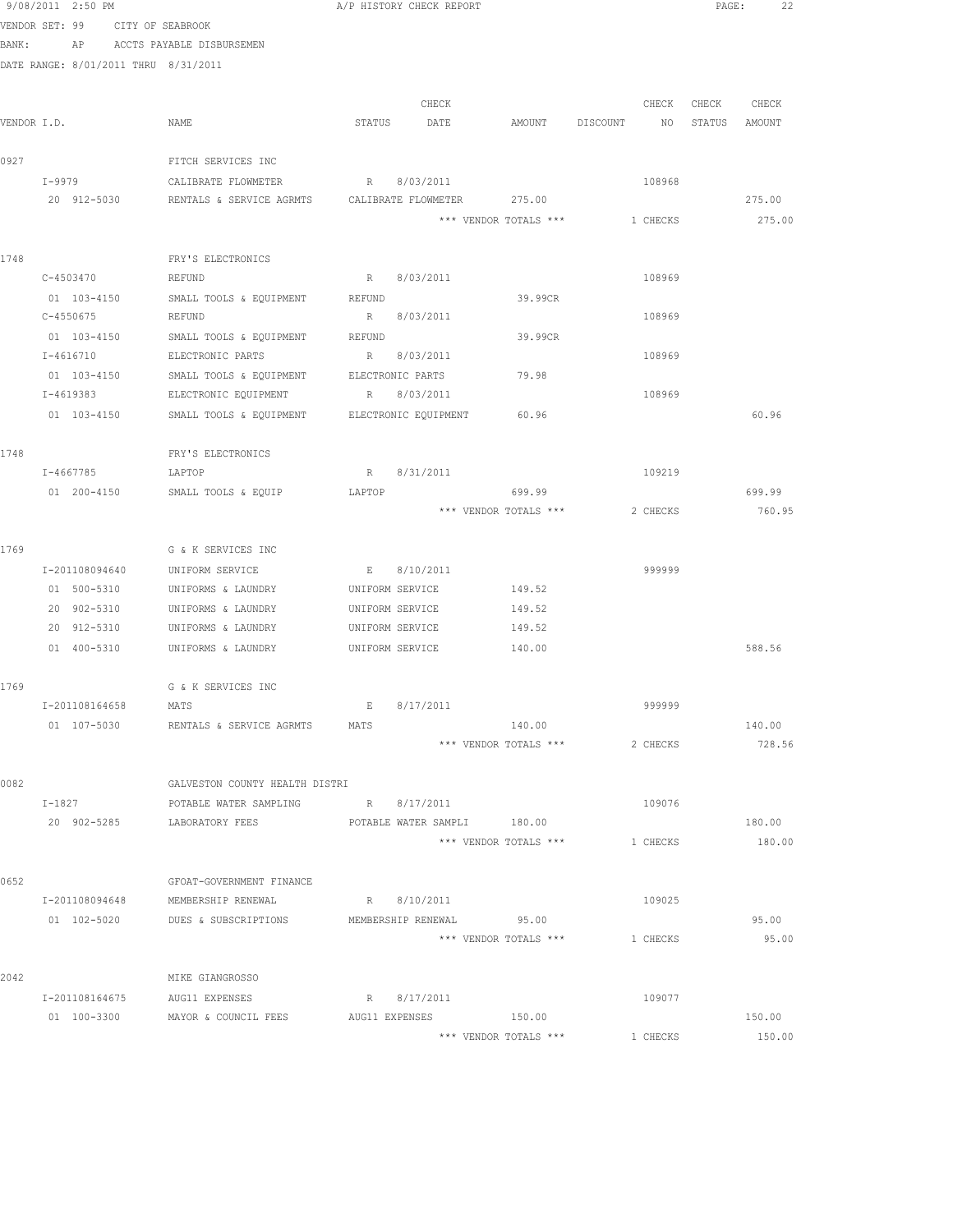|       | 9/08/2011 2:50 PM                    |                                           | A/P HISTORY CHECK REPORT    |                       |                                  | 23<br>PAGE:       |
|-------|--------------------------------------|-------------------------------------------|-----------------------------|-----------------------|----------------------------------|-------------------|
|       | VENDOR SET: 99 CITY OF SEABROOK      |                                           |                             |                       |                                  |                   |
| BANK: |                                      | AP ACCTS PAYABLE DISBURSEMEN              |                             |                       |                                  |                   |
|       | DATE RANGE: 8/01/2011 THRU 8/31/2011 |                                           |                             |                       |                                  |                   |
|       |                                      |                                           |                             |                       |                                  |                   |
|       |                                      |                                           | CHECK                       |                       |                                  | CHECK CHECK CHECK |
|       | VENDOR I.D.                          | NAME                                      | STATUS DATE                 |                       | AMOUNT DISCOUNT NO STATUS AMOUNT |                   |
|       |                                      |                                           |                             |                       |                                  |                   |
| 0752  |                                      | MICHELE GLASER                            |                             |                       |                                  |                   |
|       | I-201108024621                       | EXPENSE REIMBURSEMENT                     | R 8/03/2011                 |                       | 108970                           |                   |
|       | 01 100-5300                          | TRAINING & CONFERENCE                     | EXPENSE REIMBURSEMEN 393.18 |                       |                                  | 393.18            |
|       |                                      |                                           |                             |                       | *** VENDOR TOTALS *** 1 CHECKS   | 393.18            |
|       |                                      |                                           |                             |                       |                                  |                   |
| 1520  |                                      | GLOBALSTAR USA INC                        |                             |                       |                                  |                   |
|       | I-3189578                            | TELEPHONE                                 | R 8/10/2011                 |                       | 109026                           |                   |
|       | 01 106-5400                          | TELEPHONE                                 | TELEPHONE                   | 41.26                 |                                  | 41.26             |
|       |                                      |                                           |                             | *** VENDOR TOTALS *** | 1 CHECKS                         | 41.26             |
|       |                                      |                                           |                             |                       |                                  |                   |
| 2049  |                                      | ROBERT J GONZALES                         |                             |                       |                                  |                   |
|       | I-201108304732                       | ALTERATIONS                               | R 8/31/2011                 |                       | 109220                           |                   |
|       | 01 200-5310                          | UNIFORMS & LAUNDRY                        | ALTERATIONS                 | 40.00                 |                                  | 40.00             |
|       |                                      |                                           |                             |                       | *** VENDOR TOTALS *** 1 CHECKS   | 40.00             |
|       |                                      |                                           |                             |                       |                                  |                   |
| 0208  |                                      | W.W. GRAINGER, INC                        |                             |                       |                                  |                   |
|       |                                      | C-9599541233 RETURNED HAND SOAP           | R 8/24/2011                 |                       | 109142                           |                   |
|       | 20 902-4400 MISC SUPPLIES            |                                           | RETURNED HAND SOAP 106.44CR |                       |                                  |                   |
|       | C-9601861553                         | RETURNED HAND SOAP                        | R 8/24/2011                 |                       | 109142                           |                   |
|       | 20 902-4400                          | MISC SUPPLIES                             | RETURNED HAND SOAP          | 43.09CR               |                                  |                   |
|       | I-9594819113                         | HAND SOAP                                 | R 8/24/2011                 |                       | 109142                           |                   |
|       | 20 902-4400                          | MISC SUPPLIES                             | HAND SOAP                   | 106.44                |                                  |                   |
|       | I-9599605988                         | HAND SOAP                                 | R 8/24/2011                 |                       | 109142                           |                   |
|       | 20 902-4400                          | MISC SUPPLIES                             | HAND SOAP                   | 43.09                 |                                  |                   |
|       | I-9605425496                         | GOJO HANDWASH                             | R 8/24/2011                 |                       | 109142                           |                   |
|       |                                      | 20 912-5120 MAINT-SEWER SYSTEM MINOR      | GOJO HANDWASH               | 120.00                |                                  | 120.00            |
|       |                                      |                                           |                             |                       | *** VENDOR TOTALS *** 1 CHECKS   | 120.00            |
|       |                                      |                                           |                             |                       |                                  |                   |
| 1540  |                                      | GULF COAST GFOA                           |                             |                       |                                  |                   |
|       | I-201108164676                       | AUG11 MEETING FEE                         | R<br>8/17/2011              |                       | 109078                           |                   |
|       | 01 102-5300                          | TRAINING & CONFERENCE                     | AUG11 MEETING FEE 50.00     |                       |                                  | 50.00             |
|       |                                      |                                           |                             | *** VENDOR TOTALS *** | 1 CHECKS                         | 50.00             |
|       |                                      |                                           |                             |                       |                                  |                   |
| 0087  |                                      | GULF COAST LIMESTONE, INC                 |                             |                       |                                  |                   |
|       | I-565387                             | CRUSHED CONCRETE                          | R 8/24/2011                 |                       | 109143                           |                   |
|       | 01 500-5145                          | MAINT-DRAINAGE                            | CRUSHED CONCRETE            | 697.76                |                                  |                   |
|       | 20 902-5130                          | MAINT-WATER SYSTEM MINOR                  | CRUSHED CONCRETE            | 697.76                |                                  |                   |
|       | 20 912-5120                          | MAINT-SEWER SYSTEM MINOR CRUSHED CONCRETE |                             | 697.76                |                                  | 2,093.28          |
|       |                                      |                                           |                             | *** VENDOR TOTALS *** | 1 CHECKS                         | 2,093.28          |
|       |                                      |                                           |                             |                       |                                  |                   |
| 0088  |                                      | GULF COAST WASTE DISPOSAL AUTH            |                             |                       |                                  |                   |
|       |                                      | I-044265 MERCURY SAMPLING                 | E 8/31/2011                 |                       | 999999                           |                   |
|       |                                      | 20 912-5285 LABORATORY FEES               | MERCURY SAMPLING            | 271.59                |                                  | 271.59            |
|       |                                      |                                           |                             | *** VENDOR TOTALS *** | 1 CHECKS                         | 271.59            |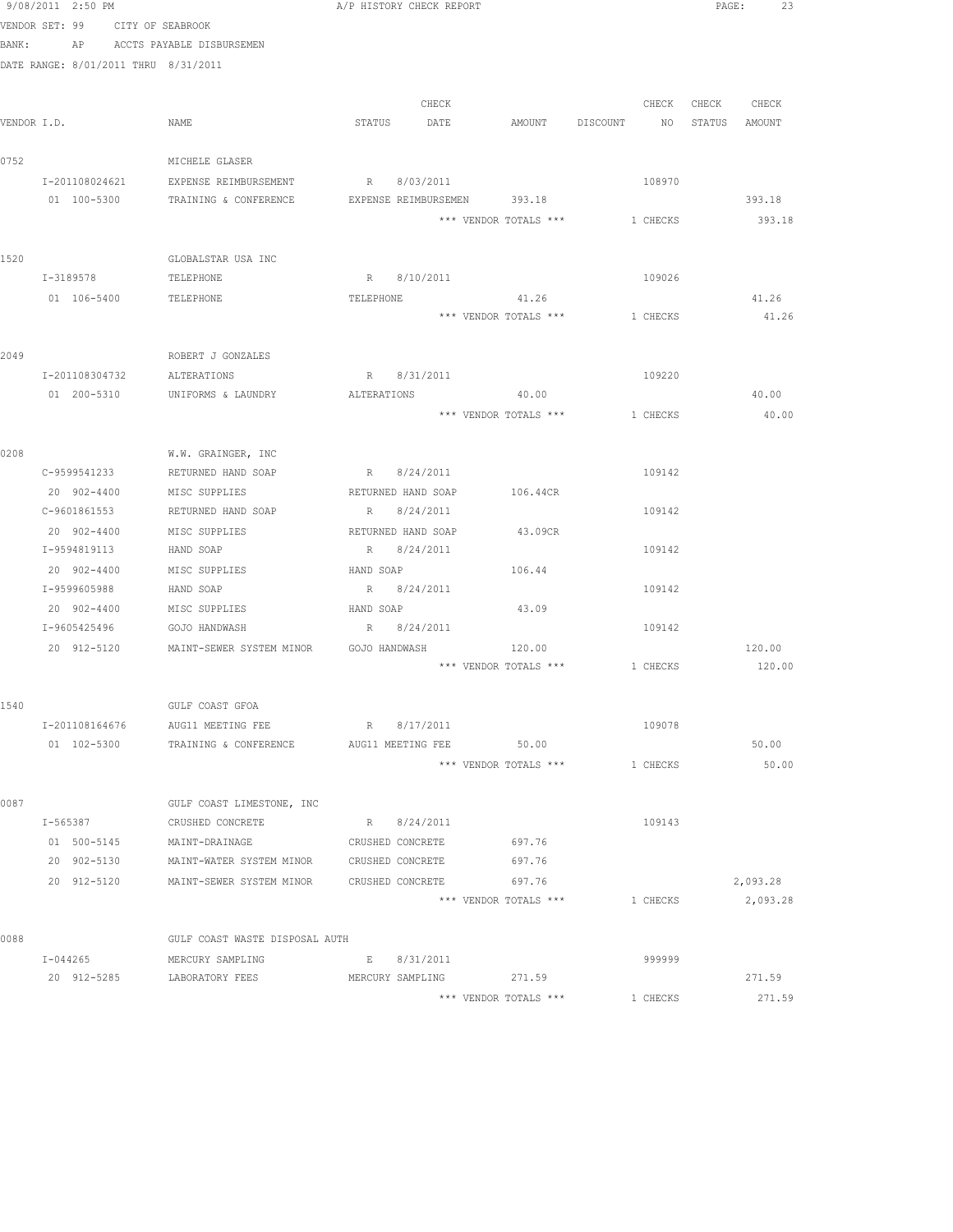|       | 9/08/2011 2:50 PM                    |                                                          | A/P HISTORY CHECK REPORT |                       |                                | PAGE:<br>24   |
|-------|--------------------------------------|----------------------------------------------------------|--------------------------|-----------------------|--------------------------------|---------------|
|       | VENDOR SET: 99                       | CITY OF SEABROOK                                         |                          |                       |                                |               |
| BANK: |                                      | AP ACCTS PAYABLE DISBURSEMEN                             |                          |                       |                                |               |
|       | DATE RANGE: 8/01/2011 THRU 8/31/2011 |                                                          |                          |                       |                                |               |
|       |                                      |                                                          |                          |                       |                                |               |
|       |                                      |                                                          | CHECK                    |                       | CHECK                          | CHECK CHECK   |
|       | VENDOR I.D.                          | NAME                                                     | STATUS DATE              | AMOUNT DISCOUNT       | NQ                             | STATUS AMOUNT |
|       |                                      |                                                          |                          |                       |                                |               |
| 0091  |                                      | HACH COMPANY                                             |                          |                       |                                |               |
|       | I-7374992 CHLORINE RGT               |                                                          | R 8/24/2011              |                       | 109144                         |               |
|       |                                      | 20 912-5120 MAINT-SEWER SYSTEM MINOR CHLORINE RGT 182.95 |                          |                       |                                | 182.95        |
|       |                                      |                                                          |                          | *** VENDOR TOTALS *** | 1 CHECKS                       | 182.95        |
|       |                                      |                                                          |                          |                       |                                |               |
| 0092  |                                      | HAHN EQUIPMENT CO, INC                                   |                          |                       |                                |               |
|       | $I - 85585$                          | PUMP REPAIR                                              | E 8/10/2011              |                       | 999999                         |               |
|       | 20 912-5120                          | MAINT-SEWER SYSTEM MINOR                                 | PUMP REPAIR 2,576.23     |                       |                                | 2,576.23      |
|       |                                      |                                                          |                          | *** VENDOR TOTALS *** | 1 CHECKS                       | 2,576.23      |
|       |                                      |                                                          |                          |                       |                                |               |
| 0666  |                                      | HARRIS CO APPRAISAL DIST                                 |                          |                       |                                |               |
|       | I-20111302                           | 4TH QTR ASSESSMENT                                       | R 8/24/2011              |                       | 109145                         |               |
|       | 01 107-5445                          | CENTRAL APPRAISAL FEE 4TH QTR ASSESSMENT 11,164.00       |                          |                       |                                | 11,164.00     |
|       |                                      |                                                          |                          | *** VENDOR TOTALS *** | 1 CHECKS                       | 11,164.00     |
| 2037  |                                      |                                                          |                          |                       |                                |               |
|       | I-SETC000097                         | HARRIS COUNTY AUDITOR<br>WARRANTS                        | R 8/17/2011              |                       | 109079                         |               |
|       | 01 700-5431                          | WARRANT INFORMATION SERV                                 | WARRANTS                 | 30.40                 |                                | 30.40         |
|       |                                      |                                                          |                          | *** VENDOR TOTALS *** | 1 CHECKS                       | 30.40         |
|       |                                      |                                                          |                          |                       |                                |               |
| 1062  |                                      | HARRIS-GALVESTON                                         |                          |                       |                                |               |
|       |                                      | I-201108304736 APPLICATION FEES                          | R 8/31/2011              |                       | 109221                         |               |
|       | 20 902-5440                          | COASTAL SUBSIDENCE FEES                                  | APPLICATION FEES 150.00  |                       |                                | 150.00        |
|       |                                      |                                                          |                          |                       | *** VENDOR TOTALS *** 1 CHECKS | 150.00        |
|       |                                      |                                                          |                          |                       |                                |               |
| 1544  |                                      | HD SUPPLY WATERWORKS, LTD                                |                          |                       |                                |               |
|       | I-3295958 REPAIR CLAMP               |                                                          | E 8/10/2011              |                       | 999999                         |               |
|       |                                      | 20 902-5130 MAINT-WATER SYSTEM MINOR REPAIR CLAMP 523.60 |                          |                       |                                | 523.60        |
|       |                                      |                                                          |                          |                       |                                |               |
| 1544  |                                      | HD SUPPLY WATERWORKS, LTD                                |                          |                       |                                |               |
|       | I-3423376                            | NEPTUNE METERS                                           | E 8/24/2011              |                       | 999999                         |               |
|       | 20 902-5130                          | MAINT-WATER SYSTEM MINOR WEPTUNE METERS                  |                          | 1,241.20              |                                | 1,241.20      |
|       |                                      |                                                          |                          |                       |                                |               |
| 1544  |                                      | HD SUPPLY WATERWORKS, LTD                                |                          |                       |                                |               |
|       | I-3420781                            | TEST COCK                                                | E 8/31/2011              |                       | 999999                         |               |
|       | 20 902-5130                          | MAINT-WATER SYSTEM MINOR TEST COCK                       |                          | 44.00                 |                                |               |
|       | I-3496951                            | RUBBER METER WASHER                                      | E 8/31/2011              |                       | 999999                         |               |
|       |                                      | 20 902-5130 MAINT-WATER SYSTEM MINOR RUBBER METER WASHER |                          | 10.00                 |                                | 54.00         |
|       |                                      |                                                          |                          | *** VENDOR TOTALS *** | 3 CHECKS                       | 1,818.80      |
|       |                                      |                                                          |                          |                       |                                |               |
| 0647  |                                      | $H-GAC$                                                  |                          |                       |                                |               |
|       | I-201108024636                       | REGISTRATION                                             | R 8/03/2011              |                       | 108971                         |               |
|       | 01 100-5300                          | TRAINING & CONFERENCE                                    | REGISTRATION             | 78.00                 |                                | 78.00         |
|       |                                      |                                                          |                          | *** VENDOR TOTALS *** | 1 CHECKS                       | 78.00         |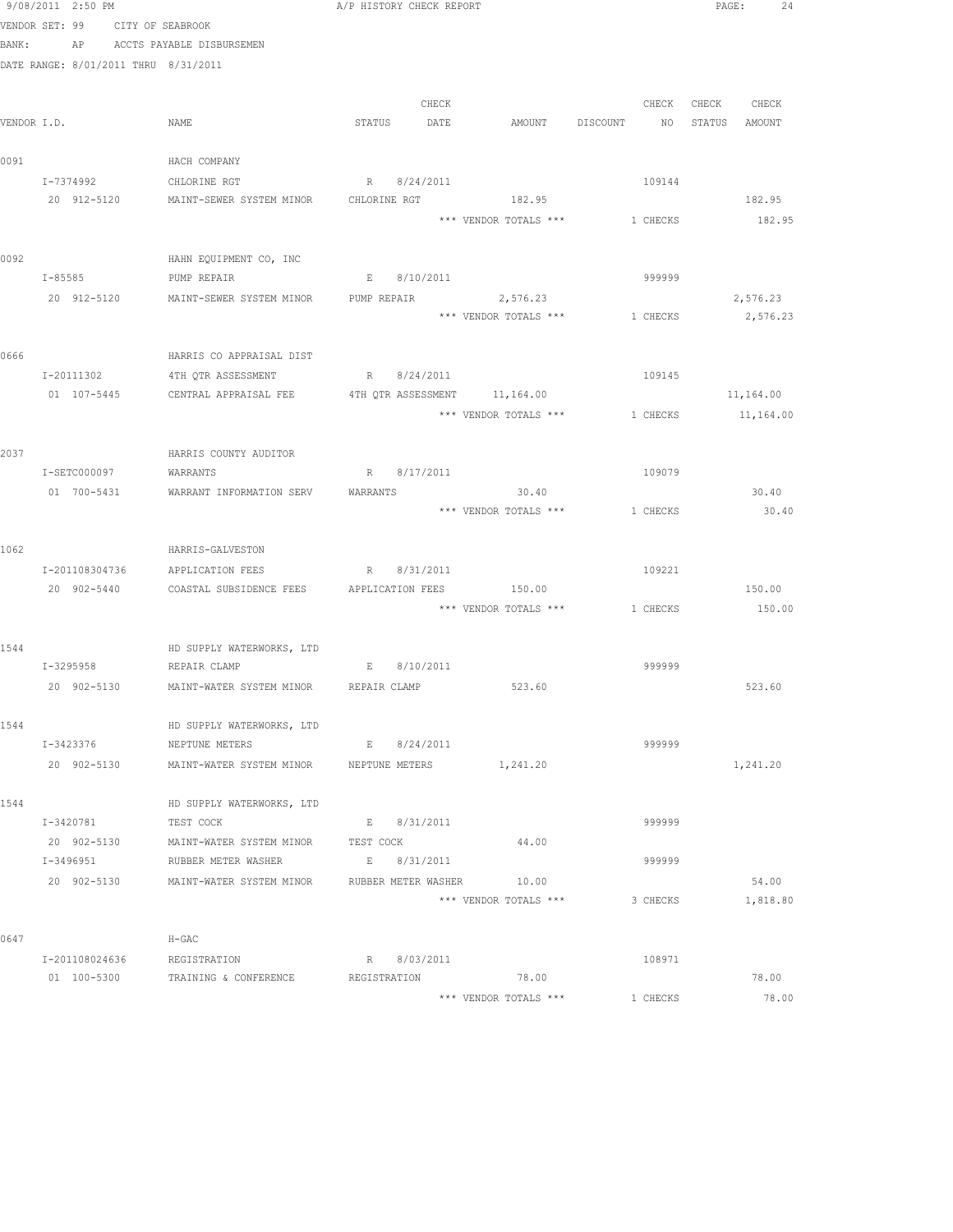|             | 9/08/2011 2:50 PM |                                      | A/P HISTORY CHECK REPORT                            |                | PAGE:<br>25      |
|-------------|-------------------|--------------------------------------|-----------------------------------------------------|----------------|------------------|
|             |                   | VENDOR SET: 99 CITY OF SEABROOK      |                                                     |                |                  |
| BANK:       |                   | AP ACCTS PAYABLE DISBURSEMEN         |                                                     |                |                  |
|             |                   | DATE RANGE: 8/01/2011 THRU 8/31/2011 |                                                     |                |                  |
|             |                   |                                      |                                                     |                |                  |
|             |                   |                                      | CHECK                                               | CHECK<br>CHECK | CHECK            |
| VENDOR I.D. |                   | NAME                                 | STATUS<br>DATE<br>AMOUNT                            | DISCOUNT<br>NO | STATUS AMOUNT    |
|             |                   |                                      |                                                     |                |                  |
| 1688        |                   | DONALD E HOLBROOK                    |                                                     |                |                  |
|             | I-201108164677    | AUG11 EXPENSES                       | 8/17/2011<br>R                                      | 109080         |                  |
|             | 01 100-3300       | MAYOR & COUNCIL FEES                 | 150.00<br>AUG11 EXPENSES                            |                | 150.00           |
|             |                   |                                      | *** VENDOR TOTALS ***                               | 1 CHECKS       | 150.00           |
|             |                   |                                      |                                                     |                |                  |
| 0394        |                   | HOLES INCORPORATED                   |                                                     |                |                  |
|             | I-00103032        | DEEP CORE DRILL                      | R 8/31/2011                                         | 109222         |                  |
|             | 01 107-5180       | MAINT-BLDGS & GROUNDS                | 350.00<br>DEEP CORE DRILL                           |                | 350.00           |
|             |                   |                                      | *** VENDOR TOTALS ***                               | 1 CHECKS       | 350.00           |
|             |                   |                                      |                                                     |                |                  |
| 0100        |                   | HOME DEPOT, THE                      |                                                     |                |                  |
|             | I-201108094649    | JULY11 STATEMENT                     | 8/10/2011<br>R                                      | 109027         |                  |
|             | 01 107-5180       | MAINT-BLDGS & GROUNDS                | 34.86<br>JULY11 STATEMENT                           |                |                  |
|             | 50 501-5340       | DETENTION SUPPLIES                   | 12.14<br>JULY11 STATEMENT                           |                |                  |
|             | 01 400-4400       | MISC SUPPLIES                        | JULY11 STATEMENT<br>43.09                           |                |                  |
|             | 01 200-5465       | MISC EXPENSE                         | JULY11 STATEMENT<br>17.84                           |                |                  |
|             | 01 400-4150       | SMALL EQUIPMENT OR TOOLS             | 135.71<br>JULY11 STATEMENT                          |                |                  |
|             | 20 902-5180       | MAINT-BLDGS & GROUNDS                | JULY11 STATEMENT<br>9.97                            |                |                  |
|             | 20 902-4150       | SMALL EQUIPMENT OR TOOLS             | 26.99<br>JULY11 STATEMENT                           |                |                  |
|             | 01 500-4150       | SMALL TOOLS & EQUIP                  | JULY11 STATEMENT<br>26.99                           |                |                  |
|             | 20 912-4150       | SMALL EQUIPMENT OR TOLLS             | JULY11 STATEMENT<br>27.00                           |                | 334.59           |
|             |                   |                                      | *** VENDOR TOTALS ***                               | 1 CHECKS       | 334.59           |
|             |                   |                                      |                                                     |                |                  |
| 0864        |                   | HOUSTON COMMUNITY NEWSPAPERS         |                                                     | 109081         |                  |
|             | I-1812520711      | ADVERTISING                          | 8/17/2011<br>R                                      |                |                  |
|             | 01 107-5010       | ADVERTISING                          | 740.17<br>ADVERTISING<br>*** VENDOR TOTALS ***      | 1 CHECKS       | 740.17<br>740.17 |
|             |                   |                                      |                                                     |                |                  |
| 0292        |                   | HOUSTON EMBROIDERY WORKS             |                                                     |                |                  |
|             | $I-19899$         | EMBROIDERY CHARGES                   | 8/03/2011<br>R                                      | 108972         |                  |
|             |                   | 01 100-5465 MISC EXPENDITURES        | EMBROIDERY CHARGES 43.50                            |                | 43.50            |
|             |                   |                                      | *** VENDOR TOTALS ***                               | 1 CHECKS       | 43.50            |
|             |                   |                                      |                                                     |                |                  |
| 0246        |                   | HUBER'S PLUMBING CO INC              |                                                     |                |                  |
|             | I-17815           | SERVICE CALL                         | R 8/24/2011                                         | 109146         |                  |
|             | 01 200-5180       | MAINT-BLDGS & GROUNDS                | 95.00<br>SERVICE CALL                               |                | 95.00            |
|             |                   |                                      | *** VENDOR TOTALS ***                               | 1 CHECKS       | 95.00            |
|             |                   |                                      |                                                     |                |                  |
| 0105        |                   | ICMA RETIREMENT TRUST-457            |                                                     |                |                  |
|             | I-ICM201108024632 | EMPLOYEE DEDUCTIONS                  | R 8/03/2011                                         | 108973         |                  |
|             | 01 001-1031       |                                      | ICMA INSURANCE DEDUCTS EMPLOYEE DEDUCTIONS 3,633.46 |                | 3,633.46         |
|             |                   |                                      |                                                     |                |                  |
| 0105        |                   | ICMA RETIREMENT TRUST-457            |                                                     |                |                  |
|             | I-ICM201108124657 | EMPLOYEE DEDUCTIONS                  | R 8/17/2011                                         | 109115         |                  |
|             | 01 001-1031       | ICMA INSURANCE DEDUCTS               | 140.00<br>EMPLOYEE DEDUCTIONS                       |                |                  |
|             | I-ICM201108164690 | EMPLOYEE DEDUCTIONS                  | R 8/17/2011                                         | 109115         |                  |
|             | 01 001-1031       | ICMA INSURANCE DEDUCTS               | EMPLOYEE DEDUCTIONS 3,493.46                        |                | 3,633.46         |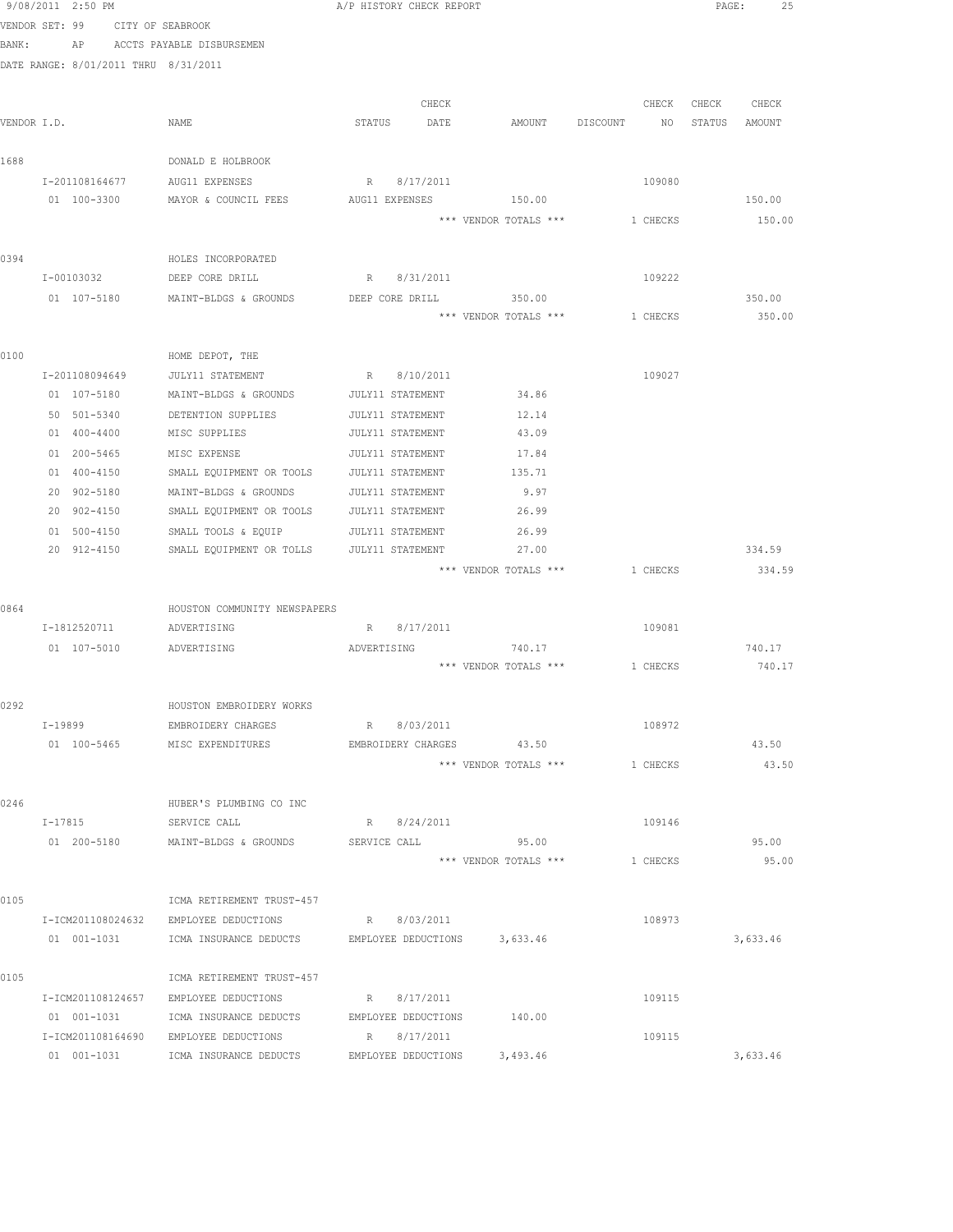|             | 9/08/2011 2:50 PM                    |                                        |                 | A/P HISTORY CHECK REPORT               |                              |          |        | PAGE: 26    |
|-------------|--------------------------------------|----------------------------------------|-----------------|----------------------------------------|------------------------------|----------|--------|-------------|
|             | VENDOR SET: 99                       | CITY OF SEABROOK                       |                 |                                        |                              |          |        |             |
| BANK:       |                                      | AP ACCTS PAYABLE DISBURSEMEN           |                 |                                        |                              |          |        |             |
|             | DATE RANGE: 8/01/2011 THRU 8/31/2011 |                                        |                 |                                        |                              |          |        |             |
|             |                                      |                                        |                 |                                        |                              |          |        |             |
|             |                                      |                                        |                 | CHECK                                  |                              | CHECK    |        | CHECK CHECK |
| VENDOR I.D. |                                      | NAME                                   |                 | STATUS DATE                            | AMOUNT DISCOUNT              | NQ       | STATUS | AMOUNT      |
| 0105        |                                      | ICMA RETIREMENT TRUST-457              |                 |                                        |                              |          |        |             |
|             | I-ICM201108304745                    | EMPLOYEE DEDUCTIONS                    |                 | R 8/31/2011                            |                              | 109223   |        |             |
|             | 01 001-1031                          | ICMA INSURANCE DEDUCTS                 |                 |                                        | EMPLOYEE DEDUCTIONS 3,493.46 |          |        | 3,493.46    |
|             |                                      |                                        |                 |                                        | *** VENDOR TOTALS ***        | 3 CHECKS |        | 10,760.38   |
|             |                                      |                                        |                 |                                        |                              |          |        |             |
| 1135        |                                      | INTERNATIONAL CODE COUNCIL INC         |                 |                                        |                              |          |        |             |
|             | I-INV0040679                         | LITERATURE                             |                 | R 8/24/2011                            |                              | 109147   |        |             |
|             | 01 600-5465                          | MISC EXPENDITURES                      | LITERATURE      |                                        | 758.94                       |          |        | 758.94      |
|             |                                      |                                        |                 |                                        | *** VENDOR TOTALS ***        | 1 CHECKS |        | 758.94      |
|             |                                      |                                        |                 |                                        |                              |          |        |             |
| 0109        |                                      | IRON MOUNTAIN                          |                 |                                        |                              |          |        |             |
|             | I-DXN1670                            | RECORD DETENTION                       |                 | E 8/10/2011                            |                              | 999999   |        |             |
|             | 01 107-5030                          | RENTALS & SERVICE AGRMTS               |                 | RECORD DETENTION                       | 433.43                       |          |        | 433.43      |
|             |                                      |                                        |                 |                                        |                              |          |        |             |
| 0109        |                                      | IRON MOUNTAIN                          |                 |                                        |                              |          |        |             |
|             | $I-DXP5409$                          | RECORD DESTRUCTION                     |                 | E 8/17/2011                            |                              | 999999   |        |             |
|             | 01 200-5030                          | RENTALS & SERVICE AGRMTS               |                 | RECORD DESTRUCTION                     | 61.65                        |          |        | 61.65       |
|             |                                      |                                        |                 |                                        | *** VENDOR TOTALS ***        | 2 CHECKS |        | 495.08      |
|             |                                      |                                        |                 |                                        |                              |          |        |             |
| 0116        |                                      | KEMAH HARDWARE & LUMBER                |                 |                                        |                              |          |        |             |
|             | I-201108024623                       | HARDWARE SUPPLIES                      |                 | R 8/03/2011                            |                              | 108976   |        |             |
|             | 20 902-4150                          | SMALL EQUIPMENT OR TOOLS               |                 | HARDWARE SUPPLIES                      | 68.02                        |          |        |             |
|             | 01 400-4090                          | POOL SUPPLIES                          |                 | HARDWARE SUPPLIES                      | 89.69                        |          |        |             |
|             | 01 200-5465<br>01 400-5165           | MISC EXPENSE<br>MAINT-RECREATION EQUIP |                 | HARDWARE SUPPLIES<br>HARDWARE SUPPLIES | 6.39<br>30.97                |          |        |             |
|             | 01 500-4400                          | MISC SUPPLIES                          |                 | HARDWARE SUPPLIES                      | 15.48                        |          |        |             |
|             | 41 410-4400                          | MISC SUPPLIES                          |                 | HARDWARE SUPPLIES                      | 69.99                        |          |        |             |
|             | 01 400-4400                          | MISC SUPPLIES                          |                 | HARDWARE SUPPLIES                      | 97.43                        |          |        |             |
|             | 01 500-5150                          | MAINT-STREET SIGNS                     |                 | HARDWARE SUPPLIES                      | 15.75                        |          |        | 393.72      |
|             |                                      |                                        |                 |                                        |                              |          |        |             |
| 0116        |                                      | KEMAH HARDWARE & LUMBER                |                 |                                        |                              |          |        |             |
|             | I-201108304738                       | AUG11 STATEMENT                        |                 | R 8/31/2011                            |                              | 109225   |        |             |
|             | 01 400-5180                          | MAINT-BLDGS & GROUNDS AUG11 STATEMENT  |                 |                                        | 252.43                       |          |        |             |
|             | 01 400-4090                          | POOL SUPPLIES                          |                 | AUG11 STATEMENT                        | 27.02                        |          |        |             |
|             | 20 902-5130                          | MAINT-WATER SYSTEM MINOR               | AUG11 STATEMENT |                                        | 53.18                        |          |        |             |
|             | 20 912-5120                          | MAINT-SEWER SYSTEM MINOR               | AUG11 STATEMENT |                                        | 12.51                        |          |        |             |
|             | 01 400-4400                          | MISC SUPPLIES                          |                 | AUG11 STATEMENT                        | 33.75                        |          |        |             |
|             | 01 500-5140                          | MAINT STREETS                          |                 | AUG11 STATEMENT                        | 110.92                       |          |        | 489.81      |
|             |                                      |                                        |                 |                                        | *** VENDOR TOTALS ***        | 2 CHECKS |        | 883.53      |
|             |                                      |                                        |                 |                                        |                              |          |        |             |
| 1978        |                                      | KENDRICK OIL COMPANY INC               |                 |                                        |                              |          |        |             |
|             | I-419884                             | FUEL                                   | R               | 8/03/2011                              |                              | 108977   |        |             |
|             | 01 107-4050                          | BULK PETROLEUM PURCHASES               | FUEL            |                                        | 6,708.69                     |          |        | 6,708.69    |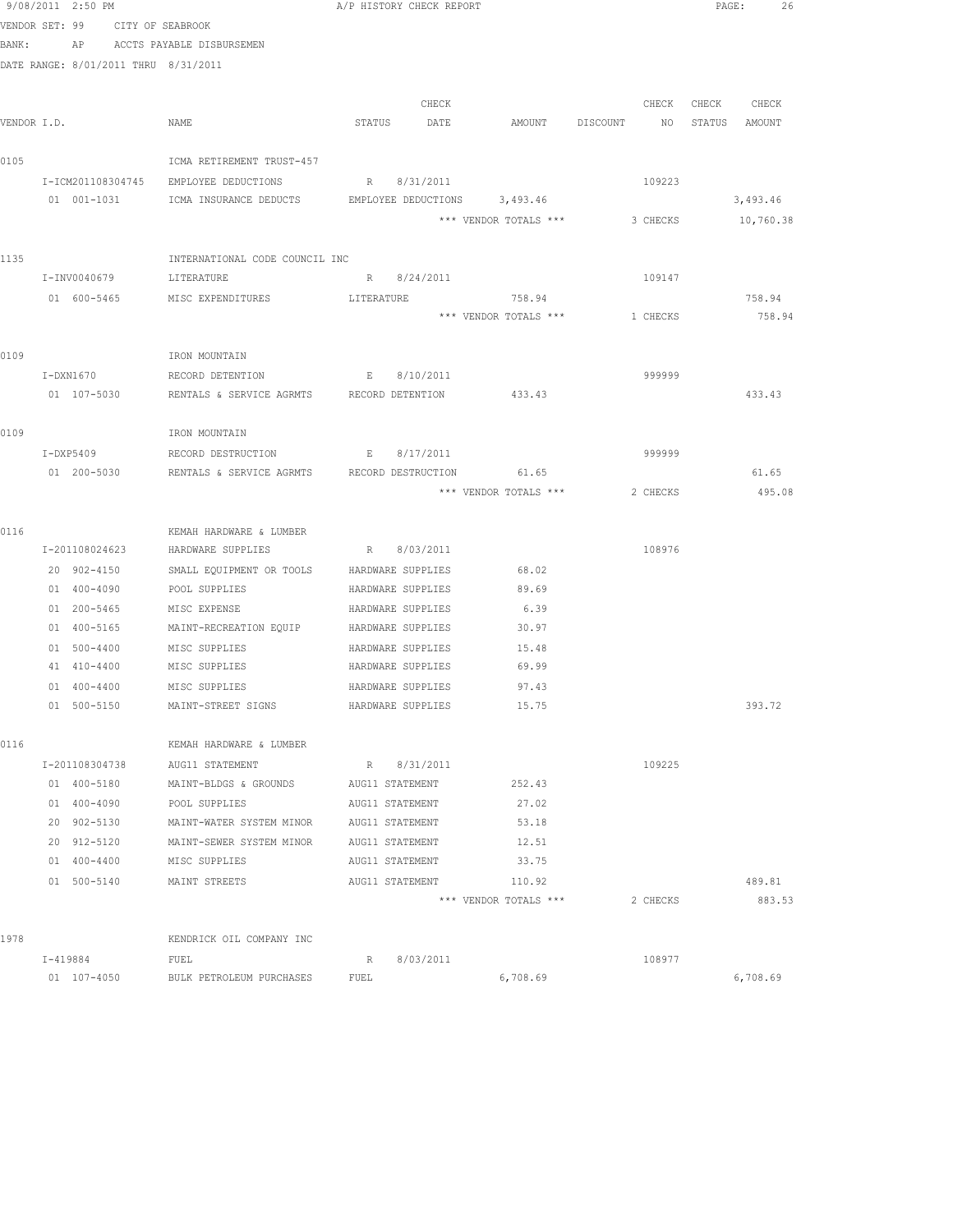|                | 9/08/2011 2:50 PM          |                                      |                  | A/P HISTORY CHECK REPORT   |                       |          |          | PAGE: |               | 27 |
|----------------|----------------------------|--------------------------------------|------------------|----------------------------|-----------------------|----------|----------|-------|---------------|----|
| VENDOR SET: 99 |                            | CITY OF SEABROOK                     |                  |                            |                       |          |          |       |               |    |
| BANK:          | ΑP                         | ACCTS PAYABLE DISBURSEMEN            |                  |                            |                       |          |          |       |               |    |
|                |                            | DATE RANGE: 8/01/2011 THRU 8/31/2011 |                  |                            |                       |          |          |       |               |    |
|                |                            |                                      |                  |                            |                       |          |          |       |               |    |
|                |                            |                                      |                  | CHECK                      |                       |          | CHECK    | CHECK | CHECK         |    |
| VENDOR I.D.    |                            | NAME                                 | STATUS           | DATE                       | AMOUNT                | DISCOUNT | NO       |       | STATUS AMOUNT |    |
|                |                            |                                      |                  |                            |                       |          |          |       |               |    |
| 1978           |                            | KENDRICK OIL COMPANY INC             |                  |                            |                       |          |          |       |               |    |
|                | I-422383                   | FUEL                                 | R                | 8/17/2011                  |                       |          | 109083   |       |               |    |
|                | 01 107-4050                | BULK PETROLEUM PURCHASES             | FUEL             |                            | 9,507.94              |          |          |       | 9,507.94      |    |
|                |                            |                                      |                  |                            |                       |          |          |       |               |    |
| 1978           |                            | KENDRICK OIL COMPANY INC             |                  |                            |                       |          |          |       |               |    |
|                | I-425273                   | FUEL                                 | R                | 8/31/2011                  |                       |          | 109226   |       |               |    |
|                | 01 107-4050                | BULK PETROLEUM PURCHASES             | FUEL             |                            | 6,250.31              |          |          |       | 6, 250.31     |    |
|                |                            |                                      |                  |                            | *** VENDOR TOTALS *** |          | 3 CHECKS |       | 22,466.94     |    |
|                |                            |                                      |                  |                            |                       |          |          |       |               |    |
| 0117           |                            | KILGORE'S CLEAR LAKE                 |                  |                            |                       |          |          |       |               |    |
|                | I-282875                   | MORTOR                               | R                | 8/10/2011                  |                       |          | 109029   |       |               |    |
|                | 01 400-4400                | MISC SUPPLIES                        | MORTOR           |                            | 155.32<br>155.32      |          |          |       |               |    |
|                | 01 500-4400                | MISC SUPPLIES                        | MORTOR           |                            |                       |          |          |       |               |    |
|                | 20 902-4400<br>20 912-4400 | MISC SUPPLIES<br>MISC SUPPLIES       | MORTOR<br>MORTOR |                            | 155.31<br>155.31      |          |          |       | 621.26        |    |
|                |                            |                                      |                  |                            | *** VENDOR TOTALS *** |          | 1 CHECKS |       | 621.26        |    |
|                |                            |                                      |                  |                            |                       |          |          |       |               |    |
| 1917           |                            | THOMAS G KOLUPSKI                    |                  |                            |                       |          |          |       |               |    |
|                | I-201108164678             | AUG11 EXPENSES                       |                  | R 8/17/2011                |                       |          | 109084   |       |               |    |
|                | 01 100-3300                | MAYOR & COUNCIL FEES                 |                  | AUG11 EXPENSES             | 150.00                |          |          |       | 150.00        |    |
|                |                            |                                      |                  |                            | *** VENDOR TOTALS *** |          | 1 CHECKS |       | 150.00        |    |
|                |                            |                                      |                  |                            |                       |          |          |       |               |    |
| 0120           |                            | KROGER'S                             |                  |                            |                       |          |          |       |               |    |
|                | I-201108234693             | GROCERIES                            |                  | E 8/24/2011                |                       |          | 999999   |       |               |    |
|                | 01 210-4160                | ANIMAL FOOD & SUPPLIES               | GROCERIES        |                            | 101.69                |          |          |       | 101.69        |    |
|                |                            |                                      |                  |                            | *** VENDOR TOTALS *** | 1 CHECKS |          |       | 101.69        |    |
|                |                            |                                      |                  |                            |                       |          |          |       |               |    |
| 2028           |                            | KRONOS                               |                  |                            |                       |          |          |       |               |    |
|                | I-10617361                 | REMOTE                               | R                | 8/03/2011                  |                       |          | 108978   |       |               |    |
|                | 03 301-4150                | SMALL TOOLS & EQUIP                  | REMOTE           |                            | 100.00                |          |          |       | 100.00        |    |
|                |                            |                                      |                  |                            |                       |          |          |       |               |    |
| 2028           |                            | <b>KRONOS</b>                        |                  |                            |                       |          |          |       |               |    |
|                | I-10625299                 | EMPLOYEE INTERFACE                   | E                | 8/31/2011                  |                       |          | 999999   |       |               |    |
|                | 03 301-4150                | SMALL TOOLS & EQUIP                  |                  | EMPLOYEE INTERFACE         | 800.00                |          |          |       | 800.00        |    |
|                |                            |                                      |                  |                            | *** VENDOR TOTALS *** |          | 2 CHECKS |       | 900.00        |    |
|                |                            |                                      |                  |                            |                       |          |          |       |               |    |
| 0433           |                            | PAM LAB                              |                  |                            |                       |          |          |       |               |    |
|                | I-201108304739             | BRIDAL SHOW EXPENSES                 | R                | 8/31/2011                  |                       |          | 109227   |       |               |    |
|                | 15 150-5300                | TRAVEL & CONFERENCE                  |                  | BRIDAL SHOW EXPENSES 77.39 |                       |          |          |       | 77.39         |    |
|                |                            |                                      |                  |                            | *** VENDOR TOTALS *** |          | 1 CHECKS |       | 77.39         |    |
| 0125           |                            | LANSDOWNE-MOODY CO, INC              |                  |                            |                       |          |          |       |               |    |
|                | I-IW66377                  | PARTS                                | R                | 8/24/2011                  |                       |          | 109148   |       |               |    |
|                | 01 400-5110                | MAINT-AUTOS & EQUIPMENT              | PARTS            |                            | 115.17                |          |          |       |               |    |
|                | I-IW66377A                 | PARTS                                | R                | 8/24/2011                  |                       |          | 109148   |       |               |    |
|                | 01 400-5110                | MAINT-AUTOS & EQUIPMENT              | PARTS            |                            | 70.37                 |          |          |       |               |    |
|                | I-IW66560                  | PARTS                                | R                | 8/24/2011                  |                       |          | 109148   |       |               |    |
|                | 01 400-5110                | MAINT-AUTOS & EQUIPMENT              | PARTS            |                            | 95.76                 |          |          |       | 281.30        |    |
|                |                            |                                      |                  |                            | *** VENDOR TOTALS *** |          | 1 CHECKS |       | 281.30        |    |
|                |                            |                                      |                  |                            |                       |          |          |       |               |    |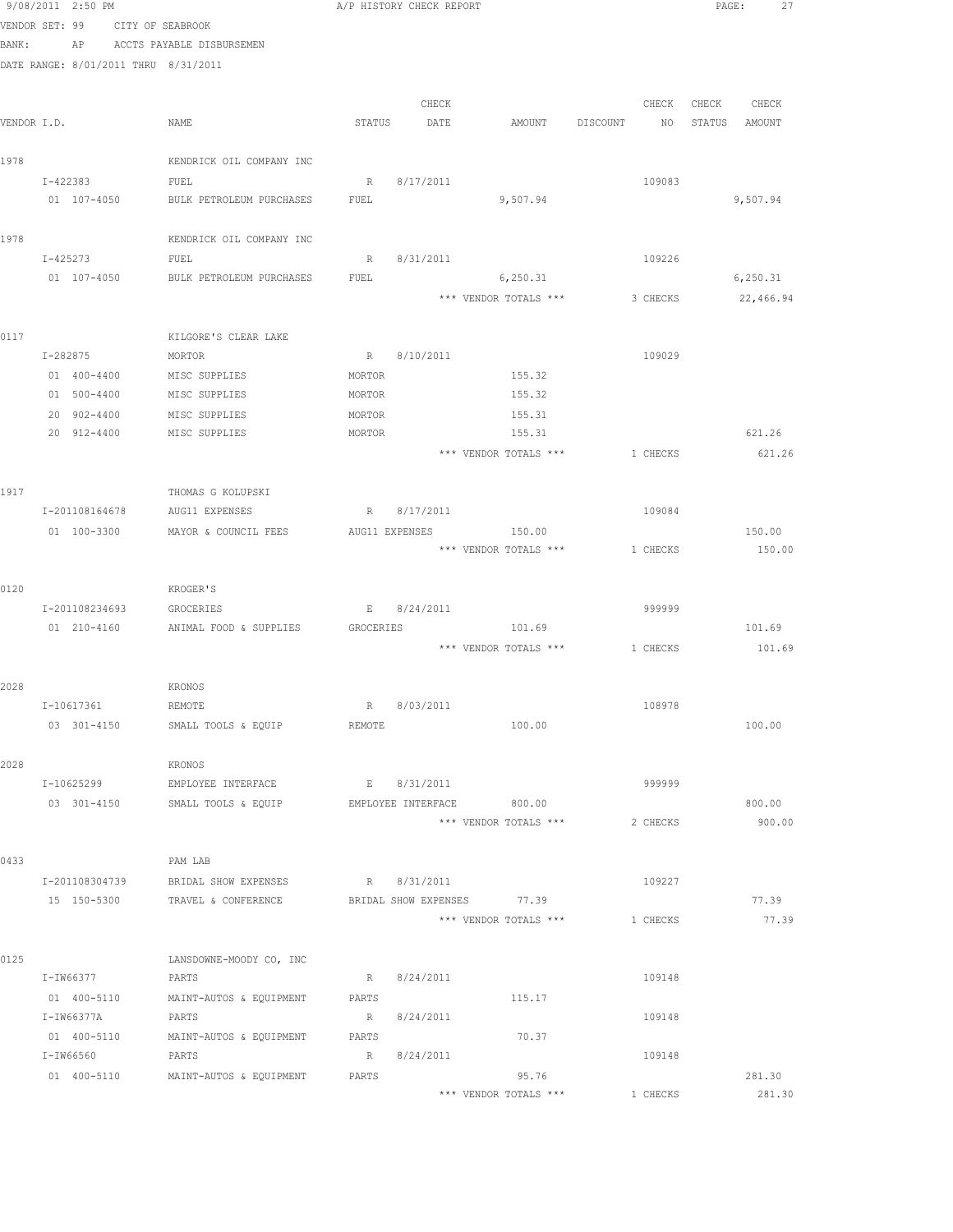|             | 9/08/2011 2:50 PM                    |                                       |            | A/P HISTORY CHECK REPORT  |                                |          |          | PAGE:         | 28     |  |
|-------------|--------------------------------------|---------------------------------------|------------|---------------------------|--------------------------------|----------|----------|---------------|--------|--|
|             | VENDOR SET: 99 CITY OF SEABROOK      |                                       |            |                           |                                |          |          |               |        |  |
| BANK:       |                                      | AP ACCTS PAYABLE DISBURSEMEN          |            |                           |                                |          |          |               |        |  |
|             | DATE RANGE: 8/01/2011 THRU 8/31/2011 |                                       |            |                           |                                |          |          |               |        |  |
|             |                                      |                                       |            |                           |                                |          |          |               |        |  |
|             |                                      |                                       |            | CHECK                     |                                |          | CHECK    | CHECK         | CHECK  |  |
| VENDOR I.D. |                                      | NAME                                  | STATUS     | DATE                      | AMOUNT                         | DISCOUNT | NO       | STATUS AMOUNT |        |  |
| 0417        |                                      | LAPORTE TIRE CENTER, INC              |            |                           |                                |          |          |               |        |  |
|             | I-201675                             | TIRES                                 | $E = 1$    | 8/03/2011                 |                                |          | 999999   |               |        |  |
|             |                                      | 20 912-5110 MAINT-AUTOS & EQUIPMENT   | TIRES      |                           | 156.48                         |          |          |               |        |  |
|             |                                      | 20 902-5110 MAINT-AUTOS & EQUIPMENT   | TIRES      |                           | 156.48                         |          |          |               | 312.96 |  |
|             |                                      |                                       |            |                           |                                |          |          |               |        |  |
| 0417        |                                      | LAPORTE TIRE CENTER, INC              |            |                           |                                |          |          |               |        |  |
|             | I-202609                             | P24 REPAIR                            |            | E 8/24/2011               |                                |          | 999999   |               |        |  |
|             | 01 200-5110                          | MAINT-AUTOS & EQUIPMENT               | P24 REPAIR |                           | 144.92                         |          |          |               | 144.92 |  |
| 0417        |                                      | LAPORTE TIRE CENTER, INC              |            |                           |                                |          |          |               |        |  |
|             | I-202564                             | MUD FLAP INSPECTION                   |            | E 8/31/2011               |                                |          | 999999   |               |        |  |
|             | 01 500-5110                          | MAINT-AUTOS & EQUIP                   |            | MUD FLAP INSPECTION       | 135.84                         |          |          |               | 135.84 |  |
|             |                                      |                                       |            |                           | *** VENDOR TOTALS ***          |          | 3 CHECKS |               | 593.72 |  |
|             |                                      |                                       |            |                           |                                |          |          |               |        |  |
| 0880        |                                      | LESLIE'S POOL SUPPLIES                |            |                           |                                |          |          |               |        |  |
|             | I-433230235                          | VALVE                                 | R          | 8/03/2011                 |                                |          | 108979   |               |        |  |
|             | 01 400-4090                          | POOL SUPPLIES                         | VALVE      |                           | 34.99                          |          |          |               | 34.99  |  |
| 0880        |                                      | LESLIE'S POOL SUPPLIES                |            |                           |                                |          |          |               |        |  |
|             | I-201108164679                       | AUG11 STATEMENT                       |            | R 8/17/2011               |                                |          | 109085   |               |        |  |
|             | 01 400-4090                          | POOL SUPPLIES                         |            | AUG11 STATEMENT           | 206.19                         |          |          |               | 206.19 |  |
|             |                                      |                                       |            |                           | *** VENDOR TOTALS ***          |          | 2 CHECKS |               | 241.18 |  |
|             |                                      |                                       |            |                           |                                |          |          |               |        |  |
| 0980        |                                      | LETCO GROUP, LLC                      |            |                           |                                |          |          |               |        |  |
|             | I-1554973IN                          | MULCH                                 | R          | 8/03/2011                 |                                |          | 108980   |               |        |  |
|             |                                      | 01 400-4095 NURSERY SUPPLIES          | MULCH      |                           | 42.75                          |          |          |               | 42.75  |  |
|             |                                      |                                       |            |                           | *** VENDOR TOTALS *** 1 CHECKS |          |          |               | 42.75  |  |
| 1935        |                                      | LEXISNEXIS RISK DATA MGMT INC         |            |                           |                                |          |          |               |        |  |
|             |                                      | I-129541120110731 JULY11 CONTRACT FEE |            | R 8/17/2011               |                                |          | 109086   |               |        |  |
|             | 50 501-5497 C.I.D.                   |                                       |            | JULY11 CONTRACT FEE 80.00 |                                |          |          |               | 80.00  |  |
|             |                                      |                                       |            |                           | *** VENDOR TOTALS ***          |          | 1 CHECKS |               | 80.00  |  |
|             |                                      |                                       |            |                           |                                |          |          |               |        |  |
| 1901        |                                      | LIBERTY LOCK SHOP                     |            |                           |                                |          |          |               |        |  |
|             | $I - 6088$                           | KEYS & PARTS                          |            | R 8/03/2011               |                                |          | 108981   |               |        |  |
|             | 01 400-4150                          | SMALL EQUIPMENT OR TOOLS KEYS & PARTS |            |                           | 191.44                         |          |          |               | 191.44 |  |
| 1901        |                                      | LIBERTY LOCK SHOP                     |            |                           |                                |          |          |               |        |  |
|             | $I - 6185$                           | COMMERCIAL LEVER                      |            | R 8/10/2011               |                                |          | 109030   |               |        |  |
|             | 01 400-4400 MISC SUPPLIES            |                                       |            | COMMERCIAL LEVER          | 96.95                          |          |          |               | 96.95  |  |
|             |                                      |                                       |            |                           |                                |          |          |               |        |  |
| 1901        | I-6851                               | LIBERTY LOCK SHOP<br>KEYS FOR 90206   |            | R 8/31/2011               |                                |          | 109228   |               |        |  |
|             | 20 912-5465                          | MISC EXPENSE                          |            | KEYS FOR 90206            | 90.60                          |          |          |               | 90.60  |  |
|             |                                      |                                       |            |                           |                                |          |          |               |        |  |

\*\*\* VENDOR TOTALS \*\*\* 3 CHECKS 378.99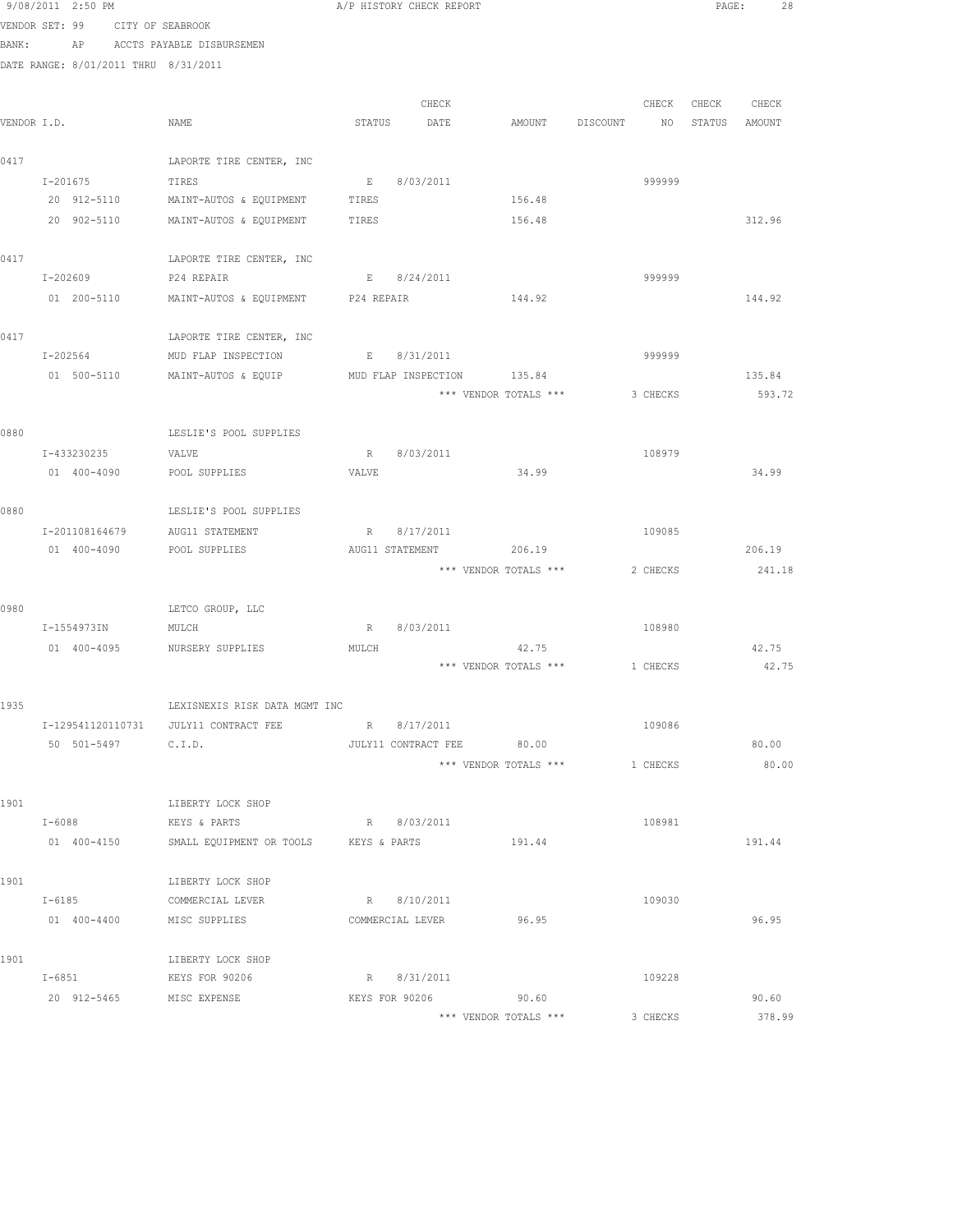|       | 9/08/2011 2:50 PM                    |                                        | A/P HISTORY CHECK REPORT |       |                       |                                  | PAGE:<br>29       |
|-------|--------------------------------------|----------------------------------------|--------------------------|-------|-----------------------|----------------------------------|-------------------|
|       | VENDOR SET: 99 CITY OF SEABROOK      |                                        |                          |       |                       |                                  |                   |
| BANK: |                                      | AP ACCTS PAYABLE DISBURSEMEN           |                          |       |                       |                                  |                   |
|       | DATE RANGE: 8/01/2011 THRU 8/31/2011 |                                        |                          |       |                       |                                  |                   |
|       |                                      |                                        |                          |       |                       |                                  |                   |
|       |                                      |                                        |                          | CHECK |                       |                                  | CHECK CHECK CHECK |
|       | VENDOR I.D.                          | NAME                                   | STATUS DATE              |       |                       | AMOUNT DISCOUNT NO STATUS AMOUNT |                   |
|       |                                      |                                        |                          |       |                       |                                  |                   |
| 0783  |                                      | LOGIX COMMUNICATIONS                   |                          |       |                       |                                  |                   |
|       | I-201108094651                       | TELEPHONE                              | R 8/10/2011              |       |                       | 109031                           |                   |
|       | 01 107-5400                          | TELEPHONE                              | TELEPHONE                |       | 14.33                 |                                  | 14.33             |
|       |                                      |                                        |                          |       |                       |                                  |                   |
| 0783  |                                      | LOGIX COMMUNICATIONS                   |                          |       |                       |                                  |                   |
|       | I-201108174692                       | TELEPHONE                              | R 8/17/2011              |       |                       | 109088                           |                   |
|       | 01 107-5400                          | TELEPHONE                              | TELEPHONE                |       | 549.28                |                                  | 549.28            |
|       |                                      |                                        |                          |       | *** VENDOR TOTALS *** | 2 CHECKS                         | 563.61            |
|       |                                      |                                        |                          |       |                       |                                  |                   |
| 1278  |                                      | LONE STAR UNIFORMS, INC.               |                          |       |                       |                                  |                   |
|       | I-216348                             | UNIFORMS                               | E 8/17/2011              |       |                       | 999999                           |                   |
|       | 01 200-5310                          | UNIFORMS & LAUNDRY                     | UNIFORMS                 |       | 390.00                |                                  |                   |
|       | I-217242                             | UNIFORMS                               | E 8/17/2011              |       |                       | 999999                           |                   |
|       |                                      | 01 200-5310 UNIFORMS & LAUNDRY         | UNIFORMS                 |       | 19.90                 |                                  |                   |
|       | I-217899 UNIFORMS                    |                                        | E 8/17/2011              |       |                       | 999999                           |                   |
|       |                                      | 01 200-5310 UNIFORMS & LAUNDRY         | UNIFORMS                 |       | 85.00                 |                                  |                   |
|       | I-218509                             | UNIFORMS                               | E 8/17/2011              |       |                       | 999999                           |                   |
|       | 01 200-5310                          | UNIFORMS & LAUNDRY                     | UNIFORMS                 |       | 10,669.50             |                                  | 11,164.40         |
|       |                                      |                                        |                          |       |                       |                                  |                   |
| 1278  |                                      | LONE STAR UNIFORMS, INC.               |                          |       |                       |                                  |                   |
|       | I-218777                             | UNIFORMS                               | E 8/24/2011              |       |                       | 999999                           |                   |
|       | 01 200-5310                          | UNIFORMS & LAUNDRY                     | UNIFORMS                 |       | 376.00                |                                  |                   |
|       | I-218786                             | UNIFORMS                               | E 8/24/2011              |       |                       | 999999                           |                   |
|       |                                      | 01 200-5310 UNIFORMS & LAUNDRY         | UNIFORMS                 |       | 725.70                |                                  |                   |
|       | I-218794                             | UNIFORM                                | E 8/24/2011              |       |                       | 999999                           |                   |
|       |                                      | 01 200-5310 UNIFORMS & LAUNDRY         | UNIFORM                  |       | 36.00                 |                                  | 1,137.70          |
|       |                                      |                                        |                          |       | *** VENDOR TOTALS *** | 2 CHECKS                         | 12,302.10         |
|       |                                      |                                        |                          |       |                       |                                  |                   |
| 2073  |                                      | JOEL LOPEZ                             |                          |       |                       |                                  |                   |
|       | I-201108234705                       | BAND DEPOSIT                           | R 8/24/2011              |       |                       | 109149                           |                   |
|       | 01 001-0710                          | PREPAID EXPENSE                        | BAND DEPOSIT             |       | 420.00                |                                  | 420.00            |
|       |                                      |                                        |                          |       | *** VENDOR TOTALS *** | 1 CHECKS                         | 420.00            |
|       |                                      |                                        |                          |       |                       |                                  |                   |
| 1837  |                                      | LYNN PHAM & ROSS LLP                   |                          |       |                       |                                  |                   |
|       | I-0428093                            | LEGAL SERVICES                         | R 8/31/2011              |       |                       | 109230                           |                   |
|       | 01 107-5220 PROF FEES-LEGAL          |                                        | LEGAL SERVICES           |       | 157.50                |                                  | 157.50            |
|       |                                      |                                        |                          |       | *** VENDOR TOTALS *** | 1 CHECKS                         | 157.50            |
|       |                                      |                                        |                          |       |                       |                                  |                   |
| 0798  |                                      | MAILFINANCE                            |                          |       |                       |                                  |                   |
|       | I-N2710028                           | LEASE PAYMENT                          | E 8/24/2011              |       |                       | 999999                           |                   |
|       | 01 107-5030                          | RENTALS & SERVICE AGRMTS LEASE PAYMENT |                          |       | 396.73                |                                  | 396.73            |
|       |                                      |                                        |                          |       | *** VENDOR TOTALS *** | 1 CHECKS                         | 396.73            |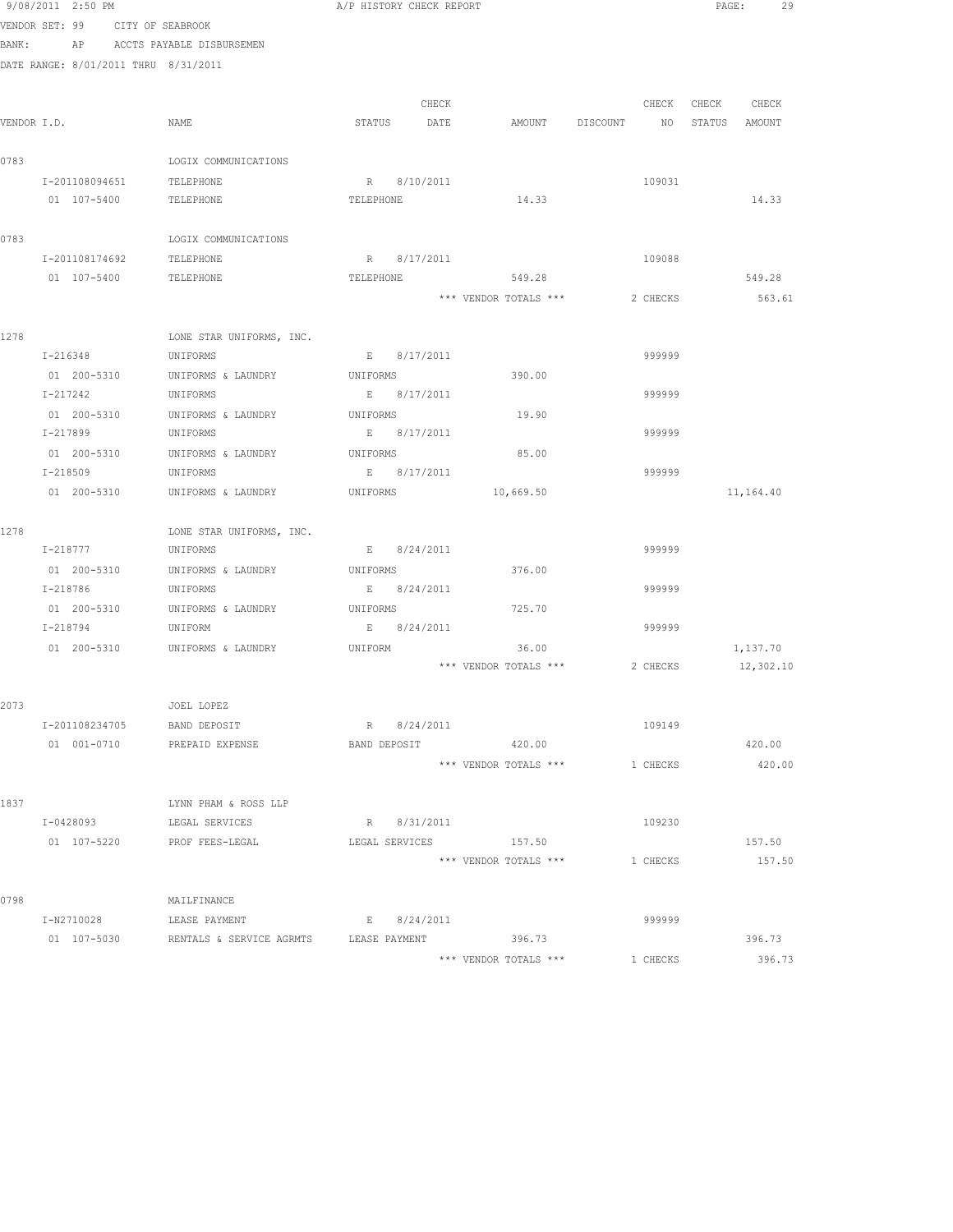|             | 9/08/2011 2:50 PM                    |                                                    | A/P HISTORY CHECK REPORT |                             |                                |          |                   | PAGE:<br>30 |
|-------------|--------------------------------------|----------------------------------------------------|--------------------------|-----------------------------|--------------------------------|----------|-------------------|-------------|
|             | VENDOR SET: 99 CITY OF SEABROOK      |                                                    |                          |                             |                                |          |                   |             |
| BANK:       |                                      | AP ACCTS PAYABLE DISBURSEMEN                       |                          |                             |                                |          |                   |             |
|             | DATE RANGE: 8/01/2011 THRU 8/31/2011 |                                                    |                          |                             |                                |          |                   |             |
|             |                                      |                                                    |                          |                             |                                |          |                   |             |
|             |                                      |                                                    |                          | CHECK                       |                                |          | CHECK CHECK CHECK |             |
| VENDOR I.D. |                                      | NAME                                               | STATUS DATE              |                             | AMOUNT DISCOUNT                |          | NO STATUS AMOUNT  |             |
|             |                                      |                                                    |                          |                             |                                |          |                   |             |
| 0130        |                                      | MARBURGER'S                                        |                          |                             |                                |          |                   |             |
|             | I-H3143                              | UNIFORMS                                           | R 8/17/2011              |                             |                                | 109090   |                   |             |
|             | 01 200-5310                          | UNIFORMS & LAUNDRY                                 | UNIFORMS                 |                             | 944.72                         |          |                   | 944.72      |
|             |                                      |                                                    |                          |                             |                                |          |                   |             |
| 0130        |                                      | MARBURGER'S                                        |                          |                             |                                |          |                   |             |
|             | I-H3151<br>50 501-5503               | MAP                                                | R 8/24/2011<br>MAP       |                             | 11.99                          | 109150   |                   | 11.99       |
|             |                                      | MARINE PATROL                                      |                          |                             |                                |          |                   |             |
|             |                                      |                                                    |                          |                             | *** VENDOR TOTALS ***          | 2 CHECKS |                   | 956.71      |
| 0954        |                                      | MARLIN LEASING CORP                                |                          |                             |                                |          |                   |             |
|             | I-10397087                           | RICOH COPIER LEASE                                 | R 8/03/2011              |                             |                                | 108982   |                   |             |
|             | 01 200-5030                          | RENTALS & SERVICE AGRMTS RICOH COPIER LEASE 231.88 |                          |                             |                                |          |                   | 231.88      |
|             |                                      |                                                    |                          |                             |                                |          |                   |             |
| 0954        |                                      | MARLIN LEASING CORP                                |                          |                             |                                |          |                   |             |
|             | I-10455028                           | COPIER LEASE                                       |                          | R 8/31/2011                 |                                | 109231   |                   |             |
|             | 01 200-5030                          |                                                    |                          |                             |                                |          |                   | 231.88      |
|             |                                      |                                                    |                          |                             | *** VENDOR TOTALS ***          | 2 CHECKS |                   | 463.76      |
|             |                                      |                                                    |                          |                             |                                |          |                   |             |
| 2065        |                                      | TRICIA MCCULLOCH                                   |                          |                             |                                |          |                   |             |
|             | I-201108234706                       | HOTEL REIMBURSEMENT                                |                          | R 8/24/2011                 |                                | 109152   |                   |             |
|             | 01 700-5300                          | TRAINING & CONFERENCE                              |                          | HOTEL REIMBURSEMENT         | 34.50                          |          |                   | 34.50       |
|             |                                      |                                                    |                          |                             | *** VENDOR TOTALS ***          | 1 CHECKS |                   | 34.50       |
|             |                                      |                                                    |                          |                             |                                |          |                   |             |
| 1423        |                                      | MEMORIAL HERMANN                                   |                          |                             |                                |          |                   |             |
|             | I-1100014401                         | SEX ASSAULT                                        | R 8/24/2011              |                             |                                | 109153   |                   |             |
|             | 50 501-5497 C.I.D.                   |                                                    | SEX ASSAULT              |                             | 661.00                         |          |                   | 661.00      |
|             |                                      |                                                    |                          |                             | *** VENDOR TOTALS *** 1 CHECKS |          |                   | 661.00      |
|             |                                      |                                                    |                          |                             |                                |          |                   |             |
| 0490        |                                      | MID-AMERICAN RESEARCH                              |                          |                             |                                |          |                   |             |
|             | I-0448588IN                          | SUPER ZYME                                         | E                        | 8/24/2011                   |                                | 999999   |                   |             |
|             | 20 912-5120                          | MAINT-SEWER SYSTEM MINOR                           | SUPER ZYME               |                             | 1,353.75                       |          |                   | 1,353.75    |
|             |                                      |                                                    |                          |                             | *** VENDOR TOTALS ***          | 1 CHECKS |                   | 1,353.75    |
|             |                                      |                                                    |                          |                             |                                |          |                   |             |
| 1           |                                      | <b>JESSICA GLOVER</b>                              |                          |                             |                                |          |                   |             |
|             | I-201105044203                       | REFUND                                             | V                        | 5/04/2011                   |                                | 108025   |                   | 497.00      |
| 1           |                                      | BAY AREA SHARKETTES                                |                          |                             |                                |          |                   |             |
|             | I-201108024606                       |                                                    | R                        | 8/03/2011                   |                                | 108947   |                   |             |
|             | 01 001-1525                          | REFUND<br>COMMUNITY HOUSE DEPOSITS                 | BAY AREA SHARKETTES:     |                             | 50.00                          |          |                   | 50.00       |
|             |                                      |                                                    |                          |                             |                                |          |                   |             |
| 1           |                                      | JEFFERY LEE ZATOPEK                                |                          |                             |                                |          |                   |             |
|             | I-201108024622                       | REFUND                                             | R 8/03/2011              |                             |                                | 108974   |                   |             |
|             | 01 001-1011                          | BAIL BONDS PAYABLE                                 |                          | JEFFERY LEE ZATOPEK: 522.00 |                                |          |                   | 522.00      |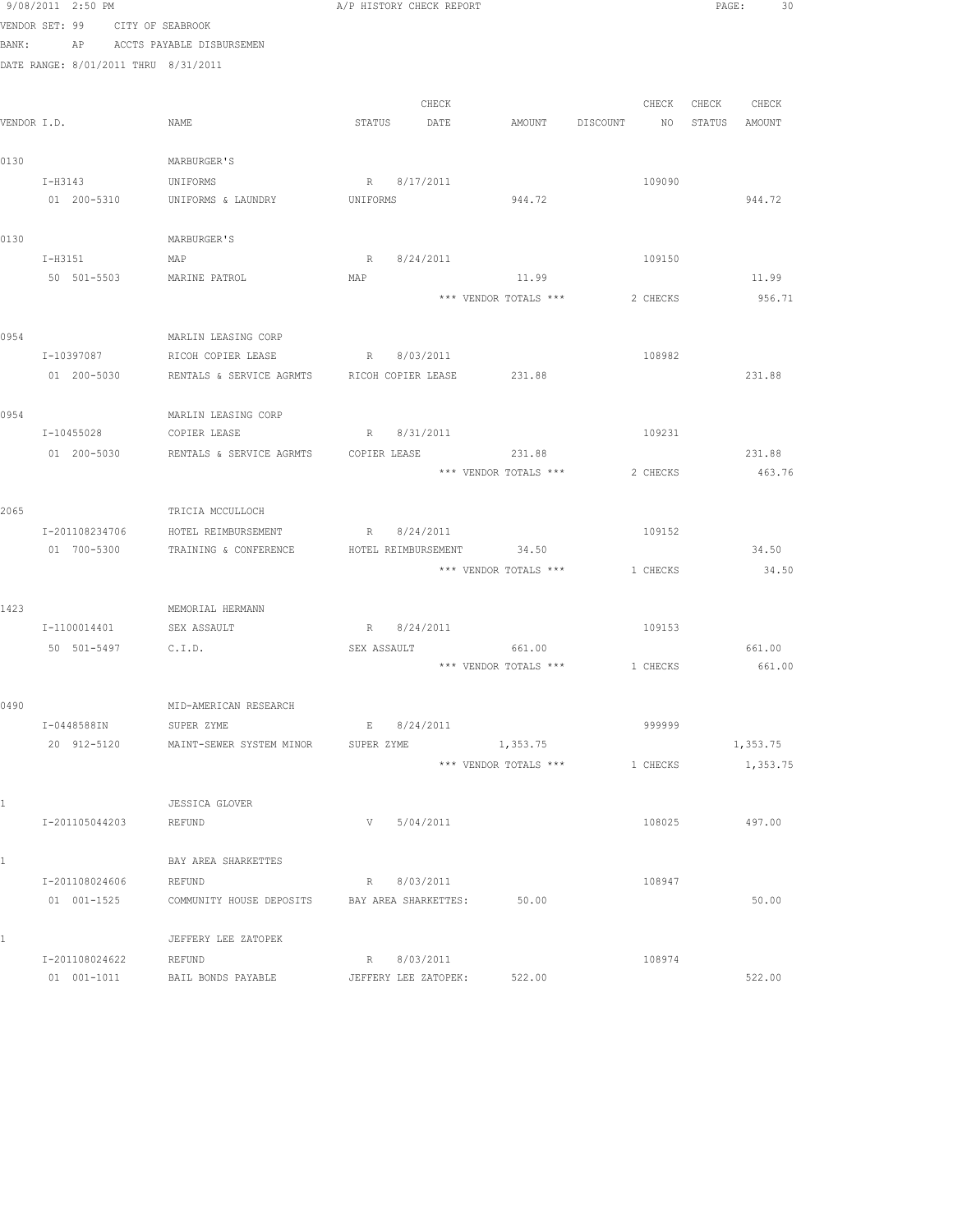|       | 9/08/2011 2:50 PM                    |                                     | A/P HISTORY CHECK REPORT                    |        |          |        | PAGE:  | 31     |  |
|-------|--------------------------------------|-------------------------------------|---------------------------------------------|--------|----------|--------|--------|--------|--|
|       | VENDOR SET: 99                       | CITY OF SEABROOK                    |                                             |        |          |        |        |        |  |
| BANK: | AP                                   | ACCTS PAYABLE DISBURSEMEN           |                                             |        |          |        |        |        |  |
|       | DATE RANGE: 8/01/2011 THRU 8/31/2011 |                                     |                                             |        |          |        |        |        |  |
|       |                                      |                                     |                                             |        |          |        |        |        |  |
|       |                                      |                                     | CHECK                                       |        |          | CHECK  | CHECK  | CHECK  |  |
|       | VENDOR I.D.                          | NAME                                | STATUS<br>DATE                              | AMOUNT | DISCOUNT | NO     | STATUS | AMOUNT |  |
|       |                                      |                                     |                                             |        |          |        |        |        |  |
| 1     |                                      | <b>JESSICA GLOVER</b>               |                                             |        |          |        |        |        |  |
|       | I-201105044203<br>01 001-1011        | <b>REFUND</b><br>BAIL BONDS PAYABLE | 8/03/2011<br>$R =$<br>JESSICA GLOVER: REFUN | 497.00 |          | 108975 |        | 497.00 |  |
|       |                                      |                                     |                                             |        |          |        |        |        |  |
| 1     |                                      | PAM ROGERS                          |                                             |        |          |        |        |        |  |
|       | I-201108024625                       | REFUND                              | R<br>8/03/2011                              |        |          | 108987 |        |        |  |
|       | 01 001-1525                          | COMMUNITY HOUSE DEPOSITS            | PAM ROGERS: REFUND                          | 150.00 |          |        |        | 150.00 |  |
|       |                                      |                                     |                                             |        |          |        |        |        |  |
| 1     |                                      | TERRY W MEDDERS                     |                                             |        |          |        |        |        |  |
|       | I-201108024628                       | REFUND                              | 8/03/2011<br>R                              |        |          | 108995 |        |        |  |
|       | $01 001 - 1011$                      | BAIL BONDS PAYABLE                  | TERRY W MEDDERS: REFU                       | 33.00  |          |        |        | 33.00  |  |
|       |                                      |                                     |                                             |        |          |        |        |        |  |
| 1     |                                      | ZACHARY JAMES RICHARDS              |                                             |        |          |        |        |        |  |
|       | I-201108024631                       | <b>REFUND</b>                       | 8/03/2011<br>$R_{\perp}$                    |        |          | 109003 |        |        |  |
|       | 01 001-1011                          | BAIL BONDS PAYABLE                  | ZACHARY JAMES RICHAR                        | 402.90 |          |        |        | 402.90 |  |
| 1     |                                      | BAYCERT                             |                                             |        |          |        |        |        |  |
|       | I-201108034639                       | REIMBURSEMENT                       | 8/03/2011<br>R                              |        |          | 109004 |        |        |  |
|       | 01 100-9520                          | OTHER REVENUE                       | BAYCERT: REIMBURSEMEN                       | 798.00 |          |        |        | 798.00 |  |
|       |                                      |                                     |                                             |        |          |        |        |        |  |
| 1     |                                      | <b>JULIE BREWSTER</b>               |                                             |        |          |        |        |        |  |
|       | I-201108094650                       | REFUND                              | 8/10/2011<br>R                              |        |          | 109028 |        |        |  |
|       | 01 001-1525                          | COMMUNITY HOUSE DEPOSITS            | JULIE BREWSTER: REFUN                       | 50.00  |          |        |        | 50.00  |  |
|       |                                      |                                     |                                             |        |          |        |        |        |  |
| 1     |                                      | DANA ROXANNE ARMANTROUT             |                                             |        |          |        |        |        |  |
|       | I-201108164663                       | REF                                 | 8/17/2011<br>R.                             |        |          | 109070 |        |        |  |
|       | 01 001-1011                          | BAIL BONDS PAYABLE                  | DANA ROXANNE ARMANTR                        | 352.00 |          |        |        | 352.00 |  |
| 1     |                                      | ENTERPRISE TOLLS                    |                                             |        |          |        |        |        |  |
|       | I-201108164674                       | TOLL                                | R<br>8/17/2011                              |        |          | 109074 |        |        |  |
|       | 01 200-5465                          | MISC EXPENSE                        | ENTERPRISE TOLLS: TOL                       | 3.50   |          |        |        | 3.50   |  |
|       |                                      |                                     |                                             |        |          |        |        |        |  |
| 1     |                                      | INGELA LIZ DANIELSSON-SANDEN        |                                             |        |          |        |        |        |  |
|       | I-201108164672                       | R                                   | R 8/17/2011                                 |        |          | 109082 |        |        |  |
|       | 01 001-1011                          | BAIL BONDS PAYABLE                  | INGELA LIZ DANIELSSO                        | 367.00 |          |        |        | 367.00 |  |
|       |                                      |                                     |                                             |        |          |        |        |        |  |
| 1     |                                      | LOETTA COKER                        |                                             |        |          |        |        |        |  |
|       | I-201108164691                       | REFUND                              | R<br>8/17/2011                              |        |          | 109087 |        |        |  |
|       | 01 001-1525                          | COMMUNITY HOUSE DEPOSITS            | LOETTA COKER: REFUND                        | 10.00  |          |        |        | 10.00  |  |
| 1     |                                      | MANUEL ESCALON                      |                                             |        |          |        |        |        |  |
|       | I-201108164673                       | REFUND                              | R<br>8/17/2011                              |        |          | 109089 |        |        |  |
|       | 01 001-1011                          | BAIL BONDS PAYABLE                  | MANUEL ESCALON: REFUN                       | 75.00  |          |        |        | 75.00  |  |
|       |                                      |                                     |                                             |        |          |        |        |        |  |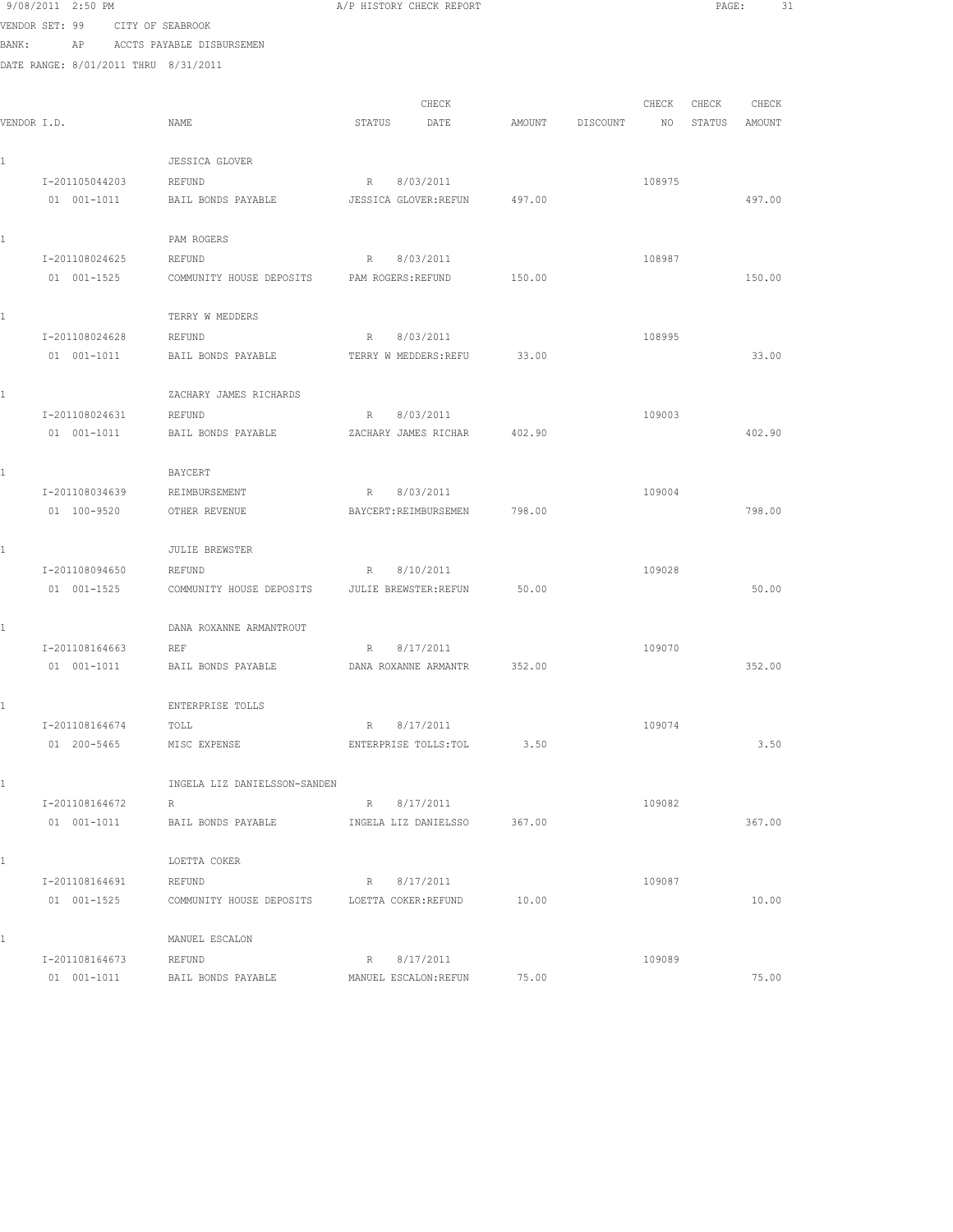9/08/2011 2:50 PM A/P HISTORY CHECK REPORT PAGE: 32 VENDOR SET: 99 CITY OF SEABROOK BANK: AP ACCTS PAYABLE DISBURSEMEN DATE RANGE: 8/01/2011 THRU 8/31/2011 CHECK CHECK CHECK CHECK VENDOR I.D. NAME STATUS DATE AMOUNT DISCOUNT NO STATUS AMOUNT 1 RYAN TYLER MCCARTY I-201108164681 REFUND R 8/17/2011 109098 01 001-1011 BAIL BONDS PAYABLE RYAN TYLER MCCARTY:R 28.00 28.00 1 A-1 DISCOUNT AUTO GLASS I-201108234696 INV R 8/24/2011 109120 01 200-5110 MAINT-AUTOS & EQUIPMENT A-1 DISCOUNT AUTO GL 137.00 137.00 1 BAY AREA RUNNING CLUB I-201108234697 REFUND R 8/24/2011 109127 01 100-8640 LICENSES & PERMITS BAY AREA RUNNING CLU 150.00 150.00 1 BRAZOS TECHNOLOGY CORP I-17144 INV R 8/24/2011 109129 01 200-4005 SUPPLIES-POLICE OPERATION BRAZOS TECHNOLOGY CO 50.00 50.00 1 CHAD DEAN BEARGEON I-201108234694 REFUND R 8/24/2011 109134 01 001-1011 BAIL BONDS PAYABLE CHAD DEAN BEARGEON:R 133.00 133.00 1 GERALD FRANKLIN AGENCY I-201108234704 REFUND R 8/24/2011 109141 01 100-8640 LICENSES & PERMITS GERALD FRANKLIN AGEN 262.50 262.50 1 MARIA CORENO I-201108234713 REFUND R 8/24/2011 109151 01 001-1525 COMMUNITY HOUSE DEPOSITS MARIA CORENO:REFUND 270.00 270.00 1 TEXAS BUSINESS CONFERENCE I-201108234710 REG R 8/24/2011 109167 01 102-5300 TRAINING & CONFERENCE TEXAS BUSINESS CONFE 85.00 85.00 85.00 1 DANIELA MICHEL I-201108304729 REFUND R 8/31/2011 109216 01 001-1525 COMMUNITY HOUSE DEPOSITS DANIELA MICHEL:REFUN 50.00 50.00 50.00 1 DENNIS SYPHRETT I-201108304730 REFUND R 8/31/2011 109217 01 001-1525 COMMUNITY HOUSE DEPOSITS DENNIS SYPHRETT:REFU 50.00 50.00 1 KARL HOLLEY I-201108304737 EXPENSES R 8/31/2011 109224

01 600-5300 TRAINING & CONFERENCE KARL HOLLEY: EXPENSES 1,076.00 1,076.00 1,076.00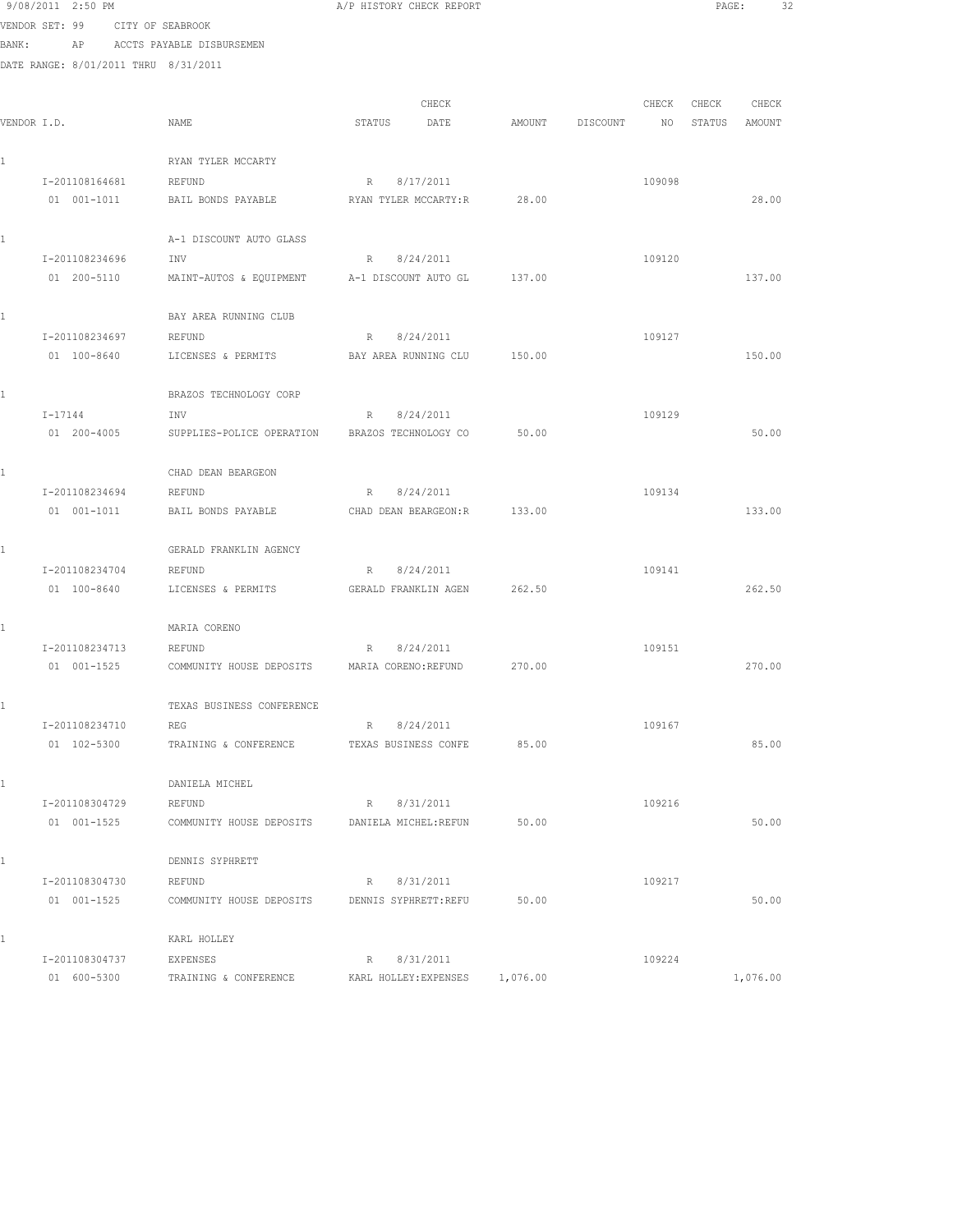|       | 9/08/2011 2:50 PM                    |                                        | A/P HISTORY CHECK REPORT                               |                                  | PAGE:<br>33       |
|-------|--------------------------------------|----------------------------------------|--------------------------------------------------------|----------------------------------|-------------------|
|       | VENDOR SET: 99 CITY OF SEABROOK      |                                        |                                                        |                                  |                   |
| BANK: |                                      | AP ACCTS PAYABLE DISBURSEMEN           |                                                        |                                  |                   |
|       | DATE RANGE: 8/01/2011 THRU 8/31/2011 |                                        |                                                        |                                  |                   |
|       |                                      |                                        |                                                        |                                  |                   |
|       |                                      |                                        | CHECK                                                  |                                  | CHECK CHECK CHECK |
|       | VENDOR I.D.                          | NAME                                   | STATUS DATE                                            | AMOUNT DISCOUNT NO STATUS AMOUNT |                   |
|       |                                      |                                        |                                                        |                                  |                   |
| 1     |                                      | LISA HERRERA                           |                                                        |                                  |                   |
|       | I-201108304731                       | REFUND                                 | R 8/31/2011                                            | 109229                           |                   |
|       | 01 100-8625                          | POOL RECEIPTS                          | LISA HERRERA: REFUND 50.00                             |                                  | 50.00             |
|       |                                      |                                        |                                                        |                                  |                   |
| 1     |                                      | PHCC                                   |                                                        |                                  |                   |
|       |                                      | I-201108304740 PLUMBING CLASS          | R 8/31/2011                                            | 109233                           |                   |
|       | 01 600-5300                          | TRAINING & CONFERENCE                  | PHCC: PLUMBING CLASS 270.00                            |                                  | 270.00            |
| 1     |                                      | RAFAEL SALAZAR OLGUEN                  |                                                        |                                  |                   |
|       | I-201108304744                       | REFUND                                 | R 8/31/2011                                            | 109239                           |                   |
|       | 01 001-1011                          | BAIL BONDS PAYABLE                     | RAFAEL SALAZAR OLGUE 300.00                            |                                  | 300.00            |
|       |                                      |                                        | *** VENDOR TOTALS ***                                  | 27 CHECKS                        | 6,221.90          |
|       |                                      |                                        |                                                        |                                  |                   |
| 1459  |                                      | MONUMENT CHEVROLET                     |                                                        |                                  |                   |
|       | I-253784                             | TAHOE REPAIR                           | R 8/03/2011                                            | 108983                           |                   |
|       |                                      | 01 220-5110 MAINT-AUTOS & EQUIP        | TAHOE REPAIR 228.20                                    |                                  | 228.20            |
|       |                                      |                                        | *** VENDOR TOTALS ***                                  | 1 CHECKS                         | 228.20            |
|       |                                      |                                        |                                                        |                                  |                   |
| 1452  |                                      | KIM IRVING MORRELL                     |                                                        |                                  |                   |
|       | I-201108164680                       | AUG11 EXPENSES                         | R 8/17/2011                                            | 109091                           |                   |
|       | 01 100-3300                          | MAYOR & COUNCIL FEES                   | AUG11 EXPENSES<br>150.00                               |                                  | 150.00            |
|       |                                      |                                        | *** VENDOR TOTALS ***                                  | 1 CHECKS                         | 150.00            |
|       |                                      |                                        |                                                        |                                  |                   |
| 0234  |                                      | MUNICIPAL CODE CORPORATION             |                                                        |                                  |                   |
|       | I-00208914                           | LITERATURE                             | R 8/24/2011                                            | 109154                           |                   |
|       | 01 107-5190 CODIFICATION             |                                        | 464.96<br>LITERATURE<br>*** VENDOR TOTALS *** 1 CHECKS |                                  | 464.96<br>464.96  |
|       |                                      |                                        |                                                        |                                  |                   |
| 1757  |                                      | NAPCO CHEMICAL CO., INC.               |                                                        |                                  |                   |
|       | I-101746                             | HYDROCHLORIC ACID                      | R 8/03/2011                                            | 108984                           |                   |
|       | 01 400-4090                          | POOL SUPPLIES                          | HYDROCHLORIC ACID 395.00                               |                                  | 395.00            |
|       |                                      |                                        | *** VENDOR TOTALS ***                                  | 1 CHECKS                         | 395.00            |
|       |                                      |                                        |                                                        |                                  |                   |
| 1209  |                                      | NAPIER WIPERS AND RAGS                 |                                                        |                                  |                   |
|       | I-1871                               | WIPERS                                 | R 8/24/2011                                            | 109155                           |                   |
|       | 20 902-5130                          | MAINT-WATER SYSTEM MINOR               | 160.00<br>WIPERS                                       |                                  | 160.00            |
|       |                                      |                                        | *** VENDOR TOTALS ***                                  | 1 CHECKS                         | 160.00            |
|       |                                      |                                        |                                                        |                                  |                   |
| 0673  |                                      | NATIONAL BUSINESS FURN.                |                                                        |                                  |                   |
|       |                                      | I-201108164682 FIRE PROOF FILE CABINET | R 8/17/2011                                            | 109092                           |                   |
|       |                                      | 01 107-4010 OFFICE SUPPLIES            | FIRE PROOF FILE CABI 1,889.00                          |                                  | 1,889.00          |
|       |                                      |                                        | *** VENDOR TOTALS ***                                  | 1 CHECKS                         | 1,889.00          |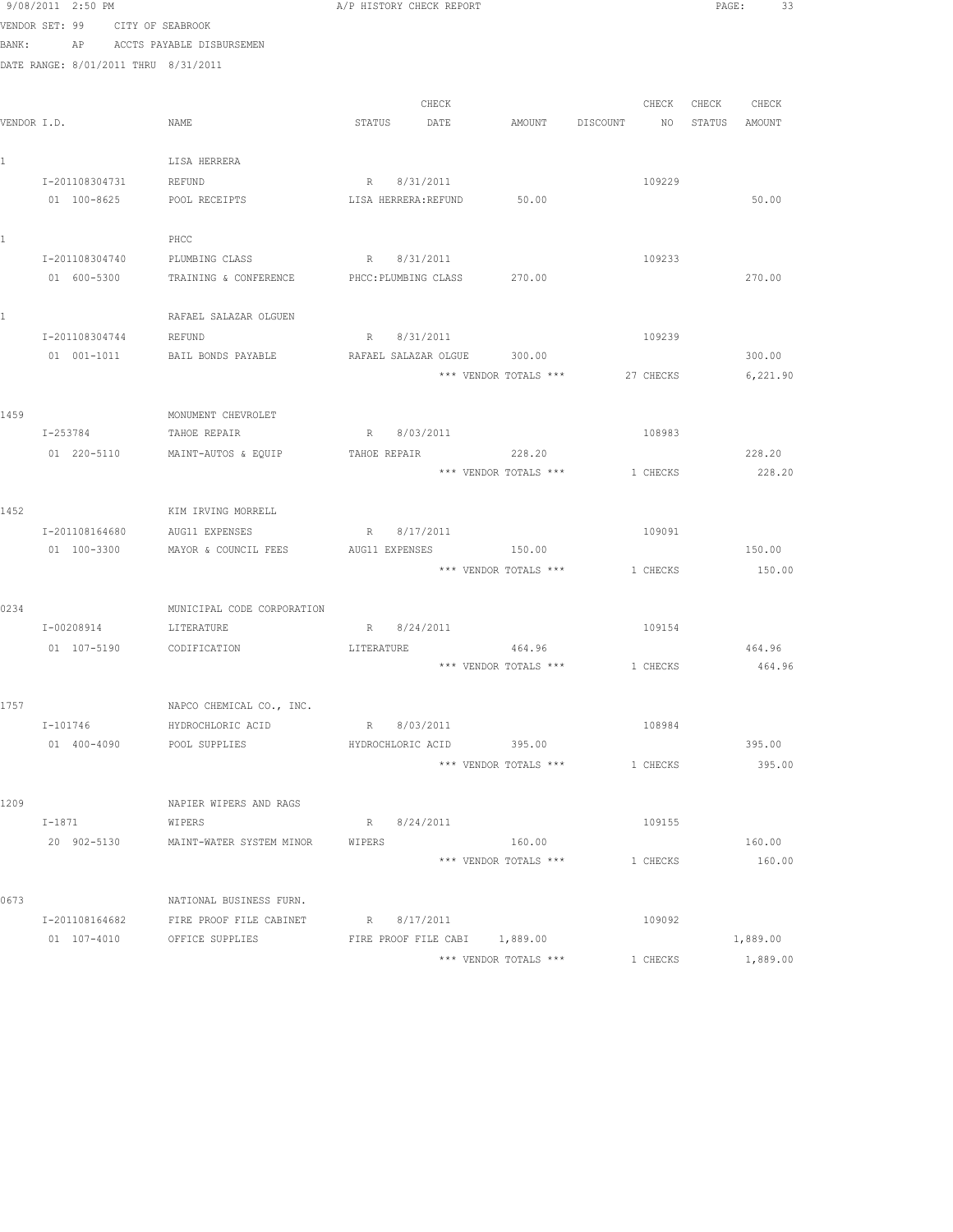|                | 9/08/2011 2:50 PM |                                                                                              |                  | A/P HISTORY CHECK REPORT |                                |             |          |       | PAGE:<br>34   |  |
|----------------|-------------------|----------------------------------------------------------------------------------------------|------------------|--------------------------|--------------------------------|-------------|----------|-------|---------------|--|
| VENDOR SET: 99 |                   | CITY OF SEABROOK                                                                             |                  |                          |                                |             |          |       |               |  |
| BANK:          |                   | AP ACCTS PAYABLE DISBURSEMEN                                                                 |                  |                          |                                |             |          |       |               |  |
|                |                   | DATE RANGE: 8/01/2011 THRU 8/31/2011                                                         |                  |                          |                                |             |          |       |               |  |
|                |                   |                                                                                              |                  |                          |                                |             |          |       |               |  |
|                |                   |                                                                                              |                  | CHECK                    |                                |             | CHECK    | CHECK | CHECK         |  |
| VENDOR I.D.    |                   | NAME                                                                                         | STATUS           | DATE                     | AMOUNT                         | DISCOUNT NO |          |       | STATUS AMOUNT |  |
| 1474           |                   | NATIONAL TRENCH SAFETY                                                                       |                  |                          |                                |             |          |       |               |  |
|                | I-0166290         | SIGNS                                                                                        |                  | R 8/24/2011              |                                |             | 109156   |       |               |  |
|                | 01 500-5150       | MAINT-STREET SIGNS                                                                           | SIGNS            |                          | 73.50                          |             |          |       | 73.50         |  |
|                |                   |                                                                                              |                  |                          | *** VENDOR TOTALS *** 1 CHECKS |             |          |       | 73.50         |  |
|                |                   |                                                                                              |                  |                          |                                |             |          |       |               |  |
| 0740           |                   | O'REILLY AUTO PARTS                                                                          |                  |                          |                                |             |          |       |               |  |
|                |                   | I-201108094652 JULY11 STATEMENT                                                              |                  | R 8/10/2011              |                                |             | 109032   |       |               |  |
|                |                   | 01  400-5110  MAINT-AUTOS & EQUIPMENT  JULY11 STATEMENT                                      |                  |                          | 305.86                         |             |          |       |               |  |
|                |                   | 20 912-5110 MAINT-AUTOS & EQUIPMENT JULY11 STATEMENT                                         |                  |                          | 279.28                         |             |          |       |               |  |
|                | 01 500-5110       | MAINT-AUTOS & EQUIP                                                                          | JULY11 STATEMENT |                          | 246.93                         |             |          |       |               |  |
|                | 01 500-4150       | SMALL TOOLS & EQUIP                                                                          |                  | JULY11 STATEMENT         | 28.97                          |             |          |       |               |  |
|                | 01 200-5110       | MAINT-AUTOS & EQUIPMENT                                                                      |                  | JULY11 STATEMENT         | 20.45                          |             |          |       |               |  |
|                | 01 500-4400       | MISC SUPPLIES                                                                                |                  | JULY11 STATEMENT         | 41.38                          |             |          |       |               |  |
|                | 20 902-5110       | MAINT-AUTOS & EQUIPMENT                                                                      |                  | JULY11 STATEMENT         | 196.88                         |             |          |       |               |  |
|                | 01 107-4050       | BULK PETROLEUM PURCHASES                                                                     |                  | JULY11 STATEMENT         | 30.86                          |             |          |       |               |  |
|                | 01 220-5110       | MAINT-AUTOS & EQUIP                                                                          |                  | JULY11 STATEMENT         | 11.99                          |             |          |       |               |  |
|                | 01 400-4400       | MISC SUPPLIES                                                                                |                  | JULY11 STATEMENT         | 3.29                           |             |          |       |               |  |
|                | 01 107-5180       | MAINT-BLDGS & GROUNDS                                                                        |                  | JULY11 STATEMENT         | 34.74                          |             |          |       | 1,200.63      |  |
|                |                   |                                                                                              |                  |                          | *** VENDOR TOTALS *** 1 CHECKS |             |          |       | 1,200.63      |  |
| 1336           |                   | O.M.I. INDUSTRIES                                                                            |                  |                          |                                |             |          |       |               |  |
|                | I-304680          | MUNI                                                                                         |                  | R 8/24/2011              |                                |             | 109157   |       |               |  |
|                | 20 912-5120       | MAINT-SEWER SYSTEM MINOR                                                                     | MUNI             |                          | 647.47                         |             |          |       | 647.47        |  |
|                |                   |                                                                                              |                  |                          | *** VENDOR TOTALS ***          |             | 1 CHECKS |       | 647.47        |  |
|                |                   |                                                                                              |                  |                          |                                |             |          |       |               |  |
| 0147           |                   | OFFICE DEPOT CARD PLAN                                                                       |                  |                          |                                |             |          |       |               |  |
|                | I-1927574         | JULY11 STATEMENT                                                                             |                  | R 8/10/2011              |                                |             | 109033   |       |               |  |
|                | 01 107-4010       | OFFICE SUPPLIES                                                                              |                  |                          | JULY11 STATEMENT 33.96         |             |          |       |               |  |
|                | 01 220-5465       | MISC EXPENDITURES                                                                            |                  | JULY11 STATEMENT         | 99.27                          |             |          |       |               |  |
|                |                   | 01 400-4400 MISC SUPPLIES                                                                    |                  | JULY11 STATEMENT         | 32.76                          |             |          |       | 165.99        |  |
|                |                   |                                                                                              |                  |                          | *** VENDOR TOTALS *** 1 CHECKS |             |          |       | 165.99        |  |
|                |                   |                                                                                              |                  |                          |                                |             |          |       |               |  |
| 1196           |                   | OFFICE OF AG CHILD S UNIT                                                                    |                  |                          |                                |             |          |       |               |  |
|                |                   | I-RA 201108024632 CHILD SUPPORT<br>01  001-1032    QTHER PAYROLL DEDUCTIONS    CHILD SUPPORT |                  | D 8/02/2011              | 138.46                         |             | 000000   |       | 138.46        |  |
|                |                   |                                                                                              |                  |                          |                                |             |          |       |               |  |
| 1196           |                   | OFFICE OF AG CHILD S UNIT                                                                    |                  |                          |                                |             |          |       |               |  |
|                |                   | I-RA 201108164690 CHILD SUPPORT                                                              |                  | D 8/16/2011              |                                |             | 000000   |       |               |  |
|                | 01 001-1032       | OTHER PAYROLL DEDUCTIONS CHILD SUPPORT                                                       |                  |                          | 138.46                         |             |          |       | 138.46        |  |
|                |                   |                                                                                              |                  |                          |                                |             |          |       |               |  |
| 1196           |                   | OFFICE OF AG CHILD S UNIT                                                                    |                  |                          |                                |             |          |       |               |  |
|                |                   | I-RA 201108304745 CHILD SUPPORT                                                              |                  | D 8/30/2011              |                                |             | 000000   |       |               |  |
|                |                   | 01 001-1032 OTHER PAYROLL DEDUCTIONS CHILD SUPPORT 138.46                                    |                  |                          |                                |             |          |       | 138.46        |  |
|                |                   |                                                                                              |                  |                          | *** VENDOR TOTALS ***          |             | 3 CHECKS |       | 415.38        |  |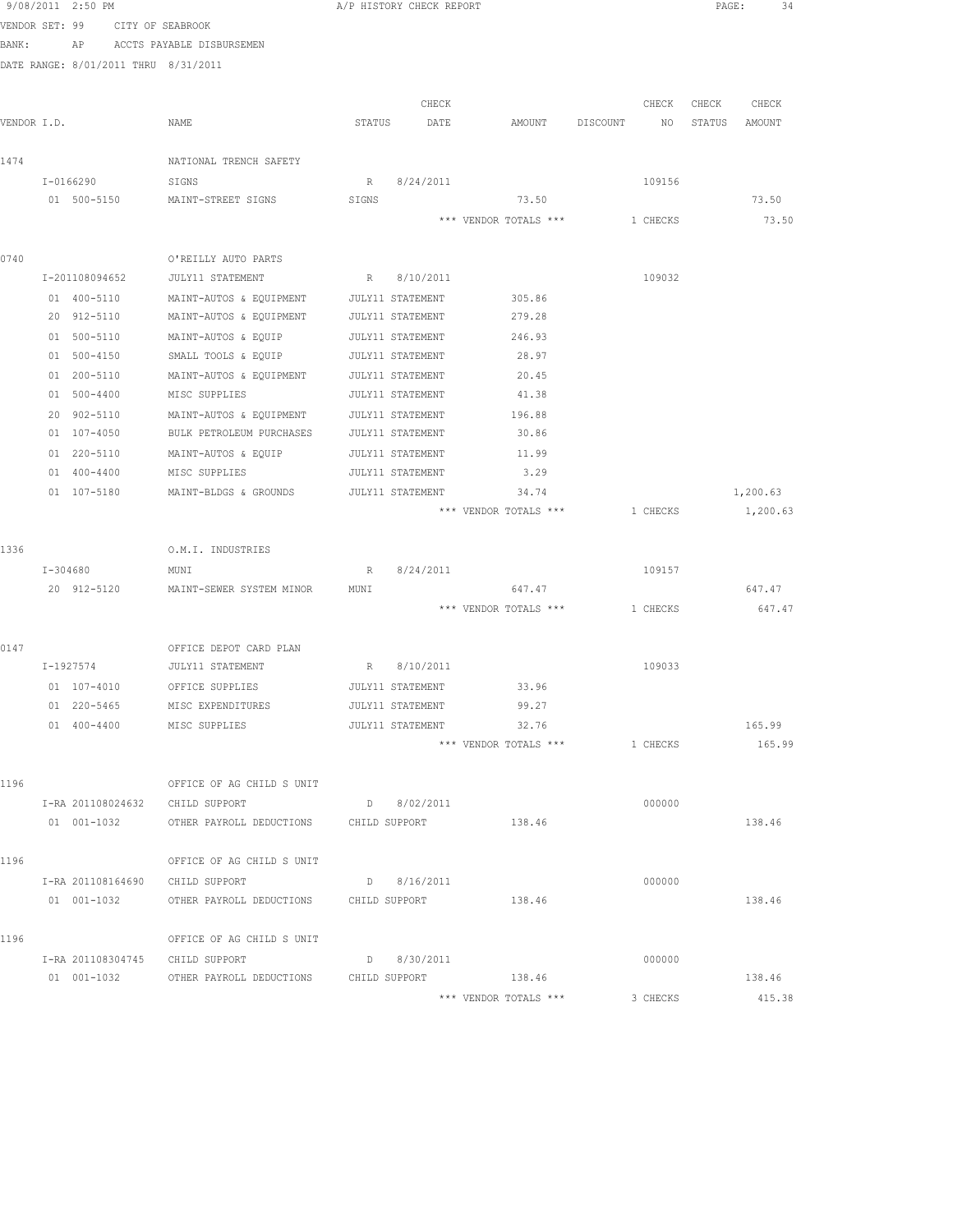|             | 9/08/2011 2:50 PM                    |                                                          | A/P HISTORY CHECK REPORT    |       |                       |                | PAGE:            | 35 |
|-------------|--------------------------------------|----------------------------------------------------------|-----------------------------|-------|-----------------------|----------------|------------------|----|
|             | VENDOR SET: 99                       | CITY OF SEABROOK                                         |                             |       |                       |                |                  |    |
|             | BANK: AP                             | ACCTS PAYABLE DISBURSEMEN                                |                             |       |                       |                |                  |    |
|             | DATE RANGE: 8/01/2011 THRU 8/31/2011 |                                                          |                             |       |                       |                |                  |    |
|             |                                      |                                                          |                             | CHECK |                       | CHECK          | CHECK<br>CHECK   |    |
| VENDOR I.D. |                                      | NAME                                                     | STATUS DATE                 |       | AMOUNT                | DISCOUNT<br>NO | STATUS<br>AMOUNT |    |
|             |                                      |                                                          |                             |       |                       |                |                  |    |
| 1895        |                                      | REBECCA OJEDA                                            |                             |       |                       |                |                  |    |
|             | I-201108024624                       | SECURITY FEE                                             | R 8/03/2011                 |       |                       | 108985         |                  |    |
|             | 01 001-1525                          | COMMUNITY HOUSE DEPOSITS SECURITY FEE                    |                             |       | 150.00                |                | 150.00           |    |
|             |                                      |                                                          |                             |       | *** VENDOR TOTALS *** | 1 CHECKS       | 150.00           |    |
| 1102        |                                      | OMNIBASE SERVICES OF TEXAS                               |                             |       |                       |                |                  |    |
|             | I-201108164683                       | QRTLY REPORT                                             | R 8/17/2011                 |       |                       | 109093         |                  |    |
|             | 01 001-1204                          | OMNI FEES PAYABLE                                        |                             |       | QRTLY REPORT 1,500.76 |                | 1,500.76         |    |
|             |                                      |                                                          |                             |       | *** VENDOR TOTALS *** | 1 CHECKS       | 1,500.76         |    |
|             |                                      |                                                          |                             |       |                       |                |                  |    |
| 1289        |                                      | OZARKA                                                   |                             |       |                       |                |                  |    |
|             | I-01G0115909111 WATER                |                                                          | R 8/03/2011                 |       |                       | 108986         |                  |    |
|             |                                      |                                                          | WATER                       |       | 83.60                 |                | 83.60            |    |
|             |                                      |                                                          |                             |       |                       |                |                  |    |
| 1289        |                                      | OZARKA                                                   |                             |       |                       |                |                  |    |
|             | I-01H0121950364<br>01 107-5465       | WATER<br>MISC EXPENSE                                    | R 8/24/2011<br>WATER        |       | 12.05                 | 109158         | 12.05            |    |
|             |                                      |                                                          |                             |       |                       |                |                  |    |
| 1289        |                                      | OZARKA                                                   |                             |       |                       |                |                  |    |
|             | I-01H0115909111                      | WATER                                                    | R 8/31/2011                 |       |                       | 109232         |                  |    |
|             | 01 200-5465                          | MISC EXPENSE                                             | WATER                       |       | 73.56                 |                | 73.56            |    |
|             |                                      |                                                          |                             |       | *** VENDOR TOTALS *** | 3 CHECKS       | 169.21           |    |
|             |                                      |                                                          |                             |       |                       |                |                  |    |
| 0491        |                                      | PADGETT, KEVIN<br>I-201108034638 TRAVEL EXPENSES         | R 8/03/2011                 |       |                       | 109006         |                  |    |
|             |                                      | 20 902-5300 TRAINING & CONFERENCE TRAVEL EXPENSES 173.95 |                             |       |                       |                | 173.95           |    |
|             |                                      |                                                          |                             |       | *** VENDOR TOTALS *** | 1 CHECKS       | 173.95           |    |
|             |                                      |                                                          |                             |       |                       |                |                  |    |
| 2059        |                                      | PERFECT WEDDING GUIDE                                    |                             |       |                       |                |                  |    |
|             | I-22712                              | ADVERTISING                                              | R 8/24/2011                 |       |                       | 109159         |                  |    |
|             | 15 150-5010                          | ADVERTISING                                              | ADVERTISING                 |       | 107.00                |                | 107.00           |    |
|             |                                      |                                                          |                             |       | *** VENDOR TOTALS *** | 1 CHECKS       | 107.00           |    |
|             |                                      |                                                          |                             |       |                       |                |                  |    |
| 0153        |                                      | PFEIFFER & SON LTD                                       |                             |       |                       |                |                  |    |
|             | $I - 71947$                          | POLE REMOVAL<br>01 500-5465 MISC EXPENDITURES            | E 8/03/2011<br>POLE REMOVAL |       | 328.00                | 999999         | 328.00           |    |
|             |                                      |                                                          |                             |       |                       |                |                  |    |
| 0153        |                                      | PFEIFFER & SON LTD                                       |                             |       |                       |                |                  |    |
|             | I-71837                              | SERVICE CALL                                             | E 8/24/2011                 |       |                       | 999999         |                  |    |
|             | 01 400-5180                          | MAINT-BLDGS & GROUNDS                                    | SERVICE CALL                |       | 1,061.77              |                |                  |    |
|             | I-71839                              | SERVICE CALL                                             | E 8/24/2011                 |       |                       | 999999         |                  |    |
|             | 01 400-5180                          | MAINT-BLDGS & GROUNDS                                    | SERVICE CALL                |       | 835.66                |                | 1,897.43         |    |
|             |                                      |                                                          |                             |       | *** VENDOR TOTALS *** | 2 CHECKS       | 2,225.43         |    |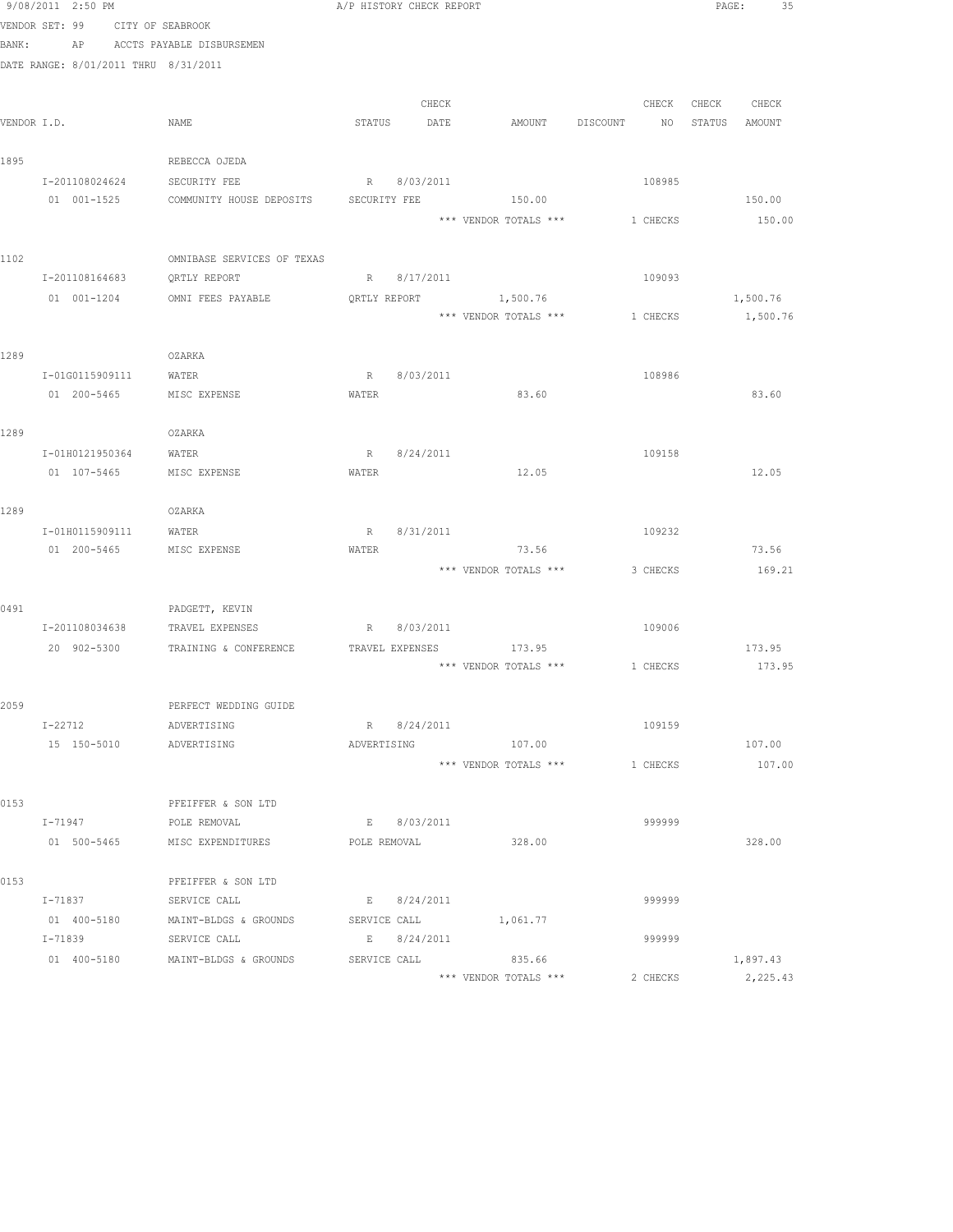|       | 9/08/2011 2:50 PM                    |                                                          |         | A/P HISTORY CHECK REPORT |                                |             |        | PAGE:<br>36 |  |
|-------|--------------------------------------|----------------------------------------------------------|---------|--------------------------|--------------------------------|-------------|--------|-------------|--|
|       | VENDOR SET: 99 CITY OF SEABROOK      |                                                          |         |                          |                                |             |        |             |  |
| BANK: |                                      | AP ACCTS PAYABLE DISBURSEMEN                             |         |                          |                                |             |        |             |  |
|       | DATE RANGE: 8/01/2011 THRU 8/31/2011 |                                                          |         |                          |                                |             |        |             |  |
|       |                                      |                                                          |         |                          |                                |             |        |             |  |
|       |                                      |                                                          |         | CHECK                    |                                | CHECK       | CHECK  | CHECK       |  |
|       | VENDOR I.D.                          | NAME                                                     |         | STATUS DATE              | AMOUNT                         | DISCOUNT NO | STATUS | AMOUNT      |  |
|       |                                      |                                                          |         |                          |                                |             |        |             |  |
| 1560  |                                      | PIERCE HOUSTON VIDEO & GRAPHIC                           |         |                          |                                |             |        |             |  |
|       | I-201108304741                       | AUG11 WEBSITE MAINTENANCE                                |         | R 8/31/2011              |                                | 109234      |        |             |  |
|       | 15 150-5030                          | RENTALS & SERVICE AGREEMENTS AUG11 WEBSITE MAINTE 500.00 |         |                          |                                |             |        | 500.00      |  |
|       |                                      |                                                          |         |                          | *** VENDOR TOTALS ***          | 1 CHECKS    |        | 500.00      |  |
|       |                                      |                                                          |         |                          |                                |             |        |             |  |
| 1537  |                                      | POOLSURE                                                 |         |                          |                                |             |        |             |  |
|       | I-37127                              | SODIUM BISULFITE                                         |         | R 8/10/2011              |                                | 109034      |        |             |  |
|       | 20 912-5280                          | CHEMICAL SUPPLIES                                        |         |                          | SODIUM BISULFITE 1,137.02      |             |        | 1,137.02    |  |
|       |                                      |                                                          |         |                          |                                |             |        |             |  |
| 1537  |                                      | POOLSURE                                                 |         |                          |                                |             |        |             |  |
|       | $I - 35703$                          | BLEACH                                                   |         | R 8/31/2011              |                                | 109235      |        |             |  |
|       |                                      | 20 912-5280 CHEMICAL SUPPLIES                            | BLEACH  |                          | 2,620.16                       |             |        |             |  |
|       | $I - 40410$                          | SODIUM BISULFITE                                         |         | R 8/31/2011              |                                | 109235      |        |             |  |
|       | 20 912-5280                          | CHEMICAL SUPPLIES                                        |         |                          | SODIUM BISULFITE 927.13        |             |        | 3,547.29    |  |
|       |                                      |                                                          |         |                          | *** VENDOR TOTALS ***          | 2 CHECKS    |        | 4,684.31    |  |
|       |                                      |                                                          |         |                          |                                |             |        |             |  |
| 1274  |                                      | PORT SUPPLY                                              |         |                          |                                |             |        |             |  |
|       | $I-7716$                             | JACK-TRAILER                                             |         | R 8/17/2011              |                                | 109094      |        |             |  |
|       | 50 501-5503                          | MARINE PATROL                                            |         | JACK-TRAILER             | 42.74                          |             |        | 42.74       |  |
|       |                                      |                                                          |         |                          | *** VENDOR TOTALS ***          | 1 CHECKS    |        | 42.74       |  |
|       |                                      |                                                          |         |                          |                                |             |        |             |  |
| 0156  | I-201108164684                       | POSTMASTER SEABROOK<br>POSTAGE                           |         | R 8/17/2011              |                                | 109095      |        |             |  |
|       | 20 905-4011 POSTAGE                  |                                                          | POSTAGE |                          | 1,200.00                       |             |        | 1,200.00    |  |
|       |                                      |                                                          |         |                          | *** VENDOR TOTALS *** 1 CHECKS |             |        | 1,200.00    |  |
|       |                                      |                                                          |         |                          |                                |             |        |             |  |
| 0536  |                                      | PRESTO BUSINESS CARDS INC                                |         |                          |                                |             |        |             |  |
|       | I-199739 BUSINESS CARDS              |                                                          |         | R 8/24/2011              |                                | 109160      |        |             |  |
|       | 41 410-4400                          | MISC SUPPLIES                                            |         | BUSINESS CARDS           | 24.03                          |             |        | 24.03       |  |
|       |                                      |                                                          |         |                          |                                |             |        |             |  |
| 0536  |                                      | PRESTO BUSINESS CARDS INC                                |         |                          |                                |             |        |             |  |
|       | I-199785                             | GONZALES BUSINESS CARDS                                  |         | R 8/31/2011              |                                | 109236      |        |             |  |
|       | 01 200-4010                          | OFFICE SUPPLIES                                          |         | GONZALES BUSINESS CA     | 20.80                          |             |        |             |  |
|       | I-199968                             | SANDI ROLLINS BUSINESS CARDS R 8/31/2011                 |         |                          |                                | 109236      |        |             |  |
|       | 15 150-5010                          | ADVERTISING                                              |         | SANDI ROLLINS BUSINE     | 14.29                          |             |        |             |  |
|       | I-199969                             | #10 ENVELOPES                                            |         | R 8/31/2011              |                                | 109236      |        |             |  |
|       | 41 410-4400 MISC SUPPLIES            |                                                          |         | #10 ENVELOPES            | 59.00                          |             |        | 94.09       |  |
|       |                                      |                                                          |         |                          | *** VENDOR TOTALS ***          | 2 CHECKS    |        | 118.12      |  |
|       |                                      |                                                          |         |                          |                                |             |        |             |  |
| 1236  |                                      | PROMACO, INC.                                            |         |                          |                                |             |        |             |  |
|       | I-0062992IN                          | FLAGS                                                    |         | R 8/31/2011              |                                | 109237      |        |             |  |
|       | 01 107-5465                          | MISC EXPENSE                                             | FLAGS   |                          | 104.75                         |             |        | 104.75      |  |
|       |                                      |                                                          |         |                          | *** VENDOR TOTALS ***          | 1 CHECKS    |        | 104.75      |  |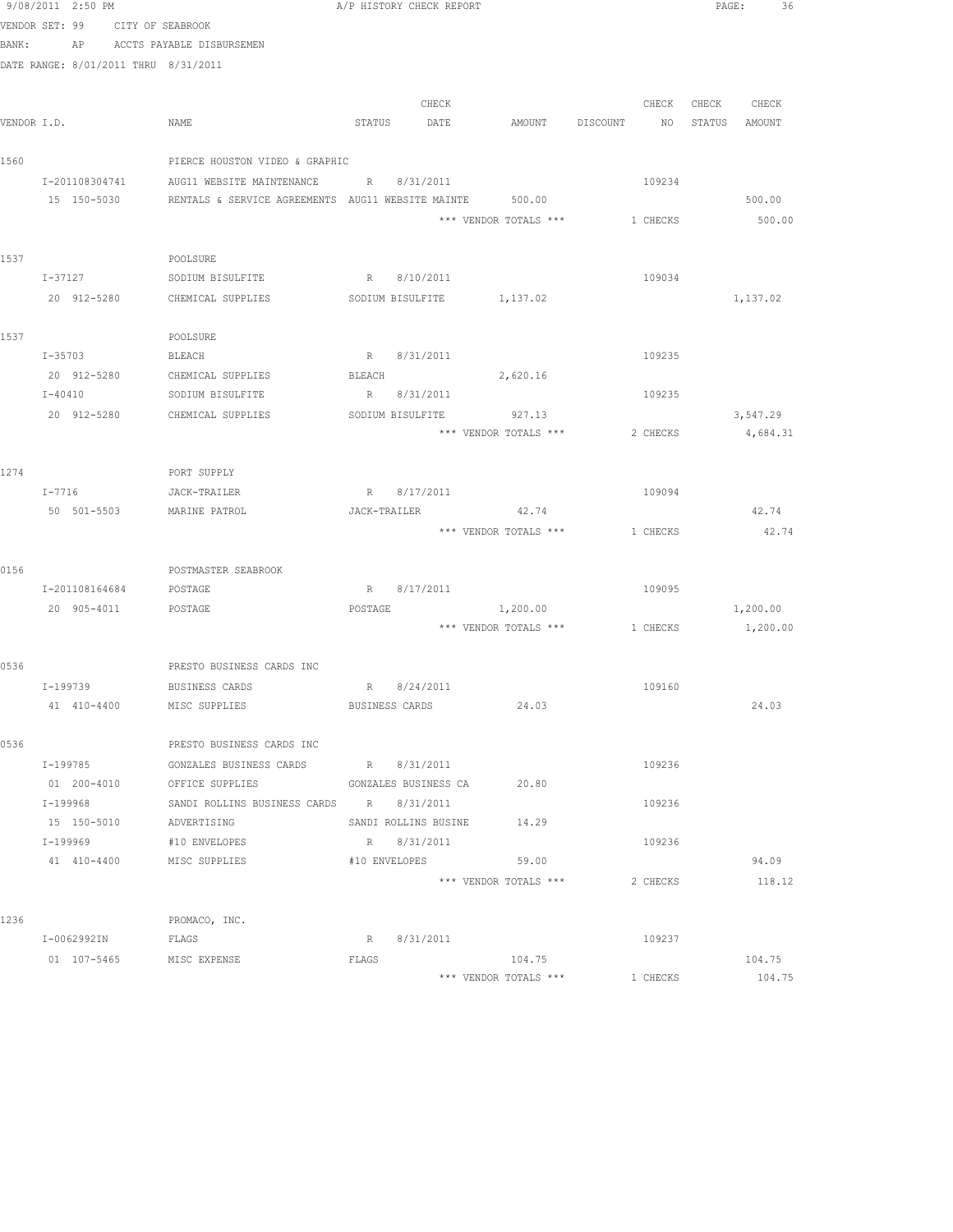|       | 9/08/2011 2:50 PM                    |                                                                     | A/P HISTORY CHECK REPORT                     |       |                                         |             |          |                   | PAGE:<br>37 |  |
|-------|--------------------------------------|---------------------------------------------------------------------|----------------------------------------------|-------|-----------------------------------------|-------------|----------|-------------------|-------------|--|
|       | VENDOR SET: 99 CITY OF SEABROOK      |                                                                     |                                              |       |                                         |             |          |                   |             |  |
| BANK: |                                      | AP ACCTS PAYABLE DISBURSEMEN                                        |                                              |       |                                         |             |          |                   |             |  |
|       | DATE RANGE: 8/01/2011 THRU 8/31/2011 |                                                                     |                                              |       |                                         |             |          |                   |             |  |
|       |                                      |                                                                     |                                              |       |                                         |             |          |                   |             |  |
|       |                                      |                                                                     |                                              | CHECK |                                         |             |          | CHECK CHECK CHECK |             |  |
|       | VENDOR I.D.                          | NAME                                                                | STATUS DATE                                  |       | AMOUNT                                  | DISCOUNT NO |          | STATUS AMOUNT     |             |  |
|       |                                      |                                                                     |                                              |       |                                         |             |          |                   |             |  |
| 0484  |                                      | PUMPS OF HOUSTON, INC.                                              |                                              |       |                                         |             |          |                   |             |  |
|       | I-00335898                           | MOTOR<br>01 400-5160 MAINT-POOL & GROUNDS                           | R 8/03/2011<br>MOTOR                         |       | 2,472.39                                |             | 108988   |                   |             |  |
|       |                                      |                                                                     |                                              |       | *** VENDOR TOTALS *** 1 CHECKS 2,472.39 |             |          |                   | 2,472.39    |  |
|       |                                      |                                                                     |                                              |       |                                         |             |          |                   |             |  |
| 0287  |                                      | R L UTILITIES INC                                                   |                                              |       |                                         |             |          |                   |             |  |
|       | I-1969                               | HYDRANT INSTALLATION                                                | R 8/31/2011                                  |       |                                         |             | 109238   |                   |             |  |
|       | 20 902-6090                          | WATER SYSTEM/MAJOR                                                  | HYDRANT INSTALLATION 16,500.00               |       |                                         |             |          |                   | 16,500.00   |  |
|       |                                      |                                                                     |                                              |       | *** VENDOR TOTALS ***                   | 1 CHECKS    |          |                   | 16,500.00   |  |
|       |                                      |                                                                     |                                              |       |                                         |             |          |                   |             |  |
| 0938  |                                      | RELIANT ENERGY                                                      |                                              |       |                                         |             |          |                   |             |  |
|       | I-132002760254                       | UTILITY                                                             | E 8/17/2011                                  |       |                                         |             | 999999   |                   |             |  |
|       | 15 150-5410 UTILITIES                |                                                                     | UTILITY                                      |       | 556.79                                  |             |          |                   | 556.79      |  |
|       |                                      |                                                                     |                                              |       | *** VENDOR TOTALS *** 1 CHECKS          |             |          |                   | 556.79      |  |
|       |                                      |                                                                     |                                              |       |                                         |             |          |                   |             |  |
| 0168  |                                      | ROBERT C RICHTER JR                                                 |                                              |       |                                         |             |          |                   |             |  |
|       |                                      | I-201108234714 AUG11 PROSECUTOR FEES<br>01 700-5220 PROF FEES-LEGAL | E 8/24/2011<br>AUG11 PROSECUTOR FEE 3,172.50 |       |                                         |             | 999999   |                   |             |  |
|       | 01 220-5220                          | PROF FEES-LEGAL                                                     | AUG11 PROSECUTOR FEE 352.50                  |       |                                         |             |          |                   | 3,525.00    |  |
|       |                                      |                                                                     |                                              |       | *** VENDOR TOTALS ***                   |             | 1 CHECKS |                   | 3,525.00    |  |
|       |                                      |                                                                     |                                              |       |                                         |             |          |                   |             |  |
| 1409  |                                      | SANDRA ROLLINS                                                      |                                              |       |                                         |             |          |                   |             |  |
|       | I-201108234707                       | BRIDAL FAIR SUPPLIES                                                | R 8/24/2011                                  |       |                                         |             | 109161   |                   |             |  |
|       | 15 150-5010 ADVERTISING              |                                                                     |                                              |       | BRIDAL FAIR SUPPLIES 76.40              |             |          |                   | 76.40       |  |
|       |                                      |                                                                     |                                              |       | *** VENDOR TOTALS *** 1 CHECKS          |             |          |                   | 76.40       |  |
|       |                                      |                                                                     |                                              |       |                                         |             |          |                   |             |  |
| 1595  |                                      | RONDA WALPOLE, INC.                                                 |                                              |       |                                         |             |          |                   |             |  |
|       | I-2008597                            | ID CARDS                                                            | R 8/31/2011                                  |       |                                         |             | 109240   |                   |             |  |
|       | 01 200-4015                          | SUPPLIES-ID                                                         | ID CARDS                                     |       | 31.90                                   |             |          |                   | 31.90       |  |
|       |                                      |                                                                     |                                              |       | *** VENDOR TOTALS ***                   |             | 1 CHECKS |                   | 31.90       |  |
| 1101  |                                      | ROSS BANKS MAY CRON & CAVIN                                         |                                              |       |                                         |             |          |                   |             |  |
|       | I-201108094654                       | PROFESSIONAL LEGAL FEES                                             | R 8/10/2011                                  |       |                                         |             | 109035   |                   |             |  |
|       | 01 107-5220                          | PROF FEES-LEGAL                                                     |                                              |       | PROFESSIONAL LEGAL F 15,448.26          |             |          |                   | 15,448.26   |  |
|       |                                      |                                                                     |                                              |       | *** VENDOR TOTALS ***                   |             | 1 CHECKS |                   | 15,448.26   |  |
|       |                                      |                                                                     |                                              |       |                                         |             |          |                   |             |  |
| 2041  |                                      | GLENN R ROYAL                                                       |                                              |       |                                         |             |          |                   |             |  |
|       | I-201108164685                       | AUG11 EXPENSES                                                      | R 8/17/2011                                  |       |                                         |             | 109096   |                   |             |  |
|       | 01 100-3300                          | MAYOR & COUNCIL FEES                                                | AUG11 EXPENSES                               |       | 200.00                                  |             |          |                   |             |  |
|       | 01 100-5300                          | TRAINING & CONFERENCE                                               | AUG11 EXPENSES                               |       | 27.50CR                                 |             |          |                   | 172.50      |  |
|       |                                      |                                                                     |                                              |       | *** VENDOR TOTALS ***                   |             | 1 CHECKS |                   | 172.50      |  |
|       |                                      |                                                                     |                                              |       |                                         |             |          |                   |             |  |
| 1857  |                                      | STEPHEN M RUTHSTROM                                                 | R 8/03/2011                                  |       |                                         |             | 108989   |                   |             |  |
|       | I-201108024627<br>01 600-3015        | FIRE INSPECTOR FEE<br>CONTRACT LABOR                                | FIRE INSPECTOR FEE                           |       | 280.00                                  |             |          |                   | 280.00      |  |
|       |                                      |                                                                     |                                              |       |                                         |             |          |                   |             |  |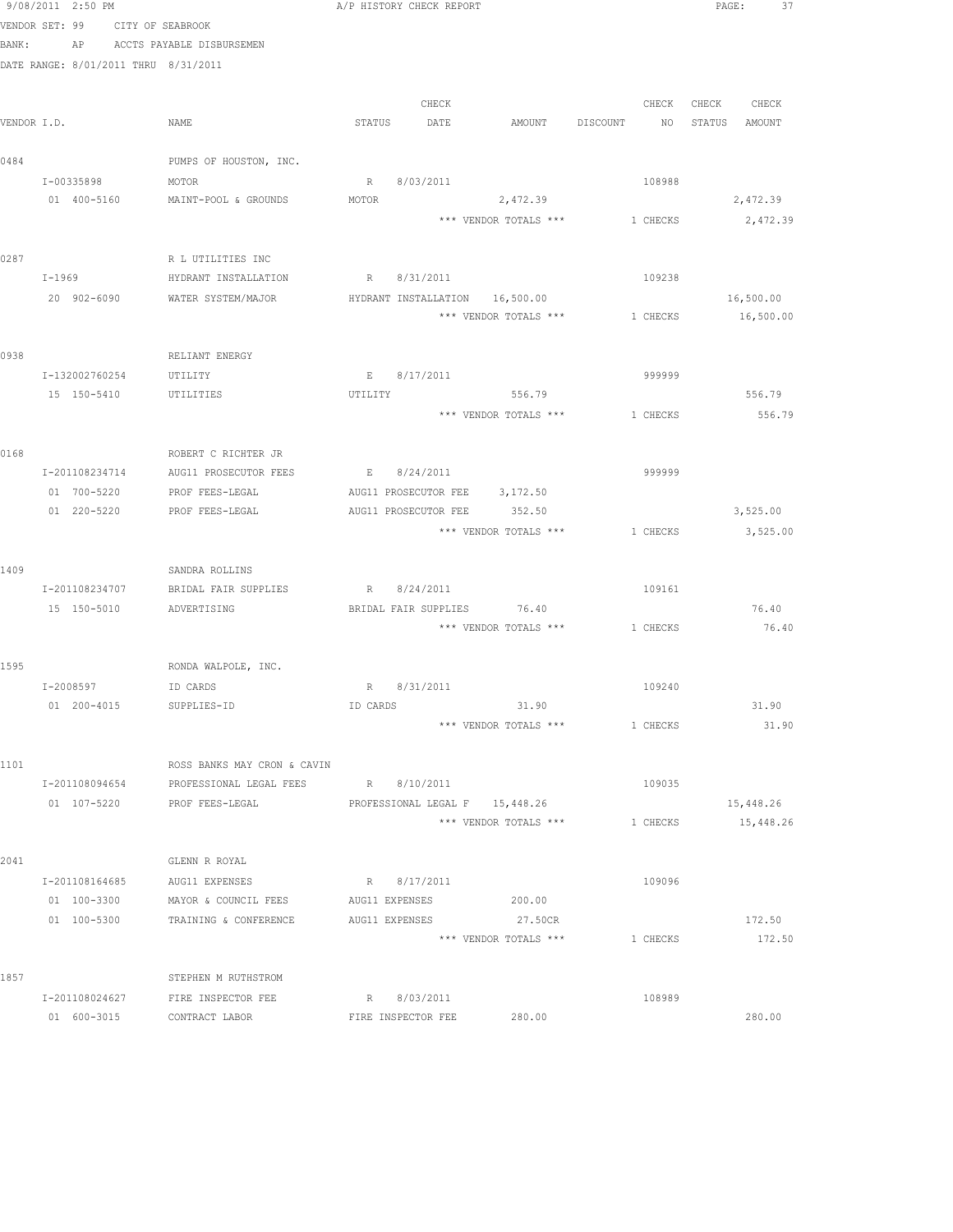|      | 9/08/2011 2:50 PM                    |                                      | A/P HISTORY CHECK REPORT   |                       |                                  |          |                   | PAGE: 38 |
|------|--------------------------------------|--------------------------------------|----------------------------|-----------------------|----------------------------------|----------|-------------------|----------|
|      | VENDOR SET: 99 CITY OF SEABROOK      |                                      |                            |                       |                                  |          |                   |          |
|      | BANK: AP ACCTS PAYABLE DISBURSEMEN   |                                      |                            |                       |                                  |          |                   |          |
|      | DATE RANGE: 8/01/2011 THRU 8/31/2011 |                                      |                            |                       |                                  |          |                   |          |
|      |                                      |                                      |                            |                       |                                  |          |                   |          |
|      |                                      |                                      | CHECK                      |                       |                                  |          | CHECK CHECK CHECK |          |
|      | VENDOR I.D.                          | NAME                                 | STATUS DATE                |                       | AMOUNT DISCOUNT NO STATUS AMOUNT |          |                   |          |
| 1857 |                                      | STEPHEN M RUTHSTROM                  |                            |                       |                                  |          |                   |          |
|      | I-201108094653                       | FIRE INSPECTOR FEES                  | R 8/10/2011                |                       |                                  | 109036   |                   |          |
|      | 01 600-3015                          | CONTRACT LABOR                       | FIRE INSPECTOR FEES        | 280.00                |                                  |          |                   | 280.00   |
|      |                                      |                                      |                            |                       |                                  |          |                   |          |
| 1857 |                                      | STEPHEN M RUTHSTROM                  |                            |                       |                                  |          |                   |          |
|      | I-201108164686                       | FIRE INSPECTOR FEES                  | R 8/17/2011                |                       |                                  | 109097   |                   |          |
|      | 01 600-3015                          | CONTRACT LABOR                       | FIRE INSPECTOR FEES 280.00 |                       |                                  |          |                   | 280.00   |
| 1857 |                                      | STEPHEN M RUTHSTROM                  |                            |                       |                                  |          |                   |          |
|      |                                      | I-201108234708 FIRE INSPECTOR FEES   | R 8/24/2011                |                       |                                  | 109162   |                   |          |
|      |                                      | 01 600-3015 CONTRACT LABOR           | FIRE INSPECTOR FEES 280.00 |                       |                                  |          |                   | 280.00   |
|      |                                      |                                      |                            |                       |                                  |          |                   |          |
| 1857 |                                      | STEPHEN M RUTHSTROM                  |                            |                       |                                  |          |                   |          |
|      | I-201108304742                       | FIRE INSPECTOR FEE                   | R 8/31/2011                |                       |                                  | 109241   |                   |          |
|      | 01 600-3015                          | CONTRACT LABOR                       | FIRE INSPECTOR FEE         | 280.00                |                                  |          |                   | 280.00   |
|      |                                      |                                      |                            | *** VENDOR TOTALS *** |                                  | 5 CHECKS |                   | 1,400.00 |
| 1761 |                                      | ELAINE SALLES                        |                            |                       |                                  |          |                   |          |
|      | I-201108164688                       | PETTY CASH REIMBURSEMENT R 8/17/2011 |                            |                       |                                  | 109099   |                   |          |
|      | 01 001-1525                          | COMMUNITY HOUSE DEPOSITS             | PETTY CASH REIMBURSE       | 50.00                 |                                  |          |                   |          |
|      | 01 100-5465                          | MISC EXPENDITURES                    | PETTY CASH REIMBURSE       | 29.75                 |                                  |          |                   |          |
|      | 01 107-3900                          | MERIT AWARDS                         | PETTY CASH REIMBURSE       | 100.00                |                                  |          |                   |          |
|      | 01 107-4011                          | POSTAGE                              | PETTY CASH REIMBURSE       | 33.43                 |                                  |          |                   |          |
|      | 01 107-5465 MISC EXPENSE             |                                      | PETTY CASH REIMBURSE       | 21.65                 |                                  |          |                   |          |
|      | 15 150-5010 ADVERTISING              |                                      | PETTY CASH REIMBURSE 30.99 |                       |                                  |          |                   | 265.82   |
|      |                                      |                                      |                            | *** VENDOR TOTALS *** |                                  | 1 CHECKS |                   | 265.82   |
| 0227 |                                      | SAM'S CLUB                           |                            |                       |                                  |          |                   |          |
|      | I-201108164687                       | JULY11 STATEMENT                     | R 8/17/2011                |                       |                                  | 109100   |                   |          |
|      | 01 400-4400                          | MISC SUPPLIES                        | JULY11 STATEMENT           | 52.59                 |                                  |          |                   |          |
|      | 01 400-4010                          | OFFICE SUPPLIES                      | JULY11 STATEMENT           | 12.21                 |                                  |          |                   |          |
|      | 01 107-5295                          | SAFETY COMMITTEE                     | JULY11 STATEMENT           | 142.03                |                                  |          |                   |          |
|      |                                      | 50 501-5340 DETENTION SUPPLIES       | JULY11 STATEMENT           | 365.57                |                                  |          |                   | 572.40   |
|      |                                      |                                      |                            | *** VENDOR TOTALS *** |                                  | 1 CHECKS |                   | 572.40   |
|      |                                      |                                      |                            |                       |                                  |          |                   |          |
| 0714 |                                      | SCHINDLER ELEVATOR CORP              |                            |                       |                                  |          |                   |          |
|      | I-7151462077                         | SERVICE CALL                         | R 8/10/2011                |                       |                                  | 109037   |                   |          |
|      | 01 107-5180                          | MAINT-BLDGS & GROUNDS                | SERVICE CALL               | 351.21                |                                  |          |                   | 351.21   |
| 0714 |                                      | SCHINDLER ELEVATOR CORP              |                            |                       |                                  |          |                   |          |
|      | I-7100207059                         | ELEVATOR REPAIR                      | R 8/24/2011                |                       |                                  | 109163   |                   |          |
|      | 01 107-5180                          | MAINT-BLDGS & GROUNDS                | ELEVATOR REPAIR            | 4,329.00              |                                  |          |                   | 4,329.00 |
|      |                                      |                                      |                            | *** VENDOR TOTALS *** |                                  | 2 CHECKS |                   | 4,680.21 |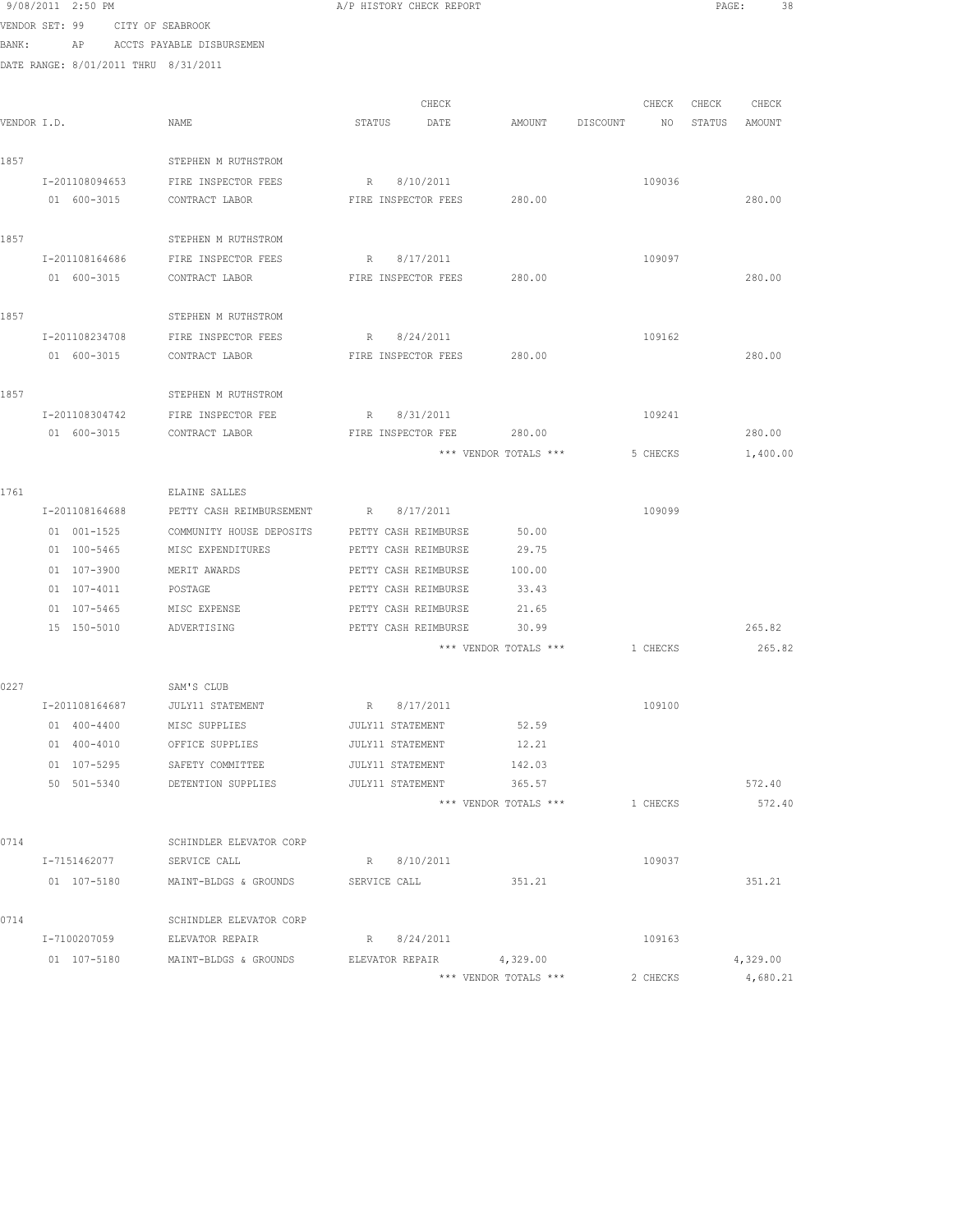|             | VENDOR SET: 99                       | CITY OF SEABROOK                                                |         |                     |                       |          |          |                   |               |
|-------------|--------------------------------------|-----------------------------------------------------------------|---------|---------------------|-----------------------|----------|----------|-------------------|---------------|
| BANK:       | AP                                   | ACCTS PAYABLE DISBURSEMEN                                       |         |                     |                       |          |          |                   |               |
|             | DATE RANGE: 8/01/2011 THRU 8/31/2011 |                                                                 |         |                     |                       |          |          |                   |               |
|             |                                      |                                                                 |         |                     |                       |          |          | CHECK CHECK CHECK |               |
| VENDOR I.D. |                                      | NAME                                                            | STATUS  | CHECK<br>DATE       | AMOUNT                | DISCOUNT | NO       |                   | STATUS AMOUNT |
|             |                                      |                                                                 |         |                     |                       |          |          |                   |               |
| 1083        |                                      | VICTOR O SCHINNERER & CO INC                                    |         |                     |                       |          |          |                   |               |
|             | I-R110055906                         | PREMIUM                                                         |         | R 8/24/2011         |                       |          | 109164   |                   |               |
|             | 01 107-5330                          | INSURANCE-MISC                                                  | PREMIUM |                     | 200.00                |          |          |                   |               |
|             | I-R110056122                         | PREMIUM                                                         |         | R 8/24/2011         |                       |          | 109164   |                   |               |
|             | 01 107-5330                          | INSURANCE-MISC                                                  | PREMIUM |                     | 200.00                |          |          |                   | 400.00        |
|             |                                      |                                                                 |         |                     | *** VENDOR TOTALS *** |          | 1 CHECKS |                   | 400.00        |
| 1462        |                                      | SDU TEXAS CHILD SUPPORT                                         |         |                     |                       |          |          |                   |               |
|             | I-SDU201108024632                    | CHILD SUPPORT                                                   |         | D 8/02/2011         |                       |          | 000000   |                   |               |
|             | 01 001-1032                          | OTHER PAYROLL DEDUCTIONS CHILD SUPPORT                          |         |                     | 311.54                |          |          |                   | 311.54        |
|             |                                      |                                                                 |         |                     |                       |          |          |                   |               |
| 1462        |                                      | SDU TEXAS CHILD SUPPORT                                         |         |                     |                       |          |          |                   |               |
|             |                                      | I-SDU201108164690 CHILD SUPPORT                                 |         | D 8/16/2011         |                       |          | 000000   |                   |               |
|             | 01 001-1032                          | OTHER PAYROLL DEDUCTIONS CHILD SUPPORT                          |         |                     | 311.54                |          |          |                   | 311.54        |
|             |                                      |                                                                 |         |                     |                       |          |          |                   |               |
| 1462        |                                      | SDU TEXAS CHILD SUPPORT                                         |         |                     |                       |          |          |                   |               |
|             |                                      | I-SDU201108304745 CHILD SUPPORT                                 |         | D 8/30/2011         |                       |          | 000000   |                   |               |
|             | 01 001-1032                          | OTHER PAYROLL DEDUCTIONS                                        |         | CHILD SUPPORT       | 311.54                |          |          |                   | 311.54        |
|             |                                      |                                                                 |         |                     | *** VENDOR TOTALS *** |          | 3 CHECKS |                   | 934.62        |
| 0176        |                                      | SEABROOK FLOWERS                                                |         |                     |                       |          |          |                   |               |
|             | I-201108164689                       | ELLIS REEL SERVICES                                             |         | R 8/17/2011         |                       |          | 109101   |                   |               |
|             | 01 107-5465                          | MISC EXPENSE                                                    |         | ELLIS REEL SERVICES | 87.95                 |          |          |                   | 87.95         |
|             |                                      |                                                                 |         |                     | *** VENDOR TOTALS *** | 1 CHECKS |          |                   | 87.95         |
| 0438        |                                      | SEABROOK POLICE ASSOC.                                          |         |                     |                       |          |          |                   |               |
|             |                                      | I-SPA201108024632 EMPLOYEE DEDUCTIONS R 8/03/2011               |         |                     |                       |          | 108990   |                   |               |
|             |                                      | 01 001-1032 OTHER PAYROLL DEDUCTIONS EMPLOYEE DEDUCTIONS 239.00 |         |                     |                       |          |          |                   | 239.00        |
|             |                                      |                                                                 |         |                     |                       |          |          |                   |               |
| 0438        |                                      | SEABROOK POLICE ASSOC.                                          |         |                     |                       |          |          |                   |               |
|             | I-SPA201108164690                    | EMPLOYEE DEDUCTIONS                                             | R       | 8/17/2011           |                       |          | 109116   |                   |               |
|             | 01 001-1032                          | OTHER PAYROLL DEDUCTIONS                                        |         | EMPLOYEE DEDUCTIONS | 233.00                |          |          |                   | 233.00        |
| 0438        |                                      | SEABROOK POLICE ASSOC.                                          |         |                     |                       |          |          |                   |               |
|             | I-SPA201108304745                    | EMPLOYEE DEDUCTIONS                                             |         | R 8/31/2011         |                       |          | 109242   |                   |               |
|             | 01 001-1032                          | OTHER PAYROLL DEDUCTIONS                                        |         | EMPLOYEE DEDUCTIONS | 233.00                |          |          |                   | 233.00        |
|             |                                      |                                                                 |         |                     | *** VENDOR TOTALS *** |          | 3 CHECKS |                   | 705.00        |
|             |                                      |                                                                 |         |                     |                       |          |          |                   |               |
| 0180        |                                      | SEABROOK VOL. FIRE DEPT                                         |         |                     |                       |          |          |                   |               |
|             | I-201108304743                       | CONTRACT SERVICES                                               |         | R 8/31/2011         |                       |          | 109243   |                   |               |
|             | 01 107-5235                          | CONTRACT-FIRE DEPT                                              |         | CONTRACT SERVICES   | 57, 113.87            |          |          |                   |               |
|             | 01 100-8605                          | DISPATCH & ANIMAL CONTROL                                       |         | CONTRACT SERVICES   | 833.33CR              |          |          |                   |               |
|             | 01 100-8606                          | LEASE OF FIRE STATION                                           |         | CONTRACT SERVICES   | 26,728.03CR           |          |          |                   |               |
|             | 01 107-5466                          | FIRE STATION EXPENSE                                            |         | CONTRACT SERVICES   | 907.58CR              |          |          |                   | 28,644.93     |

\*\*\* VENDOR TOTALS \*\*\* 1 CHECKS 28,644.93

9/08/2011 2:50 PM **A/P HISTORY CHECK REPORT CHECK PAGE:** 39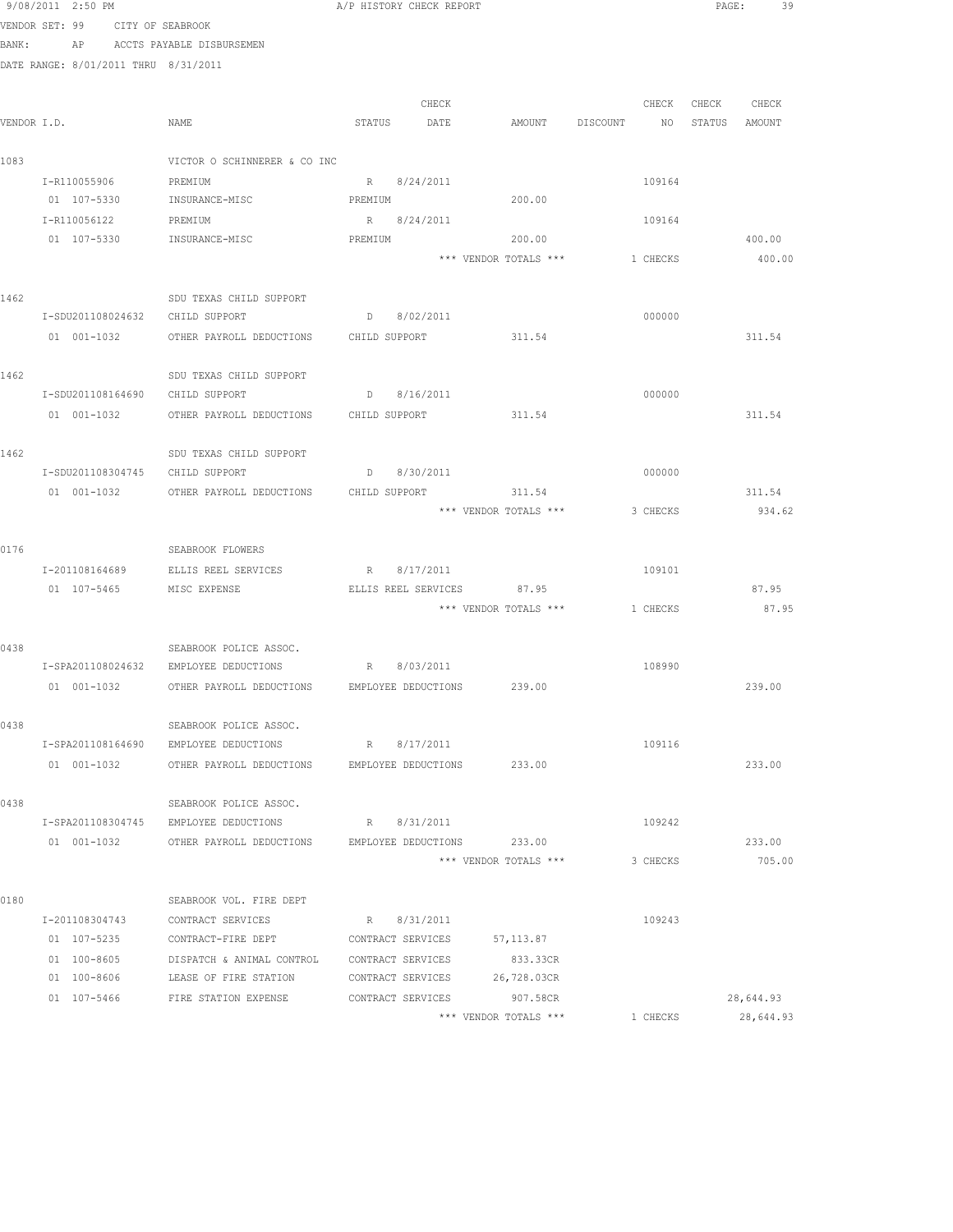|             | 9/08/2011 2:50 PM                    |                                                               | A/P HISTORY CHECK REPORT |                                |          | PAGE:<br>40   |  |
|-------------|--------------------------------------|---------------------------------------------------------------|--------------------------|--------------------------------|----------|---------------|--|
|             | VENDOR SET: 99 CITY OF SEABROOK      |                                                               |                          |                                |          |               |  |
| BANK:       |                                      | AP ACCTS PAYABLE DISBURSEMEN                                  |                          |                                |          |               |  |
|             | DATE RANGE: 8/01/2011 THRU 8/31/2011 |                                                               |                          |                                |          |               |  |
|             |                                      |                                                               |                          |                                |          |               |  |
|             |                                      |                                                               | CHECK                    |                                | CHECK    | CHECK CHECK   |  |
| VENDOR I.D. |                                      | NAME                                                          | STATUS DATE              | AMOUNT DISCOUNT                | NO       | STATUS AMOUNT |  |
|             |                                      |                                                               |                          |                                |          |               |  |
| 1775        |                                      | SEVERN TRENT ENVIRONMENTAL SER                                |                          |                                |          |               |  |
|             | I-CSB07110P119981 METER READS        |                                                               | R 8/10/2011              |                                | 109038   |               |  |
|             | 20 902-5216                          | PROF FEES - METER READING METER READS                         |                          | 1,921.00                       |          | 1,921.00      |  |
| 1775        |                                      | SEVERN TRENT ENVIRONMENTAL SER                                |                          |                                |          |               |  |
|             | I-CSB0811OP120213                    | METER READS                                                   | R 8/31/2011              |                                | 109244   |               |  |
|             | 20 902-5216                          | PROF FEES - METER READING METER READS                         |                          | 1,924.00                       |          | 1,924.00      |  |
|             |                                      |                                                               |                          | *** VENDOR TOTALS ***          | 2 CHECKS | 3,845.00      |  |
| 0182        |                                      | SHELL OIL                                                     |                          |                                |          |               |  |
|             | I-065206179107                       | FUEL                                                          | 8/10/2011<br>R           |                                | 109039   |               |  |
|             | 01 200-4030                          | GAS & OIL/OUTSIDE SUPPLY                                      | FUEL                     | 107.27                         |          | 107.27        |  |
|             |                                      |                                                               |                          | *** VENDOR TOTALS *** 1 CHECKS |          | 107.27        |  |
|             |                                      |                                                               |                          |                                |          |               |  |
| 0843        |                                      | SIGN QUICK                                                    |                          |                                |          |               |  |
|             | I-24732                              | DECALS                                                        | R 8/31/2011              |                                | 109245   |               |  |
|             | 20 902-5465                          | MISC EXPENSE                                                  | DECALS                   | 80.00                          |          | 80.00         |  |
|             |                                      |                                                               |                          | *** VENDOR TOTALS ***          | 1 CHECKS | 80.00         |  |
| 1999        |                                      | SOLIDS RECOVERY SERVICES INC                                  |                          |                                |          |               |  |
|             | I-211031                             | SOLID WASTE                                                   | R 8/10/2011              |                                | 109040   |               |  |
|             | 20 912-5455                          | SLUDGE DISPOSAL                                               | SOLID WASTE              | 2, 214.52                      |          | 2,214.52      |  |
|             |                                      |                                                               |                          | *** VENDOR TOTALS *** 1 CHECKS |          | 2,214.52      |  |
| 0743        |                                      | SPACE CITY ACE HARDWARE                                       |                          |                                |          |               |  |
|             |                                      | I-201108094655 HARDWARE SUPPLIES                              | R 8/10/2011              |                                | 109041   |               |  |
|             | 01 400-4400 MISC SUPPLIES            |                                                               | HARDWARE SUPPLIES        | 127.51                         |          |               |  |
|             | 01 400-4150                          | SMALL EQUIPMENT OR TOOLS HARDWARE SUPPLIES                    |                          | 50.69                          |          |               |  |
|             | 01 107-5180                          | MAINT-BLDGS & GROUNDS                                         | HARDWARE SUPPLIES        | 9.36                           |          |               |  |
|             | 20 912-5120                          | MAINT-SEWER SYSTEM MINOR                                      | HARDWARE SUPPLIES        | 28.52                          |          |               |  |
|             | 01 500-4400                          | MISC SUPPLIES                                                 | HARDWARE SUPPLIES        | 92.70                          |          |               |  |
|             | 20 902-5130                          | MAINT-WATER SYSTEM MINOR                                      | HARDWARE SUPPLIES        | 91.04                          |          |               |  |
|             | 01 400-4400                          | MISC SUPPLIES                                                 | HARDWARE SUPPLIES        | 87.42                          |          | 487.24        |  |
|             |                                      |                                                               |                          | *** VENDOR TOTALS ***          | 1 CHECKS | 487.24        |  |
| 0193        |                                      | SPACE CITY RECORD STORAGE                                     |                          |                                |          |               |  |
|             | I-0063674                            | RECORDS RETENTION                                             | R 8/10/2011              |                                | 109042   |               |  |
|             |                                      | 01 700-5030 RENTALS & SERVICE AGRMTS RECORDS RETENTION 130.74 |                          |                                |          | 130.74        |  |
|             |                                      |                                                               |                          | *** VENDOR TOTALS ***          | 1 CHECKS | 130.74        |  |
| 1387        |                                      | SPARKLETTS & SIERRA SPRINGS                                   |                          |                                |          |               |  |
|             | I-5663437072511                      | BOTTLED WATER                                                 | R 8/17/2011              |                                | 109102   |               |  |
|             | 15 150-5465                          | MISCELLANEOUS                                                 | BOTTLED WATER            | 53.20                          |          | 53.20         |  |
|             |                                      |                                                               |                          | *** VENDOR TOTALS ***          | 1 CHECKS | 53.20         |  |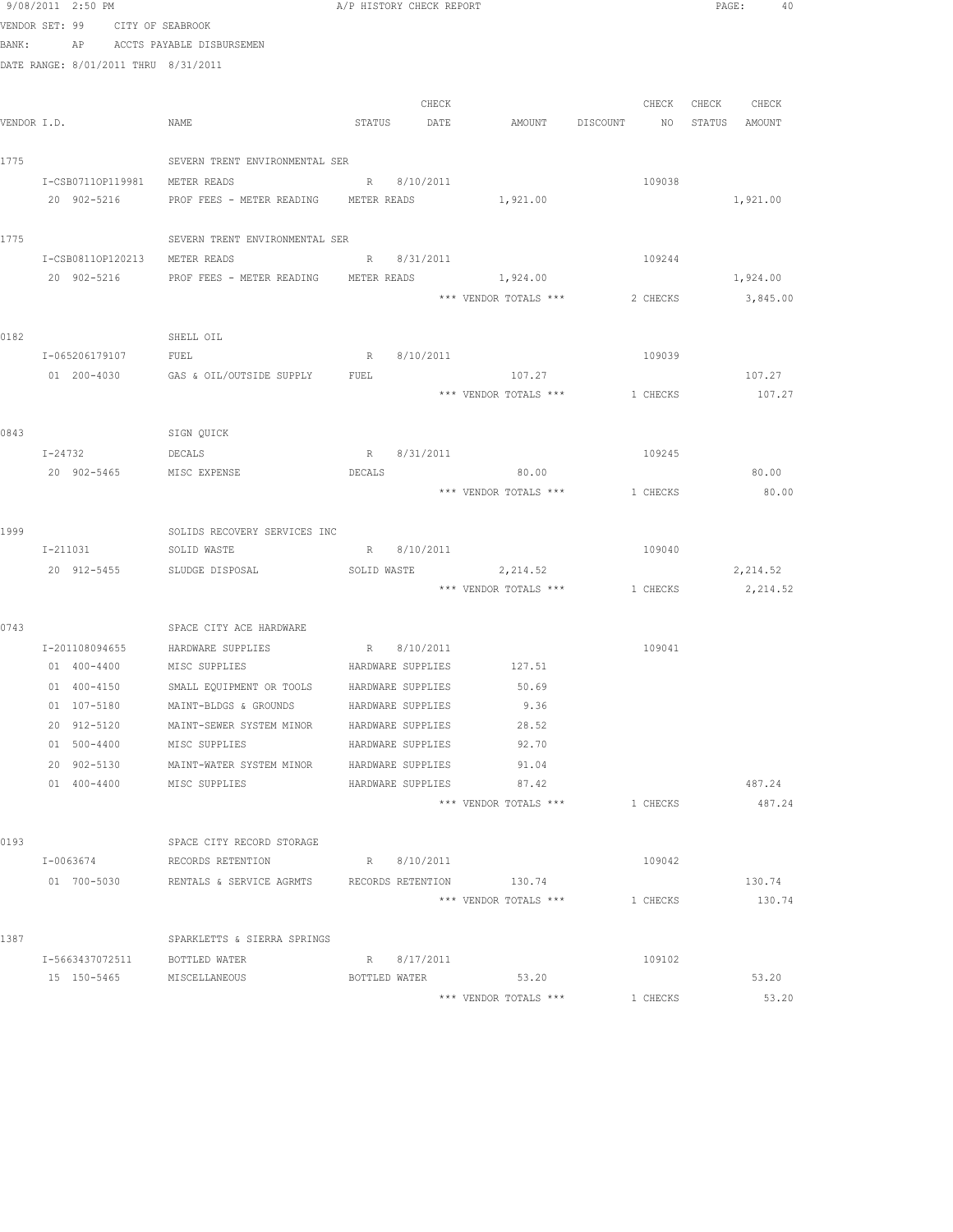|       | 9/08/2011 2:50 PM                    |                                                | A/P HISTORY CHECK REPORT       |                                |                                  | PAGE:<br>41 |
|-------|--------------------------------------|------------------------------------------------|--------------------------------|--------------------------------|----------------------------------|-------------|
|       | VENDOR SET: 99 CITY OF SEABROOK      |                                                |                                |                                |                                  |             |
| BANK: |                                      | AP ACCTS PAYABLE DISBURSEMEN                   |                                |                                |                                  |             |
|       | DATE RANGE: 8/01/2011 THRU 8/31/2011 |                                                |                                |                                |                                  |             |
|       |                                      |                                                |                                |                                |                                  |             |
|       |                                      |                                                | CHECK                          |                                | CHECK CHECK                      | CHECK       |
|       | VENDOR I.D.                          | NAME                                           | STATUS DATE                    |                                | AMOUNT DISCOUNT NO STATUS AMOUNT |             |
|       |                                      |                                                |                                |                                |                                  |             |
| 0794  |                                      | SPRINT                                         |                                |                                |                                  |             |
|       | I-588280319116 TELEPHONE             |                                                | R 8/17/2011<br>TELEPHONE       | 68.35                          | 109103                           | 68.35       |
|       | 01  200-5400  TELEPHONE              |                                                |                                | *** VENDOR TOTALS *** 1 CHECKS |                                  | 68.35       |
|       |                                      |                                                |                                |                                |                                  |             |
| 1681  |                                      | STAPLES ADVANTAGE                              |                                |                                |                                  |             |
|       |                                      | C-109365042 RETURNED TONER                     | R 8/03/2011                    |                                | 108991                           |             |
|       |                                      | 01 700-4010 OFFICE SUPPLIES                    | RETURNED TONER                 | 381.05CR                       |                                  |             |
|       | I-109363857                          | OFFICE SUPPLIES                                | R 8/03/2011                    |                                | 108991                           |             |
|       | 01 107-4010                          | OFFICE SUPPLIES                                | OFFICE SUPPLIES                | 346.63                         |                                  |             |
|       | I-109363881                          | OFFICE SUPPLIES                                | R 8/03/2011                    |                                | 108991                           |             |
|       | 01 107-4010                          | OFFICE SUPPLIES                                | OFFICE SUPPLIES                | 15.58                          |                                  |             |
|       | I-109364190                          | OFFICE SUPPLIES                                | R 8/03/2011                    |                                | 108991                           |             |
|       | 01 200-4010                          | OFFICE SUPPLIES                                | OFFICE SUPPLIES                | 244.01                         |                                  |             |
|       | I-109384489                          | OFFICE SUPPLIES                                | R 8/03/2011                    |                                | 108991                           |             |
|       |                                      | 01 107-4010 OFFICE SUPPLIES                    | OFFICE SUPPLIES                | 15.65                          |                                  |             |
|       | I-109384566                          | OFFICE SUPPLIES                                | R 8/03/2011                    |                                | 108991                           |             |
|       |                                      | 01 200-4010 OFFICE SUPPLIES                    | OFFICE SUPPLIES                | 11.53                          |                                  |             |
|       |                                      | I-109487281 OFFICE SUPPLIES                    | R 8/03/2011                    |                                | 108991                           |             |
|       |                                      | 01 107-4010 OFFICE SUPPLIES                    | OFFICE SUPPLIES                | 182.41                         |                                  | 434.76      |
|       |                                      |                                                |                                |                                |                                  |             |
| 1681  |                                      | STAPLES ADVANTAGE                              |                                |                                |                                  |             |
|       | I-109587928<br>01 107-4010           | OFFICE SUPPLIES<br>OFFICE SUPPLIES             | R 8/10/2011<br>OFFICE SUPPLIES | 103.51                         | 109043                           | 103.51      |
|       |                                      |                                                |                                |                                |                                  |             |
| 1681  |                                      | STAPLES ADVANTAGE                              |                                |                                |                                  |             |
|       |                                      | I-109588043 OFFICE SUPPLIES                    | R 8/17/2011                    |                                | 109104                           |             |
|       | 01 200-4010                          | OFFICE SUPPLIES                                | OFFICE SUPPLIES                | 284.26                         |                                  |             |
|       | I-109701973                          | OFFICE SUPPLIES                                | R 8/17/2011                    |                                | 109104                           |             |
|       |                                      | 01 107-4010 OFFICE SUPPLIES                    | OFFICE SUPPLIES                | 121.80                         |                                  | 406.06      |
|       |                                      |                                                |                                |                                |                                  |             |
| 1681  |                                      | STAPLES ADVANTAGE                              |                                |                                |                                  |             |
|       | I-109786237                          | OFFICE SUPPLIES                                | R 8/24/2011                    |                                | 109165                           |             |
|       | 01 107-4010                          | OFFICE SUPPLIES                                | OFFICE SUPPLIES                | 178.24                         |                                  |             |
|       | I-109850670                          | OFFICE SUPPLIES                                | R 8/24/2011                    |                                | 109165                           |             |
|       | 01 107-4010                          | OFFICE SUPPLIES                                | OFFICE SUPPLIES                | 87.04                          |                                  | 265.28      |
|       |                                      |                                                |                                |                                |                                  |             |
| 1681  |                                      | STAPLES ADVANTAGE                              |                                |                                |                                  |             |
|       | I-109892951                          | OFFICE SUPPLIES                                | R 8/31/2011                    |                                | 109246                           |             |
|       |                                      | 01 107-4010 OFFICE SUPPLIES                    | OFFICE SUPPLIES                | 20.92                          |                                  |             |
|       | I-109893154                          | OFFICE SUPPLIES                                | R 8/31/2011                    |                                | 109246                           |             |
|       | I-109904420                          | 01 107-4010 OFFICE SUPPLIES<br>OFFICE SUPPLIES | OFFICE SUPPLIES<br>R 8/31/2011 | 207.95                         | 109246                           |             |
|       |                                      | 01 400-4400 MISC SUPPLIES                      | OFFICE SUPPLIES                | 92.76                          |                                  | 321.63      |
|       |                                      |                                                |                                | *** VENDOR TOTALS ***          | 5 CHECKS                         | 1,531.24    |
|       |                                      |                                                |                                |                                |                                  |             |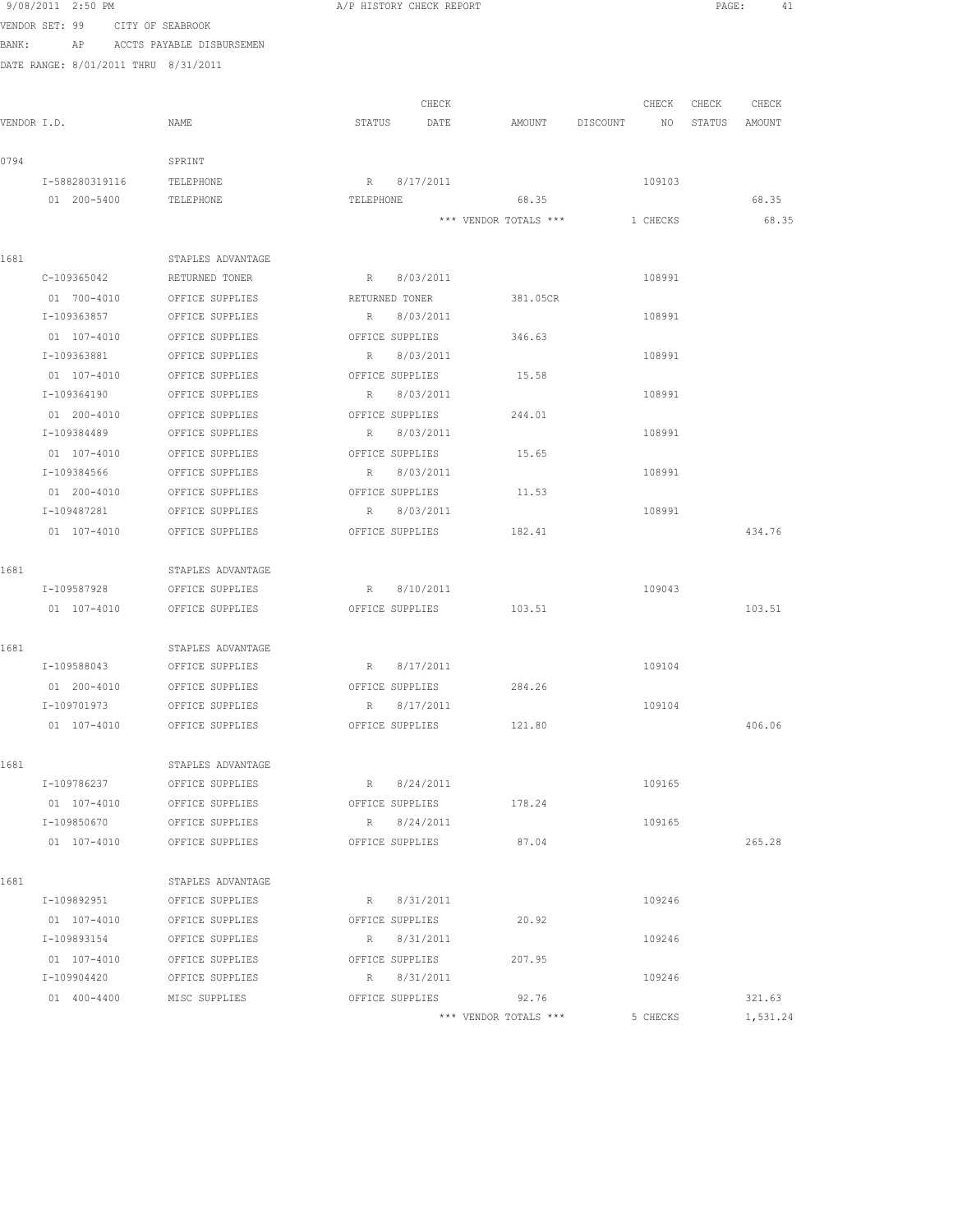|             | 9/08/2011 2:50 PM                    |                                                   | A/P HISTORY CHECK REPORT                                            | PAGE: 42               |
|-------------|--------------------------------------|---------------------------------------------------|---------------------------------------------------------------------|------------------------|
|             | VENDOR SET: 99                       | CITY OF SEABROOK                                  |                                                                     |                        |
| BANK:       |                                      | AP ACCTS PAYABLE DISBURSEMEN                      |                                                                     |                        |
|             | DATE RANGE: 8/01/2011 THRU 8/31/2011 |                                                   |                                                                     |                        |
|             |                                      |                                                   |                                                                     |                        |
|             |                                      |                                                   | CHECK<br>CHECK                                                      | CHECK CHECK            |
| VENDOR I.D. |                                      | NAME                                              | STATUS DATE<br>AMOUNT DISCOUNT<br>NO                                | STATUS AMOUNT          |
|             |                                      |                                                   |                                                                     |                        |
| 0854        |                                      | STAR BUSINESS PRODUCTS                            |                                                                     |                        |
|             | I-24836                              | FIRE INSPECTION REPORT                            | R 8/03/2011<br>108993                                               |                        |
|             |                                      | 01 600-4010 OFFICE SUPPLIES                       | FIRE INSPECTION REPO 151.62                                         | 151.62                 |
|             |                                      |                                                   | *** VENDOR TOTALS ***<br>1 CHECKS                                   | 151.62                 |
|             |                                      |                                                   |                                                                     |                        |
| 0516        |                                      | STATE INDUSTRIAL PRODUCTS                         |                                                                     |                        |
|             | I-95223879                           | INSECTICIDE                                       | R 8/17/2011<br>109105                                               |                        |
|             | 01 400-4400                          | MISC SUPPLIES                                     | INSECTICIDE<br>203.71                                               | 203.71                 |
|             |                                      |                                                   | *** VENDOR TOTALS *** 1 CHECKS                                      | 203.71                 |
|             |                                      |                                                   |                                                                     |                        |
| 1461        |                                      | EARL G STURROCK                                   |                                                                     |                        |
|             |                                      | I-1189111 POLYGRAPH SERVICES R 8/31/2011          | 109247                                                              |                        |
|             |                                      |                                                   | 01  200-3140  PSYCHOLOGICAL SERVICES  POLYGRAPH SERVICES  200.00    | 200.00                 |
|             |                                      |                                                   | *** VENDOR TOTALS ***<br>1 CHECKS                                   | 200.00                 |
|             |                                      |                                                   |                                                                     |                        |
| 2070        |                                      | SYLVANIA LIGHTING SERVICES COR                    |                                                                     |                        |
|             | I-401285290                          | ENERGY EFFICIENT LIGHTING                         | R 8/17/2011<br>109106                                               |                        |
|             | 01 107-6051                          | ENERGY EFFICIENT LIGHTS                           | ENERGY EFFICIENT LIG 42,964.38<br>*** VENDOR TOTALS ***<br>1 CHECKS | 42,964.38<br>42,964.38 |
|             |                                      |                                                   |                                                                     |                        |
| 2015        |                                      | SYSCO HOUSTON, INC.                               |                                                                     |                        |
|             | I-108011037                          | SUPPLIES                                          | R 8/17/2011<br>109107                                               |                        |
|             | 01 400-4400                          | MISC SUPPLIES                                     | SUPPLIES<br>552.28                                                  | 552.28                 |
|             |                                      |                                                   | *** VENDOR TOTALS *** 1 CHECKS                                      | 552.28                 |
|             |                                      |                                                   |                                                                     |                        |
| 0038        |                                      | TERMINIX INTERNATIONAL                            |                                                                     |                        |
|             | I-306418260 PEST CONTROL             |                                                   | R 8/03/2011<br>108994                                               |                        |
|             |                                      | 01  210-5180  MAINT-BLDGS & GROUNDS  PEST CONTROL | 50.00                                                               | 50.00                  |
|             |                                      |                                                   |                                                                     |                        |
| 0038        |                                      | TERMINIX INTERNATIONAL                            |                                                                     |                        |
|             | I-306858474                          | PEST CONTROL                                      | R 8/10/2011<br>109044                                               |                        |
|             |                                      | 01 107-5180 MAINT-BLDGS & GROUNDS                 | 42.00<br>PEST CONTROL                                               | 42.00                  |
|             |                                      |                                                   |                                                                     |                        |
| 0038        |                                      | TERMINIX INTERNATIONAL                            |                                                                     |                        |
|             | I-306881801                          | PEST CONTROL                                      | R 8/10/2011<br>109045                                               |                        |
|             |                                      | 01 107-5180 MAINT-BLDGS & GROUNDS                 | 87.00<br>PEST CONTROL                                               | 87.00                  |
|             |                                      |                                                   |                                                                     |                        |
| 0038        |                                      | TERMINIX INTERNATIONAL                            |                                                                     |                        |
|             | I-307236360                          | PEST CONTROL                                      | R 8/24/2011<br>109166                                               |                        |
|             | 01 200-5180                          | MAINT-BLDGS & GROUNDS                             | 49.00<br>PEST CONTROL                                               | 49.00                  |
|             |                                      |                                                   |                                                                     |                        |
| 0038        |                                      | TERMINIX INTERNATIONAL                            |                                                                     |                        |
|             | I-307236346                          | PEST CONTROL                                      | R 8/31/2011<br>109248                                               |                        |
|             |                                      | 01 210-5180 MAINT-BLDGS & GROUNDS                 | PEST CONTROL<br>50.00                                               | 50.00                  |
|             |                                      |                                                   | *** VENDOR TOTALS ***<br>5 CHECKS                                   | 278.00                 |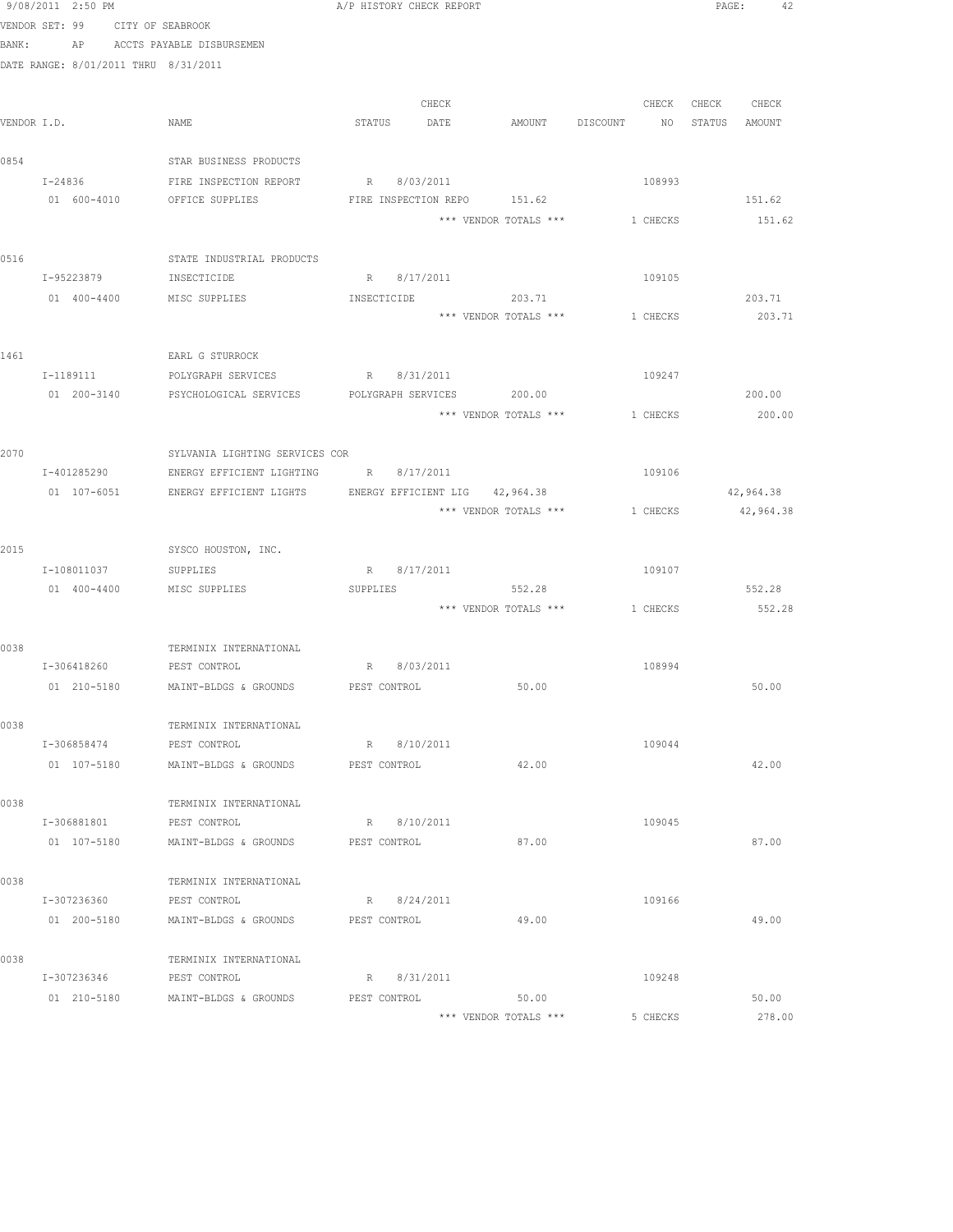| 9/08/2011 2:50 PM |  |                   |                                            |                      | A/P HISTORY CHECK REPORT                     |                       |          |          | PAGE:  | 43         |
|-------------------|--|-------------------|--------------------------------------------|----------------------|----------------------------------------------|-----------------------|----------|----------|--------|------------|
|                   |  |                   | VENDOR SET: 99 CITY OF SEABROOK            |                      |                                              |                       |          |          |        |            |
| BANK:             |  |                   | AP ACCTS PAYABLE DISBURSEMEN               |                      |                                              |                       |          |          |        |            |
|                   |  |                   | DATE RANGE: 8/01/2011 THRU 8/31/2011       |                      |                                              |                       |          |          |        |            |
|                   |  |                   |                                            |                      |                                              |                       |          |          |        |            |
|                   |  |                   |                                            |                      | CHECK                                        |                       |          | CHECK    | CHECK  | CHECK      |
| VENDOR I.D.       |  |                   | NAME                                       | STATUS               | DATE                                         | AMOUNT                | DISCOUNT | NO       | STATUS | AMOUNT     |
| 1794              |  |                   | TEXAS DEPT OF PUBLIC SAFETY                |                      |                                              |                       |          |          |        |            |
|                   |  | I-CR111070094     | HISTORY REQUEST                            |                      | R 8/24/2011                                  |                       |          | 109168   |        |            |
|                   |  | 01 107-3145       | DRUG TESTING                               | HISTORY REQUEST      |                                              | 1.00                  |          |          |        | 1.00       |
|                   |  |                   |                                            |                      |                                              | *** VENDOR TOTALS *** |          | 1 CHECKS |        | 1.00       |
|                   |  |                   |                                            |                      |                                              |                       |          |          |        |            |
| 0200              |  |                   | TEXAS MUNICIPAL                            |                      |                                              |                       |          |          |        |            |
|                   |  | I-TMR201108024632 | CITY & EMPLOYEE PORTIONS R                 |                      | 8/17/2011                                    |                       |          | 109108   |        |            |
|                   |  | 01 001-1028       | RETIREMENT PAYABLE                         | CITY & EMPLOYEE PORT |                                              | 12,953.62             |          |          |        |            |
|                   |  | 01 100-3110       | RETIREMENT                                 |                      | CITY & EMPLOYEE PORT                         | 1,191.44              |          |          |        |            |
|                   |  | 01 102-3110       | RETIREMENT                                 |                      | CITY & EMPLOYEE PORT                         | 4,081.76              |          |          |        |            |
|                   |  | 01 103-3110       | RETIREMENT                                 |                      | CITY & EMPLOYEE PORT                         | 747.29                |          |          |        |            |
|                   |  | 01 106-3110       | RETIREMENT                                 |                      | CITY & EMPLOYEE PORT                         | 485.92                |          |          |        |            |
|                   |  | 01 200-3110       | RETIREMENT                                 |                      | CITY & EMPLOYEE PORT                         | 12,822.28             |          |          |        |            |
|                   |  | 01 210-3110       | RETIREMENT                                 |                      | CITY & EMPLOYEE PORT                         | 442.98                |          |          |        |            |
|                   |  | 01 220-3110       | RETIREMENT                                 |                      | CITY & EMPLOYEE PORT                         | 1,090.81              |          |          |        |            |
|                   |  | 01 400-3110       | RETIREMENT                                 |                      | CITY & EMPLOYEE PORT                         | 1,690.25              |          |          |        |            |
|                   |  | 01 500-3110       | RETIREMENT                                 |                      | CITY & EMPLOYEE PORT                         | 3,356.23              |          |          |        |            |
|                   |  | 01 600-3110       | RETIREMENT                                 |                      | CITY & EMPLOYEE PORT                         | 2,471.93              |          |          |        |            |
|                   |  | 01 700-3110       | RETIREMENT                                 |                      | CITY & EMPLOYEE PORT                         | 1,198.73              |          |          |        |            |
|                   |  | 20 902-3110       | RETIREMENT                                 |                      | CITY & EMPLOYEE PORT                         | 2,842.73              |          |          |        |            |
|                   |  | 20 905-3110       | RETIREMENT                                 |                      | CITY & EMPLOYEE PORT                         | 861.75                |          |          |        |            |
|                   |  | 20 912-3110       | RETIREMENT                                 |                      | CITY & EMPLOYEE PORT                         | 2,091.48              |          |          |        |            |
|                   |  | 50 501-3110       | RETIREMENT                                 |                      | CITY & EMPLOYEE PORT                         | 3,253.64              |          |          |        |            |
|                   |  | 77 770-3110       | RETIREMENT                                 |                      | CITY & EMPLOYEE PORT                         | 46.56                 |          |          |        |            |
|                   |  | I-TMR201108124657 | CITY & EMPLOYEE PORTIONS                   | R                    | 8/17/2011                                    |                       |          | 109108   |        |            |
|                   |  | 01 001-1028       | RETIREMENT PAYABLE                         | CITY & EMPLOYEE PORT |                                              | 355.80                |          |          |        |            |
|                   |  | 01 500-3110       | RETIREMENT                                 |                      | CITY & EMPLOYEE PORT                         | 1,062.32              |          |          |        |            |
|                   |  |                   | I-TMR201108164690 CITY & EMPLOYEE PORTIONS | R 8/17/2011          |                                              |                       |          | 109108   |        |            |
|                   |  | 01 001-1028       | RETIREMENT PAYABLE                         |                      | CITY & EMPLOYEE PORT                         | 13,086.25             |          |          |        |            |
|                   |  | 01 100-3110       | RETIREMENT                                 |                      | CITY & EMPLOYEE PORT                         | 1,215.13              |          |          |        |            |
|                   |  | 01 102-3110       | RETIREMENT                                 |                      | CITY & EMPLOYEE PORT                         | 4,092.60              |          |          |        |            |
|                   |  | 01 103-3110       | RETIREMENT                                 |                      | CITY & EMPLOYEE PORT                         | 718.35                |          |          |        |            |
|                   |  | 01 106-3110       | RETIREMENT                                 |                      | CITY & EMPLOYEE PORT                         | 485.92                |          |          |        |            |
|                   |  | 01 200-3110       | RETIREMENT                                 |                      | CITY & EMPLOYEE PORT                         | 13,639.55             |          |          |        |            |
|                   |  | 01 210-3110       | RETIREMENT                                 |                      | CITY & EMPLOYEE PORT                         | 461.21                |          |          |        |            |
|                   |  | 01 220-3110       | RETIREMENT                                 |                      | CITY & EMPLOYEE PORT                         | 1,090.85              |          |          |        |            |
|                   |  | 01 400-3110       | RETIREMENT                                 |                      | CITY & EMPLOYEE PORT                         | 1,699.73              |          |          |        |            |
|                   |  | 01 500-3110       | RETIREMENT                                 |                      | CITY & EMPLOYEE PORT                         | 3,092.56              |          |          |        |            |
|                   |  | 01 600-3110       | RETIREMENT                                 |                      | CITY & EMPLOYEE PORT                         | 2,465.74              |          |          |        |            |
|                   |  | 01 700-3110       | RETIREMENT                                 |                      | CITY & EMPLOYEE PORT                         | 1,198.73              |          |          |        |            |
|                   |  | 20 902-3110       | RETIREMENT                                 |                      | CITY & EMPLOYEE PORT                         | 2,508.78              |          |          |        |            |
|                   |  | 20 905-3110       | RETIREMENT                                 |                      | CITY & EMPLOYEE PORT                         | 861.75                |          |          |        |            |
|                   |  | 20 912-3110       | RETIREMENT                                 |                      | CITY & EMPLOYEE PORT                         | 2,141.11              |          |          |        |            |
|                   |  | 50 501-3110       |                                            |                      |                                              | 3,371.85              |          |          |        |            |
|                   |  | 77 770-3110       | RETIREMENT<br>RETIREMENT                   |                      | CITY & EMPLOYEE PORT<br>CITY & EMPLOYEE PORT | 27.94                 |          |          |        | 105,205.57 |
|                   |  |                   |                                            |                      |                                              |                       |          |          |        |            |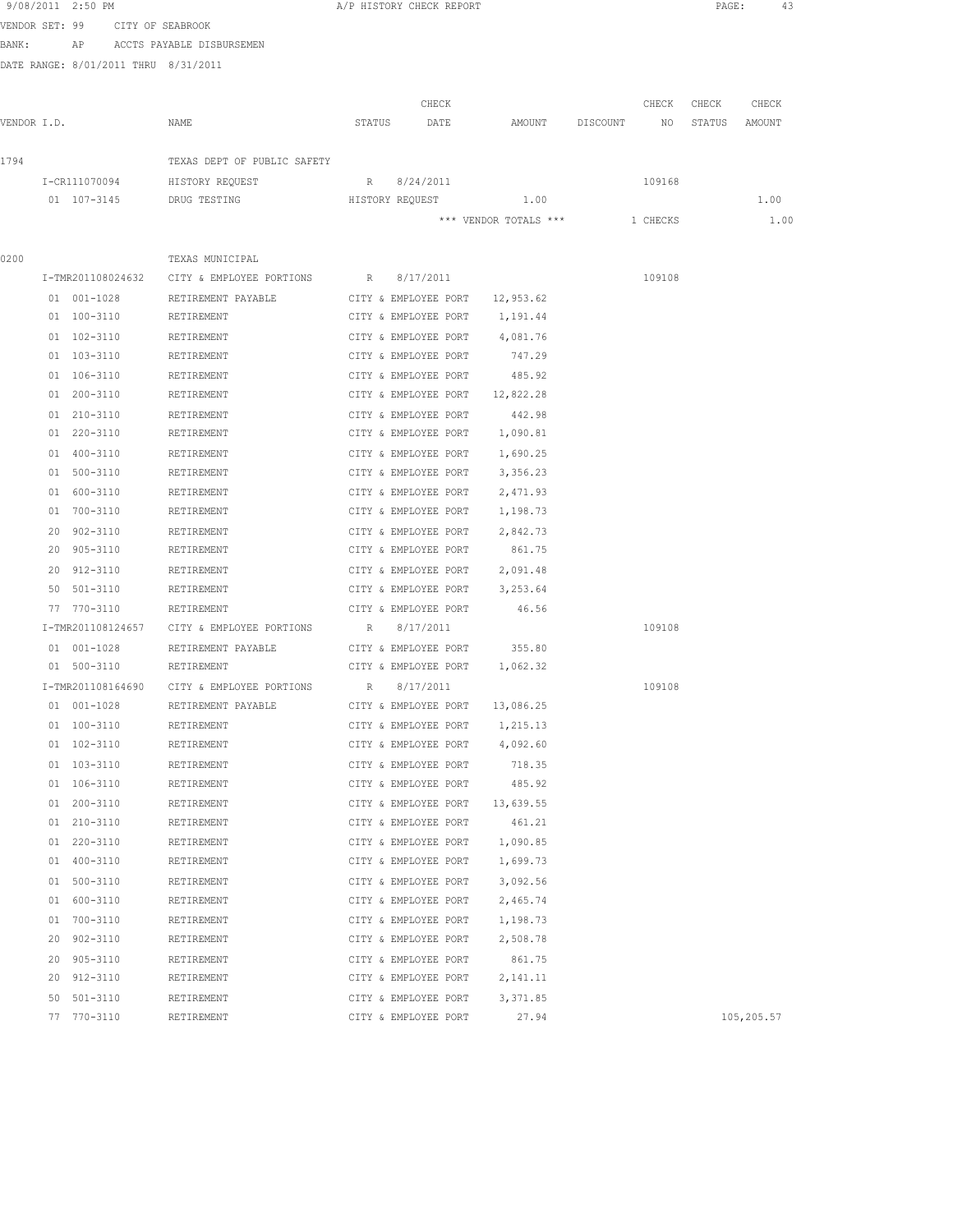9/08/2011 2:50 PM **A/P HISTORY CHECK REPORT PAGE:** 44

VENDOR SET: 99 CITY OF SEABROOK

BANK: AP ACCTS PAYABLE DISBURSEMEN

DATE RANGE: 8/01/2011 THRU 8/31/2011

| VENDOR I.D. |                                 | NAME                                                                                 | CHECK<br>STATUS<br>DATE | AMOUNT DISCOUNT       | CHECK<br>NO | CHECK<br>CHECK<br>AMOUNT<br>STATUS |
|-------------|---------------------------------|--------------------------------------------------------------------------------------|-------------------------|-----------------------|-------------|------------------------------------|
| 0200        |                                 | TEXAS MUNICIPAL                                                                      |                         |                       |             |                                    |
|             |                                 | I-TMR201108304745 CITY & EMPLOYEE PORTIONS R 8/31/2011                               |                         |                       | 109249      |                                    |
|             | 01 001-1028                     | RETIREMENT PAYABLE CITY & EMPLOYEE PORT                                              |                         | 12,955.84             |             |                                    |
|             | 01 100-3110                     | RETIREMENT                                                                           | CITY & EMPLOYEE PORT    | 1,191.44              |             |                                    |
|             | 01 102-3110                     | RETIREMENT                                                                           | CITY & EMPLOYEE PORT    | 4,081.76              |             |                                    |
|             | 01 103-3110                     | RETIREMENT                                                                           | CITY & EMPLOYEE PORT    | 718.35                |             |                                    |
|             | 01 106-3110                     | RETIREMENT                                                                           | CITY & EMPLOYEE PORT    | 485.92                |             |                                    |
|             | 01 200-3110                     | RETIREMENT                                                                           | CITY & EMPLOYEE PORT    | 13,408.45             |             |                                    |
|             | 01 210-3110                     | RETIREMENT                                                                           | CITY & EMPLOYEE PORT    | 518.95                |             |                                    |
|             | 01 220-3110                     | RETIREMENT                                                                           | CITY & EMPLOYEE PORT    | 1,092.04              |             |                                    |
|             | 01 400-3110                     | RETIREMENT                                                                           | CITY & EMPLOYEE PORT    | 1,689.93              |             |                                    |
|             | 01 500-3110                     | RETIREMENT                                                                           | CITY & EMPLOYEE PORT    | 2,962.04              |             |                                    |
|             | 01 600-3110                     | RETIREMENT                                                                           | CITY & EMPLOYEE PORT    | 2,450.80              |             |                                    |
|             | 01 700-3110                     | RETIREMENT                                                                           | CITY & EMPLOYEE PORT    | 1,246.49              |             |                                    |
|             | 20 902-3110                     | RETIREMENT                                                                           | CITY & EMPLOYEE PORT    | 2,639.79              |             |                                    |
|             | 20 905-3110                     | RETIREMENT                                                                           | CITY & EMPLOYEE PORT    | 861.75                |             |                                    |
|             | 20 912-3110                     | RETIREMENT                                                                           | CITY & EMPLOYEE PORT    | 2,054.85              |             |                                    |
|             | 50 501-3110                     | RETIREMENT                                                                           | CITY & EMPLOYEE PORT    | 3,228.65              |             |                                    |
|             | 77 770-3110                     | RETIREMENT                                                                           | CITY & EMPLOYEE PORT    | 51.22                 |             | 51,638.27                          |
|             |                                 |                                                                                      |                         | *** VENDOR TOTALS *** | 2 CHECKS    | 156,843.84                         |
| 1504        |                                 | TMCA, TREASURER                                                                      |                         |                       |             |                                    |
|             | I-201108024629                  | MEMBERSHIP DUES                                                                      | R 8/03/2011             |                       | 108996      |                                    |
|             | 01 700-5020                     | DUES & SUBSCRIPTIONS                                                                 | MEMBERSHIP DUES         | 250.00                |             | 250.00                             |
|             |                                 |                                                                                      |                         | *** VENDOR TOTALS *** | 1 CHECKS    | 250.00                             |
| 2001        |                                 | TWOTREES TECHNOLOGIES                                                                |                         |                       |             |                                    |
|             | I-41665                         | LAPTOP                                                                               | 8/03/2011<br>R          |                       | 108997      |                                    |
|             | 79 790-4150                     | SMALL TOOLS & EQUIP                                                                  | LAPTOP                  | 1,514.00              |             | 1,514.00                           |
|             |                                 |                                                                                      |                         | *** VENDOR TOTALS *** | 1 CHECKS    | 1,514.00                           |
| 0748        |                                 | TX CHILD SUPPORT DISBURSE                                                            |                         |                       |             |                                    |
|             | I-CS4201108024632 CHILD SUPPORT |                                                                                      | 8/02/2011               |                       | 000000      |                                    |
|             | 01 001-1032                     | OTHER PAYROLL DEDUCTIONS CHILD SUPPORT                                               |                         | 219.23                |             |                                    |
|             |                                 | I-CS5201108024632 CHILD SUPPORT                                                      | $D$ 8/02/2011           |                       | 000000      |                                    |
|             |                                 | 01 001-1032 OTHER PAYROLL DEDUCTIONS CHILD SUPPORT 309.69                            |                         |                       |             |                                    |
|             |                                 | ${\tt I-CS6201108024632} \qquad {\tt CHILD SUPPORT} \qquad {\tt D} \qquad 8/02/2011$ |                         |                       | 000000      |                                    |
|             |                                 | 01 001-1032 OTHER PAYROLL DEDUCTIONS CHILD SUPPORT 166.15                            |                         |                       |             |                                    |
|             |                                 |                                                                                      |                         |                       | 000000      |                                    |
|             |                                 | 01 001-1032 OTHER PAYROLL DEDUCTIONS CASE #98-13687 308.14                           |                         |                       |             | 1,003.21                           |
| 0748        |                                 | TX CHILD SUPPORT DISBURSE                                                            |                         |                       |             |                                    |
|             | I-CS4201108164690 CHILD SUPPORT | 01 001-1032 OTHER PAYROLL DEDUCTIONS CHILD SUPPORT                                   | D 8/16/2011             | 219.23                | 000000      |                                    |
|             | I-CS5201108164690 CHILD SUPPORT |                                                                                      | D 8/16/2011             |                       | 000000      |                                    |
|             |                                 |                                                                                      |                         | 309.69                |             |                                    |
|             | I-CS6201108164690 CHILD SUPPORT |                                                                                      | D 8/16/2011             |                       | 000000      |                                    |
|             |                                 |                                                                                      |                         | 166.15                |             |                                    |
|             |                                 |                                                                                      |                         |                       | 000000      |                                    |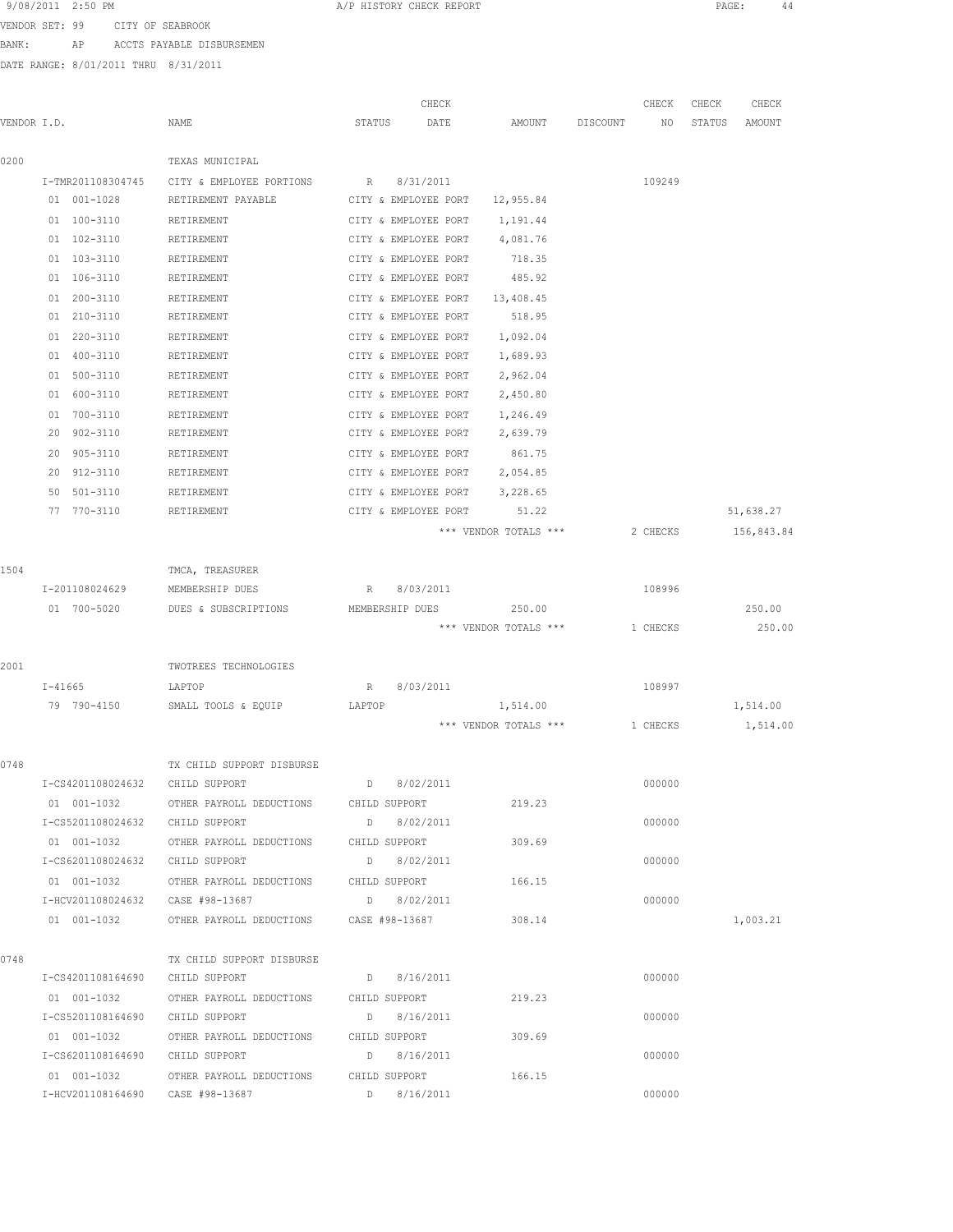|      | 9/08/2011 2:50 PM                    |                                                           | A/P HISTORY CHECK REPORT |                       |                                  | PAGE: 45          |
|------|--------------------------------------|-----------------------------------------------------------|--------------------------|-----------------------|----------------------------------|-------------------|
|      | VENDOR SET: 99 CITY OF SEABROOK      |                                                           |                          |                       |                                  |                   |
|      | BANK: AP ACCTS PAYABLE DISBURSEMEN   |                                                           |                          |                       |                                  |                   |
|      | DATE RANGE: 8/01/2011 THRU 8/31/2011 |                                                           |                          |                       |                                  |                   |
|      |                                      |                                                           |                          |                       |                                  |                   |
|      |                                      |                                                           | CHECK                    |                       |                                  | CHECK CHECK CHECK |
|      | VENDOR I.D.                          | NAME                                                      | STATUS DATE              |                       | AMOUNT DISCOUNT NO STATUS AMOUNT |                   |
| 0748 |                                      | TX CHILD SUPPORT DISBUCONT                                |                          |                       |                                  |                   |
|      |                                      |                                                           | D 8/16/2011              |                       | 000000                           |                   |
|      | 01 001-1032                          | OTHER PAYROLL DEDUCTIONS CASE #98-13687                   |                          | 308.14                |                                  | 1,003.21          |
|      |                                      |                                                           |                          |                       |                                  |                   |
| 0748 |                                      | TX CHILD SUPPORT DISBURSE                                 |                          |                       |                                  |                   |
|      | I-CS4201108304745 CHILD SUPPORT      |                                                           | D 8/30/2011              |                       | 000000                           |                   |
|      |                                      | 01 001-1032 OTHER PAYROLL DEDUCTIONS CHILD SUPPORT        |                          | 219.23                |                                  |                   |
|      | I-CS5201108304745 CHILD SUPPORT      |                                                           | $D \t 8/30/2011$         |                       | 000000                           |                   |
|      |                                      | 01 001-1032 OTHER PAYROLL DEDUCTIONS CHILD SUPPORT 309.69 |                          |                       |                                  |                   |
|      |                                      | I-CS6201108304745 CHILD SUPPORT D 8/30/2011               |                          |                       | 000000                           |                   |
|      |                                      | 01 001-1032 OTHER PAYROLL DEDUCTIONS CHILD SUPPORT        |                          | 166.15                |                                  |                   |
|      |                                      | I-HCV201108304745 CASE #98-13687                          | D 8/30/2011              |                       | 000000                           |                   |
|      | 01 001-1032                          | OTHER PAYROLL DEDUCTIONS CASE #98-13687                   |                          | 308.14                |                                  | 1,003.21          |
|      |                                      |                                                           |                          | *** VENDOR TOTALS *** | 3 CHECKS                         | 3,009.63          |
|      |                                      |                                                           |                          |                       |                                  |                   |
| 1628 |                                      | TX CHILD SUPPORT DISBURSEMENT                             |                          |                       |                                  |                   |
|      | I-CS2201108024632 CHILD SUPPORT      |                                                           | D 8/02/2011              |                       | 000000                           |                   |
|      |                                      | 01 001-1032 OTHER PAYROLL DEDUCTIONS CHILD SUPPORT        |                          | 293.06                |                                  | 293.06            |
|      |                                      |                                                           |                          |                       |                                  |                   |
| 1628 | I-CS2201108164690 CHILD SUPPORT      | TX CHILD SUPPORT DISBURSEMENT                             | D 8/16/2011              |                       | 000000                           |                   |
|      |                                      | 01 001-1032 OTHER PAYROLL DEDUCTIONS CHILD SUPPORT 293.06 |                          |                       |                                  | 293.06            |
|      |                                      |                                                           |                          |                       |                                  |                   |
| 1628 |                                      | TX CHILD SUPPORT DISBURSEMENT                             |                          |                       |                                  |                   |
|      | I-CS2201108304745 CHILD SUPPORT      |                                                           | D 8/30/2011              |                       | 000000                           |                   |
|      |                                      | 01 001-1032 OTHER PAYROLL DEDUCTIONS CHILD SUPPORT        |                          |                       |                                  | 293.06            |
|      |                                      |                                                           |                          |                       |                                  | 879.18            |
|      |                                      |                                                           |                          |                       |                                  |                   |
| 0217 |                                      | TX MUNICIPAL POLICE ASSN                                  |                          |                       |                                  |                   |
|      | I-TPA201108024632                    | EMPLOYEE DEDUCTIONS                                       | R 8/03/2011              |                       | 108998                           |                   |
|      |                                      | 01 001-1032 OTHER PAYROLL DEDUCTIONS EMPLOYEE DEDUCTIONS  |                          | 426.36                |                                  | 426.36            |
|      |                                      |                                                           |                          |                       |                                  |                   |
| 0217 |                                      | TX MUNICIPAL POLICE ASSN                                  |                          |                       |                                  |                   |
|      |                                      | I-TPA201108164690 EMPLOYEE DEDUCTIONS                     | R 8/17/2011              |                       | 109117                           |                   |
|      | 01 001-1032                          | OTHER PAYROLL DEDUCTIONS EMPLOYEE DEDUCTIONS              |                          | 400.52                |                                  | 400.52            |
|      |                                      |                                                           |                          |                       |                                  |                   |
| 0217 |                                      | TX MUNICIPAL POLICE ASSN                                  |                          |                       |                                  |                   |
|      | I-TPA201108304745                    | EMPLOYEE DEDUCTIONS                                       | R 8/31/2011              |                       | 109251                           |                   |
|      | 01 001-1032                          | OTHER PAYROLL DEDUCTIONS                                  | EMPLOYEE DEDUCTIONS      | 400.52                |                                  | 400.52            |
|      |                                      |                                                           |                          | *** VENDOR TOTALS *** | 3 CHECKS                         | 1,227.40          |
| 1426 |                                      | TYLER TECHNOLOGIES - INCODE DI                            |                          |                       |                                  |                   |
|      | I-27388                              | SECURE SIGNATURES                                         | R 8/10/2011              |                       | 109046                           |                   |
|      | 01 107-5030                          | RENTALS & SERVICE AGRMTS SECURE SIGNATURES                |                          | 138.00                |                                  | 138.00            |
|      |                                      |                                                           |                          |                       |                                  |                   |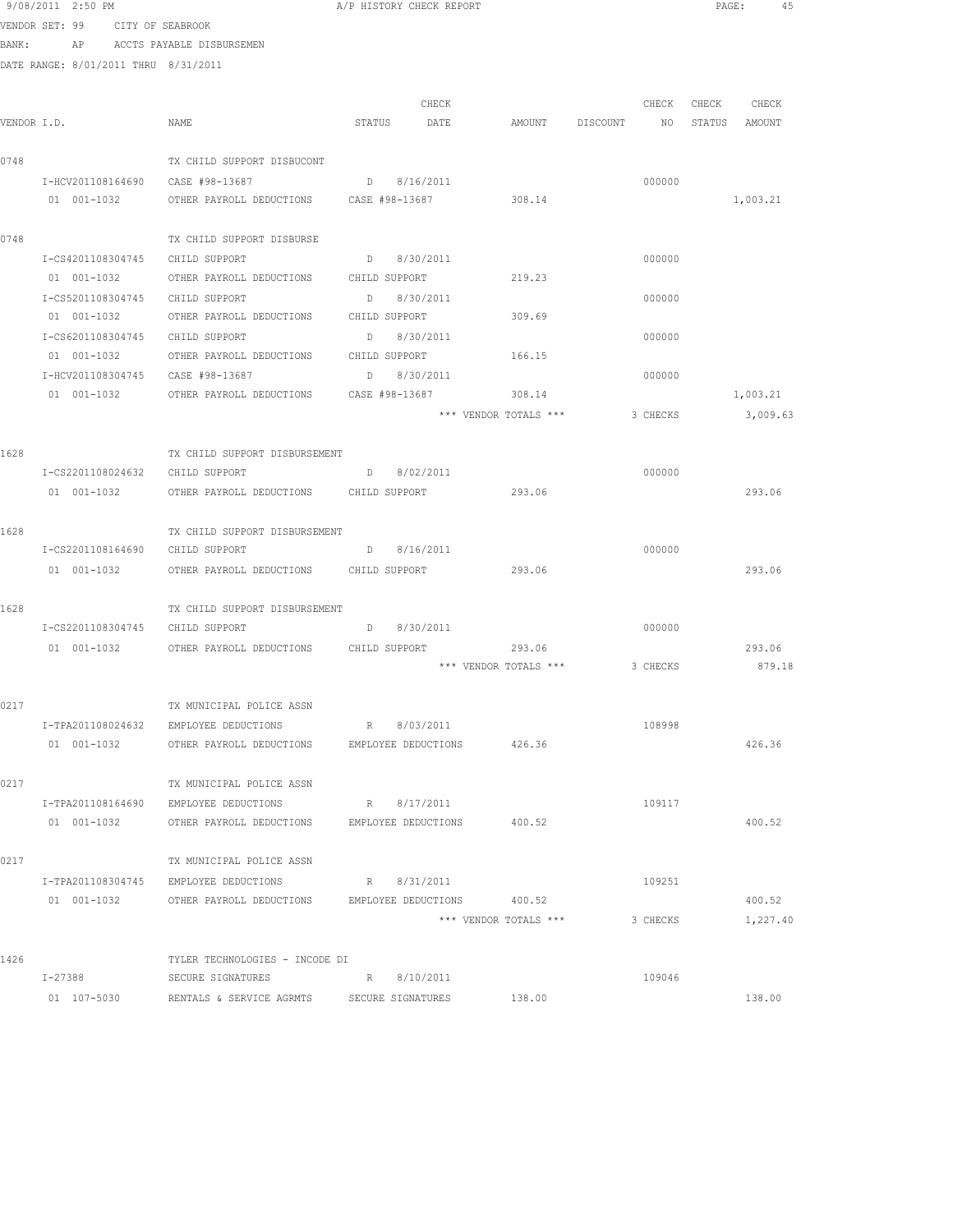|             | 9/08/2011 2:50 PM                    |                                                               |          | A/P HISTORY CHECK REPORT |                                  |          |                   | PAGE: 46 |
|-------------|--------------------------------------|---------------------------------------------------------------|----------|--------------------------|----------------------------------|----------|-------------------|----------|
|             | VENDOR SET: 99 CITY OF SEABROOK      |                                                               |          |                          |                                  |          |                   |          |
|             |                                      | BANK: AP ACCTS PAYABLE DISBURSEMEN                            |          |                          |                                  |          |                   |          |
|             | DATE RANGE: 8/01/2011 THRU 8/31/2011 |                                                               |          |                          |                                  |          |                   |          |
|             |                                      |                                                               |          | CHECK                    |                                  |          | CHECK CHECK CHECK |          |
| VENDOR I.D. |                                      | NAME                                                          |          | STATUS DATE              | AMOUNT DISCOUNT NO STATUS AMOUNT |          |                   |          |
|             |                                      |                                                               |          |                          |                                  |          |                   |          |
| 1426        |                                      | TYLER TECHNOLOGIES - INCODE DI                                |          |                          |                                  |          |                   |          |
|             | I-28717                              | AUG11 MAINTENANCE                                             |          | R 8/24/2011              |                                  | 109169   |                   |          |
|             | 20 905-5030                          | RENTALS & SERVICE AGRMTS AUG11 MAINTENANCE                    |          |                          | 190.00                           |          |                   | 190.00   |
| 1426        |                                      | TYLER TECHNOLOGIES - INCODE DI                                |          |                          |                                  |          |                   |          |
|             | $I - 28718$                          | AUG11 MAINTENANCE R 8/24/2011                                 |          |                          |                                  | 109170   |                   |          |
|             |                                      | 01 700-5030 RENTALS & SERVICE AGRMTS AUG11 MAINTENANCE 150.00 |          |                          |                                  |          |                   | 150.00   |
| 1426        |                                      | TYLER TECHNOLOGIES - INCODE DI                                |          |                          |                                  |          |                   |          |
|             | $I - 28845$                          | ANNUAL MAINTENANCE R 8/24/2011                                |          |                          |                                  | 109171   |                   |          |
|             | 01 700-5030                          | RENTALS & SERVICE AGRMTS ANNUAL MAINTENANCE 350.00            |          |                          |                                  |          |                   | 350.00   |
|             |                                      |                                                               |          |                          | *** VENDOR TOTALS ***            | 4 CHECKS |                   | 828.00   |
|             |                                      |                                                               |          |                          |                                  |          |                   |          |
| 2044        |                                      | U S BANKCORP EQUIPMENT FINANCE                                |          |                          |                                  |          |                   |          |
|             | I-184041697                          | COPIER LEASE                                                  |          | R 8/24/2011              |                                  | 109172   |                   |          |
|             | 01 107-5030                          | RENTALS & SERVICE AGRMTS  COPIER LEASE                        |          |                          | 677.84                           |          |                   | 677.84   |
|             |                                      |                                                               |          |                          | *** VENDOR TOTALS ***            | 1 CHECKS |                   | 677.84   |
| 1979        |                                      | UNUM LIFE INSURANCE                                           |          |                          |                                  |          |                   |          |
|             | I-201108234711 PREMIUM               |                                                               |          | R 8/24/2011              |                                  | 109173   |                   |          |
|             |                                      | 01 001-1033 UNUM INSURANCE DEDUCTS                            | PREMIUM  |                          | 799.84                           |          |                   | 799.84   |
|             |                                      |                                                               |          |                          | *** VENDOR TOTALS *** 1 CHECKS   |          |                   | 799.84   |
| 1323        |                                      | UPS                                                           |          |                          |                                  |          |                   |          |
|             | I-R83F42311                          | FREIGHT                                                       |          | R 8/10/2011              |                                  | 109047   |                   |          |
|             | 01  200-4011  POSTAGE                |                                                               |          | FREIGHT                  | 6.57                             |          |                   | 6.57     |
| 1323        |                                      | UPS                                                           |          |                          |                                  |          |                   |          |
|             | I-0000R83F42321                      | POSTAGE                                                       |          | R 8/17/2011              |                                  | 109112   |                   |          |
|             | 01 200-4011                          | POSTAGE                                                       | POSTAGE  |                          | 23.53                            |          |                   | 23.53    |
|             |                                      |                                                               |          |                          |                                  |          |                   |          |
| 1323        |                                      | UPS                                                           |          |                          |                                  |          |                   |          |
|             | I-0000R83F42341                      | POSTAGE                                                       |          | R 8/31/2011              |                                  | 109252   |                   |          |
|             | 01 200-4011                          | POSTAGE                                                       | POSTAGE  |                          | 14.85                            |          |                   | 14.85    |
|             |                                      |                                                               |          |                          | *** VENDOR TOTALS ***            | 3 CHECKS |                   | 44.95    |
| 2016        |                                      | US HEALTH WORKS                                               |          |                          |                                  |          |                   |          |
|             | I-413088684                          | PHYSICAL                                                      |          | R 8/03/2011              |                                  | 108999   |                   |          |
|             | 01 107-3145                          | DRUG TESTING                                                  | PHYSICAL |                          | 30.00                            |          |                   | 30.00    |
|             |                                      |                                                               |          |                          |                                  |          |                   |          |
| 2016        |                                      | US HEALTH WORKS                                               |          |                          |                                  |          |                   |          |
|             | I-0321939TX                          | BASIC PHYSICAL                                                |          | R 8/24/2011              | BASIC PHYSICAL 30.00             | 109174   |                   | 30.00    |
|             |                                      | 01 107-3145 DRUG TESTING                                      |          |                          | *** VENDOR TOTALS ***            | 2 CHECKS |                   | 60.00    |
|             |                                      |                                                               |          |                          |                                  |          |                   |          |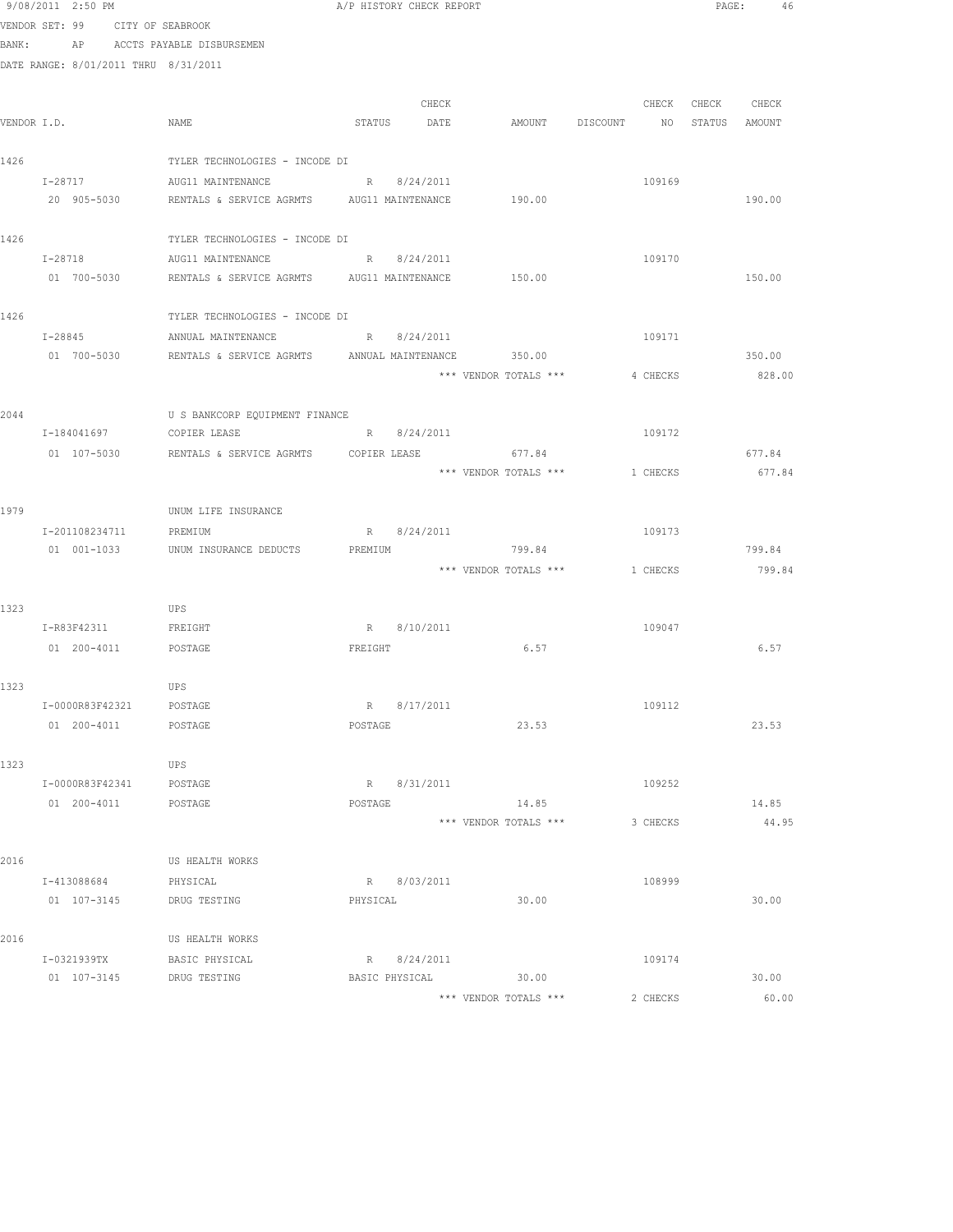|             | 9/08/2011 2:50 PM                    |                              |             | A/P HISTORY CHECK REPORT |                       |          |          | PAGE:       | 47       |  |
|-------------|--------------------------------------|------------------------------|-------------|--------------------------|-----------------------|----------|----------|-------------|----------|--|
|             | VENDOR SET: 99 CITY OF SEABROOK      |                              |             |                          |                       |          |          |             |          |  |
| BANK:       |                                      | AP ACCTS PAYABLE DISBURSEMEN |             |                          |                       |          |          |             |          |  |
|             | DATE RANGE: 8/01/2011 THRU 8/31/2011 |                              |             |                          |                       |          |          |             |          |  |
|             |                                      |                              |             |                          |                       |          |          |             |          |  |
|             |                                      |                              |             | CHECK                    |                       |          |          | CHECK CHECK | CHECK    |  |
| VENDOR I.D. |                                      | NAME                         | STATUS      | DATE                     | AMOUNT                | DISCOUNT | NO       | STATUS      | AMOUNT   |  |
| 1574        |                                      | USA MOBILITY                 |             |                          |                       |          |          |             |          |  |
|             | I-U7884838G                          | PAGER                        | $R_{\perp}$ | 8/03/2011                |                       |          | 109000   |             |          |  |
|             | 01 210-5400                          | TELEPHONE                    | PAGER       |                          | 17.04                 |          |          |             | 17.04    |  |
|             |                                      |                              |             |                          |                       |          |          |             |          |  |
| 1574        | I-U7884838H                          | USA MOBILITY                 |             | R 8/31/2011              |                       |          | 109253   |             |          |  |
|             | 01 210-5400                          | PAGER<br>TELEPHONE           | PAGER       |                          | 17.04                 |          |          |             | 17.04    |  |
|             |                                      |                              |             |                          | *** VENDOR TOTALS *** |          | 2 CHECKS |             | 34.08    |  |
|             |                                      |                              |             |                          |                       |          |          |             |          |  |
| 0919        |                                      | VERIZON WIRELESS             |             |                          |                       |          |          |             |          |  |
|             | I-6609710852                         | TELEPHONE                    |             | R 8/10/2011              |                       |          | 109048   |             |          |  |
|             | 01 200-5400                          | TELEPHONE                    | TELEPHONE   |                          | 0.24                  |          |          |             | 0.24     |  |
|             |                                      |                              |             |                          |                       |          |          |             |          |  |
| 0919        |                                      | VERIZON WIRELESS             |             |                          |                       |          |          |             |          |  |
|             | I-6613290008                         | TELEPHONE                    | $R_{\perp}$ | 8/17/2011                |                       |          | 109113   |             |          |  |
|             | 01 200-5400                          | TELEPHONE                    | TELEPHONE   |                          | 147.57                |          |          |             | 147.57   |  |
| 0919        |                                      | VERIZON WIRELESS             |             |                          |                       |          |          |             |          |  |
|             | I-6613290009                         | TELEPHONE                    | R           | 8/17/2011                |                       |          | 109114   |             |          |  |
|             | 79 790-5115                          | MAINT-OFFICE EQUIPMENT       | TELEPHONE   |                          | 49.99                 |          |          |             | 49.99    |  |
|             |                                      |                              |             |                          |                       |          |          |             |          |  |
| 0919        |                                      | VERIZON WIRELESS             |             |                          |                       |          |          |             |          |  |
|             | I-6619837518                         | TELEPHONE                    |             | R 8/31/2011              |                       |          | 109254   |             |          |  |
|             | 01 001-0507                          | DUE FROM SEDC II             | TELEPHONE   |                          | 136.40                |          |          |             |          |  |
|             | 01 103-5400                          | TELEPHONE                    | TELEPHONE   |                          | 193.36                |          |          |             |          |  |
|             | 01 600-5400                          | TELEPHONE                    | TELEPHONE   |                          | 265.35                |          |          |             |          |  |
|             | 01 100-5400                          | TELEPHONE                    | TELEPHONE   |                          | 127.97                |          |          |             |          |  |
|             | 01 102-5400                          | TELEPHONE                    | TELEPHONE   |                          | 147.31                |          |          |             |          |  |
|             | 01 107-5400                          | TELEPHONE                    | TELEPHONE   |                          | 37.99                 |          |          |             |          |  |
|             | 01 700-5400                          | TELEPHONE                    | TELEPHONE   |                          | 42.99                 |          |          |             |          |  |
|             | 01 500-5400                          | TELEPHONE                    | TELEPHONE   |                          | 47.36                 |          |          |             |          |  |
|             | 01 400-5400                          | TELEPHONE                    | TELEPHONE   |                          | 91.00                 |          |          |             |          |  |
|             | 20 902-5400                          | TELEPHONE                    | TELEPHONE   |                          | 144.60                |          |          |             |          |  |
|             | 20 912-5400                          | TELEPHONE                    | TELEPHONE   |                          | 143.87                |          |          |             | 1,378.20 |  |
|             |                                      |                              |             |                          | *** VENDOR TOTALS *** |          | 4 CHECKS |             | 1,576.00 |  |
| 1634        |                                      | VOICE PRODUCTS, INC          |             |                          |                       |          |          |             |          |  |
|             | I-AR42537                            | CONSOLE REPAIR               |             | R 8/31/2011              |                       |          | 109255   |             |          |  |
|             | 01 200-5170                          | MAINT-RADIO EQUIPMENT        |             | CONSOLE REPAIR           | 250.00                |          |          |             | 250.00   |  |
|             |                                      |                              |             |                          | *** VENDOR TOTALS *** |          | 1 CHECKS |             | 250.00   |  |
|             |                                      |                              |             |                          |                       |          |          |             |          |  |
| 0031        | I-T3 201108024632                    | WACHOVIA BANK<br>FICA TAXES  |             | D 8/02/2011              |                       |          | 000000   |             |          |  |
|             | 01 001-1025                          | FICA TAX PAYABLE             | FICA TAXES  |                          | 7,868.96              |          |          |             |          |  |
|             | 01 100-3100                          | FICA TAXES                   | FICA TAXES  |                          | 350.86                |          |          |             |          |  |
|             | 01 102-3100                          | FICA TAXES                   | FICA TAXES  |                          | 1,166.08              |          |          |             |          |  |
|             | 01 103-3100                          | FICA TAXES                   | FICA TAXES  |                          | 205.86                |          |          |             |          |  |
|             | 01 106-3100                          | FICA TAXES                   | FICA TAXES  |                          | 142.18                |          |          |             |          |  |
|             |                                      |                              |             |                          |                       |          |          |             |          |  |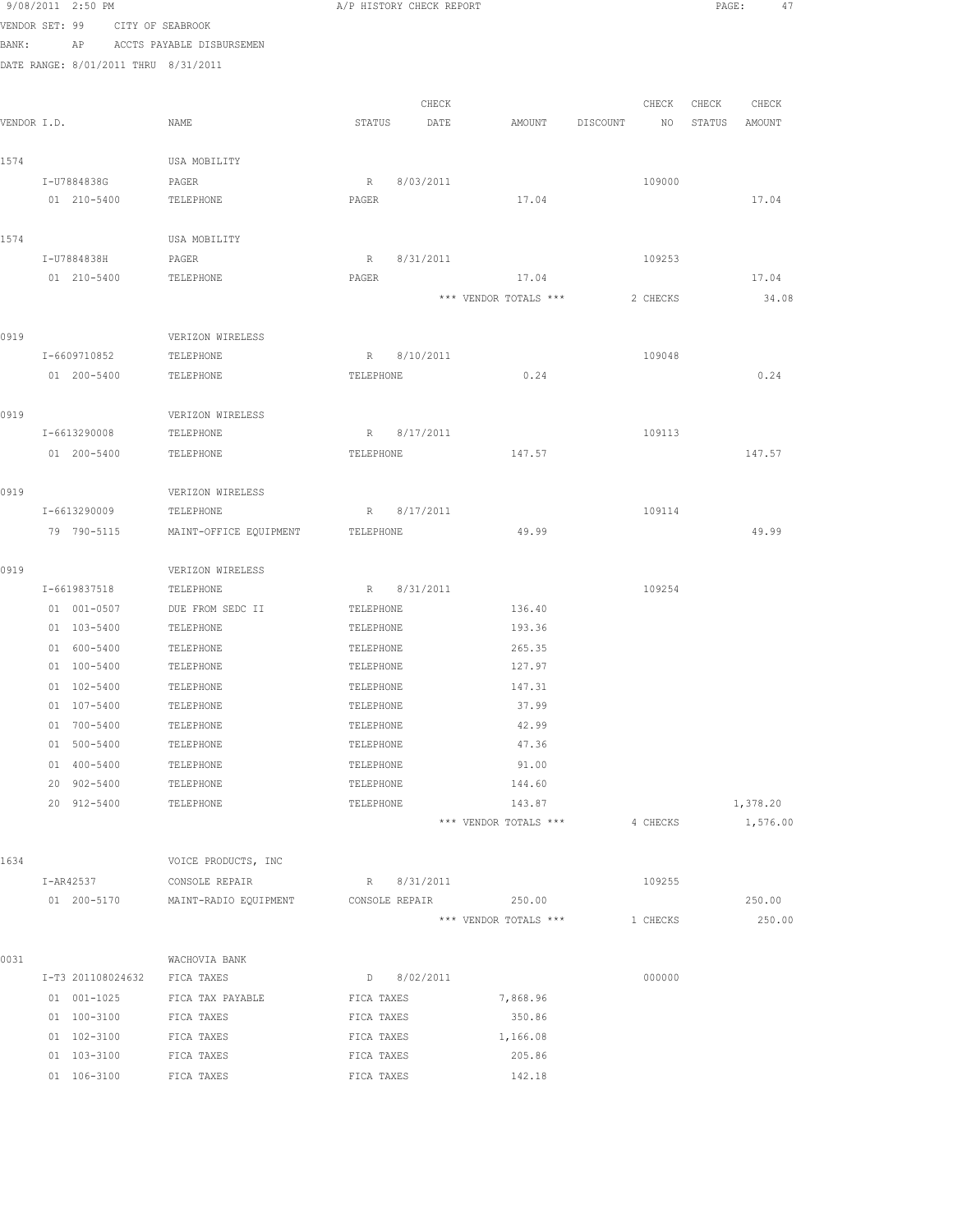9/08/2011 2:50 PM **A**/P HISTORY CHECK REPORT **PAGE:** 48 VENDOR SET: 99 CITY OF SEABROOK

BANK: AP ACCTS PAYABLE DISBURSEMEN

DATE RANGE: 8/01/2011 THRU 8/31/2011

|             |    |                              |                    |               | CHECK |          |                 | CHECK           | CHECK  | CHECK     |
|-------------|----|------------------------------|--------------------|---------------|-------|----------|-----------------|-----------------|--------|-----------|
| VENDOR I.D. |    |                              | NAME               | STATUS        | DATE  |          | AMOUNT DISCOUNT | NO <sub>1</sub> | STATUS | AMOUNT    |
|             |    |                              |                    |               |       |          |                 |                 |        |           |
| 0031        |    |                              | WACHOVIA BANK CONT |               |       |          |                 |                 |        |           |
|             |    | I-T3 201108024632 FICA TAXES |                    | D 8/02/2011   |       |          |                 | 000000          |        |           |
|             |    | 01 200-3100 FICA TAXES       |                    | FICA TAXES    |       | 3,686.62 |                 |                 |        |           |
|             |    | 01 210-3100                  | PAYROLL TAX        | FICA TAXES    |       | 124.97   |                 |                 |        |           |
|             |    | 01 220-3100                  | FICA TAXES         | FICA TAXES    |       | 312.95   |                 |                 |        |           |
|             |    | 01 400-3100                  | FICA TAXES         | FICA TAXES    |       | 963.16   |                 |                 |        |           |
|             |    | 01 500-3100                  | PAYROLL TAX        | FICA TAXES    |       | 966.43   |                 |                 |        |           |
|             |    | 01 600-3100                  | PAYROLL TAX        | FICA TAXES    |       | 687.71   |                 |                 |        |           |
|             |    | 01 700-3100                  | FICA TAXES         | FICA TAXES    |       | 379.64   |                 |                 |        |           |
|             |    | 15 150-3100                  | FICA               | FICA TAXES    |       | 42.81    |                 |                 |        |           |
|             | 20 | 902-3100                     | FICA TAXES         | FICA TAXES    |       | 804.07   |                 |                 |        |           |
|             |    | 20 905-3100                  | FICA TAXES         | FICA TAXES    |       | 248.49   |                 |                 |        |           |
|             |    | 20 912-3100                  | FICA TAXES         | FICA TAXES    |       | 585.70   |                 |                 |        |           |
|             |    | 50 501-3100                  | FICA TAXES         | FICA TAXES    |       | 934.70   |                 |                 |        |           |
|             |    | 77 770-3100                  | FICA               | FICA TAXES    |       | 13.81    |                 |                 |        |           |
|             |    | I-T4 201108024632            | MEDICARE WH        | D 8/02/2011   |       |          |                 | 000000          |        |           |
|             |    | 01 001-1025                  | FICA TAX PAYABLE   | MEDICARE WH   |       | 2,716.67 |                 |                 |        |           |
|             |    | 01 100-3100                  | FICA TAXES         | MEDICARE WH   |       | 82.05    |                 |                 |        |           |
|             |    | 01 102-3100                  | FICA TAXES         | MEDICARE WH   |       | 272.71   |                 |                 |        |           |
|             |    | 01 103-3100                  | FICA TAXES         | MEDICARE WH   |       | 48.15    |                 |                 |        |           |
|             |    | 01 106-3100                  | FICA TAXES         | MEDICARE WH   |       | 33.25    |                 |                 |        |           |
|             |    | 01 200-3100                  | FICA TAXES         | MEDICARE WH   |       | 862.18   |                 |                 |        |           |
|             |    | 01 210-3100                  | PAYROLL TAX        | MEDICARE WH   |       | 29.22    |                 |                 |        |           |
|             |    | 01 220-3100                  | FICA TAXES         | MEDICARE WH   |       | 73.20    |                 |                 |        |           |
|             |    | 01 400-3100                  | FICA TAXES         | MEDICARE WH   |       | 225.26   |                 |                 |        |           |
|             |    | 01 500-3100                  | PAYROLL TAX        | MEDICARE WH   |       | 226.02   |                 |                 |        |           |
|             |    | 01 600-3100                  | PAYROLL TAX        | MEDICARE WH   |       | 160.84   |                 |                 |        |           |
|             |    | 01 700-3100                  | FICA TAXES         | MEDICARE WH   |       | 88.79    |                 |                 |        |           |
|             |    | 15 150-3100                  | FICA               | MEDICARE WH   |       | 10.01    |                 |                 |        |           |
|             |    | 20 902-3100                  | FICA TAXES         | MEDICARE WH   |       | 188.04   |                 |                 |        |           |
|             |    | 20 905-3100                  | FICA TAXES         | MEDICARE WH   |       | 58.12    |                 |                 |        |           |
|             |    | 20 912-3100                  | FICA TAXES         | MEDICARE WH   |       | 136.98   |                 |                 |        |           |
|             |    | 50 501-3100                  | FICA TAXES         | MEDICARE WH   |       | 218.62   |                 |                 |        |           |
|             |    | 77 770-3100                  | FICA               | MEDICARE WH   |       | 3.23     |                 |                 |        | 24,918.34 |
|             |    |                              |                    |               |       |          |                 |                 |        |           |
| 0031        |    |                              | WACHOVIA BANK      |               |       |          |                 |                 |        |           |
|             |    | I-T3 201108124657            | FICA TAXES         | $D$ 8/12/2011 |       |          |                 | 000000          |        |           |
|             |    | 01 001-1025                  | FICA TAX PAYABLE   | FICA TAXES    |       | 212.55   |                 |                 |        |           |
|             |    | 01 500-3100                  | PAYROLL TAX        | FICA TAXES    |       | 313.76   |                 |                 |        |           |
|             |    | I-T4 201108124657            | MEDICARE WH        | D 8/12/2011   |       |          |                 | 000000          |        |           |
|             |    | 01 001-1025                  | FICA TAX PAYABLE   | MEDICARE WH   |       | 73.38    |                 |                 |        |           |
|             |    | 01 500-3100                  | PAYROLL TAX        | MEDICARE WH   |       | 73.38    |                 |                 |        | 673.07    |
|             |    |                              |                    |               |       |          |                 |                 |        |           |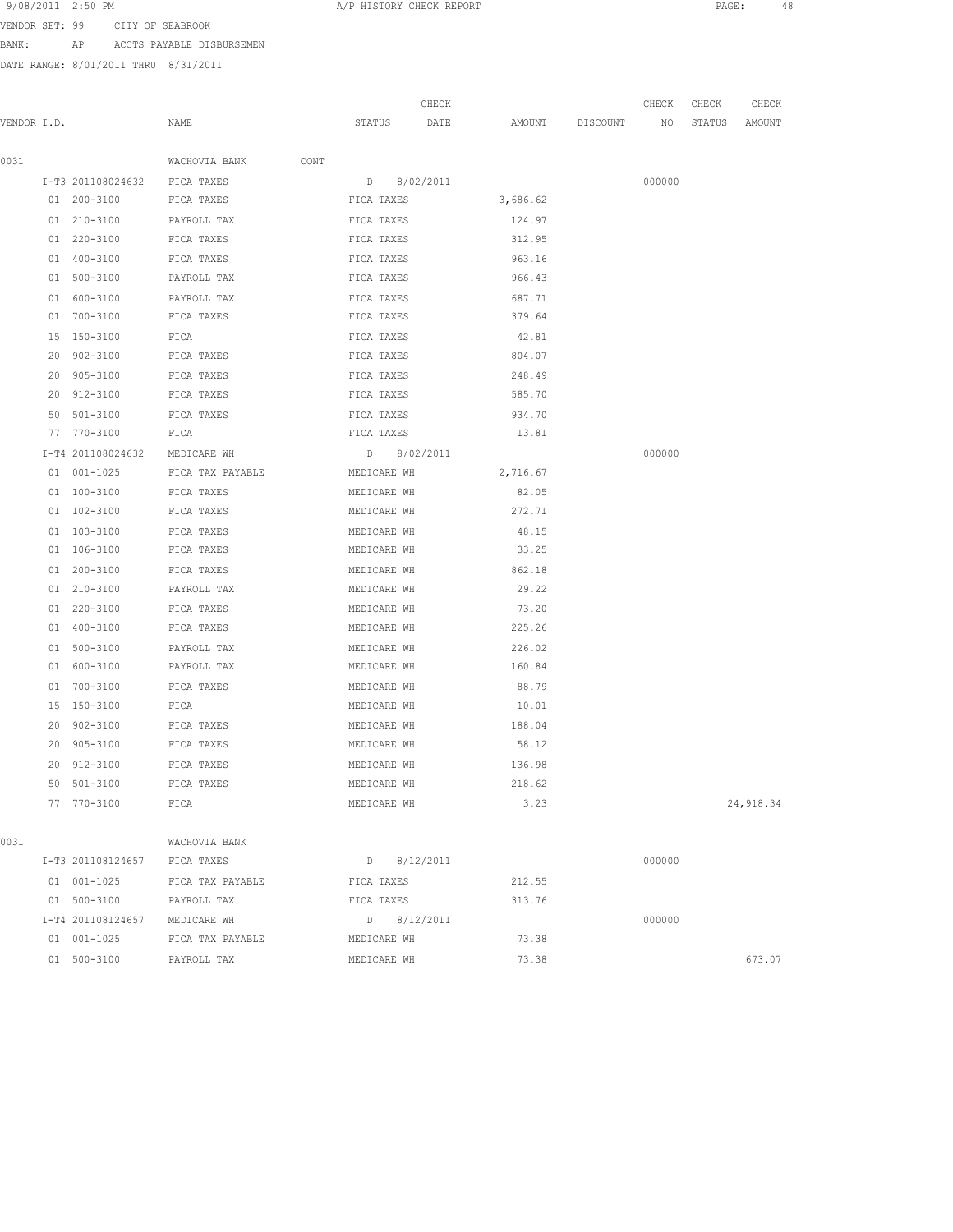9/08/2011 2:50 PM A/P HISTORY CHECK REPORT PAGE: 49 VENDOR SET: 99 CITY OF SEABROOK

BANK: AP ACCTS PAYABLE DISBURSEMEN

DATE RANGE: 8/01/2011 THRU 8/31/2011

|             |                 |                   |                  |             | CHECK |          |          | CHECK  | CHECK  | CHECK     |
|-------------|-----------------|-------------------|------------------|-------------|-------|----------|----------|--------|--------|-----------|
| VENDOR I.D. |                 |                   | NAME             | STATUS      | DATE  | AMOUNT   | DISCOUNT | NO     | STATUS | AMOUNT    |
| 0031        |                 |                   | WACHOVIA BANK    |             |       |          |          |        |        |           |
|             |                 | I-T3 201108164690 | FICA TAXES       | D 8/16/2011 |       |          |          | 000000 |        |           |
|             |                 | 01 001-1025       | FICA TAX PAYABLE | FICA TAXES  |       | 7,916.44 |          |        |        |           |
|             |                 | 01 100-3100       | FICA TAXES       | FICA TAXES  |       | 357.89   |          |        |        |           |
|             |                 | 01 102-3100       | FICA TAXES       | FICA TAXES  |       | 1,169.31 |          |        |        |           |
|             |                 | 01 103-3100       | FICA TAXES       | FICA TAXES  |       | 197.28   |          |        |        |           |
|             |                 | 01 106-3100       | FICA TAXES       | FICA TAXES  |       | 142.18   |          |        |        |           |
|             |                 | 01 200-3100       | FICA TAXES       | FICA TAXES  |       | 3,929.17 |          |        |        |           |
|             |                 | 01 210-3100       | PAYROLL TAX      | FICA TAXES  |       | 130.38   |          |        |        |           |
|             |                 | 01 220-3100       | FICA TAXES       | FICA TAXES  |       | 312.88   |          |        |        |           |
|             |                 | 01 400-3100       | FICA TAXES       | FICA TAXES  |       | 903.04   |          |        |        |           |
|             |                 | 01 500-3100       | PAYROLL TAX      | FICA TAXES  |       | 888.90   |          |        |        |           |
|             |                 | 01 600-3100       | PAYROLL TAX      | FICA TAXES  |       | 685.87   |          |        |        |           |
|             |                 | 01 700-3100       | FICA TAXES       | FICA TAXES  |       | 379.64   |          |        |        |           |
|             | 15 <sub>2</sub> | 150-3100          | FICA             | FICA TAXES  |       | 57.72    |          |        |        |           |
|             | 20              | 902-3100          | FICA TAXES       | FICA TAXES  |       | 705.00   |          |        |        |           |
|             |                 | 20 905-3100       | FICA TAXES       | FICA TAXES  |       | 248.49   |          |        |        |           |
|             | 20              | 912-3100          | FICA TAXES       | FICA TAXES  |       | 600.41   |          |        |        |           |
|             | 50              | 501-3100          | FICA TAXES       | FICA TAXES  |       | 969.77   |          |        |        |           |
|             |                 | 77 770-3100       | FICA             | FICA TAXES  |       | 8.29     |          |        |        |           |
|             |                 | I-T4 201108164690 | MEDICARE WH      | D 8/16/2011 |       |          |          | 000000 |        |           |
|             |                 | 01 001-1025       | FICA TAX PAYABLE | MEDICARE WH |       | 2,733.04 |          |        |        |           |
|             |                 | 01 100-3100       | FICA TAXES       | MEDICARE WH |       | 83.70    |          |        |        |           |
|             |                 | 01 102-3100       | FICA TAXES       | MEDICARE WH |       | 273.45   |          |        |        |           |
|             |                 | 01 103-3100       | FICA TAXES       | MEDICARE WH |       | 46.14    |          |        |        |           |
|             |                 | 01 106-3100       | FICA TAXES       | MEDICARE WH |       | 33.25    |          |        |        |           |
|             |                 | 01 200-3100       | FICA TAXES       | MEDICARE WH |       | 918.90   |          |        |        |           |
|             |                 | 01 210-3100       | PAYROLL TAX      | MEDICARE WH |       | 30.49    |          |        |        |           |
|             |                 | 01 220-3100       | FICA TAXES       | MEDICARE WH |       | 73.17    |          |        |        |           |
|             |                 | 01 400-3100       | FICA TAXES       | MEDICARE WH |       | 211.19   |          |        |        |           |
|             |                 | 01 500-3100       | PAYROLL TAX      | MEDICARE WH |       | 207.88   |          |        |        |           |
|             |                 | 01 600-3100       | PAYROLL TAX      | MEDICARE WH |       | 160.42   |          |        |        |           |
|             |                 | 01 700-3100       | FICA TAXES       | MEDICARE WH |       | 88.79    |          |        |        |           |
|             |                 | 15 150-3100       | FICA             | MEDICARE WH |       | 13.50    |          |        |        |           |
|             |                 | 20 902-3100       | FICA TAXES       | MEDICARE WH |       | 164.88   |          |        |        |           |
|             |                 | 20 905-3100       | FICA TAXES       | MEDICARE WH |       | 58.12    |          |        |        |           |
|             |                 | 20 912-3100       | FICA TAXES       | MEDICARE WH |       | 140.42   |          |        |        |           |
|             |                 | 50 501-3100       | FICA TAXES       | MEDICARE WH |       | 226.80   |          |        |        |           |
|             |                 | 77 770-3100       | FICA             | MEDICARE WH |       | 1.94     |          |        |        | 25,068.74 |
| 0031        |                 |                   | WACHOVIA BANK    |             |       |          |          |        |        |           |
|             |                 | I-T3 201108304745 | FICA TAXES       | D 8/30/2011 |       |          |          | 000000 |        |           |
|             |                 | 01 001-1025       | FICA TAX PAYABLE | FICA TAXES  |       | 7,515.56 |          |        |        |           |
|             |                 | 01 100-3100       | FICA TAXES       | FICA TAXES  |       | 345.49   |          |        |        |           |
|             |                 | 01 102-3100       | FICA TAXES       | FICA TAXES  |       | 901.79   |          |        |        |           |
|             |                 | 01 103-3100       | FICA TAXES       | FICA TAXES  |       | 197.28   |          |        |        |           |
|             |                 | 01 106-3100       | FICA TAXES       | FICA TAXES  |       | 141.05   |          |        |        |           |

01 200-3100 FICA TAXES FICA TAXES FICA TAXES 3,851.27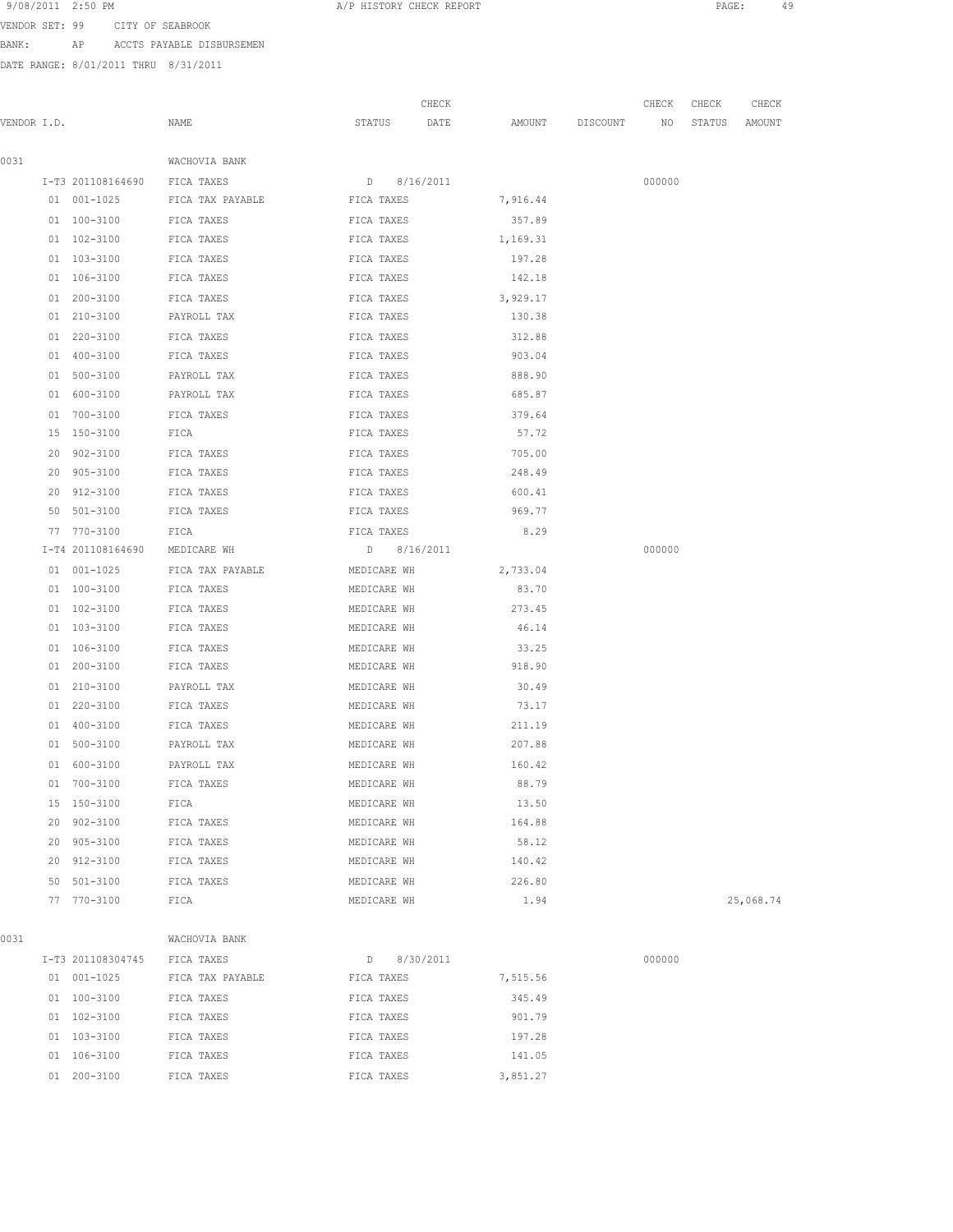9/08/2011 2:50 PM **A/P HISTORY CHECK REPORT PAGE:** 50 VENDOR SET: 99 CITY OF SEABROOK

BANK: AP ACCTS PAYABLE DISBURSEMEN

DATE RANGE: 8/01/2011 THRU 8/31/2011

|             |                               |                                     |                   | CHECK |                       | CHECK    | CHECK  | CHECK     |
|-------------|-------------------------------|-------------------------------------|-------------------|-------|-----------------------|----------|--------|-----------|
| VENDOR I.D. |                               | NAME                                | STATUS            | DATE  | AMOUNT DISCOUNT NO    |          | STATUS | AMOUNT    |
|             |                               |                                     |                   |       |                       |          |        |           |
| 0031        |                               | WACHOVIA BANK<br>CONT               |                   |       |                       |          |        |           |
|             | I-T3 201108304745 FICA TAXES  |                                     | D 8/30/2011       |       |                       | 000000   |        |           |
|             | 01 210-3100                   | PAYROLL TAX                         | FICA TAXES        |       | 146.94                |          |        |           |
|             | 01 220-3100                   | FICA TAXES                          | FICA TAXES        |       | 313.44                |          |        |           |
|             | 01 400-3100                   | FICA TAXES                          | FICA TAXES        |       | 716.11                |          |        |           |
|             | 01 500-3100                   | PAYROLL TAX                         | FICA TAXES        |       | 846.75                |          |        |           |
|             | 01 600-3100                   | PAYROLL TAX                         | FICA TAXES        |       | 677.29                |          |        |           |
|             | 01 700-3100                   | FICA TAXES                          | FICA TAXES        |       | 392.29                |          |        |           |
|             | 15 150-3100                   | FICA                                | FICA TAXES        |       | 67.04                 |          |        |           |
|             | 20 902-3100                   | FICA TAXES                          | FICA TAXES        |       | 742.26                |          |        |           |
|             | 20 905-3100                   | FICA TAXES                          | FICA TAXES        |       | 247.78                |          |        |           |
|             | 20 912-3100                   | FICA TAXES                          | FICA TAXES        |       | 572.89                |          |        |           |
|             | 50 501-3100                   | FICA TAXES                          | FICA TAXES        |       | 919.56                |          |        |           |
|             | 77 770-3100                   | FICA                                | FICA TAXES        |       | 15.19                 |          |        |           |
|             | I-T4 201108304745 MEDICARE WH |                                     | D 8/30/2011       |       |                       | 000000   |        |           |
|             | 01 001-1025                   | FICA TAX PAYABLE MEDICARE WH        |                   |       | 2,654.65              |          |        |           |
|             | 01 100-3100                   | FICA TAXES                          | MEDICARE WH       |       | 80.80                 |          |        |           |
|             | 01 102-3100                   | FICA TAXES                          | MEDICARE WH       |       | 270.90                |          |        |           |
|             | 01 103-3100                   | FICA TAXES                          | MEDICARE WH       |       | 46.14                 |          |        |           |
|             | 01 106-3100                   | FICA TAXES                          | MEDICARE WH       |       | 32.99                 |          |        |           |
|             | 01 200-3100                   | FICA TAXES                          | MEDICARE WH       |       | 900.70                |          |        |           |
|             | 01 210-3100                   | PAYROLL TAX                         | MEDICARE WH       |       | 34.36                 |          |        |           |
|             | 01 220-3100                   | FICA TAXES                          | MEDICARE WH       |       | 73.30                 |          |        |           |
|             | 01 400-3100                   | FICA TAXES                          | MEDICARE WH       |       | 167.45                |          |        |           |
|             | 01 500-3100                   | PAYROLL TAX                         | MEDICARE WH       |       | 198.02                |          |        |           |
|             | 01 600-3100                   | PAYROLL TAX                         | MEDICARE WH       |       | 158.40                |          |        |           |
|             | 01 700-3100                   | FICA TAXES                          | MEDICARE WH       |       | 91.75                 |          |        |           |
|             | 15 150-3100                   | FICA                                | MEDICARE WH       |       | 15.68                 |          |        |           |
|             | 20 902-3100                   | FICA TAXES                          | MEDICARE WH       |       | 173.60                |          |        |           |
|             | 20 905-3100                   | FICA TAXES                          | MEDICARE WH       |       | 57.95                 |          |        |           |
|             | 20 912-3100                   | FICA TAXES                          | MEDICARE WH       |       | 133.99                |          |        |           |
|             | 50 501-3100                   | FICA TAXES                          | MEDICARE WH       |       | 215.06                |          |        |           |
|             | 77 770-3100                   | FICA                                | MEDICARE WH       |       | 3.56                  |          |        | 23,919.28 |
|             |                               |                                     |                   |       | *** VENDOR TOTALS *** | 4 CHECKS |        | 74,579.43 |
|             |                               |                                     |                   |       |                       |          |        |           |
| 0032        |                               | WACHOVIA BANK                       |                   |       |                       |          |        |           |
|             |                               | I-T1 201108024632 WITHHOLDING TAXES | D 8/02/2011       |       |                       | 000000   |        |           |
|             | 01 001-1020                   | WITHHOLDING PAYABLE                 | WITHHOLDING TAXES |       | 20,854.04             |          |        | 20,854.04 |
| 0032        |                               | WACHOVIA BANK                       |                   |       |                       |          |        |           |
|             |                               | I-T1 201108124657 WITHHOLDING TAXES | $D$ 8/12/2011     |       |                       | 000000   |        |           |
|             | 01 001-1020                   | WITHHOLDING PAYABLE                 | WITHHOLDING TAXES |       | 792.17                |          |        | 792.17    |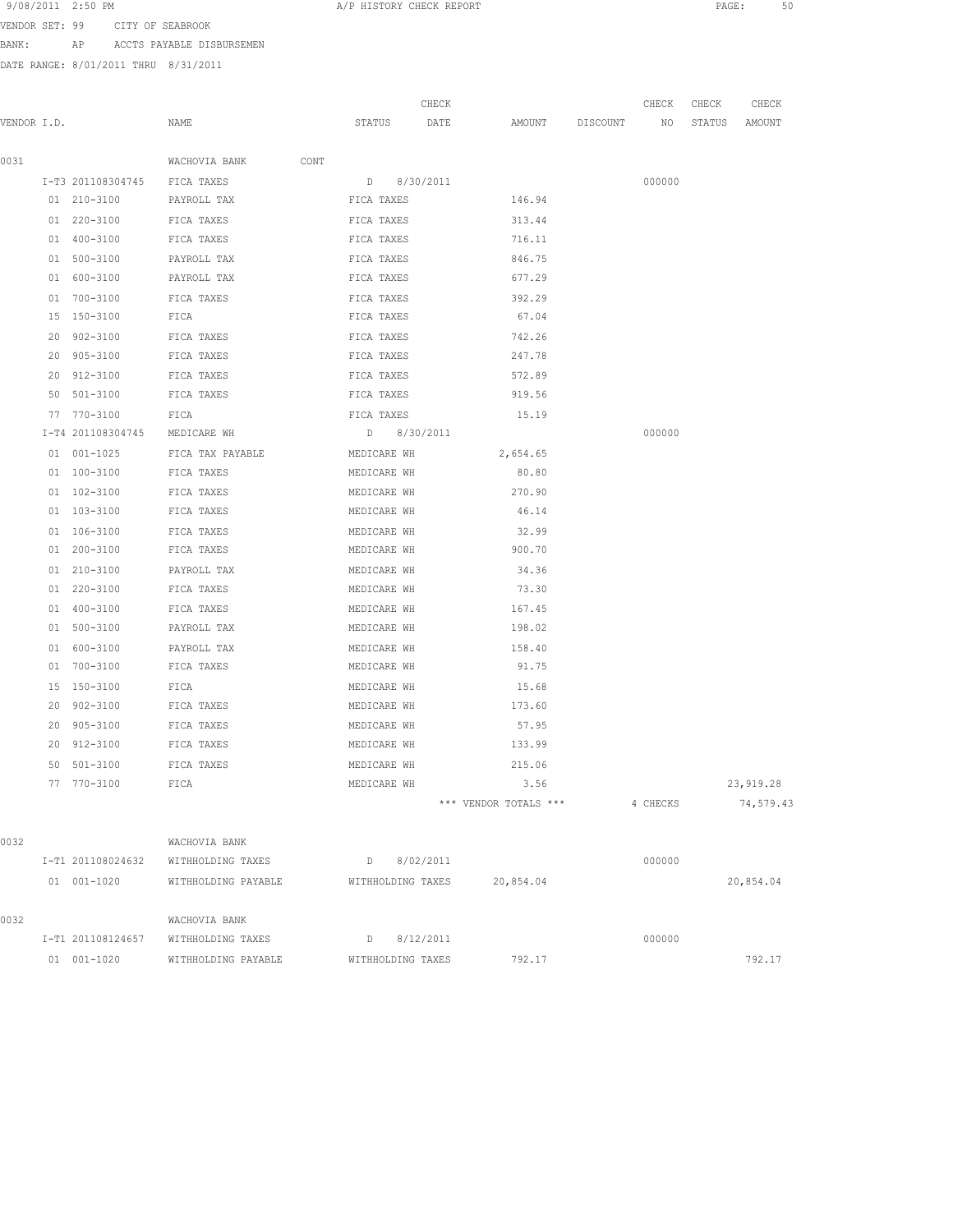|                |         | 9/08/2011 2:50 PM |                   |                                      | A/P HISTORY CHECK REPORT |                   |       |                                |          | PAGE:         |           | 51 |
|----------------|---------|-------------------|-------------------|--------------------------------------|--------------------------|-------------------|-------|--------------------------------|----------|---------------|-----------|----|
| VENDOR SET: 99 |         |                   |                   | CITY OF SEABROOK                     |                          |                   |       |                                |          |               |           |    |
| BANK:          |         |                   |                   | AP ACCTS PAYABLE DISBURSEMEN         |                          |                   |       |                                |          |               |           |    |
|                |         |                   |                   | DATE RANGE: 8/01/2011 THRU 8/31/2011 |                          |                   |       |                                |          |               |           |    |
|                |         |                   |                   |                                      |                          |                   |       |                                |          |               |           |    |
|                |         |                   |                   |                                      |                          |                   | CHECK |                                | CHECK    | CHECK CHECK   |           |    |
| VENDOR I.D.    |         |                   |                   | NAME                                 | STATUS                   | DATE              |       | AMOUNT DISCOUNT                | NO       | STATUS AMOUNT |           |    |
| 0032           |         |                   |                   | WACHOVIA BANK                        |                          |                   |       |                                |          |               |           |    |
|                |         |                   | I-T1 201108164690 | WITHHOLDING TAXES                    |                          | D 8/16/2011       |       |                                | 000000   |               |           |    |
|                |         | 01 001-1020       |                   | WITHHOLDING PAYABLE                  |                          |                   |       | WITHHOLDING TAXES 21,871.68    |          |               | 21,871.68 |    |
| 0032           |         |                   |                   | WACHOVIA BANK                        |                          |                   |       |                                |          |               |           |    |
|                |         | I-T1 201108304745 |                   | WITHHOLDING TAXES                    |                          | D 8/30/2011       |       |                                | 000000   |               |           |    |
|                |         | 01 001-1020       |                   | WITHHOLDING PAYABLE                  |                          | WITHHOLDING TAXES |       | 20,748.60                      |          |               | 20,748.60 |    |
|                |         |                   |                   |                                      |                          |                   |       | *** VENDOR TOTALS ***          | 4 CHECKS |               | 64,266.49 |    |
| 0035           |         |                   |                   | WASTE MANAGEMENT OF TEXAS INC        |                          |                   |       |                                |          |               |           |    |
|                |         | I-164125317911    |                   | DUMPSTER                             |                          | R 8/10/2011       |       |                                | 109049   |               |           |    |
|                |         |                   | 20 922-5466       | STORM CLEANUP EXPENSE DUMPSTER       |                          |                   |       | 1,178.04                       |          |               | 1,178.04  |    |
| 0035           |         |                   |                   | WASTE MANAGEMENT OF TEXAS INC        |                          |                   |       |                                |          |               |           |    |
|                |         |                   |                   | I-201108094656 ROLLOFFS              |                          | R 8/10/2011       |       |                                | 109050   |               |           |    |
|                |         | 20 922-5479       |                   | COMMERCIAL SANIT SERVICE             | ROLLOFFS                 |                   |       | 50,464.89                      |          |               |           |    |
|                |         | 20 922-7210       |                   | FRANCHISE FEES                       | ROLLOFFS                 |                   |       | 17,204.06CR                    |          |               |           |    |
|                |         | 20 922-9535       |                   | SANITATION BILLING FEES              | ROLLOFFS                 |                   |       | 9,175.51CR                     |          |               |           |    |
|                |         | 20 922-5467       |                   | RECYCLING CHARGES                    | ROLLOFFS                 |                   |       | 5,942.75                       |          |               |           |    |
|                |         | 20 922-5469       |                   | RESIDENTIAL SANIT SERVICE            | ROLLOFFS                 |                   |       | 64,228.88                      |          |               | 94,256.95 |    |
|                |         |                   |                   |                                      |                          |                   |       | *** VENDOR TOTALS ***          | 2 CHECKS |               | 95,434.99 |    |
| 0627           |         |                   |                   | CAROLYN K WEBBON                     |                          |                   |       |                                |          |               |           |    |
|                |         | I-201108024604    |                   | JUDGE FEES                           |                          | E 8/03/2011       |       |                                | 999999   |               |           |    |
|                |         | 01 700-3310       |                   | MUNICIPAL JUDGES' FEES               | JUDGE FEES               |                   |       | 3,225.00                       |          |               | 3,225.00  |    |
|                |         |                   |                   |                                      |                          |                   |       | *** VENDOR TOTALS *** 1 CHECKS |          |               | 3,225.00  |    |
| 0370           |         |                   |                   | WILLIAMS HYDRAULIC & MACHINE         |                          |                   |       |                                |          |               |           |    |
|                | I-20299 |                   |                   | HOSE ASSEMBLY                        | R                        | 8/31/2011         |       |                                | 109256   |               |           |    |
|                |         | 01 500-5110       |                   | MAINT-AUTOS & EQUIP                  |                          | HOSE ASSEMBLY     |       | 40.23                          |          |               | 40.23     |    |
|                |         |                   |                   |                                      |                          |                   |       | *** VENDOR TOTALS ***          | 1 CHECKS |               | 40.23     |    |
| 2020           |         |                   |                   | AMY WOODS                            |                          |                   |       |                                |          |               |           |    |
|                |         | I-201108304733    |                   | SUPPLIES                             |                          | R 8/31/2011       |       |                                | 109257   |               |           |    |
|                |         | 01 200-4010       |                   | OFFICE SUPPLIES                      | SUPPLIES                 |                   |       | 74.96                          |          |               | 74.96     |    |
|                |         |                   |                   |                                      |                          |                   |       | *** VENDOR TOTALS ***          | 1 CHECKS |               | 74.96     |    |
| 0664           |         |                   |                   | SEAN WRIGHT                          |                          |                   |       |                                |          |               |           |    |
|                |         | I-201108024630    |                   | SECURITY FEE                         |                          | R 8/03/2011       |       |                                | 109001   |               |           |    |
|                |         | 01 001-1525       |                   | COMMUNITY HOUSE DEPOSITS             | SECURITY FEE             |                   |       | 150.00                         |          |               | 150.00    |    |
|                |         |                   |                   |                                      |                          |                   |       | *** VENDOR TOTALS ***          | 1 CHECKS |               | 150.00    |    |
| 2018           |         |                   |                   | YOUR TOWN TV.COM                     |                          |                   |       |                                |          |               |           |    |
|                | $I-78$  |                   |                   | VIDEO PROGRESS PMT                   |                          | R 8/03/2011       |       |                                | 109002   |               |           |    |
|                |         | 15 150-5010       |                   | ADVERTISING                          |                          |                   |       | VIDEO PROGRESS PMT 5,000.00    |          |               | 5,000.00  |    |
|                |         |                   |                   |                                      |                          |                   |       | *** VENDOR TOTALS ***          | 1 CHECKS |               | 5,000.00  |    |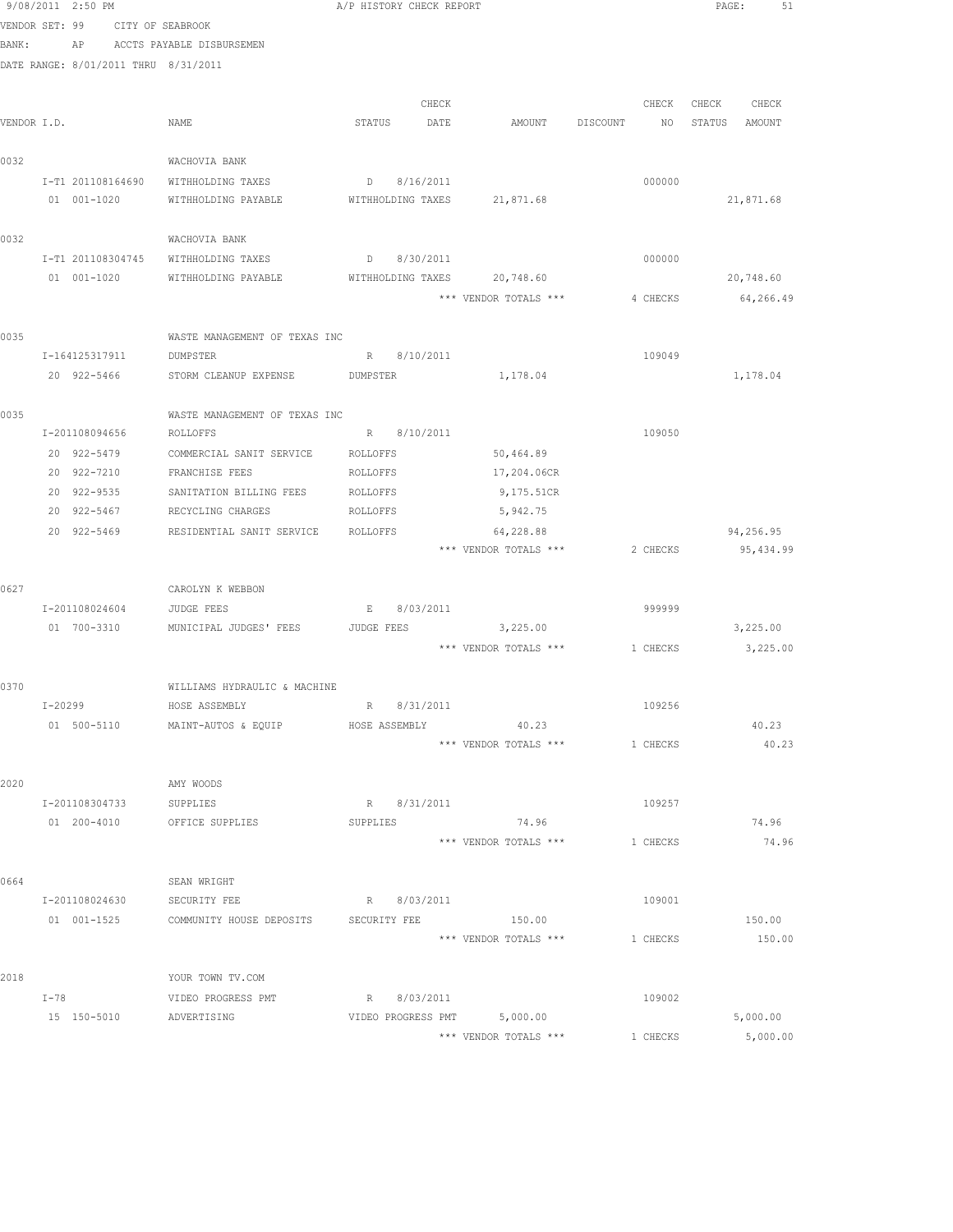| 9/08/2011 | 2:50 PM |  |
|-----------|---------|--|
|-----------|---------|--|

VENDOR SET: 99 CITY OF SEABROOK

BANK: AP ACCTS PAYABLE DISBURSEMEN

DATE RANGE: 8/01/2011 THRU 8/31/2011

|            |     |        | CHECK                         |              |          |    | CHECK                                                                     | CHECK         |
|------------|-----|--------|-------------------------------|--------------|----------|----|---------------------------------------------------------------------------|---------------|
| NAME       |     | STATUS | DATE                          | AMOUNT       | DISCOUNT | NO | STATUS                                                                    | AMOUNT        |
|            |     |        |                               |              |          |    |                                                                           |               |
|            |     |        |                               |              |          |    |                                                                           |               |
|            |     |        |                               |              |          |    |                                                                           |               |
| TOTALS * * | NO. |        |                               | CHECK AMOUNT |          |    |                                                                           | TOTAL APPLIED |
|            | 288 |        |                               | 685,765.62   |          |    |                                                                           | 685,765.62    |
|            | 0   |        |                               | 0.00         |          |    |                                                                           | 0.00          |
|            | 23  |        |                               | 144,984.73   |          |    |                                                                           | 144,984.73    |
|            | 31  |        |                               | 48,297.19    |          |    |                                                                           | 48,297.19     |
|            | 0   |        |                               | 0.00         |          |    |                                                                           | 0.00          |
|            |     |        |                               |              |          |    |                                                                           |               |
|            |     |        | 497.00                        |              |          |    |                                                                           |               |
|            |     |        | 497.00CR                      | 994.00       |          |    |                                                                           | 994.00        |
|            |     |        | 1 VOID DEBITS<br>VOID CREDITS |              |          |    | CHECK<br><b>DISCOUNTS</b><br>0.00<br>0.00<br>0.00<br>0.00<br>0.00<br>0.00 |               |

TOTAL ERRORS: 0

|  | G/L ACCOUNT | NAME                                           | AMOUNT      |
|--|-------------|------------------------------------------------|-------------|
|  |             |                                                |             |
|  |             | 01 001-0507 DUE FROM SEDC II                   | 136.40      |
|  |             | 01 001-0710 PREPAID EXPENSE                    | 4,136.30    |
|  |             | 01  001-1005    ACCTS PAYABLE/RETAINAGE        | 23,434.62   |
|  |             | 01 001-1011 BAIL BONDS PAYABLE                 | 2,709.90    |
|  |             | 01 001-1020 WITHHOLDING PAYABLE                | 64,266.49   |
|  |             | 01 001-1025 FICA TAX PAYABLE                   | 31,691.25   |
|  |             | 01 001-1028 RETIREMENT PAYABLE                 | 39, 351.51  |
|  |             | 01 001-1030 AFLAC INSURANCE DEDUCTS            | 2,535.60    |
|  |             | 01 001-1031 ICMA INSURANCE DEDUCTS             | 10,760.38   |
|  |             | 01 001-1032 OTHER PAYROLL DEDUCTIONS 8,071.21  |             |
|  |             | 01 001-1033 UNUM INSURANCE DEDUCTS             | 799.84      |
|  |             | 01 001-1204 OMNI FEES PAYABLE                  | 1,500.76    |
|  |             | 01 001-1525 COMMUNITY HOUSE DEPOSITS           | 980.00      |
|  |             | 01 100-3100 FICA TAXES                         | 1,300.79    |
|  |             | 01  100-3110  RETIREMENT                       | 3,598.01    |
|  |             | 01 100-3300 MAYOR & COUNCIL FEES               | 1,100.00    |
|  | 01 100-4150 | SMALL EQUIPMENT                                | 279.99      |
|  |             | 01 100-5300 TRAINING & CONFERENCE              | 1,765.48    |
|  |             | 01 100-5400 TELEPHONE                          | 127.97      |
|  |             | 01 100-5465 MISC EXPENDITURES                  | 81.83       |
|  |             | 01 100-8605 DISPATCH & ANIMAL CONTROL 633.33CR |             |
|  |             | 01 100-8606 LEASE OF FIRE STATION              | 26,728.03CR |
|  | 01 100-8625 | POOL RECEIPTS                                  | 50.00       |
|  |             | 01 100-8640 LICENSES & PERMITS                 | 412.50      |
|  | 01 100-9520 | OTHER REVENUE                                  | 798.00      |
|  |             | 01  102-3100    FICA TAXES                     | 4,054.24    |
|  |             | 01  102-3110  RETIREMENT                       | 12,256.12   |
|  |             | 01 102-5020 DUES & SUBSCRIPTIONS               | 175.00      |
|  | 01 102-5041 | IT HARDWARE/SOFTWARE                           | 38.00       |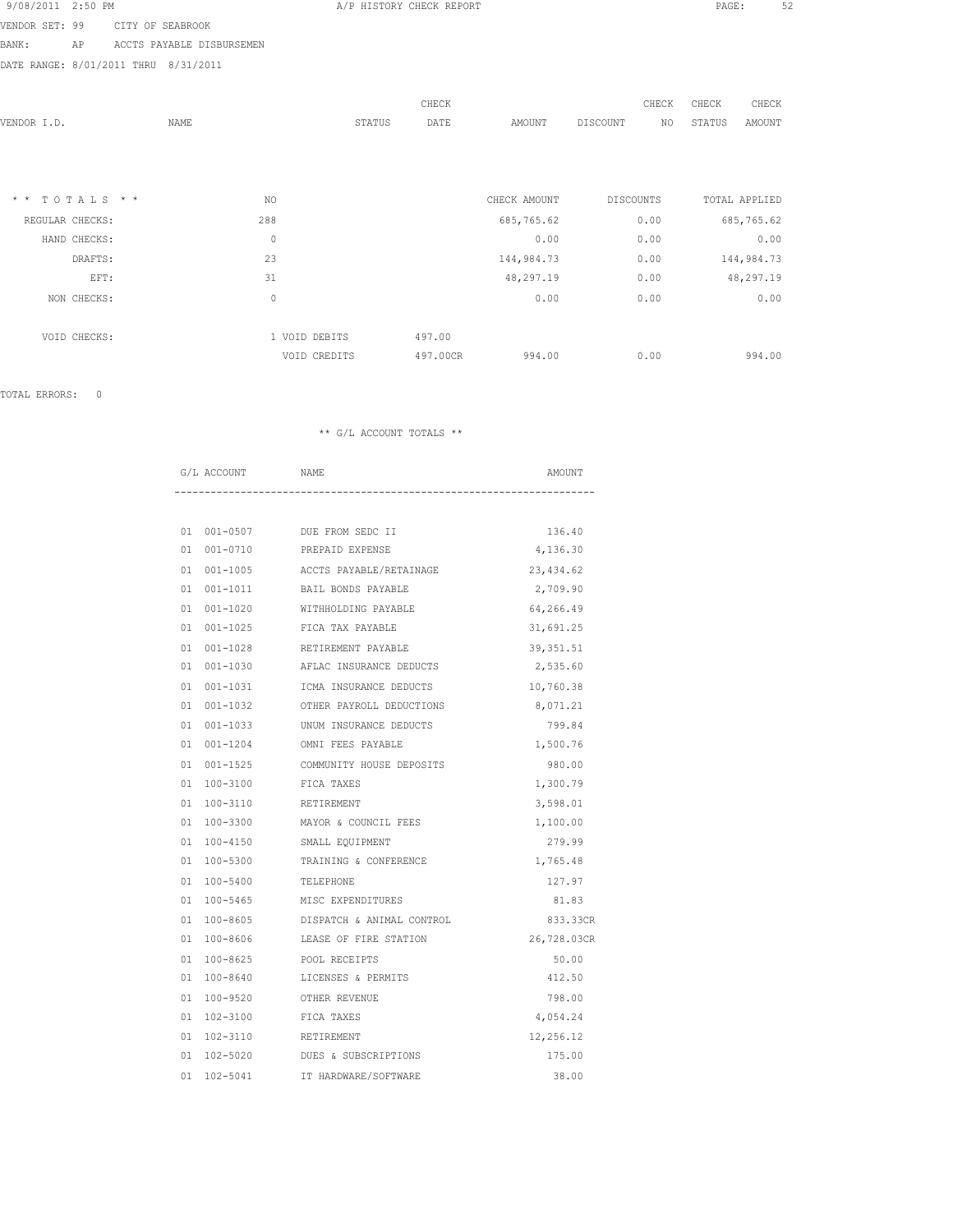BANK: AP ACCTS PAYABLE DISBURSEMEN

DATE RANGE: 8/01/2011 THRU 8/31/2011

|  | G/L ACCOUNT | NAME                                 | AMOUNT     |
|--|-------------|--------------------------------------|------------|
|  |             |                                      |            |
|  |             | 01 102-5300 TRAINING & CONFERENCE    | 135.00     |
|  | 01 102-5400 | TELEPHONE                            | 147.31     |
|  | 01 102-5465 | MISC EXPENSE                         | 28.95      |
|  | 01 103-3100 | FICA TAXES                           | 740.85     |
|  | 01 103-3110 | RETIREMENT                           | 2,183.99   |
|  |             | 01 103-4150 SMALL TOOLS & EQUIPMENT  | 2,200.13   |
|  |             | 01 103-5400 TELEPHONE                | 193.36     |
|  |             | 01 103-5465 MISC EXPENDITURES        | 78.10      |
|  |             | 01 106-3100 FICA TAXES               | 524.90     |
|  | 01 106-3110 | RETIREMENT                           | 1,457.76   |
|  | 01 106-5400 | TELEPHONE                            | 619.40     |
|  | 01 107-3145 | DRUG TESTING                         | 178.00     |
|  | 01 107-3900 | MERIT AWARDS                         | 100.00     |
|  | 01 107-4010 | OFFICE SUPPLIES                      | 3,501.94   |
|  | 01 107-4011 | POSTAGE                              | 1,148.53   |
|  | 01 107-4050 | BULK PETROLEUM PURCHASES             | 22,497.80  |
|  | 01 107-4150 | SMALL EQUIPMENT                      | 10,620.55  |
|  |             | 01 107-5010 ADVERTISING              | 740.17     |
|  |             | 01 107-5030 RENTALS & SERVICE AGRMTS | 3,358.65   |
|  |             | 01 107-5175 JANITORIAL SERVICES      | 850.00     |
|  |             | 01 107-5180 MAINT-BLDGS & GROUNDS    | 5,238.17   |
|  | 01 107-5190 | CODIFICATION                         | 464.96     |
|  | 01 107-5215 | PROF FEES-ENGINEERING                | 2,689.65   |
|  | 01 107-5220 | PROF FEES-LEGAL                      | 15,605.76  |
|  | 01 107-5230 | CONTRACT-AMBULANCE SERV              | 14,596.13  |
|  | 01 107-5235 | CONTRACT-FIRE DEPT                   | 57, 113.87 |
|  | 01 107-5295 | SAFETY COMMITTEE                     | 192.08     |
|  | 01 107-5330 | INSURANCE-MISC                       | 400.00     |
|  | 01 107-5400 | TELEPHONE                            | 615.08     |
|  |             | 01 107-5410 UTILITIES                | 1,131.03   |
|  |             | 01 107-5445 CENTRAL APPRAISAL FEE    | 11,164.00  |
|  |             | 01 107-5465 MISC EXPENSE             | 226.40     |
|  |             | 01 107-5466 FIRE STATION EXPENSE     | 907.58CR   |
|  | 01 107-6050 | FACILITIES                           | 15,302.68  |
|  | 01 107-6051 | ENERGY EFFICIENT LIGHTS              | 42,964.38  |
|  | 01 200-3100 | FICA TAXES                           | 14,148.84  |
|  | 01 200-3110 | RETIREMENT                           | 39,870.28  |
|  | 01 200-3140 | PSYCHOLOGICAL SERVICES               | 200.00     |
|  | 01 200-4005 | SUPPLIES-POLICE OPERATION            | 665.33     |
|  | 01 200-4010 | OFFICE SUPPLIES                      | 635.56     |
|  | 01 200-4011 | POSTAGE                              | 44.95      |
|  |             | 01  200-4015  SUPPLIES-ID            | 31.90      |
|  |             | 01 200-4030 GAS & OIL/OUTSIDE SUPPLY | 411.70     |
|  |             | 01 200-4150 SMALL TOOLS & EQUIP      | 940.58     |
|  |             | 01 200-5030 RENTALS & SERVICE AGRMTS | 687.37     |
|  | 01 200-5041 | IT HARDWARE                          | 5,224.36   |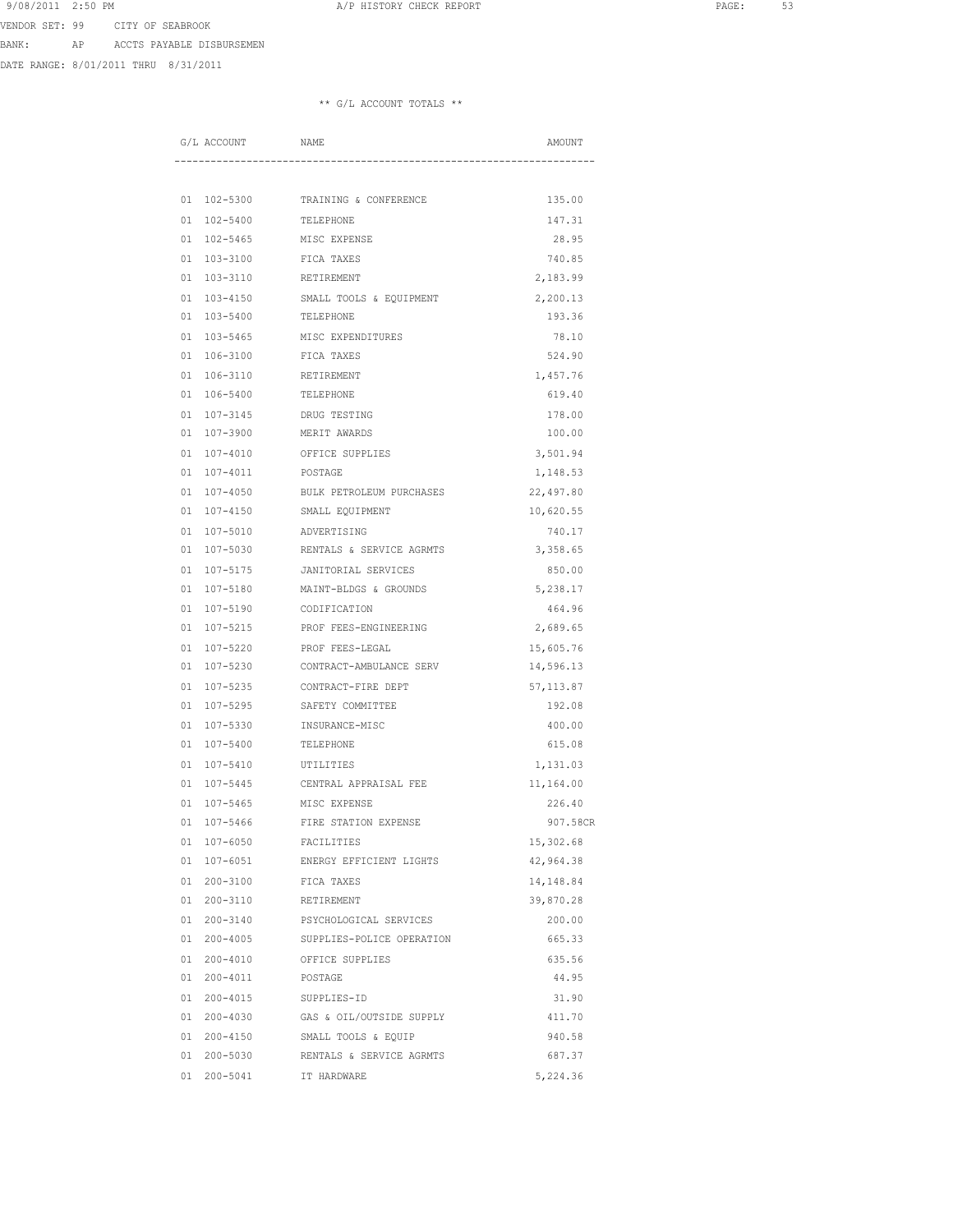BANK: AP ACCTS PAYABLE DISBURSEMEN

DATE RANGE: 8/01/2011 THRU 8/31/2011

|    | G/L ACCOUNT | NAME                               | AMOUNT    |
|----|-------------|------------------------------------|-----------|
|    |             |                                    |           |
|    | 01 200-5110 | MAINT-AUTOS & EQUIPMENT            | 1,508.18  |
|    | 01 200-5170 | MAINT-RADIO EQUIPMENT              | 412.00    |
|    | 01 200-5175 | JANITORIAL SERVICES                | 875.00    |
|    | 01 200-5180 | MAINT-BLDGS & GROUNDS              | 144.00    |
|    | 01 200-5310 | UNIFORMS & LAUNDRY                 | 13,286.82 |
|    | 01 200-5400 | TELEPHONE                          | 448.80    |
|    | 01 200-5410 | UTILITIES                          | 103.79    |
|    | 01 200-5465 | MISC EXPENSE                       | 184.89    |
|    | 01 210-3100 | PAYROLL TAX                        | 496.36    |
|    | 01 210-3110 | RETIREMENT                         | 1,423.14  |
|    | 01 210-4160 | ANIMAL FOOD & SUPPLIES             | 101.69    |
|    | 01 210-4401 | VETERINARY SUPPLIES                | 440.00    |
|    | 01 210-5110 | MAINT- AUTOS & EQUIP               | 47.28     |
|    | 01 210-5180 | MAINT-BLDGS & GROUNDS              | 100.00    |
|    | 01 210-5400 | TELEPHONE                          | 314.53    |
|    | 01 220-3100 | FICA TAXES                         | 1,158.94  |
|    | 01 220-3110 | RETIREMENT                         | 3,273.70  |
|    | 01 220-5110 | MAINT-AUTOS & EOUIP                | 279.94    |
|    |             | 01 220-5220 PROF FEES-LEGAL        | 352.50    |
|    | 01 220-5465 | MISC EXPENDITURES                  | 99.27     |
|    | 01 400-3100 | FICA TAXES                         | 3,186.21  |
|    | 01 400-3110 | RETIREMENT                         | 5,079.91  |
|    | 01 400-4010 | OFFICE SUPPLIES                    | 12.21     |
|    | 01 400-4090 | POOL SUPPLIES                      | 1,802.65  |
|    | 01 400-4095 | NURSERY SUPPLIES                   | 42.75     |
|    | 01 400-4150 | SMALL EQUIPMENT OR TOOLS           | 377.84    |
|    | 01 400-4400 | MISC SUPPLIES                      | 1,963.01  |
|    | 01 400-5030 | RENTALS & SERVICE AGRMTS           | 88.57     |
|    | 01 400-5110 | MAINT-AUTOS & EQUIPMENT            | 997.21    |
|    | 01 400-5160 | MAINT-POOL & GROUNDS               | 2,472.39  |
|    |             | 01 400-5165 MAINT-RECREATION EQUIP | 30.97     |
| 01 | 400-5180    | MAINT-BLDGS & GROUNDS              | 2,149.86  |
|    | 01 400-5310 | UNIFORMS & LAUNDRY                 | 140.00    |
|    | 01 400-5400 | TELEPHONE                          | 650.15    |
|    | 01 400-5410 | UTILITIES                          | 3,316.42  |
|    | 01 500-3100 | PAYROLL TAX                        | 3,721.14  |
|    | 01 500-3110 | RETIREMENT                         | 10,473.15 |
|    | 01 500-4150 | SMALL TOOLS & EQUIP                | 55.96     |
|    | 01 500-4400 | MISC SUPPLIES                      | 359.56    |
|    | 01 500-5030 | RENTALS & SERVICE AGRMTS           | 23.48     |
|    | 01 500-5110 | MAINT-AUTOS & EQUIP                | 518.19    |
|    | 01 500-5140 | MAINT STREETS                      | 549.77    |
|    |             | 01 500-5145 MAINT-DRAINAGE         | 697.76    |
|    | 01 500-5150 | MAINT-STREET SIGNS                 | 89.25     |
|    | 01 500-5310 | UNIFORMS & LAUNDRY                 | 149.52    |
|    | 01 500-5400 | TELEPHONE                          | 86.81     |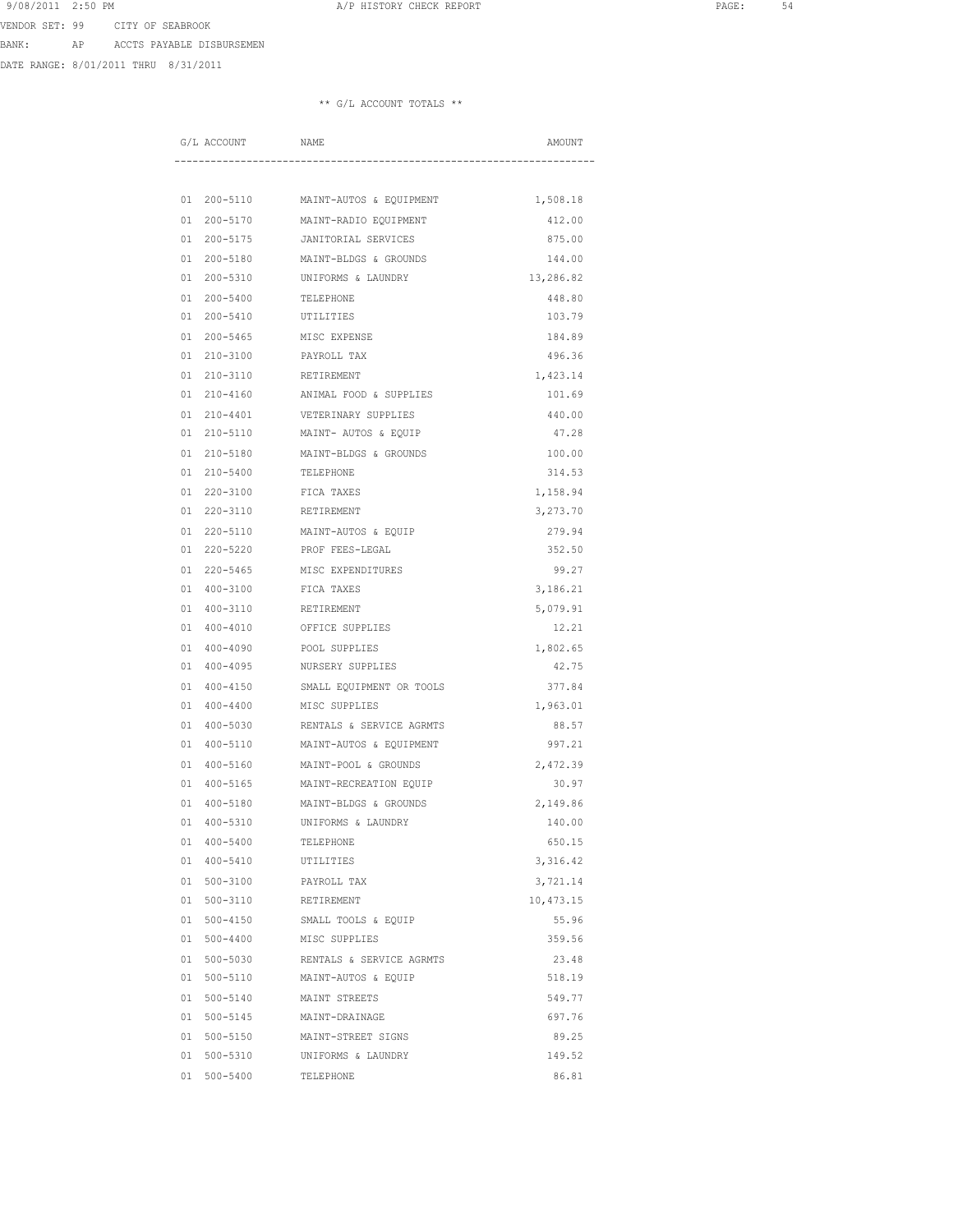BANK: AP ACCTS PAYABLE DISBURSEMEN

DATE RANGE: 8/01/2011 THRU 8/31/2011

| G/L ACCOUNT           | NAME                               | AMOUNT     |
|-----------------------|------------------------------------|------------|
|                       |                                    |            |
| 01 500-5410 UTILITIES |                                    | 113.01     |
| 01 500-5411           | UTILITIES - STREET LIGHTS          | 3,421.31   |
| 01 500-5465           | MISC EXPENDITURES                  | 328.00     |
| 01 600-3015           | CONTRACT LABOR                     | 1,400.00   |
| 01 600-3100           | PAYROLL TAX                        | 2,530.53   |
|                       | 01 600-3110 RETIREMENT             | 7,388.47   |
|                       | 01 600-4010 OFFICE SUPPLIES        | 151.62     |
|                       | 01 600-5020 DUES & SUBSCRIPTIONS   | 93.60      |
| 01 600-5030           | RENTALS & SERVICE AGRMTS           | 245.03     |
| 01 600-5110           | MAINT-AUTOS & EQUIP                | 107.16     |
| 01 600-5240           | CONTRACT SVCS-MOWING/DEMOLITIO     | 125.08     |
| 01 600-5300           | TRAINING & CONFERENCE              | 1,346.00   |
| 01 600-5310           | UNIFORMS & LAUNDRY                 | 212.07     |
| 01 600-5400           | TELEPHONE                          | 265.35     |
| 01 600-5465           | MISC EXPENDITURES                  | 816.09     |
| 01 700-3100           | FICA TAXES                         | 1,420.90   |
|                       | 01 700-3110 RETIREMENT             | 3,643.95   |
|                       | 01 700-3310 MUNICIPAL JUDGES' FEES | 7,837.50   |
|                       | 01 700-4010 OFFICE SUPPLIES        | 339.89CR   |
|                       | 01 700-5020 DUES & SUBSCRIPTIONS   | 250.00     |
| 01 700-5030           | RENTALS & SERVICE AGRMTS           | 630.74     |
| 01 700-5220           | PROF FEES-LEGAL                    | 3,172.50   |
| 01 700-5300           | TRAINING & CONFERENCE              | 34.50      |
| 01 700-5400           | TELEPHONE                          | 42.99      |
| 01 700-5431           | WARRANT INFORMATION SERV           | 30.40      |
|                       | *** FUND TOTAL ***                 | 569,166.18 |
|                       |                                    |            |
| 03 301-4150           | SMALL TOOLS & EQUIP                | 900.00     |
|                       | *** FUND TOTAL ***                 | 900.00     |
| 09 901-5030           | RENTAL & SERVICE AGRMTS            | 675.00     |
|                       | *** FUND TOTAL ***                 | 675.00     |
|                       |                                    |            |
| 13 130-6077           | ACQUISITION                        | 38,952.47  |
|                       | *** FUND TOTAL ***                 | 38,952.47  |
| 15 150-3100           | FICA                               | 206.76     |
| 15 150-5010           | ADVERTISING                        | 8,218.68   |
| 15 150-5030           | RENTALS & SERVICE AGREEMENTS       | 630.86     |
| 15 150-5300           | TRAVEL & CONFERENCE                | 77.39      |
| 15 150-5400           | TELEPHONE                          | 188.44     |
| 15 150-5410           | UTILITIES                          | 658.11     |
|                       | 15 150-5465 MISCELLANEOUS          | 53.20      |
| 15 150-5475           | COUNCIL CONTINGENCY                | 161.98     |
|                       | *** FUND TOTAL ***                 | 10,195.42  |
|                       |                                    |            |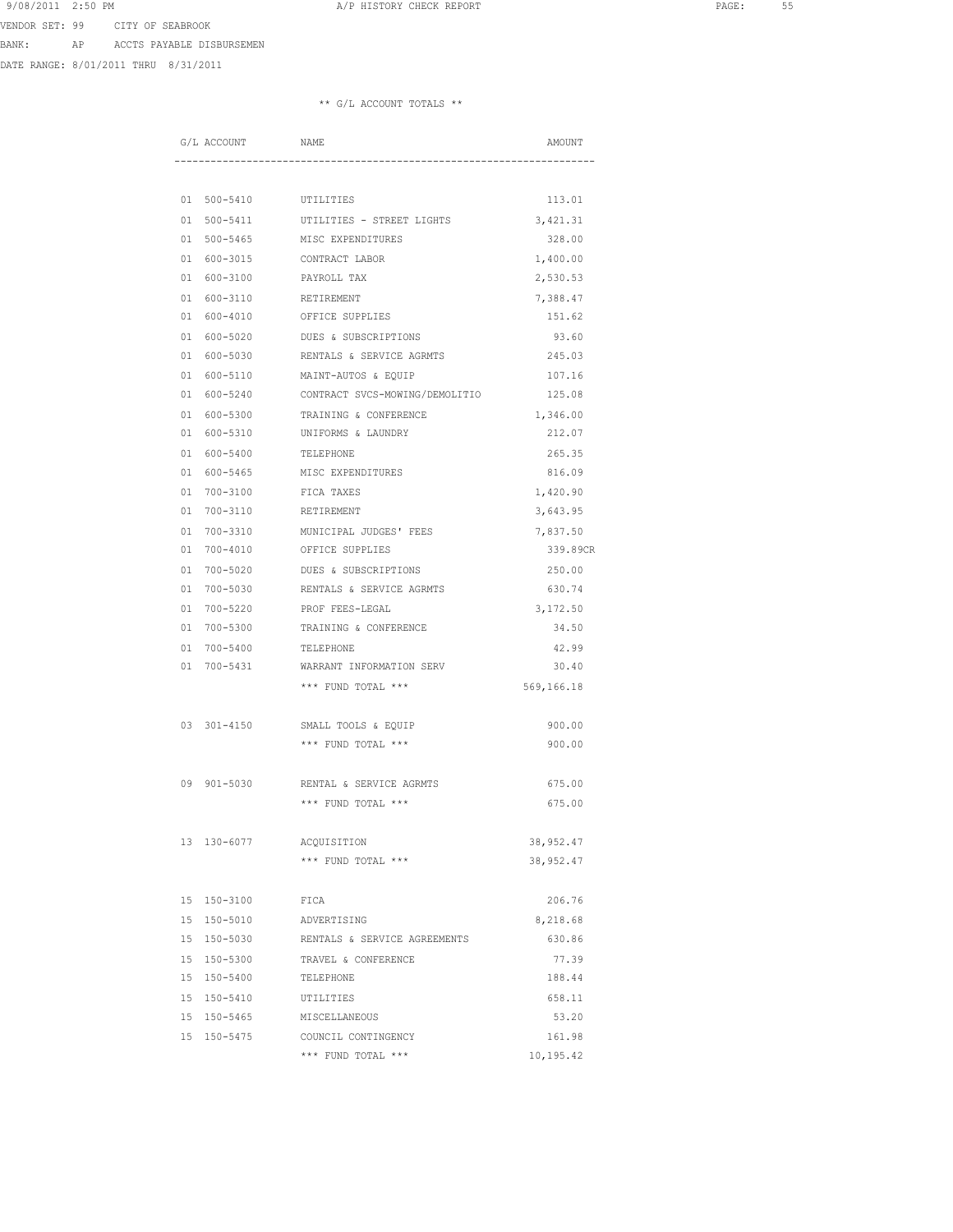BANK: AP ACCTS PAYABLE DISBURSEMEN

DATE RANGE: 8/01/2011 THRU 8/31/2011

| G/L ACCOUNT |             | NAME                                  | AMOUNT      |
|-------------|-------------|---------------------------------------|-------------|
|             |             |                                       |             |
|             | 20 902-3100 | FICA TAXES                            | 2,777.85    |
|             | 20 902-3110 | RETIREMENT                            | 7,991.30    |
|             | 20 902-4150 | SMALL EQUIPMENT OR TOOLS              | 95.01       |
|             | 20 902-4400 | MISC SUPPLIES                         | 314.99      |
|             | 20 902-5030 | RENTALS & SERVICE AGRMTS              | 23.48       |
|             |             | 20 902-5110 MAINT-AUTOS & EQUIPMENT   | 372.36      |
|             |             | 20 902-5130 MAINT-WATER SYSTEM MINOR  | 5,790.93    |
|             | 20 902-5180 | MAINT-BLDGS & GROUNDS                 | 9.97        |
|             | 20 902-5216 | PROF FEES - METER READING             | 3,845.00    |
|             | 20 902-5280 | CHEMICAL SUPPLIES                     | 48.00       |
|             | 20 902-5285 | LABORATORY FEES                       | 180.00      |
|             | 20 902-5300 | TRAINING & CONFERENCE                 | 569.81      |
|             | 20 902-5310 | UNIFORMS & LAUNDRY                    | 149.52      |
|             | 20 902-5400 | TELEPHONE                             | 204.41      |
|             | 20 902-5410 | UTILITIES                             | 167.73      |
|             | 20 902-5440 | COASTAL SUBSIDENCE FEES               | 150.00      |
|             | 20 902-5451 | PASADENA WATER SUPPLY                 | 54,235.69   |
|             | 20 902-5465 | MISC EXPENSE                          | 80.00       |
|             |             | 20 902-6090 WATER SYSTEM/MAJOR        | 16,500.00   |
|             | 20 905-3100 | FICA TAXES                            | 918.95      |
|             | 20 905-3110 | RETIREMENT                            | 2,585.25    |
|             | 20 905-4010 | OFFICE SUPPLIES                       | 821.79      |
|             | 20 905-4011 | POSTAGE                               | 1,200.00    |
|             | 20 905-5030 | RENTALS & SERVICE AGRMTS              | 190.00      |
|             | 20 912-3100 | FICA TAXES                            | 2,170.39    |
|             | 20 912-3110 | RETIREMENT                            | 6,287.44    |
|             | 20 912-4150 | SMALL EQUIPMENT OR TOLLS              | 27.00       |
|             | 20 912-4400 | MISC SUPPLIES                         | 314.98      |
|             | 20 912-5030 | RENTALS & SERVICE AGRMTS              | 366.19      |
|             |             | 20 912-5110 MAINT-AUTOS & EOUIPMENT   | 435.76      |
|             |             | 20 912-5120 MAINT-SEWER SYSTEM MINOR  | 5,629.18    |
|             | 20 912-5280 | CHEMICAL SUPPLIES                     | 7,607.07    |
|             |             | 20 912-5285 LABORATORY FEES           | 1,071.59    |
|             | 20 912-5300 | TRAINING CONFERENCE                   | 663.15      |
|             | 20 912-5310 | UNIFORMS & LAUNDRY                    | 149.52      |
|             | 20 912-5400 | TELEPHONE                             | 244.38      |
|             | 20 912-5410 | UTILITIES                             | 5,676.52    |
|             | 20 912-5455 | SLUDGE DISPOSAL                       | 2,214.52    |
|             | 20 912-5465 | MISC EXPENSE                          | 90.60       |
|             | 20 922-5466 | STORM CLEANUP EXPENSE                 | 1,178.04    |
|             |             | 20 922-5467 RECYCLING CHARGES         | 5,942.75    |
|             |             | 20 922-5469 RESIDENTIAL SANIT SERVICE | 64,228.88   |
|             |             | 20 922-5479 COMMERCIAL SANIT SERVICE  | 50,464.89   |
|             |             | 20 922-7210 FRANCHISE FEES            | 17,204.06CR |
|             | 20 922-9535 | SANITATION BILLING FEES               | 9,175.51CR  |
|             |             | *** FUND TOTAL ***                    | 227,605.32  |
|             |             |                                       |             |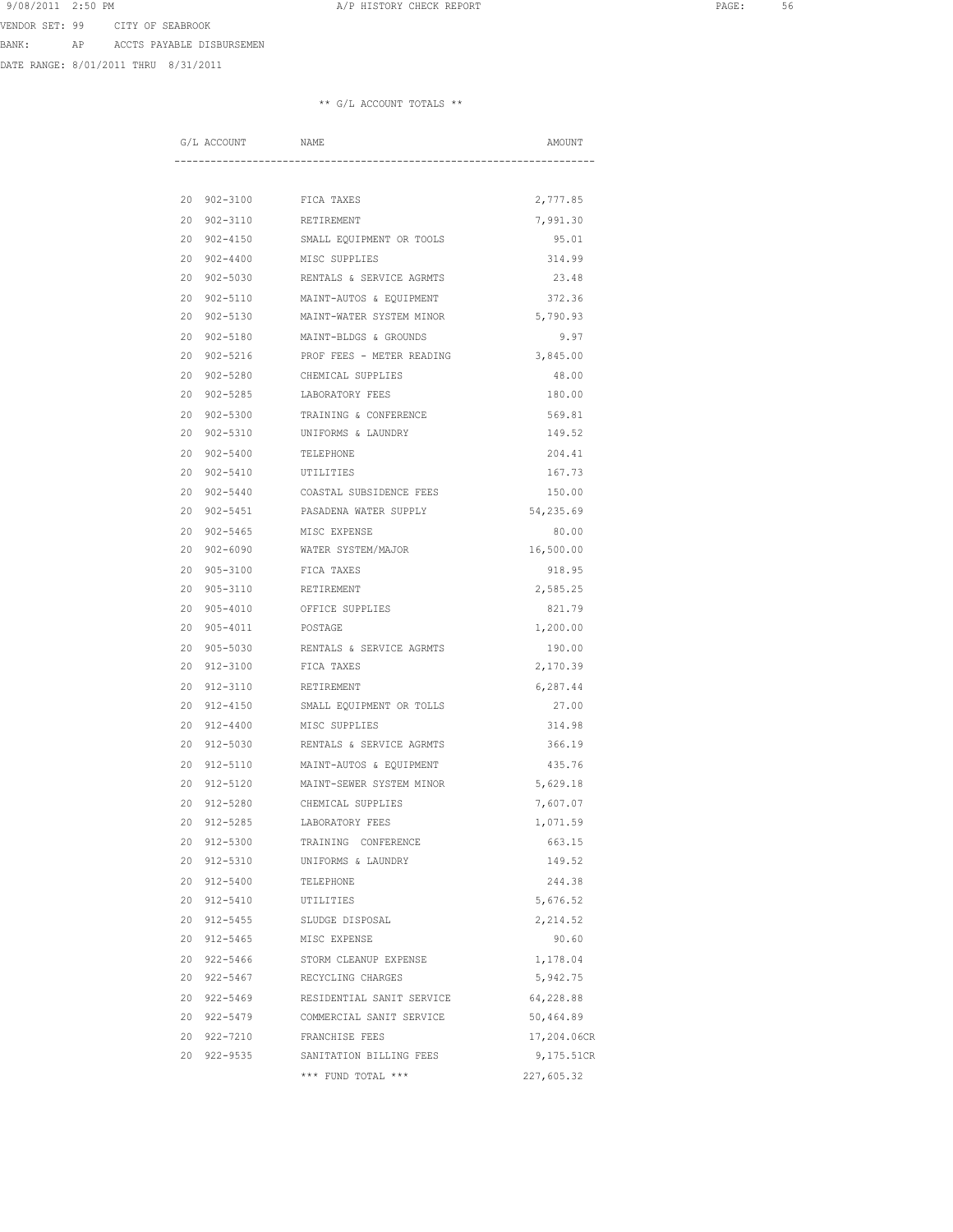BANK: AP ACCTS PAYABLE DISBURSEMEN

DATE RANGE: 8/01/2011 THRU 8/31/2011

|                                 | G/L ACCOUNT | NAME                                            | AMOUNT     |      |                   |
|---------------------------------|-------------|-------------------------------------------------|------------|------|-------------------|
|                                 |             |                                                 |            |      |                   |
|                                 |             | 41 410-4150 SMALL TOOLS & EQUIP                 | 109.99     |      |                   |
|                                 |             | 41 410-4400 MISC SUPPLIES                       | 153.02     |      |                   |
|                                 |             | 41 410-5030 RENTALS & SERVICE AGREEMENTS 223.40 |            |      |                   |
|                                 | 41 410-5180 | MAINT-BLDG AND GROUNDS                          | 2,403.00   |      |                   |
|                                 | 41 410-5410 | UTILITIES                                       | 711.38     |      |                   |
|                                 | 41 410-5465 | MISC EXPENDITURES                               | 105.00     |      |                   |
|                                 |             | *** FUND TOTAL ***                              | 3,705.79   |      |                   |
|                                 | 50 501-3100 | FICA TAXES                                      | 3,484.51   |      |                   |
|                                 | 50 501-3110 | RETIREMENT                                      | 9,854.14   |      |                   |
|                                 |             | 50 501-5340 DETENTION SUPPLIES                  | 861.41     |      |                   |
|                                 |             | 50 501-5465 MISC EXPENDITURES                   | 65.00      |      |                   |
|                                 |             | 50 501-5497 C.I.D.                              | 806.00     |      |                   |
|                                 | 50 501-5503 | MARINE PATROL                                   | 54.73      |      |                   |
|                                 |             | *** FUND TOTAL ***                              | 15,125.79  |      |                   |
|                                 |             |                                                 |            |      |                   |
|                                 | 77 770-3100 | FICA                                            | 46.02      |      |                   |
|                                 | 77 770-3110 | RETIREMENT                                      | 125.72     |      |                   |
|                                 | 77 770-5180 | MAINT OFFICE-BUILD                              | 4,031.96   |      |                   |
|                                 | 77 770-6050 | FACILITIES                                      | 4,775.00   |      |                   |
|                                 |             | *** FUND TOTAL ***                              | 8,978.70   |      |                   |
|                                 |             | 79 790-4150 SMALL TOOLS & EQUIP                 | 3,692.88   |      |                   |
|                                 |             | 79 790-5115 MAINT-OFFICE EQUIPMENT              | 49.99      |      |                   |
|                                 |             | *** FUND TOTAL ***                              | 3,742.87   |      |                   |
|                                 |             |                                                 |            |      |                   |
| VENDOR SET: 99 BANK: AP TOTALS: |             | 343                                             | 880,041.54 |      | $0.00$ 880,041.54 |
| TOTALS:<br>BANK: AP             |             | 343                                             | 880,041.54 | 0.00 | 880,041.54        |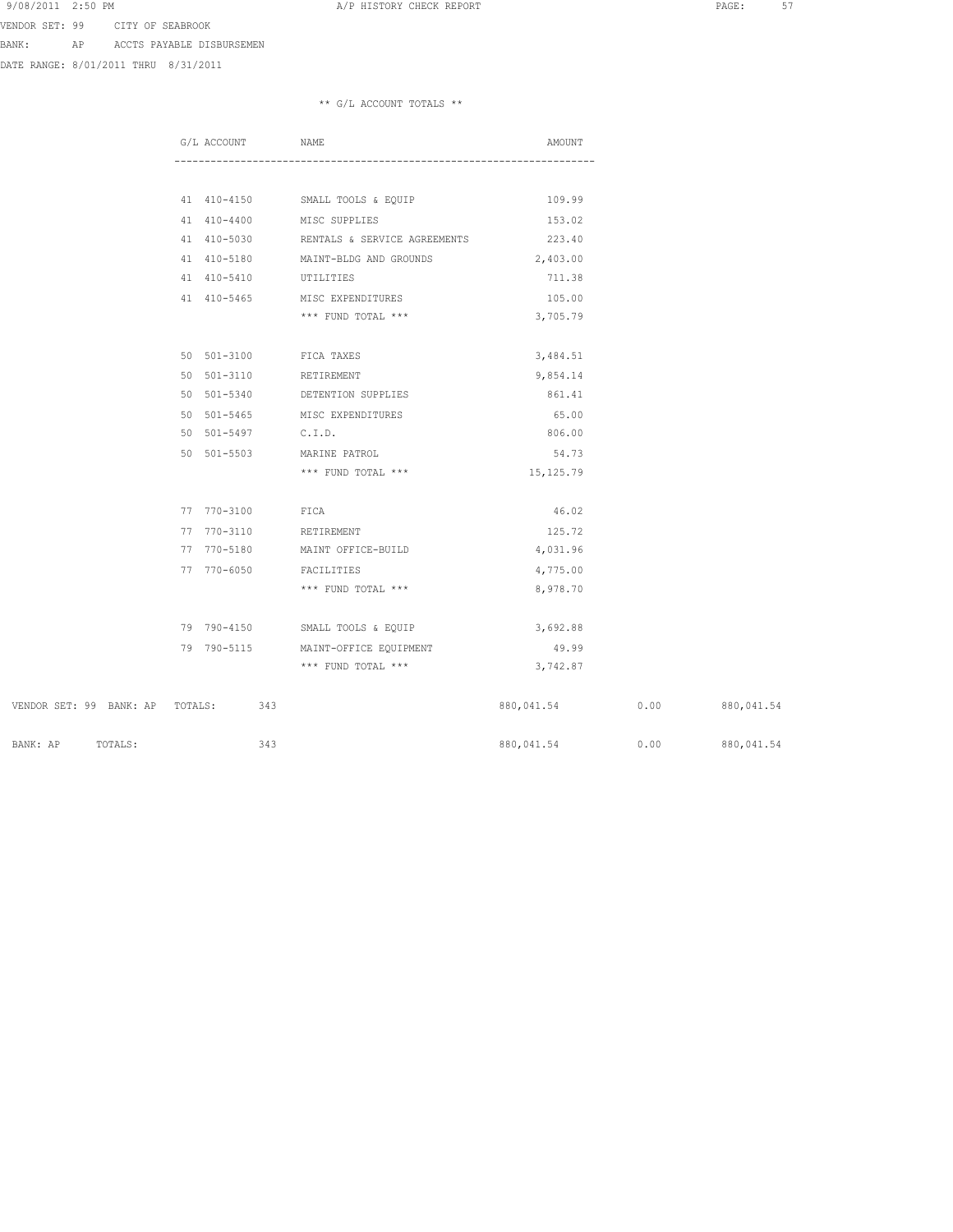| 9/08/2011 | $2:50$ PM |
|-----------|-----------|
|-----------|-----------|

VENDOR SET: 01 CITY OF SEABROOK

BANK: IP INSURANCE-EMPLOYEE TRUST

DATE RANGE: 8/01/2011 THRU 8/31/2011

| VENDOR I.D. |                            | NAME                                                                |                                | CHECK<br>STATUS DATE | AMOUNT DISCOUNT NO STATUS | CHECK  | CHECK | CHECK<br>AMOUNT |
|-------------|----------------------------|---------------------------------------------------------------------|--------------------------------|----------------------|---------------------------|--------|-------|-----------------|
| 0001        |                            | BLOCK VISION OF TEXAS, . INC                                        |                                |                      |                           |        |       |                 |
|             |                            |                                                                     |                                | R 8/29/2011          |                           |        |       |                 |
|             | I-21312CK                  | AUG11 PREMIUM<br>01 001-1037 VISION INSURANCE PAYABLE AUG11 PREMIUM |                                |                      | 280.30                    | 100003 |       |                 |
|             | 01 100-3120                |                                                                     |                                |                      | 11.30                     |        |       |                 |
|             | 01 102-3120                | HOSPITALIZATION<br>HOSPITALIZATION                                  | AUG11 PREMIUM<br>AUG11 PREMIUM |                      | 38.14                     |        |       |                 |
|             |                            |                                                                     |                                |                      |                           |        |       |                 |
|             | 01 106-3120<br>01 103-3120 | HOSPITALIZATION<br>HOSPITALIZATION                                  | AUG11 PREMIUM<br>AUG11 PREMIUM |                      | 5.65<br>5.65              |        |       |                 |
|             |                            |                                                                     |                                |                      |                           |        |       |                 |
|             | 01 200-3120<br>01 001-0501 | HOSPITALIZATION<br>DUE FROM CRIME DISTRICT AUG11 PREMIUM            | AUG11 PREMIUM                  |                      | 152.55<br>33.90           |        |       |                 |
|             |                            |                                                                     |                                |                      |                           |        |       |                 |
|             | 01 220-3120<br>01 210-3120 | HOSPITALIZATION<br>AUG11 PREMIUM                                    |                                |                      | 14.13<br>5.65             |        |       |                 |
|             |                            | HOSPITALIZATION AUG11 PREMIUM                                       |                                |                      |                           |        |       |                 |
|             | 01 400-3120<br>01 500-3120 | HOSPITALIZATION AUG11 PREMIUM<br>HOSPITALIZATION AUG11 PREMIUM      |                                |                      | 33.90<br>43.32            |        |       |                 |
|             |                            |                                                                     |                                |                      |                           |        |       |                 |
|             | 01 600-3120                | HOSPITALIZATION<br>01 700-3120 HOSPITALIZATION                      | AUG11 PREMIUM                  |                      | 32.21<br>19.78            |        |       |                 |
|             |                            |                                                                     | AUG11 PREMIUM                  |                      |                           |        |       |                 |
|             | 01 001-0500                | DUE FROM ENTERPRISE FUND AUG11 PREMIUM                              |                                |                      | 67.12                     |        |       | 743.60          |
| 0001        |                            | BLOCK VISION OF TEXAS, . INC                                        |                                |                      |                           |        |       |                 |
|             | I-21456CK                  | SEPT11 PREMIUM                                                      |                                | R 8/29/2011          |                           | 100005 |       |                 |
|             | 01 001-1037                | VISION INSURANCE PAYABLE SEPT11 PREMIUM                             |                                |                      | 280.30                    |        |       |                 |
|             | 01 100-3120                | HOSPITALIZATION SEPT11 PREMIUM                                      |                                |                      | 11.30                     |        |       |                 |
|             | 01 102-3120                | HOSPITALIZATION SEPT11 PREMIUM                                      |                                |                      | 38.14                     |        |       |                 |
|             | 01 106-3120                | HOSPITALIZATION SEPT11 PREMIUM 5.65                                 |                                |                      |                           |        |       |                 |
|             | 01 103-3120                | HOSPITALIZATION SEPT11 PREMIUM 5.65                                 |                                |                      |                           |        |       |                 |
|             |                            |                                                                     |                                |                      |                           |        |       |                 |
|             | 01 001-0501                | DUE FROM CRIME DISTRICT SEPT11 PREMIUM                              |                                |                      | 33.90                     |        |       |                 |
|             | 01 220-3120                | HOSPITALIZATION                                                     | SEPT11 PREMIUM                 |                      | 14.13                     |        |       |                 |
|             | 01 210-3120                | HOSPITALIZATION                                                     | SEPT11 PREMIUM                 |                      | 5.65                      |        |       |                 |
|             | 01 400-3120                | HOSPITALIZATION                                                     | SEPT11 PREMIUM                 |                      | 33.90                     |        |       |                 |
|             | 01 500-3120                | HOSPITALIZATION                                                     | SEPT11 PREMIUM                 |                      | 43.32                     |        |       |                 |
|             | 01 600-3120                | HOSPITALIZATION                                                     | SEPT11 PREMIUM                 |                      | 32.21                     |        |       |                 |
|             | 01 700-3120                | HOSPITALIZATION                                                     | SEPT11 PREMIUM                 |                      | 19.78                     |        |       |                 |
|             | 01 001-0500                | DUE FROM ENTERPRISE FUND                                            | SEPT11 PREMIUM                 |                      | 67.12                     |        |       | 743.60          |
| 0001        |                            | BLOCK VISION OF TEXAS, . INC                                        |                                |                      |                           |        |       |                 |
|             | I-21312                    | AUG11 PREMIUM                                                       |                                | E 8/18/2011          |                           | 999999 |       |                 |
|             | 01 001-1037                | VISION INSURANCE PAYABLE AUG11 PREMIUM                              |                                |                      | 280.30                    |        |       |                 |
|             | 01 100-3120                | HOSPITALIZATION                                                     | AUG11 PREMIUM                  |                      | 11.30                     |        |       |                 |
|             | 01 102-3120                | HOSPITALIZATION                                                     | AUG11 PREMIUM                  |                      | 38.14                     |        |       |                 |
|             | 01 106-3120                | HOSPITALIZATION                                                     | AUG11 PREMIUM                  |                      | 5.65                      |        |       |                 |
|             | 01 103-3120                | HOSPITALIZATION                                                     | AUG11 PREMIUM                  |                      | 5.65                      |        |       |                 |
|             |                            |                                                                     |                                |                      |                           |        |       |                 |

 01 200-3120 HOSPITALIZATION AUG11 PREMIUM 152.55 01 001-0501 DUE FROM CRIME DISTRICT AUG11 PREMIUM 33.90 01 220-3120 HOSPITALIZATION AUG11 PREMIUM 14.13

01 400-3120 HOSPITALIZATION AUG11 PREMIUM<br>01 500-3120 HOSPITALIZATION AUG11 PREMIUM

01 210-3120 HOSPITALIZATION AUG11 PREMIUM 5.65<br>01 400-3120 HOSPITALIZATION AUG11 PREMIUM 33.90

01 500-3120 HOSPITALIZATION AUG11 PREMIUM 43.32 01 600-3120 HOSPITALIZATION AUG11 PREMIUM 32.21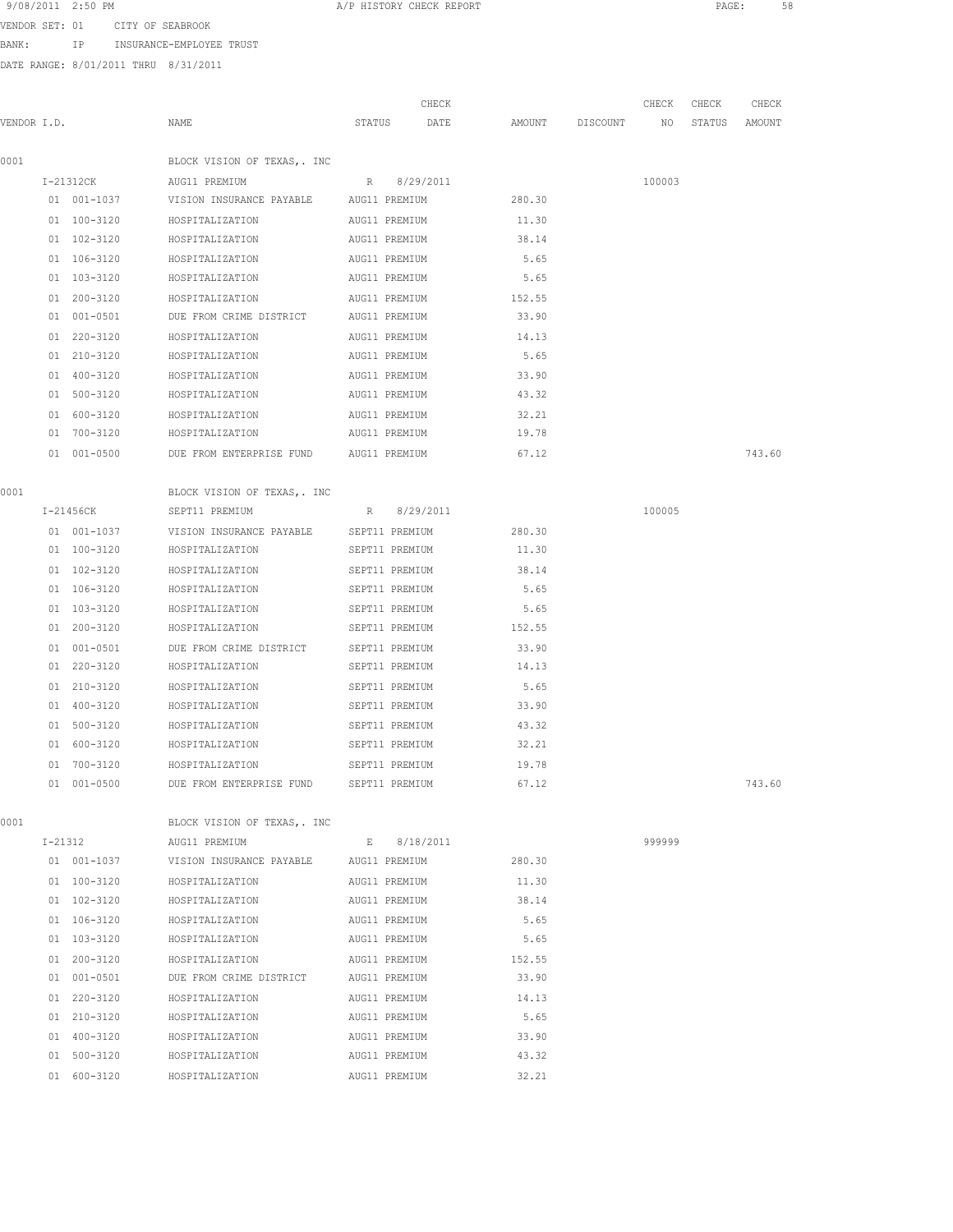| 9/08/2011<br>$2:50$ PM |
|------------------------|
|------------------------|

VENDOR SET: 01 CITY OF SEABROOK

BANK: IP INSURANCE-EMPLOYEE TRUST

DATE RANGE: 8/01/2011 THRU 8/31/2011

|             |                 |                                                     | CHECK          |                                         | CHECK  | CHECK  | CHECK    |
|-------------|-----------------|-----------------------------------------------------|----------------|-----------------------------------------|--------|--------|----------|
| VENDOR I.D. |                 | NAME                                                | STATUS DATE    | AMOUNT DISCOUNT NO                      |        | STATUS | AMOUNT   |
| 0001        |                 | BLOCK VISION OF TEXAS, CONT                         |                |                                         |        |        |          |
|             | $I - 21312$     | AUG11 PREMIUM                                       | E 8/18/2011    |                                         | 999999 |        |          |
|             |                 | 01 700-3120 HOSPITALIZATION AUG11 PREMIUM           |                | 19.78                                   |        |        |          |
|             | 01 001-0500     | DUE FROM ENTERPRISE FUND AUG11 PREMIUM              |                | 67.12                                   |        |        |          |
|             | $I - 21456$     | SEPT11 PREMIUM E 8/18/2011                          |                |                                         | 999999 |        |          |
|             |                 | 01 001-1037 VISION INSURANCE PAYABLE SEPT11 PREMIUM |                | 280.30                                  |        |        |          |
|             | 01 100-3120     | HOSPITALIZATION                                     | SEPT11 PREMIUM | 11.30                                   |        |        |          |
|             | $01 102 - 3120$ | HOSPITALIZATION                                     | SEPT11 PREMIUM | 38.14                                   |        |        |          |
|             | 01 106-3120     | HOSPITALIZATION                                     | SEPT11 PREMIUM | 5.65                                    |        |        |          |
|             | 01 103-3120     | HOSPITALIZATION                                     | SEPT11 PREMIUM | 5.65                                    |        |        |          |
|             | 01 200-3120     | HOSPITALIZATION                                     | SEPT11 PREMIUM | 152.55                                  |        |        |          |
|             | 01 001-0501     | DUE FROM CRIME DISTRICT                             | SEPT11 PREMIUM | 33.90                                   |        |        |          |
|             | 01 220-3120     | HOSPITALIZATION                                     | SEPT11 PREMIUM | 14.13                                   |        |        |          |
|             | 01 210-3120     | HOSPITALIZATION                                     | SEPT11 PREMIUM | 5.65                                    |        |        |          |
|             | 01 400-3120     | HOSPITALIZATION                                     | SEPT11 PREMIUM | 33.90                                   |        |        |          |
|             | 01 500-3120     | HOSPITALIZATION                                     | SEPT11 PREMIUM | 43.32                                   |        |        |          |
|             | 01 600-3120     | HOSPITALIZATION                                     | SEPT11 PREMIUM | 32.21                                   |        |        |          |
|             | 01 700-3120     | HOSPITALIZATION                                     | SEPT11 PREMIUM | 19.78                                   |        |        |          |
|             | 01 001-0500     | DUE FROM ENTERPRISE FUND SEPT11 PREMIUM             |                | 67.12                                   |        |        | 1,487.20 |
|             |                 |                                                     |                | *** VENDOR TOTALS *** 3 CHECKS 2,974.40 |        |        |          |
| 0002        |                 | UNUM LIFE INSURANCE CO OF AMER                      |                |                                         |        |        |          |
|             | I-00958850014   | PREMIUM                                             | R 8/24/2011    |                                         | 100001 |        |          |
|             |                 |                                                     |                |                                         |        |        |          |

|  | 01 001-1033 | UNUM INSURANCE DEDUCTS           | PREMIUM | 98.10  |        |
|--|-------------|----------------------------------|---------|--------|--------|
|  | 01 100-3120 | HOSPITALIZATION                  | PREMIUM | 27.70  |        |
|  | 01 102-3120 | HOSPITALIZATION                  | PREMIUM | 58.13  |        |
|  | 01 106-3120 | HOSPITALIZATION                  | PREMIUM | 3.50   |        |
|  | 01 001-0501 | DUE FROM CRIME DISTRICT PREMIUM  |         | 41.45  |        |
|  | 01 220-3120 | HOSPITALIZATION                  | PREMIUM | 8.15   |        |
|  | 01 102-3020 | EDC HOSPITALIZATION              | PREMIUM | 2.80   |        |
|  | 01 103-3120 | HOSPITALIZATION                  | PREMIUM | 4.10   |        |
|  | 01 200-3120 | HOSPITALIZATION                  | PREMIUM | 143.35 |        |
|  | 01 210-3120 | HOSPITALIZATION                  | PREMIUM | 3.30   |        |
|  | 01 400-3120 | HOSPITALIZATION                  | PREMIUM | 22.10  |        |
|  | 01 500-3120 | HOSPITALIZATION                  | PREMIUM | 54.63  |        |
|  | 01 600-3120 | HOSPITALIZATION                  | PREMIUM | 31.20  |        |
|  | 01 700-3120 | HOSPITALIZATION                  | PREMIUM | 18.35  |        |
|  | 01 001-0500 | DUE FROM ENTERPRISE FUND PREMIUM |         | 66.24  | 583.10 |
|  |             |                                  |         |        |        |

\*\*\* VENDOR TOTALS \*\*\* 1 CHECKS 583.10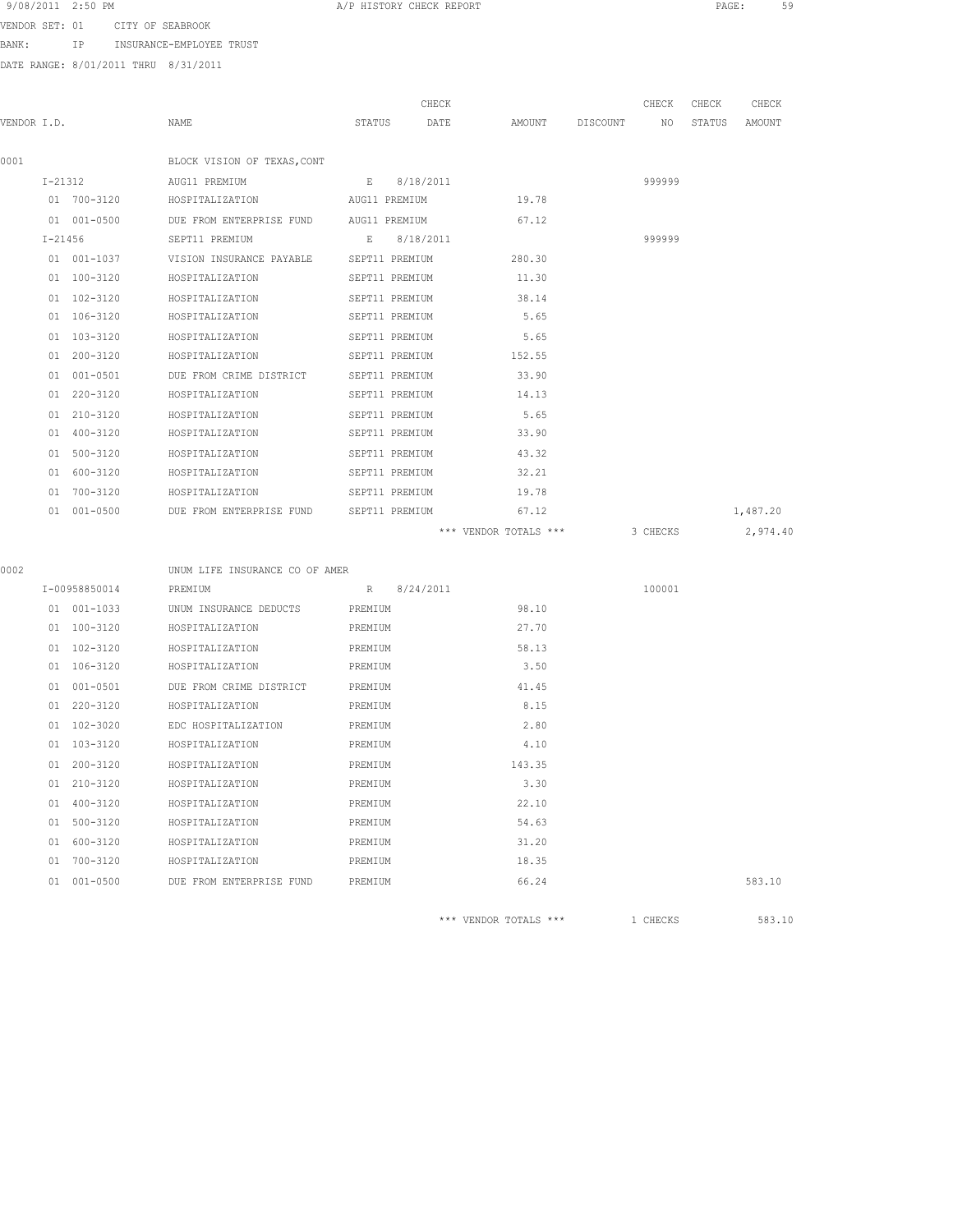| 9/08/2011 2:50 PM |  |  |
|-------------------|--|--|
|                   |  |  |

VENDOR SET: 01 CITY OF SEABROOK BANK: IP INSURANCE-EMPLOYEE TRUST

DATE RANGE: 8/01/2011 THRU 8/31/2011

| VENDOR I.D.                     | <b>NAME</b> |               | STATUS | CHECK<br>DATE | AMOUNT       | CHECK<br>NO<br>DISCOUNT | CHECK<br>STATUS | CHECK<br>AMOUNT |
|---------------------------------|-------------|---------------|--------|---------------|--------------|-------------------------|-----------------|-----------------|
|                                 |             |               |        |               |              |                         |                 |                 |
| $TOTALS$ * *<br>$\star$ $\star$ |             | NO.           |        |               | CHECK AMOUNT | <b>DISCOUNTS</b>        |                 | TOTAL APPLIED   |
| REGULAR CHECKS:                 |             | 3             |        |               | 2,070.30     | 0.00                    |                 | 2,070.30        |
| HAND CHECKS:                    |             | 0             |        |               | 0.00         | 0.00                    |                 | 0.00            |
| DRAFTS:                         |             | 0             |        |               | 0.00         | 0.00                    |                 | 0.00            |
| EFT:                            |             | 1             |        |               | 1,487.20     | 0.00                    |                 | 1,487.20        |
| NON CHECKS:                     |             | $\mathbf{0}$  |        |               | 0.00         | 0.00                    |                 | 0.00            |
|                                 |             | 0 VOID DEBITS |        | 0.00          |              |                         |                 |                 |
| VOID CHECKS:                    |             | VOID CREDITS  |        | 0.00          | 0.00         | 0.00                    |                 | 0.00            |

TOTAL ERRORS: 0

|                         | G/L ACCOUNT NAME |                                               | AMOUNT          |          |
|-------------------------|------------------|-----------------------------------------------|-----------------|----------|
|                         |                  |                                               |                 |          |
|                         |                  | 01 001-0500 DUE FROM ENTERPRISE FUND 334.72   |                 |          |
|                         |                  |                                               |                 |          |
|                         |                  | 01 001-0501 DUE FROM CRIME DISTRICT           | 177.05          |          |
|                         |                  | 01 001-1033 UNUM INSURANCE DEDUCTS            | 98.10           |          |
|                         |                  | 01 001-1037 VISION INSURANCE PAYABLE 1,121.20 |                 |          |
|                         |                  | 01 100-3120 HOSPITALIZATION                   | 72.90           |          |
|                         |                  | 01 102-3020 EDC HOSPITALIZATION               | 2.80            |          |
|                         |                  | 01 102-3120 HOSPITALIZATION                   | 210.69          |          |
|                         |                  | 01 103-3120 HOSPITALIZATION                   | 26.70           |          |
|                         |                  | 01 106-3120 HOSPITALIZATION                   | 26.10           |          |
|                         |                  | 01 200-3120 HOSPITALIZATION                   | 753.55          |          |
|                         |                  | 01 210-3120 HOSPITALIZATION                   | 25.90           |          |
|                         |                  | 01 220-3120 HOSPITALIZATION                   | 64.67           |          |
|                         |                  | 01 400-3120 HOSPITALIZATION                   | 157.70          |          |
|                         |                  | 01 500-3120 HOSPITALIZATION                   | 227.91          |          |
|                         |                  | 01 600-3120 HOSPITALIZATION                   | 160.04          |          |
|                         | 01 700-3120      | HOSPITALIZATION                               | 97.47           |          |
|                         |                  | $***$ FUND TOTAL $***$                        | 3,557.50        |          |
|                         |                  |                                               |                 |          |
|                         |                  | $***$ FUND TOTAL $***$                        | 0.00            |          |
|                         |                  |                                               |                 |          |
| VENDOR SET: 01 BANK: IP | TOTALS: 4        |                                               | $3,557.50$ 0.00 | 3,557.50 |
|                         |                  |                                               |                 |          |

| TOTALS:<br>BANK: IP |     | 3,557.50     | 0.00 | 3,557.50     |
|---------------------|-----|--------------|------|--------------|
| REPORT TOTALS:      | 366 | 1,397,255.55 | 0.00 | 1,397,255.55 |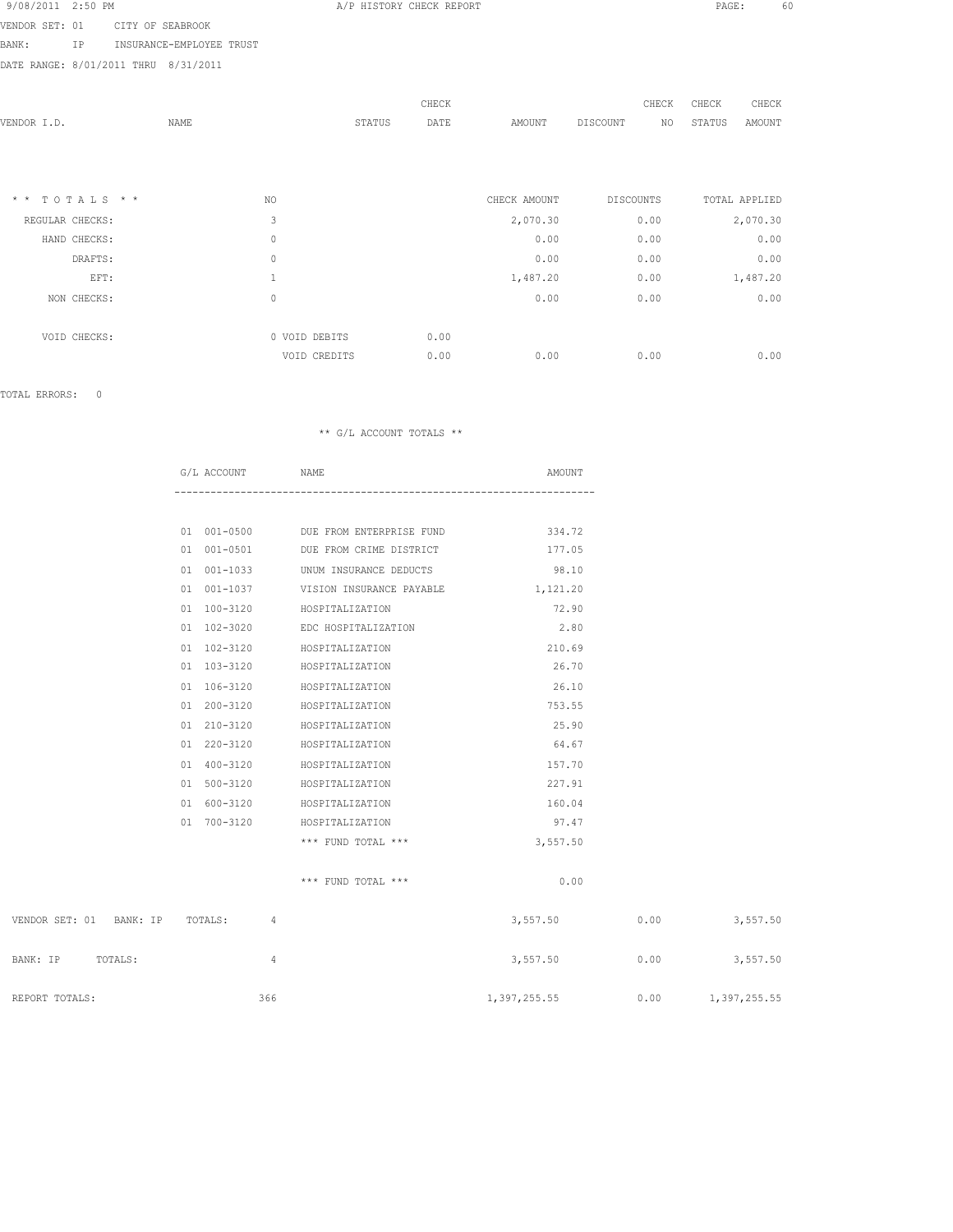| <b>G/L ACCOUNT</b> | DATE SYS DT REFERENCE                                 | $=$ ======DESCRIPTION======== | <b>AMOUNT</b> |
|--------------------|-------------------------------------------------------|-------------------------------|---------------|
|                    | TRANSACTION NO: B15554 PACKET NO: 01964 JE NO: 009453 |                               |               |
| 20 020-0040        | 8/01/11 8/01                                          | MONTHLY TRANSFER              | 113,457.67CR  |
| 20 902-6250        | 8/01/11 8/01                                          | <b>MONTHLY TRANSFER</b>       | 48,773.42     |
| 20 912-6250        | 8/01/11 8/01                                          | <b>MONTHLY TRANSFER</b>       | 52,837.92     |
| 20 922-6250        | 8/01/11 8/01                                          | <b>MONTHLY TRANSFER</b>       | 11,846.33     |
|                    | TRANSACTION NO: B15555 PACKET NO: 01964 JE NO: 009454 |                               |               |
| 01 001-0040        | 8/01/11 8/01                                          | <b>MONTHLY TRANSFER</b>       | 113,457.67    |
| 01 100-9920        | 8/01/11 8/01                                          | <b>MONTHLY TRANSFER</b>       | 113,457.67CR  |
|                    | TRANSACTION NO: B15556 PACKET NO: 01964 JE NO: 009455 |                               |               |
| 20 020-0075        | 8/01/11 8/01                                          | MONTHLY DS TRANSFER           | 46,822.50CR   |
| 20 902-6325        | 8/01/11 8/01                                          | MONTHLY DS TRANSFER           | 13,869.83     |
| 20 902-6350        | 8/01/11 8/01                                          | MONTHLY DS TRANSFER           | 9,541.42      |
| 20 912-6325        | 8/01/11 8/01                                          | MONTHLY DS TRANSFER           | 13,869.83     |
| 20 912-6350        | 8/01/11 8/01                                          | MONTHLY DS TRANSFER           | 9,541.42      |
|                    | TRANSACTION NO: B15557 PACKET NO: 01964 JE NO: 009456 |                               |               |
| 20 020-0040        | 8/01/11 8/01                                          | STREET MAINT MONTHLY TRANS    | 13,198.42CR   |
| 20 922-6251        | 8/01/11 8/01                                          | STREET MAINT MONTHLY TRANS    | 13,198.42     |
|                    | TRANSACTION NO: B15558 PACKET NO: 01964 JE NO: 009457 |                               |               |
| 01 001-0040        | 8/01/11 8/01                                          | STREET MAINT MONTHLY TRANS    | 13,198.42     |
| 01 100-9919        | 8/01/11 8/01                                          | STREET MAINT MONTHLY TRANS    | 13,198.42CR   |
|                    | TRANSACTION NO: B15579 PACKET NO: 01968 JE NO: 009465 |                               |               |
| 15 015-0001        | 8/01/11 8/03                                          | <b>GATEWAY FEE</b>            | 13.00CR       |
| 15 150-5464        | 8/01/11 8/03                                          | <b>GATEWAY FEE</b>            | 13.00         |
| 99 099-0001        | 8/01/11 8/03 E.F.T.                                   | 201264 GATEWAY FEE            | 13.00CR       |
| 99 099-1099        | 8/01/11 8/03                                          | <b>GATEWAY FEE</b>            | 13.00         |
|                    | TRANSACTION NO: B15582 PACKET NO: 01968 JE NO: 009468 |                               |               |
| 01 001-0001        | 8/02/11 8/03 E.F.T.                                   | 201266 PAYROLL CASH TRANSFER  | 134,968.65CR  |
| 01 001-0030        | 8/02/11 8/03 E.F.T.                                   | 201266 PAYROLL CASH TRANSFER  | 134,968.65    |
| 99 099-0001        | 8/02/11 8/03 E.F.T.                                   | 201266 PAYROLL CASH TRANSFER  | 134,968.65CR  |
| 99 099-1099        | 8/02/11 8/03 E.F.T.                                   | 201266 PAYROLL CASH TRANSFER  | 134,968.65    |
|                    | TRANSACTION NO: B15583 PACKET NO: 01968 JE NO: 009469 |                               |               |
| 01 001-0001        | 8/02/11 8/03                                          | ETS POS MONTHLY FEE           | 262.17        |
| 01 001-0001        | 8/02/11 8/03                                          | ETS POS MONTHLY FEE           | 770.69CR      |
| 01 600-5025        | 8/02/11 8/03                                          | ETS POS MONTHLY FEE           | 60.49         |
| 01 700-5025        | 8/02/11 8/03                                          | ETS POS MONTHLY FEE           | 448.03        |
| 20 020-0001        | 8/02/11 8/03                                          | ETS POS MONTHLY FEE           | 262.17CR      |
| 20 905-5025        | 8/02/11 8/03                                          | ETS POS MONTHLY FEE           | 262.17        |
| 99 099-0001        | 8/02/11 8/03 E.F.T.                                   | 201267 ETS POS MONTHLY FEE    | 770.69CR      |
| 99 099-1099        | 8/02/11 8/03                                          | ETS POS MONTHLY FEE           | 770.69        |
|                    | TRANSACTION NO: B15584 PACKET NO: 01968 JE NO: 009470 |                               |               |
| 01 001-0001        | 8/02/11 8/03                                          | ETS ECOM MONTHLY FEE          | 1,850.76      |
| 01 001-0001        | 8/02/11 8/03                                          | ETS ECOM MONTHLY FEE          | 2,398.45CR    |
| 01 700-5025        | 8/02/11 8/03                                          | ETS ECOM MONTHLY FEE          | 547.69        |
| 20 020-0001        | 8/02/11 8/03                                          | ETS ECOM MONTHLY FEE          | 1,850.76CR    |
| 20 905-5025        | 8/02/11 8/03                                          | ETS ECOM MONTHLY FEE          | 1,850.76      |
| 99 099-0001        | 8/02/11 8/03 E.F.T.                                   | 201268 ETS ECOM MONTHLY FEE   | 2,398.45CR    |
| 99 099-1099        | 8/02/11 8/03                                          | ETS ECOM MONTHLY FEE          | 2,398.45      |
|                    | TRANSACTION NO: B15608 PACKET NO: 01972 JE NO: 009485 |                               |               |
| 70 070-0001        | 8/11/11 8/12 Srv Chg                                  | 081111 BANK SERVICE CHARGE    | 21.28CR       |
| 70 707-5465        | 8/11/11 8/12                                          | <b>BANK SERVICE CHARGE</b>    | 21.28         |
|                    |                                                       |                               |               |
|                    | TRANSACTION NO: B15609 PACKET NO: 01972 JE NO: 009486 |                               |               |